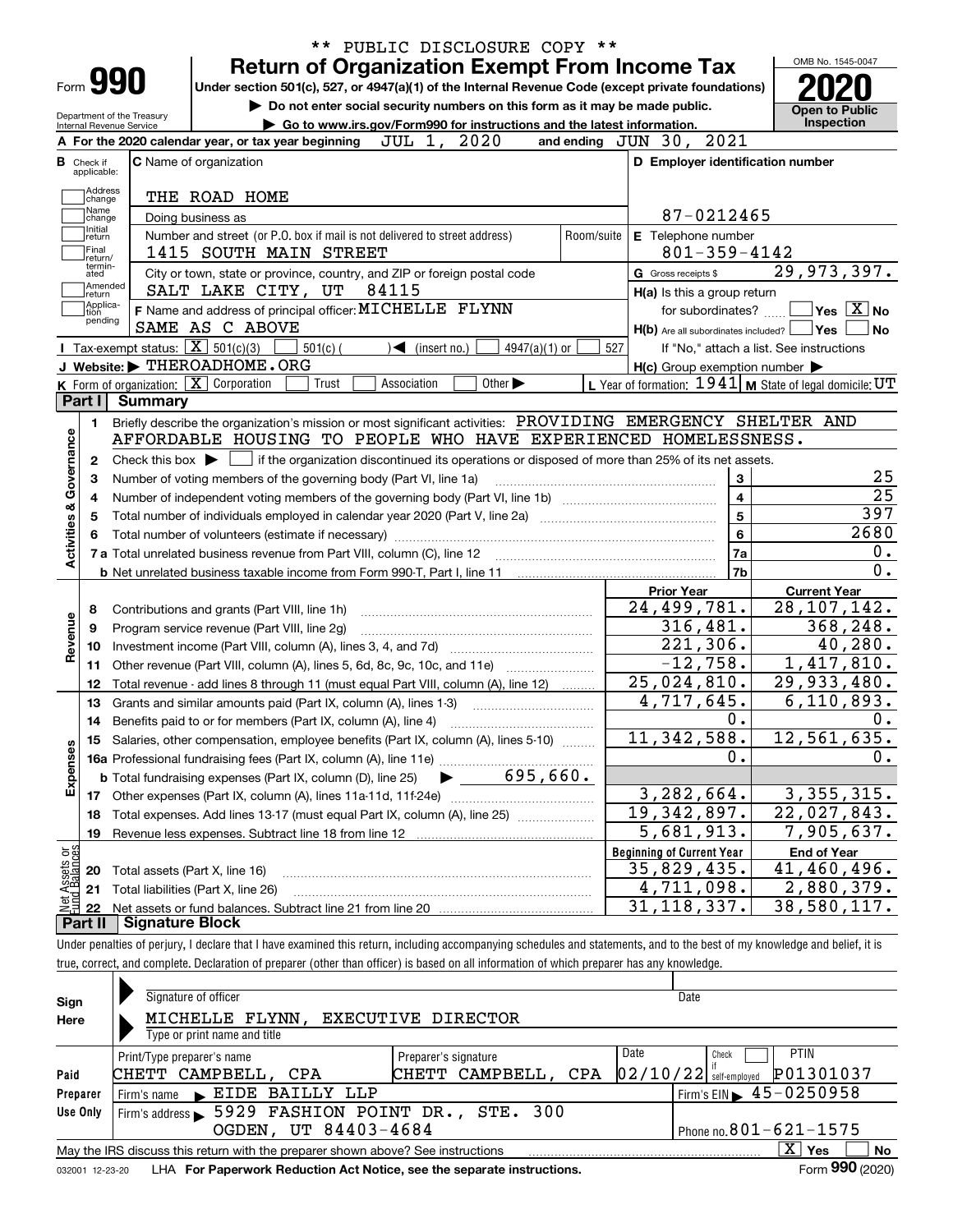| <b>Statement of Program Service Accomplishments</b><br>Part III<br>$\overline{\text{X}}$<br>Briefly describe the organization's mission:<br>1<br>THE PRIMARY MISSION IS TO HELP INDIVIDUALS AND FAMILIES STEP OUT OF<br>HOMELESSNESS AND BACK INTO THE COMMUNITY IN SALT LAKE COUNTY.<br>THE ROAD<br>HOME MEETS THIS MISSION BY PROVIDING HOUSING-FOCUSED,<br><b>EMERGENCY</b><br>SHELTER PROGRAMS, ALONG WITH COMPREHENSIVE HOUSING AND SERVICES.<br>Did the organization undertake any significant program services during the year which were not listed on the<br>$\mathbf{2}$<br>$Yes \ \overline{X}$ No<br>prior Form 990 or 990-EZ?<br>If "Yes," describe these new services on Schedule O.<br>$\sqrt{}$ Yes $\sqrt{}$ X $\sqrt{}$ No<br>Did the organization cease conducting, or make significant changes in how it conducts, any program services?<br>3<br>If "Yes," describe these changes on Schedule O.<br>Describe the organization's program service accomplishments for each of its three largest program services, as measured by expenses.<br>4<br>Section 501(c)(3) and 501(c)(4) organizations are required to report the amount of grants and allocations to others, the total expenses, and<br>revenue, if any, for each program service reported.<br>$\overline{5,855,816}$ . (Revenue \$<br>368, 248.<br>$10$ , $964$ , $817$ e including grants of \$<br>(Expenses \$<br>4a<br>(Code:<br>THE ROAD HOME IS A HOUSING FOCUSED ORGANIZATION THAT PROVIDES<br>HOUSING:<br>AN ARRAY OF HOUSING SUPPORT TO HELP INDIVIDUALS AND FAMILIES RETURN TO<br>THE AGENCY'S SPECTRUM OF<br>AND MAINTAIN HOUSING IN THE COMMUNITY.<br>HOUSING SERVICES INCLUDE: BASIC HOUSING RESOURCES, OBTAINING NECESSARY<br>DOCUMENTS AND ID, UTILITY DEBT REMOVAL, LANDLORD NEGOTIATION AND<br>RESOURCES, DEPOSIT ASSISTANCE, AND SHORT AND LONG TERM RENTAL<br>DURING THE YEAR, THE ROAD HOME PROVIDED FINANCIAL HOUSING<br>ASSISTANCE.<br>RESOURCES TO 2,557 PEOPLE TO SECURE AND MAINTAIN SAFE AFFORDABLE<br>HOUSING.<br>8,653,069. including grants of \$<br>255,077. ) (Revenue \$<br>4b.<br>(Expenses \$<br>(Code:<br>EMERGENCY SHELTER: THE ROAD HOME PROVIDES HOUSING FOCUSED, LOW-BARRIER<br>EMERGENCY SHELTER SERVICES TO MEN, WOMEN, AND FAMILIES WITH CHILDREN AT<br>THE ROAD HOME'S EMERGENCY SHELTER<br>THREE RESOURCE CENTER LOCATIONS.<br>PROGRAMS ARE A COMMUNITY SAFETY-NET, PROVIDING REFUGE, RELIEF,<br>AND<br>RESOURCES TO THE COMMUNITY'S MOST VULNERABLE CITIZENS.<br>DURING THE<br>THE ROAD HOME PROVIDED 266, 554 NIGHTS OF SHELTER TO 4, 459 PEOPLE,<br>YEAR.<br>INCLUDING 789 CHILDREN.<br>$\frac{1}{2}$ including grants of \$ $\frac{1}{2}$<br>4c<br>$\left(\text{Code:}\right)$ $\left(\text{Expenses $}\right)$<br>) (Revenue \$<br>Other program services (Describe on Schedule O.)<br>4d<br>(Expenses \$<br>including grants of \$<br>Revenue \$<br>19,617,886.<br>Total program service expenses $\blacktriangleright$<br>4e<br>Form 990 (2020) | 87-0212465<br>THE ROAD HOME<br>Form 990 (2020) | Page 2 |
|---------------------------------------------------------------------------------------------------------------------------------------------------------------------------------------------------------------------------------------------------------------------------------------------------------------------------------------------------------------------------------------------------------------------------------------------------------------------------------------------------------------------------------------------------------------------------------------------------------------------------------------------------------------------------------------------------------------------------------------------------------------------------------------------------------------------------------------------------------------------------------------------------------------------------------------------------------------------------------------------------------------------------------------------------------------------------------------------------------------------------------------------------------------------------------------------------------------------------------------------------------------------------------------------------------------------------------------------------------------------------------------------------------------------------------------------------------------------------------------------------------------------------------------------------------------------------------------------------------------------------------------------------------------------------------------------------------------------------------------------------------------------------------------------------------------------------------------------------------------------------------------------------------------------------------------------------------------------------------------------------------------------------------------------------------------------------------------------------------------------------------------------------------------------------------------------------------------------------------------------------------------------------------------------------------------------------------------------------------------------------------------------------------------------------------------------------------------------------------------------------------------------------------------------------------------------------------------------------------------------------------------------------------------------------------------------------------------------------------------------------------------------------------------------------------------------------------------------------------------------------------------------------------------------------------------------------------------------------------|------------------------------------------------|--------|
|                                                                                                                                                                                                                                                                                                                                                                                                                                                                                                                                                                                                                                                                                                                                                                                                                                                                                                                                                                                                                                                                                                                                                                                                                                                                                                                                                                                                                                                                                                                                                                                                                                                                                                                                                                                                                                                                                                                                                                                                                                                                                                                                                                                                                                                                                                                                                                                                                                                                                                                                                                                                                                                                                                                                                                                                                                                                                                                                                                                 |                                                |        |
|                                                                                                                                                                                                                                                                                                                                                                                                                                                                                                                                                                                                                                                                                                                                                                                                                                                                                                                                                                                                                                                                                                                                                                                                                                                                                                                                                                                                                                                                                                                                                                                                                                                                                                                                                                                                                                                                                                                                                                                                                                                                                                                                                                                                                                                                                                                                                                                                                                                                                                                                                                                                                                                                                                                                                                                                                                                                                                                                                                                 |                                                |        |
|                                                                                                                                                                                                                                                                                                                                                                                                                                                                                                                                                                                                                                                                                                                                                                                                                                                                                                                                                                                                                                                                                                                                                                                                                                                                                                                                                                                                                                                                                                                                                                                                                                                                                                                                                                                                                                                                                                                                                                                                                                                                                                                                                                                                                                                                                                                                                                                                                                                                                                                                                                                                                                                                                                                                                                                                                                                                                                                                                                                 |                                                |        |
|                                                                                                                                                                                                                                                                                                                                                                                                                                                                                                                                                                                                                                                                                                                                                                                                                                                                                                                                                                                                                                                                                                                                                                                                                                                                                                                                                                                                                                                                                                                                                                                                                                                                                                                                                                                                                                                                                                                                                                                                                                                                                                                                                                                                                                                                                                                                                                                                                                                                                                                                                                                                                                                                                                                                                                                                                                                                                                                                                                                 |                                                |        |
|                                                                                                                                                                                                                                                                                                                                                                                                                                                                                                                                                                                                                                                                                                                                                                                                                                                                                                                                                                                                                                                                                                                                                                                                                                                                                                                                                                                                                                                                                                                                                                                                                                                                                                                                                                                                                                                                                                                                                                                                                                                                                                                                                                                                                                                                                                                                                                                                                                                                                                                                                                                                                                                                                                                                                                                                                                                                                                                                                                                 |                                                |        |
|                                                                                                                                                                                                                                                                                                                                                                                                                                                                                                                                                                                                                                                                                                                                                                                                                                                                                                                                                                                                                                                                                                                                                                                                                                                                                                                                                                                                                                                                                                                                                                                                                                                                                                                                                                                                                                                                                                                                                                                                                                                                                                                                                                                                                                                                                                                                                                                                                                                                                                                                                                                                                                                                                                                                                                                                                                                                                                                                                                                 |                                                |        |
|                                                                                                                                                                                                                                                                                                                                                                                                                                                                                                                                                                                                                                                                                                                                                                                                                                                                                                                                                                                                                                                                                                                                                                                                                                                                                                                                                                                                                                                                                                                                                                                                                                                                                                                                                                                                                                                                                                                                                                                                                                                                                                                                                                                                                                                                                                                                                                                                                                                                                                                                                                                                                                                                                                                                                                                                                                                                                                                                                                                 |                                                |        |
|                                                                                                                                                                                                                                                                                                                                                                                                                                                                                                                                                                                                                                                                                                                                                                                                                                                                                                                                                                                                                                                                                                                                                                                                                                                                                                                                                                                                                                                                                                                                                                                                                                                                                                                                                                                                                                                                                                                                                                                                                                                                                                                                                                                                                                                                                                                                                                                                                                                                                                                                                                                                                                                                                                                                                                                                                                                                                                                                                                                 |                                                |        |
|                                                                                                                                                                                                                                                                                                                                                                                                                                                                                                                                                                                                                                                                                                                                                                                                                                                                                                                                                                                                                                                                                                                                                                                                                                                                                                                                                                                                                                                                                                                                                                                                                                                                                                                                                                                                                                                                                                                                                                                                                                                                                                                                                                                                                                                                                                                                                                                                                                                                                                                                                                                                                                                                                                                                                                                                                                                                                                                                                                                 |                                                |        |
|                                                                                                                                                                                                                                                                                                                                                                                                                                                                                                                                                                                                                                                                                                                                                                                                                                                                                                                                                                                                                                                                                                                                                                                                                                                                                                                                                                                                                                                                                                                                                                                                                                                                                                                                                                                                                                                                                                                                                                                                                                                                                                                                                                                                                                                                                                                                                                                                                                                                                                                                                                                                                                                                                                                                                                                                                                                                                                                                                                                 |                                                |        |
|                                                                                                                                                                                                                                                                                                                                                                                                                                                                                                                                                                                                                                                                                                                                                                                                                                                                                                                                                                                                                                                                                                                                                                                                                                                                                                                                                                                                                                                                                                                                                                                                                                                                                                                                                                                                                                                                                                                                                                                                                                                                                                                                                                                                                                                                                                                                                                                                                                                                                                                                                                                                                                                                                                                                                                                                                                                                                                                                                                                 |                                                |        |
|                                                                                                                                                                                                                                                                                                                                                                                                                                                                                                                                                                                                                                                                                                                                                                                                                                                                                                                                                                                                                                                                                                                                                                                                                                                                                                                                                                                                                                                                                                                                                                                                                                                                                                                                                                                                                                                                                                                                                                                                                                                                                                                                                                                                                                                                                                                                                                                                                                                                                                                                                                                                                                                                                                                                                                                                                                                                                                                                                                                 |                                                |        |
|                                                                                                                                                                                                                                                                                                                                                                                                                                                                                                                                                                                                                                                                                                                                                                                                                                                                                                                                                                                                                                                                                                                                                                                                                                                                                                                                                                                                                                                                                                                                                                                                                                                                                                                                                                                                                                                                                                                                                                                                                                                                                                                                                                                                                                                                                                                                                                                                                                                                                                                                                                                                                                                                                                                                                                                                                                                                                                                                                                                 |                                                |        |
|                                                                                                                                                                                                                                                                                                                                                                                                                                                                                                                                                                                                                                                                                                                                                                                                                                                                                                                                                                                                                                                                                                                                                                                                                                                                                                                                                                                                                                                                                                                                                                                                                                                                                                                                                                                                                                                                                                                                                                                                                                                                                                                                                                                                                                                                                                                                                                                                                                                                                                                                                                                                                                                                                                                                                                                                                                                                                                                                                                                 |                                                |        |
|                                                                                                                                                                                                                                                                                                                                                                                                                                                                                                                                                                                                                                                                                                                                                                                                                                                                                                                                                                                                                                                                                                                                                                                                                                                                                                                                                                                                                                                                                                                                                                                                                                                                                                                                                                                                                                                                                                                                                                                                                                                                                                                                                                                                                                                                                                                                                                                                                                                                                                                                                                                                                                                                                                                                                                                                                                                                                                                                                                                 |                                                |        |
|                                                                                                                                                                                                                                                                                                                                                                                                                                                                                                                                                                                                                                                                                                                                                                                                                                                                                                                                                                                                                                                                                                                                                                                                                                                                                                                                                                                                                                                                                                                                                                                                                                                                                                                                                                                                                                                                                                                                                                                                                                                                                                                                                                                                                                                                                                                                                                                                                                                                                                                                                                                                                                                                                                                                                                                                                                                                                                                                                                                 |                                                |        |
|                                                                                                                                                                                                                                                                                                                                                                                                                                                                                                                                                                                                                                                                                                                                                                                                                                                                                                                                                                                                                                                                                                                                                                                                                                                                                                                                                                                                                                                                                                                                                                                                                                                                                                                                                                                                                                                                                                                                                                                                                                                                                                                                                                                                                                                                                                                                                                                                                                                                                                                                                                                                                                                                                                                                                                                                                                                                                                                                                                                 |                                                |        |
|                                                                                                                                                                                                                                                                                                                                                                                                                                                                                                                                                                                                                                                                                                                                                                                                                                                                                                                                                                                                                                                                                                                                                                                                                                                                                                                                                                                                                                                                                                                                                                                                                                                                                                                                                                                                                                                                                                                                                                                                                                                                                                                                                                                                                                                                                                                                                                                                                                                                                                                                                                                                                                                                                                                                                                                                                                                                                                                                                                                 |                                                |        |
|                                                                                                                                                                                                                                                                                                                                                                                                                                                                                                                                                                                                                                                                                                                                                                                                                                                                                                                                                                                                                                                                                                                                                                                                                                                                                                                                                                                                                                                                                                                                                                                                                                                                                                                                                                                                                                                                                                                                                                                                                                                                                                                                                                                                                                                                                                                                                                                                                                                                                                                                                                                                                                                                                                                                                                                                                                                                                                                                                                                 |                                                |        |
|                                                                                                                                                                                                                                                                                                                                                                                                                                                                                                                                                                                                                                                                                                                                                                                                                                                                                                                                                                                                                                                                                                                                                                                                                                                                                                                                                                                                                                                                                                                                                                                                                                                                                                                                                                                                                                                                                                                                                                                                                                                                                                                                                                                                                                                                                                                                                                                                                                                                                                                                                                                                                                                                                                                                                                                                                                                                                                                                                                                 |                                                |        |
|                                                                                                                                                                                                                                                                                                                                                                                                                                                                                                                                                                                                                                                                                                                                                                                                                                                                                                                                                                                                                                                                                                                                                                                                                                                                                                                                                                                                                                                                                                                                                                                                                                                                                                                                                                                                                                                                                                                                                                                                                                                                                                                                                                                                                                                                                                                                                                                                                                                                                                                                                                                                                                                                                                                                                                                                                                                                                                                                                                                 |                                                |        |
|                                                                                                                                                                                                                                                                                                                                                                                                                                                                                                                                                                                                                                                                                                                                                                                                                                                                                                                                                                                                                                                                                                                                                                                                                                                                                                                                                                                                                                                                                                                                                                                                                                                                                                                                                                                                                                                                                                                                                                                                                                                                                                                                                                                                                                                                                                                                                                                                                                                                                                                                                                                                                                                                                                                                                                                                                                                                                                                                                                                 |                                                |        |
|                                                                                                                                                                                                                                                                                                                                                                                                                                                                                                                                                                                                                                                                                                                                                                                                                                                                                                                                                                                                                                                                                                                                                                                                                                                                                                                                                                                                                                                                                                                                                                                                                                                                                                                                                                                                                                                                                                                                                                                                                                                                                                                                                                                                                                                                                                                                                                                                                                                                                                                                                                                                                                                                                                                                                                                                                                                                                                                                                                                 |                                                |        |
|                                                                                                                                                                                                                                                                                                                                                                                                                                                                                                                                                                                                                                                                                                                                                                                                                                                                                                                                                                                                                                                                                                                                                                                                                                                                                                                                                                                                                                                                                                                                                                                                                                                                                                                                                                                                                                                                                                                                                                                                                                                                                                                                                                                                                                                                                                                                                                                                                                                                                                                                                                                                                                                                                                                                                                                                                                                                                                                                                                                 |                                                |        |
|                                                                                                                                                                                                                                                                                                                                                                                                                                                                                                                                                                                                                                                                                                                                                                                                                                                                                                                                                                                                                                                                                                                                                                                                                                                                                                                                                                                                                                                                                                                                                                                                                                                                                                                                                                                                                                                                                                                                                                                                                                                                                                                                                                                                                                                                                                                                                                                                                                                                                                                                                                                                                                                                                                                                                                                                                                                                                                                                                                                 |                                                |        |
|                                                                                                                                                                                                                                                                                                                                                                                                                                                                                                                                                                                                                                                                                                                                                                                                                                                                                                                                                                                                                                                                                                                                                                                                                                                                                                                                                                                                                                                                                                                                                                                                                                                                                                                                                                                                                                                                                                                                                                                                                                                                                                                                                                                                                                                                                                                                                                                                                                                                                                                                                                                                                                                                                                                                                                                                                                                                                                                                                                                 |                                                |        |
|                                                                                                                                                                                                                                                                                                                                                                                                                                                                                                                                                                                                                                                                                                                                                                                                                                                                                                                                                                                                                                                                                                                                                                                                                                                                                                                                                                                                                                                                                                                                                                                                                                                                                                                                                                                                                                                                                                                                                                                                                                                                                                                                                                                                                                                                                                                                                                                                                                                                                                                                                                                                                                                                                                                                                                                                                                                                                                                                                                                 |                                                |        |
|                                                                                                                                                                                                                                                                                                                                                                                                                                                                                                                                                                                                                                                                                                                                                                                                                                                                                                                                                                                                                                                                                                                                                                                                                                                                                                                                                                                                                                                                                                                                                                                                                                                                                                                                                                                                                                                                                                                                                                                                                                                                                                                                                                                                                                                                                                                                                                                                                                                                                                                                                                                                                                                                                                                                                                                                                                                                                                                                                                                 |                                                |        |
|                                                                                                                                                                                                                                                                                                                                                                                                                                                                                                                                                                                                                                                                                                                                                                                                                                                                                                                                                                                                                                                                                                                                                                                                                                                                                                                                                                                                                                                                                                                                                                                                                                                                                                                                                                                                                                                                                                                                                                                                                                                                                                                                                                                                                                                                                                                                                                                                                                                                                                                                                                                                                                                                                                                                                                                                                                                                                                                                                                                 |                                                |        |
|                                                                                                                                                                                                                                                                                                                                                                                                                                                                                                                                                                                                                                                                                                                                                                                                                                                                                                                                                                                                                                                                                                                                                                                                                                                                                                                                                                                                                                                                                                                                                                                                                                                                                                                                                                                                                                                                                                                                                                                                                                                                                                                                                                                                                                                                                                                                                                                                                                                                                                                                                                                                                                                                                                                                                                                                                                                                                                                                                                                 |                                                |        |
|                                                                                                                                                                                                                                                                                                                                                                                                                                                                                                                                                                                                                                                                                                                                                                                                                                                                                                                                                                                                                                                                                                                                                                                                                                                                                                                                                                                                                                                                                                                                                                                                                                                                                                                                                                                                                                                                                                                                                                                                                                                                                                                                                                                                                                                                                                                                                                                                                                                                                                                                                                                                                                                                                                                                                                                                                                                                                                                                                                                 |                                                |        |
|                                                                                                                                                                                                                                                                                                                                                                                                                                                                                                                                                                                                                                                                                                                                                                                                                                                                                                                                                                                                                                                                                                                                                                                                                                                                                                                                                                                                                                                                                                                                                                                                                                                                                                                                                                                                                                                                                                                                                                                                                                                                                                                                                                                                                                                                                                                                                                                                                                                                                                                                                                                                                                                                                                                                                                                                                                                                                                                                                                                 |                                                |        |
|                                                                                                                                                                                                                                                                                                                                                                                                                                                                                                                                                                                                                                                                                                                                                                                                                                                                                                                                                                                                                                                                                                                                                                                                                                                                                                                                                                                                                                                                                                                                                                                                                                                                                                                                                                                                                                                                                                                                                                                                                                                                                                                                                                                                                                                                                                                                                                                                                                                                                                                                                                                                                                                                                                                                                                                                                                                                                                                                                                                 |                                                |        |
|                                                                                                                                                                                                                                                                                                                                                                                                                                                                                                                                                                                                                                                                                                                                                                                                                                                                                                                                                                                                                                                                                                                                                                                                                                                                                                                                                                                                                                                                                                                                                                                                                                                                                                                                                                                                                                                                                                                                                                                                                                                                                                                                                                                                                                                                                                                                                                                                                                                                                                                                                                                                                                                                                                                                                                                                                                                                                                                                                                                 |                                                |        |
|                                                                                                                                                                                                                                                                                                                                                                                                                                                                                                                                                                                                                                                                                                                                                                                                                                                                                                                                                                                                                                                                                                                                                                                                                                                                                                                                                                                                                                                                                                                                                                                                                                                                                                                                                                                                                                                                                                                                                                                                                                                                                                                                                                                                                                                                                                                                                                                                                                                                                                                                                                                                                                                                                                                                                                                                                                                                                                                                                                                 |                                                |        |
|                                                                                                                                                                                                                                                                                                                                                                                                                                                                                                                                                                                                                                                                                                                                                                                                                                                                                                                                                                                                                                                                                                                                                                                                                                                                                                                                                                                                                                                                                                                                                                                                                                                                                                                                                                                                                                                                                                                                                                                                                                                                                                                                                                                                                                                                                                                                                                                                                                                                                                                                                                                                                                                                                                                                                                                                                                                                                                                                                                                 |                                                |        |
|                                                                                                                                                                                                                                                                                                                                                                                                                                                                                                                                                                                                                                                                                                                                                                                                                                                                                                                                                                                                                                                                                                                                                                                                                                                                                                                                                                                                                                                                                                                                                                                                                                                                                                                                                                                                                                                                                                                                                                                                                                                                                                                                                                                                                                                                                                                                                                                                                                                                                                                                                                                                                                                                                                                                                                                                                                                                                                                                                                                 |                                                |        |
|                                                                                                                                                                                                                                                                                                                                                                                                                                                                                                                                                                                                                                                                                                                                                                                                                                                                                                                                                                                                                                                                                                                                                                                                                                                                                                                                                                                                                                                                                                                                                                                                                                                                                                                                                                                                                                                                                                                                                                                                                                                                                                                                                                                                                                                                                                                                                                                                                                                                                                                                                                                                                                                                                                                                                                                                                                                                                                                                                                                 |                                                |        |
|                                                                                                                                                                                                                                                                                                                                                                                                                                                                                                                                                                                                                                                                                                                                                                                                                                                                                                                                                                                                                                                                                                                                                                                                                                                                                                                                                                                                                                                                                                                                                                                                                                                                                                                                                                                                                                                                                                                                                                                                                                                                                                                                                                                                                                                                                                                                                                                                                                                                                                                                                                                                                                                                                                                                                                                                                                                                                                                                                                                 |                                                |        |
|                                                                                                                                                                                                                                                                                                                                                                                                                                                                                                                                                                                                                                                                                                                                                                                                                                                                                                                                                                                                                                                                                                                                                                                                                                                                                                                                                                                                                                                                                                                                                                                                                                                                                                                                                                                                                                                                                                                                                                                                                                                                                                                                                                                                                                                                                                                                                                                                                                                                                                                                                                                                                                                                                                                                                                                                                                                                                                                                                                                 |                                                |        |
|                                                                                                                                                                                                                                                                                                                                                                                                                                                                                                                                                                                                                                                                                                                                                                                                                                                                                                                                                                                                                                                                                                                                                                                                                                                                                                                                                                                                                                                                                                                                                                                                                                                                                                                                                                                                                                                                                                                                                                                                                                                                                                                                                                                                                                                                                                                                                                                                                                                                                                                                                                                                                                                                                                                                                                                                                                                                                                                                                                                 |                                                |        |
|                                                                                                                                                                                                                                                                                                                                                                                                                                                                                                                                                                                                                                                                                                                                                                                                                                                                                                                                                                                                                                                                                                                                                                                                                                                                                                                                                                                                                                                                                                                                                                                                                                                                                                                                                                                                                                                                                                                                                                                                                                                                                                                                                                                                                                                                                                                                                                                                                                                                                                                                                                                                                                                                                                                                                                                                                                                                                                                                                                                 |                                                |        |
|                                                                                                                                                                                                                                                                                                                                                                                                                                                                                                                                                                                                                                                                                                                                                                                                                                                                                                                                                                                                                                                                                                                                                                                                                                                                                                                                                                                                                                                                                                                                                                                                                                                                                                                                                                                                                                                                                                                                                                                                                                                                                                                                                                                                                                                                                                                                                                                                                                                                                                                                                                                                                                                                                                                                                                                                                                                                                                                                                                                 |                                                |        |
|                                                                                                                                                                                                                                                                                                                                                                                                                                                                                                                                                                                                                                                                                                                                                                                                                                                                                                                                                                                                                                                                                                                                                                                                                                                                                                                                                                                                                                                                                                                                                                                                                                                                                                                                                                                                                                                                                                                                                                                                                                                                                                                                                                                                                                                                                                                                                                                                                                                                                                                                                                                                                                                                                                                                                                                                                                                                                                                                                                                 |                                                |        |
|                                                                                                                                                                                                                                                                                                                                                                                                                                                                                                                                                                                                                                                                                                                                                                                                                                                                                                                                                                                                                                                                                                                                                                                                                                                                                                                                                                                                                                                                                                                                                                                                                                                                                                                                                                                                                                                                                                                                                                                                                                                                                                                                                                                                                                                                                                                                                                                                                                                                                                                                                                                                                                                                                                                                                                                                                                                                                                                                                                                 |                                                |        |
|                                                                                                                                                                                                                                                                                                                                                                                                                                                                                                                                                                                                                                                                                                                                                                                                                                                                                                                                                                                                                                                                                                                                                                                                                                                                                                                                                                                                                                                                                                                                                                                                                                                                                                                                                                                                                                                                                                                                                                                                                                                                                                                                                                                                                                                                                                                                                                                                                                                                                                                                                                                                                                                                                                                                                                                                                                                                                                                                                                                 |                                                |        |
|                                                                                                                                                                                                                                                                                                                                                                                                                                                                                                                                                                                                                                                                                                                                                                                                                                                                                                                                                                                                                                                                                                                                                                                                                                                                                                                                                                                                                                                                                                                                                                                                                                                                                                                                                                                                                                                                                                                                                                                                                                                                                                                                                                                                                                                                                                                                                                                                                                                                                                                                                                                                                                                                                                                                                                                                                                                                                                                                                                                 |                                                |        |
|                                                                                                                                                                                                                                                                                                                                                                                                                                                                                                                                                                                                                                                                                                                                                                                                                                                                                                                                                                                                                                                                                                                                                                                                                                                                                                                                                                                                                                                                                                                                                                                                                                                                                                                                                                                                                                                                                                                                                                                                                                                                                                                                                                                                                                                                                                                                                                                                                                                                                                                                                                                                                                                                                                                                                                                                                                                                                                                                                                                 |                                                |        |
|                                                                                                                                                                                                                                                                                                                                                                                                                                                                                                                                                                                                                                                                                                                                                                                                                                                                                                                                                                                                                                                                                                                                                                                                                                                                                                                                                                                                                                                                                                                                                                                                                                                                                                                                                                                                                                                                                                                                                                                                                                                                                                                                                                                                                                                                                                                                                                                                                                                                                                                                                                                                                                                                                                                                                                                                                                                                                                                                                                                 |                                                |        |
|                                                                                                                                                                                                                                                                                                                                                                                                                                                                                                                                                                                                                                                                                                                                                                                                                                                                                                                                                                                                                                                                                                                                                                                                                                                                                                                                                                                                                                                                                                                                                                                                                                                                                                                                                                                                                                                                                                                                                                                                                                                                                                                                                                                                                                                                                                                                                                                                                                                                                                                                                                                                                                                                                                                                                                                                                                                                                                                                                                                 |                                                |        |
|                                                                                                                                                                                                                                                                                                                                                                                                                                                                                                                                                                                                                                                                                                                                                                                                                                                                                                                                                                                                                                                                                                                                                                                                                                                                                                                                                                                                                                                                                                                                                                                                                                                                                                                                                                                                                                                                                                                                                                                                                                                                                                                                                                                                                                                                                                                                                                                                                                                                                                                                                                                                                                                                                                                                                                                                                                                                                                                                                                                 |                                                |        |
|                                                                                                                                                                                                                                                                                                                                                                                                                                                                                                                                                                                                                                                                                                                                                                                                                                                                                                                                                                                                                                                                                                                                                                                                                                                                                                                                                                                                                                                                                                                                                                                                                                                                                                                                                                                                                                                                                                                                                                                                                                                                                                                                                                                                                                                                                                                                                                                                                                                                                                                                                                                                                                                                                                                                                                                                                                                                                                                                                                                 |                                                |        |
|                                                                                                                                                                                                                                                                                                                                                                                                                                                                                                                                                                                                                                                                                                                                                                                                                                                                                                                                                                                                                                                                                                                                                                                                                                                                                                                                                                                                                                                                                                                                                                                                                                                                                                                                                                                                                                                                                                                                                                                                                                                                                                                                                                                                                                                                                                                                                                                                                                                                                                                                                                                                                                                                                                                                                                                                                                                                                                                                                                                 |                                                |        |
|                                                                                                                                                                                                                                                                                                                                                                                                                                                                                                                                                                                                                                                                                                                                                                                                                                                                                                                                                                                                                                                                                                                                                                                                                                                                                                                                                                                                                                                                                                                                                                                                                                                                                                                                                                                                                                                                                                                                                                                                                                                                                                                                                                                                                                                                                                                                                                                                                                                                                                                                                                                                                                                                                                                                                                                                                                                                                                                                                                                 |                                                |        |
|                                                                                                                                                                                                                                                                                                                                                                                                                                                                                                                                                                                                                                                                                                                                                                                                                                                                                                                                                                                                                                                                                                                                                                                                                                                                                                                                                                                                                                                                                                                                                                                                                                                                                                                                                                                                                                                                                                                                                                                                                                                                                                                                                                                                                                                                                                                                                                                                                                                                                                                                                                                                                                                                                                                                                                                                                                                                                                                                                                                 |                                                |        |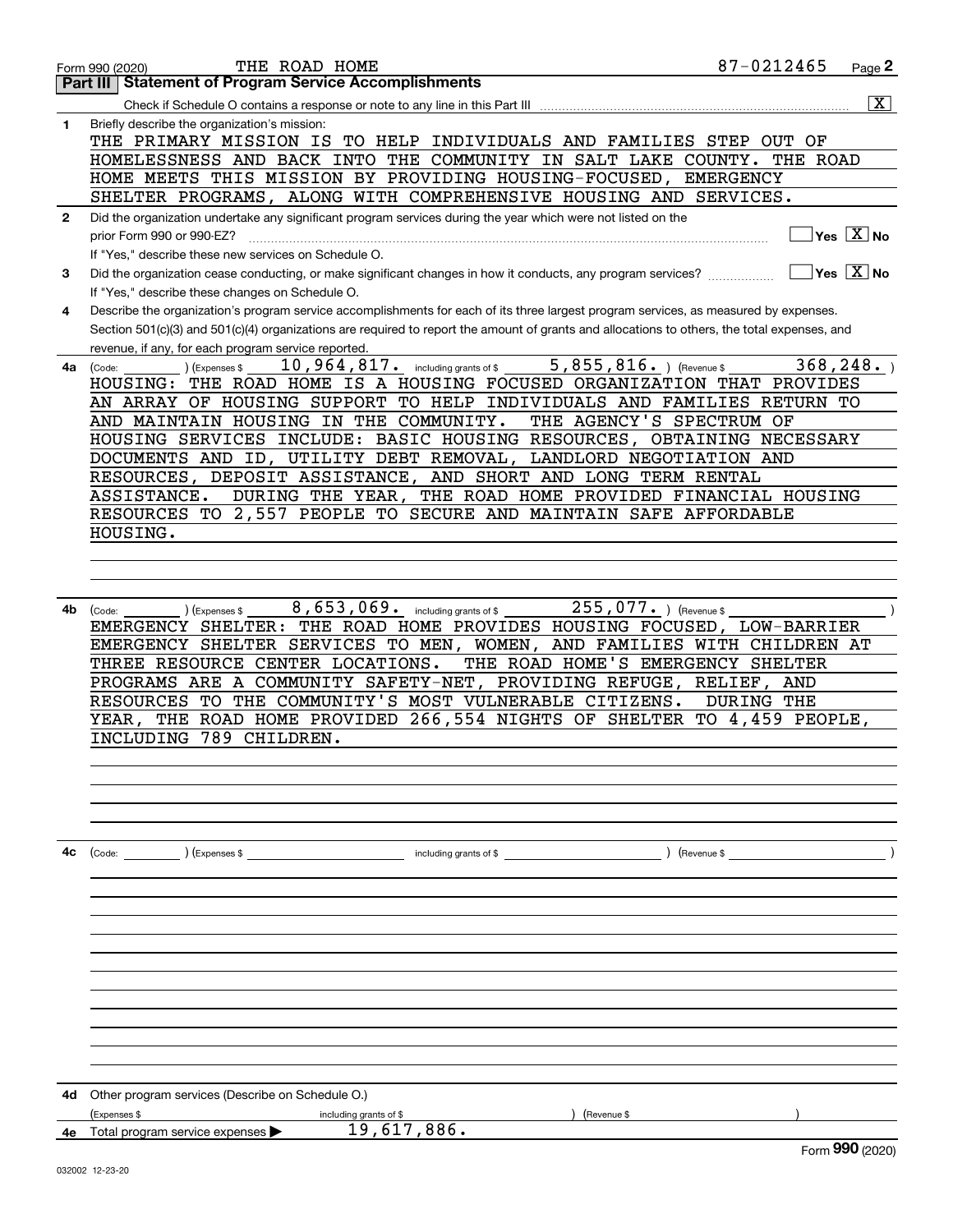|  | Form 990 (2020) |
|--|-----------------|

|     |                                                                                                                                       |                 | Yes | No |
|-----|---------------------------------------------------------------------------------------------------------------------------------------|-----------------|-----|----|
| 1.  | Is the organization described in section $501(c)(3)$ or $4947(a)(1)$ (other than a private foundation)?                               |                 |     |    |
|     |                                                                                                                                       | 1               | X   |    |
| 2   |                                                                                                                                       | $\mathbf{2}$    |     | х  |
| 3   | Did the organization engage in direct or indirect political campaign activities on behalf of or in opposition to candidates for       |                 |     |    |
|     |                                                                                                                                       | 3               |     | x  |
| 4   | Section 501(c)(3) organizations. Did the organization engage in lobbying activities, or have a section 501(h) election in effect      |                 |     |    |
|     |                                                                                                                                       | 4               |     | х  |
| 5   | Is the organization a section 501(c)(4), 501(c)(5), or 501(c)(6) organization that receives membership dues, assessments, or          |                 |     |    |
|     |                                                                                                                                       | 5               |     | x  |
| 6   | Did the organization maintain any donor advised funds or any similar funds or accounts for which donors have the right to             |                 |     |    |
|     | provide advice on the distribution or investment of amounts in such funds or accounts? If "Yes," complete Schedule D, Part I          | 6               |     | x  |
| 7   | Did the organization receive or hold a conservation easement, including easements to preserve open space,                             |                 |     |    |
|     |                                                                                                                                       | 7               |     | x  |
| 8   | Did the organization maintain collections of works of art, historical treasures, or other similar assets? If "Yes," complete          |                 |     |    |
|     |                                                                                                                                       | 8               |     | x  |
| 9   | Did the organization report an amount in Part X, line 21, for escrow or custodial account liability, serve as a custodian for         |                 |     |    |
|     | amounts not listed in Part X; or provide credit counseling, debt management, credit repair, or debt negotiation services?             |                 |     |    |
|     |                                                                                                                                       | 9               |     | x  |
| 10  | Did the organization, directly or through a related organization, hold assets in donor-restricted endowments                          |                 |     |    |
|     |                                                                                                                                       | 10              | х   |    |
| 11  | If the organization's answer to any of the following questions is "Yes," then complete Schedule D, Parts VI, VII, VIII, IX, or X      |                 |     |    |
|     | as applicable.                                                                                                                        |                 |     |    |
|     | a Did the organization report an amount for land, buildings, and equipment in Part X, line 10? If "Yes," complete Schedule D,         |                 |     |    |
|     |                                                                                                                                       | 11a             | Х   |    |
|     | <b>b</b> Did the organization report an amount for investments - other securities in Part X, line 12, that is 5% or more of its total |                 |     |    |
|     |                                                                                                                                       | 11b             | x   |    |
|     | c Did the organization report an amount for investments - program related in Part X, line 13, that is 5% or more of its total         |                 |     |    |
|     |                                                                                                                                       | 11c             | Х   |    |
|     | d Did the organization report an amount for other assets in Part X, line 15, that is 5% or more of its total assets reported in       |                 |     |    |
|     |                                                                                                                                       | 11d             |     | x  |
|     |                                                                                                                                       | <b>11e</b>      |     | X  |
| f   | Did the organization's separate or consolidated financial statements for the tax year include a footnote that addresses               |                 |     |    |
|     | the organization's liability for uncertain tax positions under FIN 48 (ASC 740)? If "Yes," complete Schedule D, Part X                | 11f             | х   |    |
|     | 12a Did the organization obtain separate, independent audited financial statements for the tax year? If "Yes," complete               |                 |     |    |
|     |                                                                                                                                       | 12a             |     | x  |
|     | <b>b</b> Was the organization included in consolidated, independent audited financial statements for the tax year?                    |                 |     |    |
|     | If "Yes," and if the organization answered "No" to line 12a, then completing Schedule D, Parts XI and XII is optional                 | 12 <sub>b</sub> | х   |    |
| 13  |                                                                                                                                       | 13              |     | X  |
|     | 14a Did the organization maintain an office, employees, or agents outside of the United States?                                       | 14a             |     | х  |
|     | <b>b</b> Did the organization have aggregate revenues or expenses of more than \$10,000 from grantmaking, fundraising, business,      |                 |     |    |
|     | investment, and program service activities outside the United States, or aggregate foreign investments valued at \$100,000            |                 |     |    |
|     |                                                                                                                                       | 14b             |     | x  |
| 15  | Did the organization report on Part IX, column (A), line 3, more than \$5,000 of grants or other assistance to or for any             |                 |     |    |
|     |                                                                                                                                       | 15              |     | х  |
| 16  | Did the organization report on Part IX, column (A), line 3, more than \$5,000 of aggregate grants or other assistance to              |                 |     |    |
|     |                                                                                                                                       | 16              |     | X  |
| 17  | Did the organization report a total of more than \$15,000 of expenses for professional fundraising services on Part IX,               |                 |     |    |
|     |                                                                                                                                       | 17              |     | х  |
| 18  | Did the organization report more than \$15,000 total of fundraising event gross income and contributions on Part VIII, lines          |                 |     |    |
|     |                                                                                                                                       | 18              | х   |    |
| 19  | Did the organization report more than \$15,000 of gross income from gaming activities on Part VIII, line 9a? If "Yes."                |                 |     |    |
|     |                                                                                                                                       | 19              |     | х  |
| 20a |                                                                                                                                       | 20a             |     | X  |
|     | <b>b</b> If "Yes" to line 20a, did the organization attach a copy of its audited financial statements to this return?                 | 20 <sub>b</sub> |     |    |
| 21  | Did the organization report more than \$5,000 of grants or other assistance to any domestic organization or                           |                 |     |    |
|     |                                                                                                                                       | 21              | х   |    |

Form (2020) **990**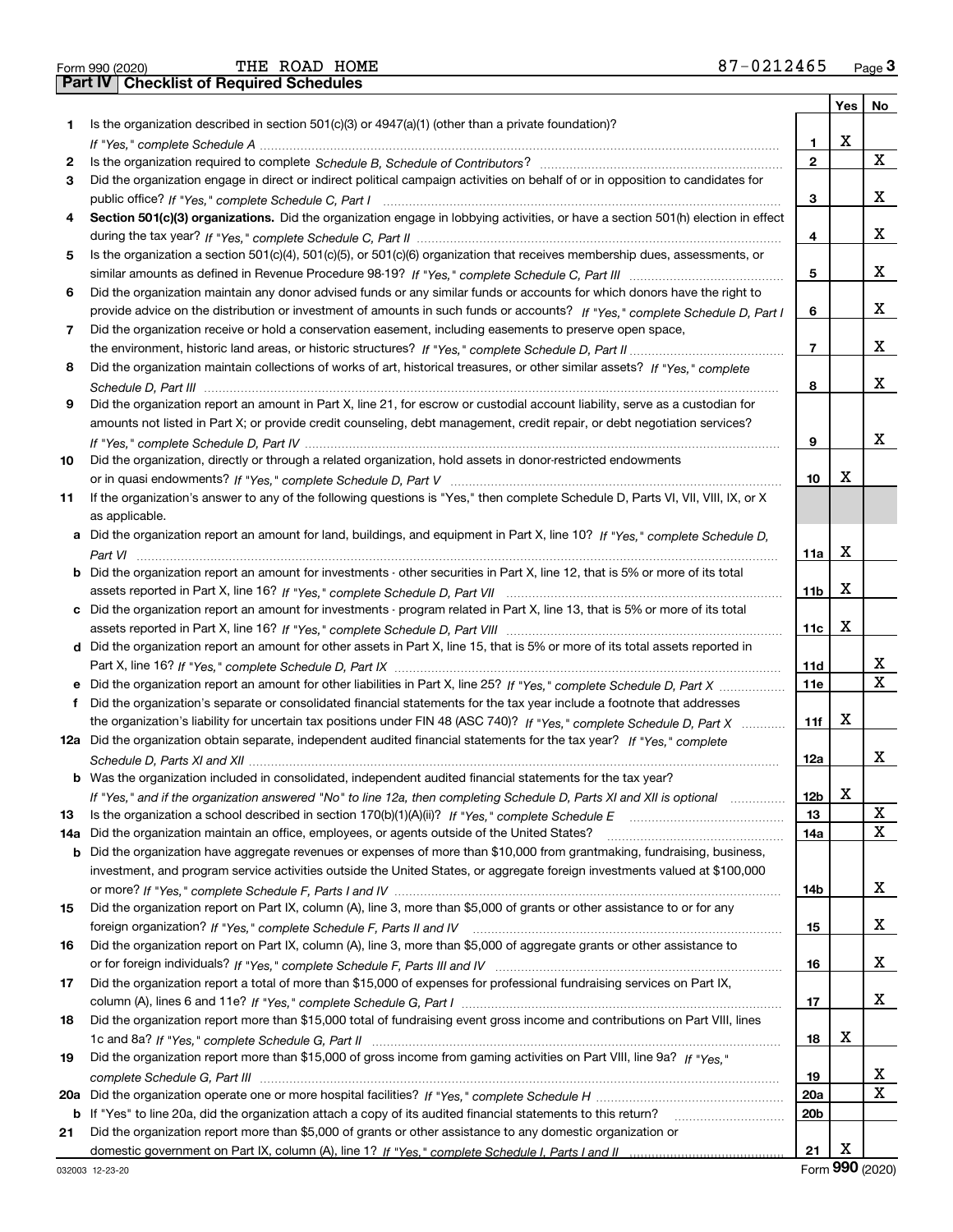|  | Form 990 (2020) |
|--|-----------------|

*(continued)*

|    |                                                                                                                                                                                                  |                 | Yes | No |
|----|--------------------------------------------------------------------------------------------------------------------------------------------------------------------------------------------------|-----------------|-----|----|
| 22 | Did the organization report more than \$5,000 of grants or other assistance to or for domestic individuals on                                                                                    |                 |     |    |
|    |                                                                                                                                                                                                  | 22              | x   |    |
| 23 | Did the organization answer "Yes" to Part VII, Section A, line 3, 4, or 5 about compensation of the organization's current                                                                       |                 |     |    |
|    | and former officers, directors, trustees, key employees, and highest compensated employees? If "Yes," complete                                                                                   |                 |     |    |
|    |                                                                                                                                                                                                  | 23              | x   |    |
|    | 24a Did the organization have a tax-exempt bond issue with an outstanding principal amount of more than \$100,000 as of the                                                                      |                 |     |    |
|    | last day of the year, that was issued after December 31, 2002? If "Yes," answer lines 24b through 24d and complete                                                                               |                 |     |    |
|    |                                                                                                                                                                                                  | 24a             |     | x  |
|    |                                                                                                                                                                                                  | 24 <sub>b</sub> |     |    |
|    | c Did the organization maintain an escrow account other than a refunding escrow at any time during the year to defease                                                                           |                 |     |    |
|    |                                                                                                                                                                                                  | 24c             |     |    |
|    |                                                                                                                                                                                                  | 24d             |     |    |
|    | 25a Section 501(c)(3), 501(c)(4), and 501(c)(29) organizations. Did the organization engage in an excess benefit                                                                                 |                 |     |    |
|    |                                                                                                                                                                                                  | 25a             |     | x  |
|    | b Is the organization aware that it engaged in an excess benefit transaction with a disqualified person in a prior year, and                                                                     |                 |     |    |
|    | that the transaction has not been reported on any of the organization's prior Forms 990 or 990-EZ? If "Yes." complete                                                                            |                 |     |    |
|    | Schedule L. Part I                                                                                                                                                                               | 25 <sub>b</sub> |     | x  |
| 26 | Did the organization report any amount on Part X, line 5 or 22, for receivables from or payables to any current                                                                                  |                 |     |    |
|    | or former officer, director, trustee, key employee, creator or founder, substantial contributor, or 35%                                                                                          |                 |     |    |
|    | controlled entity or family member of any of these persons? If "Yes," complete Schedule L, Part II                                                                                               | 26              |     | x  |
| 27 | Did the organization provide a grant or other assistance to any current or former officer, director, trustee, key employee,                                                                      |                 |     |    |
|    | creator or founder, substantial contributor or employee thereof, a grant selection committee member, or to a 35% controlled                                                                      |                 |     | х  |
|    | entity (including an employee thereof) or family member of any of these persons? If "Yes," complete Schedule L. Part III                                                                         | 27              |     |    |
| 28 | Was the organization a party to a business transaction with one of the following parties (see Schedule L, Part IV                                                                                |                 |     |    |
|    | instructions, for applicable filing thresholds, conditions, and exceptions):<br>A current or former officer, director, trustee, key employee, creator or founder, or substantial contributor? If |                 |     |    |
| а  |                                                                                                                                                                                                  | 28a             |     | х  |
|    |                                                                                                                                                                                                  | 28 <sub>b</sub> |     | X  |
|    | c A 35% controlled entity of one or more individuals and/or organizations described in lines 28a or 28b? If                                                                                      |                 |     |    |
|    |                                                                                                                                                                                                  | 28c             |     | х  |
| 29 |                                                                                                                                                                                                  | 29              |     | X  |
| 30 | Did the organization receive contributions of art, historical treasures, or other similar assets, or qualified conservation                                                                      |                 |     |    |
|    |                                                                                                                                                                                                  | 30              |     | х  |
| 31 | Did the organization liquidate, terminate, or dissolve and cease operations? If "Yes," complete Schedule N, Part I                                                                               | 31              |     | X  |
| 32 | Did the organization sell, exchange, dispose of, or transfer more than 25% of its net assets? If "Yes," complete                                                                                 |                 |     |    |
|    |                                                                                                                                                                                                  | 32              |     | х  |
| 33 | Did the organization own 100% of an entity disregarded as separate from the organization under Regulations                                                                                       |                 |     |    |
|    |                                                                                                                                                                                                  | 33              | х   |    |
| 34 | Was the organization related to any tax-exempt or taxable entity? If "Yes," complete Schedule R, Part II, III, or IV, and                                                                        |                 |     |    |
|    | Part V, line 1                                                                                                                                                                                   | 34              | X   |    |
|    | 35a Did the organization have a controlled entity within the meaning of section 512(b)(13)?                                                                                                      | 35a             |     | X  |
|    | b If "Yes" to line 35a, did the organization receive any payment from or engage in any transaction with a controlled entity                                                                      |                 |     |    |
|    |                                                                                                                                                                                                  | 35b             |     |    |
| 36 | Section 501(c)(3) organizations. Did the organization make any transfers to an exempt non-charitable related organization?                                                                       |                 |     |    |
|    |                                                                                                                                                                                                  | 36              |     | x  |
| 37 | Did the organization conduct more than 5% of its activities through an entity that is not a related organization                                                                                 |                 |     |    |
|    | and that is treated as a partnership for federal income tax purposes? If "Yes," complete Schedule R, Part VI                                                                                     | 37              |     | x  |
| 38 | Did the organization complete Schedule O and provide explanations in Schedule O for Part VI, lines 11b and 19?                                                                                   |                 |     |    |
|    | Note: All Form 990 filers are required to complete Schedule O                                                                                                                                    | 38              | х   |    |
|    | <b>Statements Regarding Other IRS Filings and Tax Compliance</b><br><b>Part V</b>                                                                                                                |                 |     |    |
|    | Check if Schedule O contains a response or note to any line in this Part V                                                                                                                       |                 |     |    |
|    |                                                                                                                                                                                                  |                 | Yes | No |
|    | 238<br>1a Enter the number reported in Box 3 of Form 1096. Enter -0- if not applicable<br>1a<br>0                                                                                                |                 |     |    |
| b  | Enter the number of Forms W-2G included in line 1a. Enter -0- if not applicable<br>1b                                                                                                            |                 |     |    |
|    | Did the organization comply with backup withholding rules for reportable payments to vendors and reportable gaming                                                                               |                 | х   |    |
|    |                                                                                                                                                                                                  | 1c              |     |    |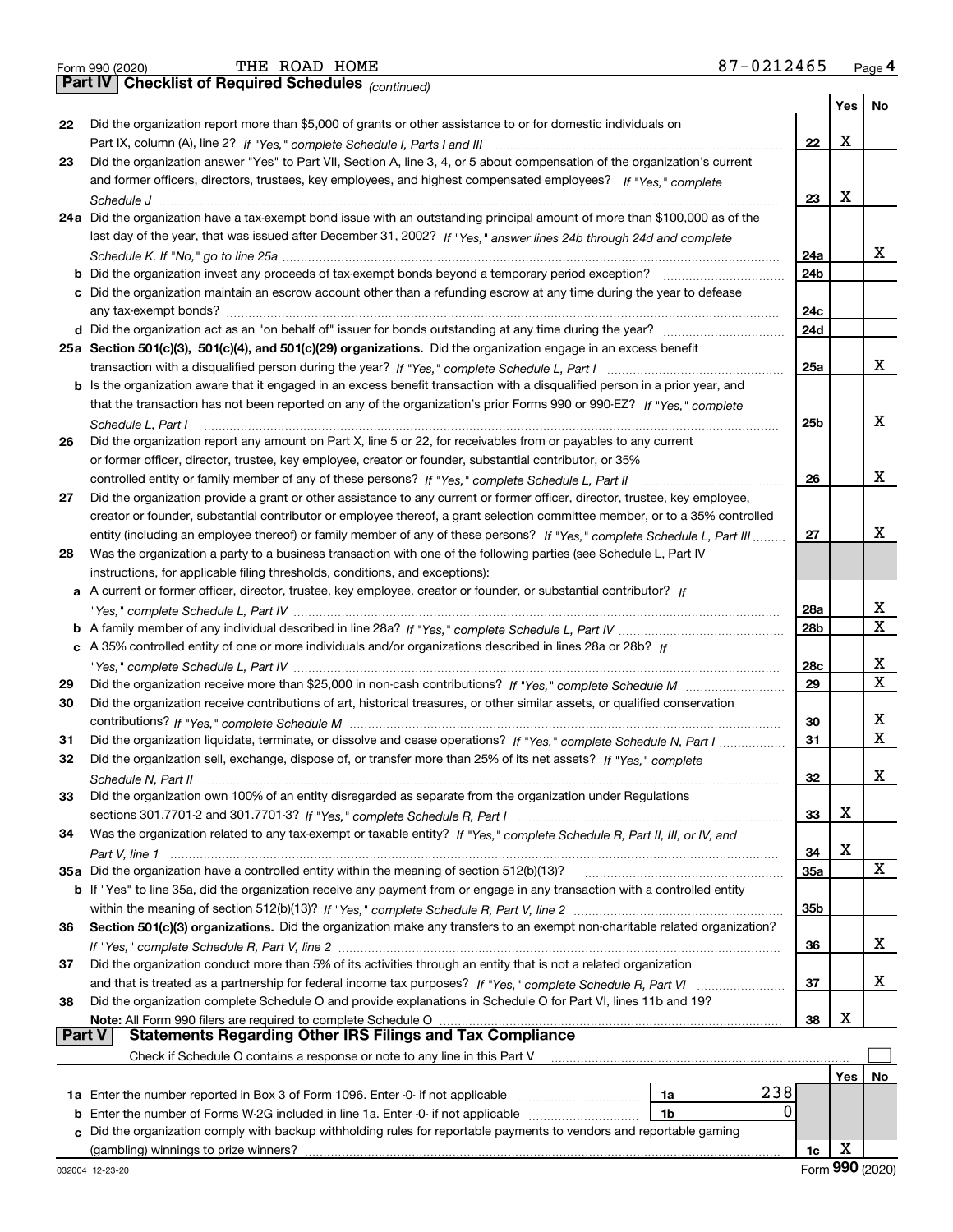| Part V | 87-0212465<br>THE ROAD HOME<br>Form 990 (2020)<br>Statements Regarding Other IRS Filings and Tax Compliance (continued)                         |                |     | Page 5 |
|--------|-------------------------------------------------------------------------------------------------------------------------------------------------|----------------|-----|--------|
|        |                                                                                                                                                 |                | Yes | No     |
|        | 2a Enter the number of employees reported on Form W-3, Transmittal of Wage and Tax Statements,                                                  |                |     |        |
|        | 397<br>filed for the calendar year ending with or within the year covered by this return <i>manumumumum</i><br>2a                               |                |     |        |
|        | <b>b</b> If at least one is reported on line 2a, did the organization file all required federal employment tax returns?                         | 2 <sub>b</sub> | х   |        |
|        |                                                                                                                                                 |                |     |        |
|        | 3a Did the organization have unrelated business gross income of \$1,000 or more during the year?                                                | 3a             |     | x      |
|        |                                                                                                                                                 | 3b             |     |        |
|        | 4a At any time during the calendar year, did the organization have an interest in, or a signature or other authority over, a                    |                |     |        |
|        | financial account in a foreign country (such as a bank account, securities account, or other financial account)?                                | 4a             |     | x      |
|        | <b>b</b> If "Yes," enter the name of the foreign country $\blacktriangleright$                                                                  |                |     |        |
|        | See instructions for filing requirements for FinCEN Form 114, Report of Foreign Bank and Financial Accounts (FBAR).                             |                |     |        |
|        | 5a Was the organization a party to a prohibited tax shelter transaction at any time during the tax year?                                        | 5a             |     | x      |
| b      |                                                                                                                                                 | 5 <sub>b</sub> |     | X      |
| с      |                                                                                                                                                 | 5c             |     |        |
|        | 6a Does the organization have annual gross receipts that are normally greater than \$100,000, and did the organization solicit                  |                |     |        |
|        | any contributions that were not tax deductible as charitable contributions?                                                                     | 6a             |     | x      |
|        | b If "Yes," did the organization include with every solicitation an express statement that such contributions or gifts                          |                |     |        |
|        | were not tax deductible?                                                                                                                        | 6b             |     |        |
| 7      | Organizations that may receive deductible contributions under section 170(c).                                                                   |                |     |        |
| а      | Did the organization receive a payment in excess of \$75 made partly as a contribution and partly for goods and services provided to the payor? | 7a             | х   |        |
| b      | If "Yes," did the organization notify the donor of the value of the goods or services provided?                                                 | 7b             | X   |        |
| с      | Did the organization sell, exchange, or otherwise dispose of tangible personal property for which it was required                               |                |     |        |
|        | to file Form 8282?                                                                                                                              | 7с             |     | x      |
|        | 7d<br>d If "Yes," indicate the number of Forms 8282 filed during the year                                                                       |                |     |        |
| е      | Did the organization receive any funds, directly or indirectly, to pay premiums on a personal benefit contract?                                 | 7e             |     | х      |
| f      | Did the organization, during the year, pay premiums, directly or indirectly, on a personal benefit contract?                                    | 7f             |     | X      |
| g      | If the organization received a contribution of qualified intellectual property, did the organization file Form 8899 as required?                | 7g             |     |        |
| h      | If the organization received a contribution of cars, boats, airplanes, or other vehicles, did the organization file a Form 1098-C?              | 7h             |     |        |
| 8      | Sponsoring organizations maintaining donor advised funds. Did a donor advised fund maintained by the                                            | 8              |     |        |
| 9      | sponsoring organization have excess business holdings at any time during the year?<br>Sponsoring organizations maintaining donor advised funds. |                |     |        |
| а      | Did the sponsoring organization make any taxable distributions under section 4966?                                                              | <b>9a</b>      |     |        |
| b      | Did the sponsoring organization make a distribution to a donor, donor advisor, or related person?                                               | 9b             |     |        |
| 10     | Section 501(c)(7) organizations. Enter:                                                                                                         |                |     |        |
|        | 10a                                                                                                                                             |                |     |        |
|        | <b>b</b> Gross receipts, included on Form 990, Part VIII, line 12, for public use of club facilities<br>10b                                     |                |     |        |
| 11     | Section 501(c)(12) organizations. Enter:                                                                                                        |                |     |        |
| а      | 11a                                                                                                                                             |                |     |        |
| b      | Gross income from other sources (Do not net amounts due or paid to other sources against                                                        |                |     |        |
|        | 11 <sub>b</sub>                                                                                                                                 |                |     |        |
| 12a    | Section 4947(a)(1) non-exempt charitable trusts. Is the organization filing Form 990 in lieu of Form 1041?                                      | 12a            |     |        |
| b      | If "Yes," enter the amount of tax-exempt interest received or accrued during the year<br>12b                                                    |                |     |        |
| 13     | Section 501(c)(29) qualified nonprofit health insurance issuers.                                                                                |                |     |        |
| а      |                                                                                                                                                 | 13a            |     |        |
|        | Note: See the instructions for additional information the organization must report on Schedule O.                                               |                |     |        |
|        | <b>b</b> Enter the amount of reserves the organization is required to maintain by the states in which the                                       |                |     |        |
|        | 13 <sub>b</sub>                                                                                                                                 |                |     |        |
| c      | 13с                                                                                                                                             |                |     |        |
| 14a    | Did the organization receive any payments for indoor tanning services during the tax year?                                                      | 14a            |     | х      |
| b      |                                                                                                                                                 | 14b            |     |        |
| 15     | Is the organization subject to the section 4960 tax on payment(s) of more than \$1,000,000 in remuneration or                                   |                |     |        |
|        |                                                                                                                                                 | 15             |     | х      |
|        | If "Yes," see instructions and file Form 4720, Schedule N.                                                                                      |                |     |        |
| 16     | Is the organization an educational institution subject to the section 4968 excise tax on net investment income?<br>.                            | 16             |     | х      |
|        | If "Yes," complete Form 4720, Schedule O.                                                                                                       |                |     |        |

Form (2020) **990**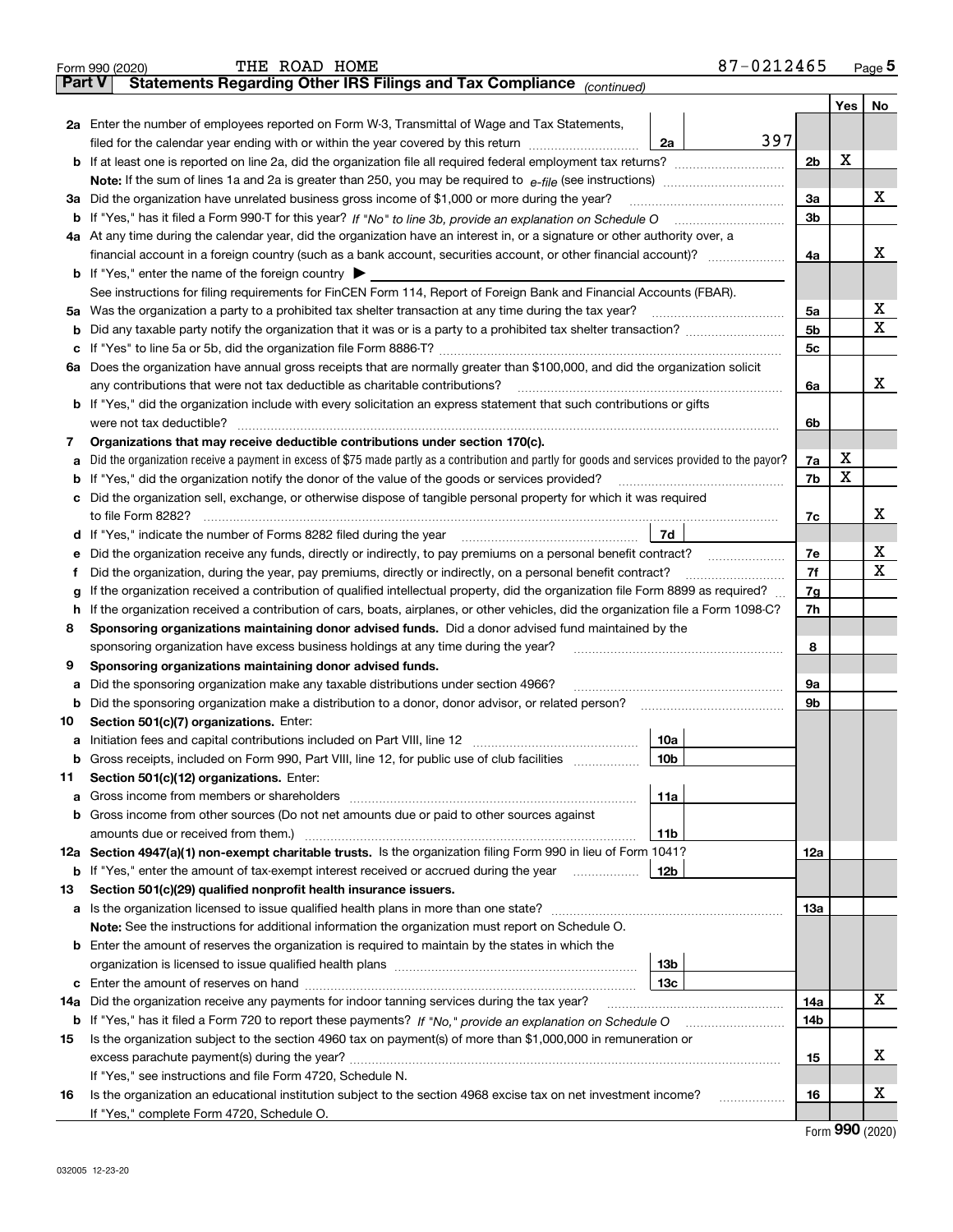|     | THE ROAD HOME<br>Form 990 (2020)                                                                                                                                                               |    | 87-0212465 |                 |                         | $_{\text{Page}}$ 6      |
|-----|------------------------------------------------------------------------------------------------------------------------------------------------------------------------------------------------|----|------------|-----------------|-------------------------|-------------------------|
|     | Governance, Management, and Disclosure For each "Yes" response to lines 2 through 7b below, and for a "No" response<br>Part VI                                                                 |    |            |                 |                         |                         |
|     | to line 8a, 8b, or 10b below, describe the circumstances, processes, or changes on Schedule O. See instructions.                                                                               |    |            |                 |                         |                         |
|     |                                                                                                                                                                                                |    |            |                 |                         | $\overline{\mathbf{x}}$ |
|     | <b>Section A. Governing Body and Management</b>                                                                                                                                                |    |            |                 |                         |                         |
|     |                                                                                                                                                                                                |    |            |                 | Yes                     | No                      |
|     | 1a Enter the number of voting members of the governing body at the end of the tax year                                                                                                         | 1a | 25         |                 |                         |                         |
|     | If there are material differences in voting rights among members of the governing body, or if the governing                                                                                    |    |            |                 |                         |                         |
|     | body delegated broad authority to an executive committee or similar committee, explain on Schedule O.                                                                                          |    |            |                 |                         |                         |
| b   | Enter the number of voting members included on line 1a, above, who are independent                                                                                                             | 1b | 25         |                 |                         |                         |
| 2   | Did any officer, director, trustee, or key employee have a family relationship or a business relationship with any other                                                                       |    |            |                 |                         |                         |
|     | officer, director, trustee, or key employee?                                                                                                                                                   |    |            | $\mathbf{2}$    |                         | х                       |
| З   | Did the organization delegate control over management duties customarily performed by or under the direct supervision                                                                          |    |            |                 |                         |                         |
|     | of officers, directors, trustees, or key employees to a management company or other person?                                                                                                    |    |            | 3               |                         | x                       |
| 4   | Did the organization make any significant changes to its governing documents since the prior Form 990 was filed?                                                                               |    |            | 4               |                         | $\mathbf X$             |
| 5   | Did the organization become aware during the year of a significant diversion of the organization's assets?                                                                                     |    |            | 5               |                         | $\mathbf X$             |
|     | Did the organization have members or stockholders?                                                                                                                                             |    |            | 6               |                         | $\mathbf X$             |
| 6   | Did the organization have members, stockholders, or other persons who had the power to elect or appoint one or                                                                                 |    |            |                 |                         |                         |
| 7a  |                                                                                                                                                                                                |    |            |                 |                         | х                       |
|     |                                                                                                                                                                                                |    |            | 7a              |                         |                         |
|     | <b>b</b> Are any governance decisions of the organization reserved to (or subject to approval by) members, stockholders, or                                                                    |    |            |                 |                         |                         |
|     | persons other than the governing body?                                                                                                                                                         |    |            | 7b              |                         | x                       |
| 8   | Did the organization contemporaneously document the meetings held or written actions undertaken during the year by the following:                                                              |    |            |                 |                         |                         |
| a   |                                                                                                                                                                                                |    |            | 8a              | х                       |                         |
| b   |                                                                                                                                                                                                |    |            | 8b              | $\mathbf X$             |                         |
| 9   | Is there any officer, director, trustee, or key employee listed in Part VII, Section A, who cannot be reached at the                                                                           |    |            |                 |                         |                         |
|     |                                                                                                                                                                                                |    |            | 9               |                         | x                       |
|     | Section B. Policies (This Section B requests information about policies not required by the Internal Revenue Code.)                                                                            |    |            |                 |                         |                         |
|     |                                                                                                                                                                                                |    |            |                 | Yes                     | No                      |
|     |                                                                                                                                                                                                |    |            | 10a             |                         | х                       |
|     | <b>b</b> If "Yes," did the organization have written policies and procedures governing the activities of such chapters, affiliates,                                                            |    |            |                 |                         |                         |
|     | and branches to ensure their operations are consistent with the organization's exempt purposes?                                                                                                |    |            | 10 <sub>b</sub> |                         |                         |
|     | 11a Has the organization provided a complete copy of this Form 990 to all members of its governing body before filing the form?                                                                |    |            | 11a             | X                       |                         |
| b   | Describe in Schedule O the process, if any, used by the organization to review this Form 990.                                                                                                  |    |            |                 |                         |                         |
| 12a |                                                                                                                                                                                                |    |            | 12a             | х                       |                         |
| b   |                                                                                                                                                                                                |    |            | 12 <sub>b</sub> | $\mathbf X$             |                         |
| c   | Did the organization regularly and consistently monitor and enforce compliance with the policy? If "Yes," describe                                                                             |    |            |                 |                         |                         |
|     |                                                                                                                                                                                                |    |            | 12c             | х                       |                         |
| 13  | Did the organization have a written whistleblower policy?                                                                                                                                      |    |            | 13              | $\overline{\textbf{x}}$ |                         |
| 14  | Did the organization have a written document retention and destruction policy?                                                                                                                 |    |            | 14              | X                       |                         |
| 15  | Did the process for determining compensation of the following persons include a review and approval by independent                                                                             |    |            |                 |                         |                         |
|     | persons, comparability data, and contemporaneous substantiation of the deliberation and decision?                                                                                              |    |            |                 |                         |                         |
| а   | The organization's CEO, Executive Director, or top management official manufactured contains and contained a support of the organization's CEO, Executive Director, or top management official |    |            | 15a             | х                       |                         |
| b   |                                                                                                                                                                                                |    |            | 15 <sub>b</sub> | х                       |                         |
|     | If "Yes" to line 15a or 15b, describe the process in Schedule O (see instructions).                                                                                                            |    |            |                 |                         |                         |
|     | 16a Did the organization invest in, contribute assets to, or participate in a joint venture or similar arrangement with a                                                                      |    |            |                 |                         |                         |
|     | taxable entity during the year?                                                                                                                                                                |    |            | 16a             |                         | х                       |
|     | <b>b</b> If "Yes," did the organization follow a written policy or procedure requiring the organization to evaluate its participation                                                          |    |            |                 |                         |                         |
|     | in joint venture arrangements under applicable federal tax law, and take steps to safeguard the organization's                                                                                 |    |            |                 |                         |                         |
|     | exempt status with respect to such arrangements?                                                                                                                                               |    |            | 16b             |                         |                         |
|     | <b>Section C. Disclosure</b>                                                                                                                                                                   |    |            |                 |                         |                         |
|     | List the states with which a copy of this Form 990 is required to be filed $\blacktriangleright U T$                                                                                           |    |            |                 |                         |                         |
| 17  |                                                                                                                                                                                                |    |            |                 |                         |                         |
| 18  | Section 6104 requires an organization to make its Forms 1023 (1024 or 1024-A, if applicable), 990, and 990-T (Section 501(c)(3)s only) available                                               |    |            |                 |                         |                         |
|     | for public inspection. Indicate how you made these available. Check all that apply.                                                                                                            |    |            |                 |                         |                         |
|     | $X$ Own website<br>$X$ Upon request<br>Another's website<br>Other (explain on Schedule O)                                                                                                      |    |            |                 |                         |                         |
| 19  | Describe on Schedule O whether (and if so, how) the organization made its governing documents, conflict of interest policy, and financial                                                      |    |            |                 |                         |                         |
|     | statements available to the public during the tax year.                                                                                                                                        |    |            |                 |                         |                         |
| 20  | State the name, address, and telephone number of the person who possesses the organization's books and records                                                                                 |    |            |                 |                         |                         |
|     | BRADLEY BATEMAN - 801-819-7357                                                                                                                                                                 |    |            |                 |                         |                         |
|     | 84115<br>1415 SOUTH MAIN STREET, SALT LAKE CITY, UT                                                                                                                                            |    |            |                 |                         |                         |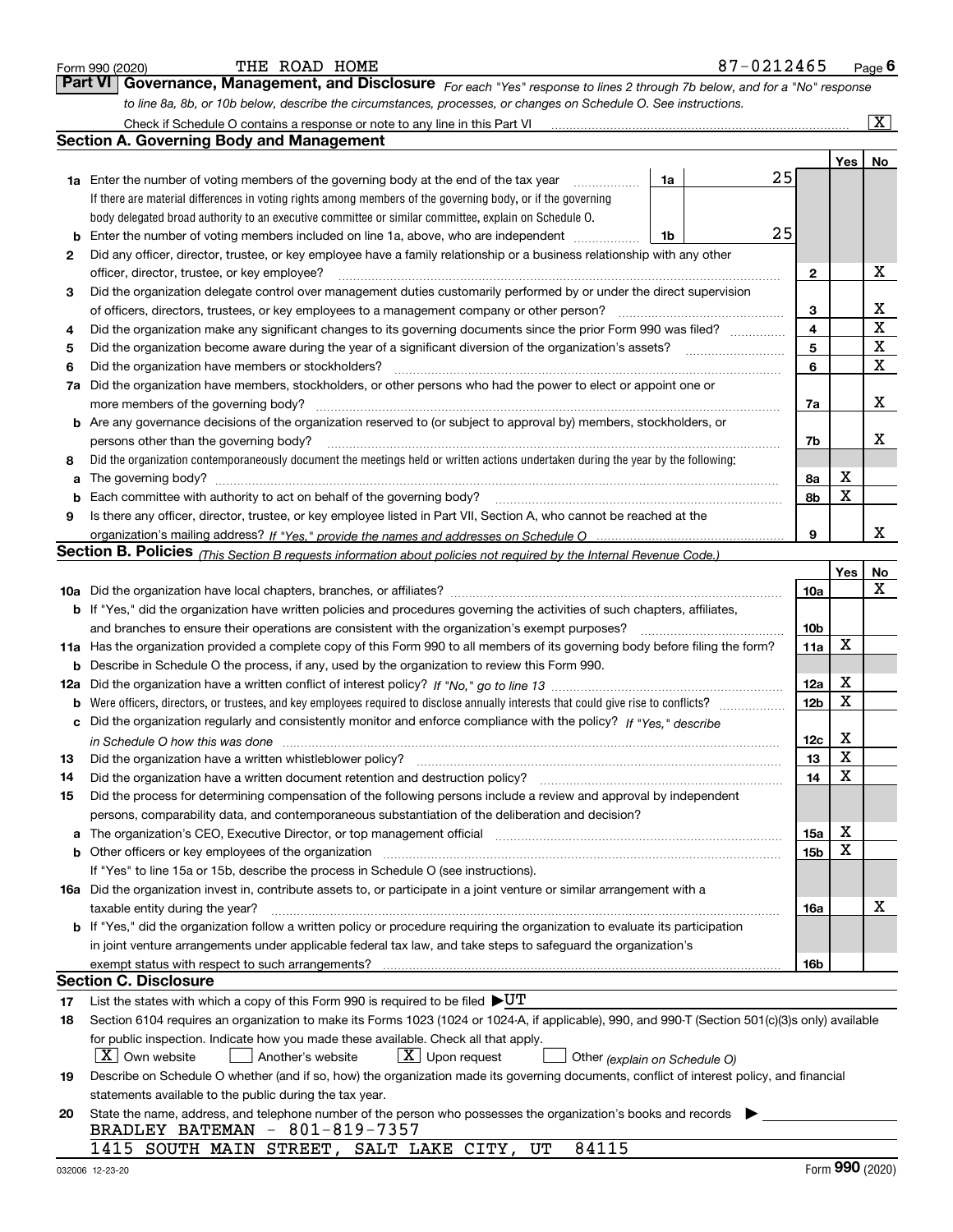$\mathcal{L}^{\text{max}}$ 

# **7Part VII Compensation of Officers, Directors, Trustees, Key Employees, Highest Compensated Employees, and Independent Contractors**

Check if Schedule O contains a response or note to any line in this Part VII

**Section A. Officers, Directors, Trustees, Key Employees, and Highest Compensated Employees**

**1a**  Complete this table for all persons required to be listed. Report compensation for the calendar year ending with or within the organization's tax year. **•** List all of the organization's current officers, directors, trustees (whether individuals or organizations), regardless of amount of compensation.

Enter -0- in columns (D), (E), and (F) if no compensation was paid.

 $\bullet$  List all of the organization's  $\,$ current key employees, if any. See instructions for definition of "key employee."

**•** List the organization's five current highest compensated employees (other than an officer, director, trustee, or key employee) who received reportable compensation (Box 5 of Form W-2 and/or Box 7 of Form 1099-MISC) of more than \$100,000 from the organization and any related organizations.

**•** List all of the organization's former officers, key employees, and highest compensated employees who received more than \$100,000 of reportable compensation from the organization and any related organizations.

**former directors or trustees**  ¥ List all of the organization's that received, in the capacity as a former director or trustee of the organization, more than \$10,000 of reportable compensation from the organization and any related organizations.

See instructions for the order in which to list the persons above.

Check this box if neither the organization nor any related organization compensated any current officer, director, or trustee.  $\mathcal{L}^{\text{max}}$ 

| (A)                                  | (B)               | (C)                                     |                       | (D)                                                              | (E)          | (F)                              |        |                 |                               |                       |
|--------------------------------------|-------------------|-----------------------------------------|-----------------------|------------------------------------------------------------------|--------------|----------------------------------|--------|-----------------|-------------------------------|-----------------------|
| Name and title                       | Average           | Position<br>(do not check more than one |                       | Reportable                                                       | Reportable   | Estimated                        |        |                 |                               |                       |
|                                      | hours per         |                                         |                       | box, unless person is both an<br>officer and a director/trustee) |              |                                  |        | compensation    | compensation                  | amount of             |
|                                      | week<br>(list any |                                         |                       |                                                                  |              |                                  |        | from<br>the     | from related<br>organizations | other<br>compensation |
|                                      | hours for         |                                         |                       |                                                                  |              |                                  |        | organization    | (W-2/1099-MISC)               | from the              |
|                                      | related           |                                         |                       |                                                                  |              |                                  |        | (W-2/1099-MISC) |                               | organization          |
|                                      | organizations     |                                         |                       |                                                                  |              |                                  |        |                 |                               | and related           |
|                                      | below             | ndividual trustee or director           | Institutional trustee | Officer                                                          | Key employee | Highest compensated<br> employee | Former |                 |                               | organizations         |
|                                      | line)             |                                         |                       |                                                                  |              |                                  |        |                 |                               |                       |
| MICHELLE FLYNN<br>(1)                | 40.00             |                                         |                       |                                                                  |              |                                  |        |                 |                               |                       |
| EXECUTIVE DIRECTOR                   |                   |                                         |                       | $\overline{\textbf{X}}$                                          |              |                                  |        | 149,609.        | 0.                            | 22,599.               |
| MICHELLE EINING<br>(2)               | 40.00             |                                         |                       |                                                                  |              |                                  |        |                 |                               |                       |
| CHIEF DEPUTY DIRECTOR                |                   |                                         |                       | X                                                                |              |                                  |        | 114,586.        | $\mathbf 0$ .                 | 20,497.               |
| <b>BRADLEY BATEMAN</b><br>(3)        | 40.00             |                                         |                       |                                                                  |              |                                  |        |                 |                               |                       |
| CONTROLLER                           |                   |                                         |                       |                                                                  |              | $\mathbf X$                      |        | 102, 125.       | $\mathbf 0$ .                 | 20,147.               |
| DEE NORTON<br>(4)                    | 40.00             |                                         |                       |                                                                  |              |                                  |        |                 |                               |                       |
| IMPACT AND FACILITIES DIVISION DIREC |                   |                                         |                       |                                                                  |              | $\mathbf X$                      |        | 101,842.        | $\mathbf 0$ .                 | 19,732.               |
| <b>JENIECE OLSEN</b><br>(5)          | 40.00             |                                         |                       |                                                                  |              |                                  |        |                 |                               |                       |
| DEPUTY DIRECTOR OF HOUSING           |                   |                                         |                       |                                                                  |              | $\mathbf X$                      |        | 104,002.        | $\mathbf 0$ .                 | 16,302.               |
| MICHAEL POPE<br>(6)                  | 40.00             |                                         |                       |                                                                  |              |                                  |        |                 |                               |                       |
| CHIEF FINANCE DIRECTOR               |                   |                                         |                       | $\overline{\textbf{X}}$                                          |              |                                  |        | 89,087.         | $\mathbf 0$ .                 | 13,461.               |
| (7)<br>GREGORY M JOHNSON             | 3.00              |                                         |                       |                                                                  |              |                                  |        |                 |                               |                       |
| PAST PRESIDENT                       |                   | $\mathbf X$                             |                       |                                                                  |              |                                  |        | 0.              | $\mathbf 0$ .                 | 0.                    |
| <b>DUSTIN ALLEN</b><br>(8)           | 3.00              |                                         |                       |                                                                  |              |                                  |        |                 |                               |                       |
| <b>TREASURER</b>                     |                   | X                                       |                       | $\overline{\mathbf{X}}$                                          |              |                                  |        | 0.              | 0.                            | 0.                    |
| BECKY PICKLE<br>(9)                  | 3.00              |                                         |                       |                                                                  |              |                                  |        |                 |                               |                       |
| PRESIDENT                            |                   | $\mathbf X$                             |                       | $\overline{\textbf{X}}$                                          |              |                                  |        | 0.              | $\mathbf 0$ .                 | $\mathbf 0$ .         |
| (10) CHRIS ACTON                     | 1.00              |                                         |                       |                                                                  |              |                                  |        |                 |                               |                       |
| <b>BOARD MEMBER</b>                  |                   | $\overline{\mathbf{X}}$                 |                       |                                                                  |              |                                  |        | 0.              | $\mathbf 0$ .                 | $\mathbf 0$ .         |
| (11) PAULINE PLOQUIN                 | 1.00              |                                         |                       |                                                                  |              |                                  |        |                 |                               |                       |
| <b>BOARD MEMBER</b>                  |                   | $\mathbf X$                             |                       |                                                                  |              |                                  |        | 0.              | 0.                            | $\mathbf 0$ .         |
| (12) ANGIE COOK                      | 1.00              |                                         |                       |                                                                  |              |                                  |        |                 |                               |                       |
| <b>BOARD MEMBER</b>                  |                   | X                                       |                       |                                                                  |              |                                  |        | 0.              | $\mathbf 0$ .                 | $\mathbf 0$ .         |
| (13) BECKI BRADFORD                  | 1.00              |                                         |                       |                                                                  |              |                                  |        |                 |                               |                       |
| <b>BOARD MEMBER</b>                  |                   | X                                       |                       |                                                                  |              |                                  |        | $\mathbf 0$ .   | $\mathbf 0$ .                 | $\mathbf 0$ .         |
| (14) KEB BRADY                       | 1.00              |                                         |                       |                                                                  |              |                                  |        |                 |                               |                       |
| <b>BOARD MEMBER</b>                  |                   | X                                       |                       |                                                                  |              |                                  |        | 0.              | 0.                            | $\mathbf 0$ .         |
| (15) CONNIE CROSBY                   | 1.00              |                                         |                       |                                                                  |              |                                  |        |                 |                               |                       |
| <b>BOARD MEMBER</b>                  |                   | $\mathbf X$                             |                       |                                                                  |              |                                  |        | 0.              | $\mathbf 0$ .                 | $0_{.}$               |
| (16) PETER CHAMBERLAIN               | 1.00              |                                         |                       |                                                                  |              |                                  |        |                 |                               |                       |
| <b>BOARD MEMBER</b>                  |                   | X                                       |                       |                                                                  |              |                                  |        | 0.              | 0.                            | $\mathbf 0$ .         |
| (17) CHRISTENA HUNTSMAN DURHAM       | 1.00              |                                         |                       |                                                                  |              |                                  |        |                 |                               |                       |
| <b>SECRETARY</b>                     | 1.00              | X                                       |                       | X                                                                |              |                                  |        | 0.              | $\mathbf 0$ .                 | 0.                    |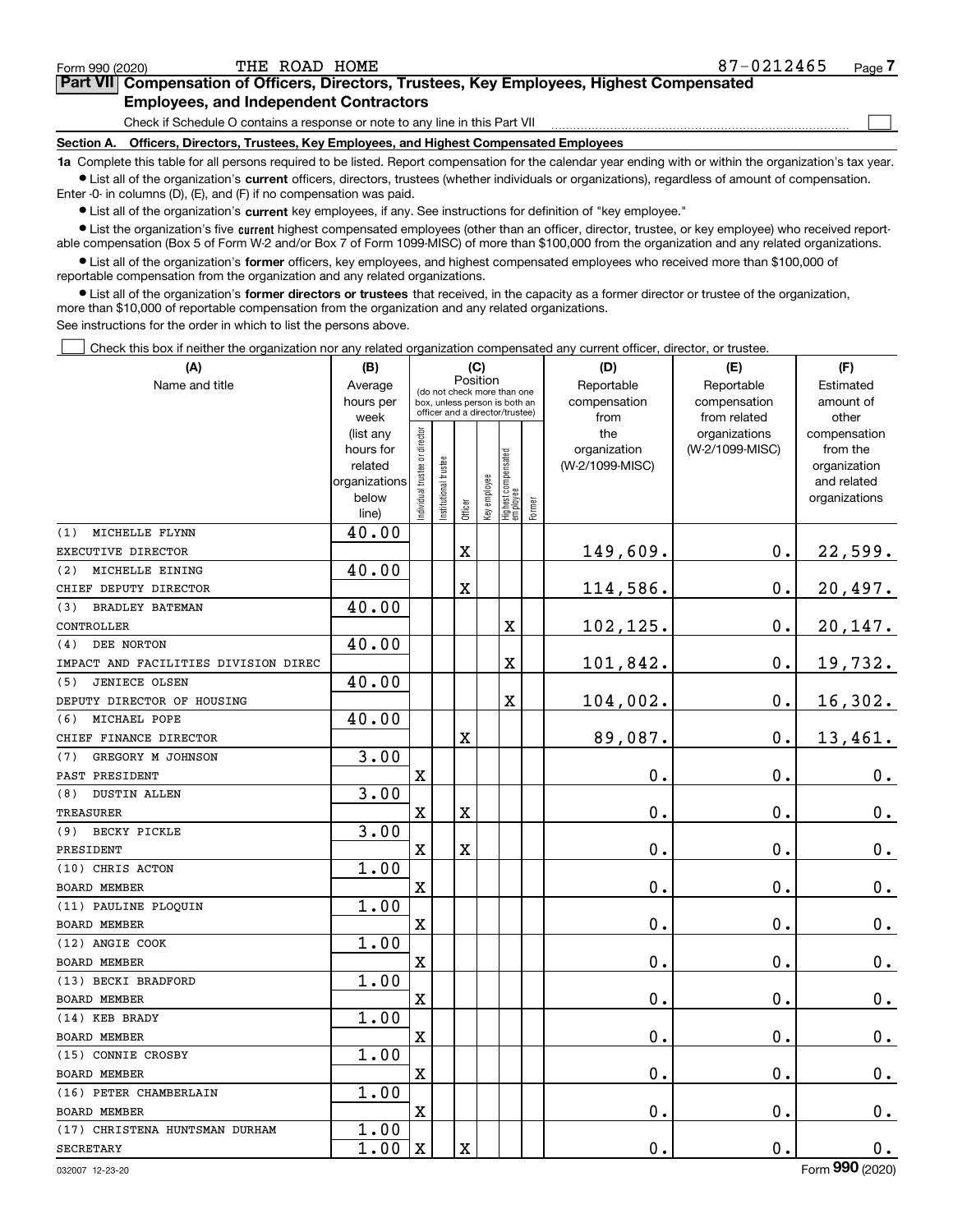| THE ROAD HOME<br>Form 990 (2020)                                                                                                           |                          |                               |                      |          |              |                                   |        |                         | 87-0212465       |   |                              | Page 8        |
|--------------------------------------------------------------------------------------------------------------------------------------------|--------------------------|-------------------------------|----------------------|----------|--------------|-----------------------------------|--------|-------------------------|------------------|---|------------------------------|---------------|
| <b>Part VII</b><br>Section A. Officers, Directors, Trustees, Key Employees, and Highest Compensated Employees (continued)                  |                          |                               |                      |          |              |                                   |        |                         |                  |   |                              |               |
| (A)                                                                                                                                        | (B)<br>(C)<br>(D)<br>(E) |                               |                      |          |              |                                   | (F)    |                         |                  |   |                              |               |
| Name and title                                                                                                                             | Average                  |                               |                      | Position |              | (do not check more than one       |        | Reportable              | Reportable       |   | Estimated                    |               |
|                                                                                                                                            | hours per                |                               |                      |          |              | box, unless person is both an     |        | compensation            | compensation     |   | amount of                    |               |
|                                                                                                                                            | week                     |                               |                      |          |              | officer and a director/trustee)   |        | from                    | from related     |   | other                        |               |
|                                                                                                                                            | (list any                |                               |                      |          |              |                                   |        | the                     | organizations    |   | compensation                 |               |
|                                                                                                                                            | hours for<br>related     |                               |                      |          |              |                                   |        | organization            | (W-2/1099-MISC)  |   | from the                     |               |
|                                                                                                                                            | organizations            |                               |                      |          |              |                                   |        | (W-2/1099-MISC)         |                  |   | organization                 |               |
|                                                                                                                                            | below                    |                               |                      |          |              |                                   |        |                         |                  |   | and related<br>organizations |               |
|                                                                                                                                            | line)                    | ndividual trustee or director | nstitutional trustee | Officer  | (ey employee | Highest compensated<br>  employee | Former |                         |                  |   |                              |               |
| (18) JESSICA GUYNN                                                                                                                         | 1.00                     |                               |                      |          |              |                                   |        |                         |                  |   |                              |               |
| BOARD MEMBER                                                                                                                               |                          | X                             |                      |          |              |                                   |        | 0.                      | 0.               |   |                              | 0.            |
| (19) BRIAN GARRETT                                                                                                                         | 1.00                     |                               |                      |          |              |                                   |        |                         |                  |   |                              |               |
| <b>BOARD MEMBER</b>                                                                                                                        |                          | X                             |                      |          |              |                                   |        | 0.                      | $\mathbf 0$ .    |   |                              | $\mathbf 0$ . |
| (20) CHRISTINE IVORY                                                                                                                       | 1.00                     |                               |                      |          |              |                                   |        |                         |                  |   |                              |               |
| BOARD MEMBER<br>(21) RICK FOSTER                                                                                                           |                          | x                             |                      |          |              |                                   |        | 0.                      | $\mathbf 0$ .    |   |                              | $0$ .         |
| BOARD MEMBER                                                                                                                               | 1.00                     | X                             |                      |          |              |                                   |        | 0.                      | $\mathbf 0$ .    |   |                              | $\mathbf 0$ . |
| (22) SUE MARK LUNDE                                                                                                                        | 1.00                     |                               |                      |          |              |                                   |        |                         |                  |   |                              |               |
| BOARD MEMBER                                                                                                                               |                          | X                             |                      |          |              |                                   |        | 0.                      | $\mathbf 0$ .    |   |                              | $0$ .         |
| (23) SEAN MONSON                                                                                                                           | 1.00                     |                               |                      |          |              |                                   |        |                         |                  |   |                              |               |
| <b>BOARD MEMBER</b>                                                                                                                        |                          | X                             |                      |          |              |                                   |        | 0.                      | $\mathbf 0$ .    |   |                              | $\mathbf 0$ . |
| (24) SHAWN NEWELL                                                                                                                          | 1.00                     |                               |                      |          |              |                                   |        |                         |                  |   |                              |               |
| BOARD MEMBER                                                                                                                               |                          | X                             |                      |          |              |                                   |        | 0.                      | 0.               |   |                              | $\mathbf 0$ . |
| (25) RHONDA GREENWOOD<br>BOARD MEMBER                                                                                                      | 1.00                     | X                             |                      |          |              |                                   |        | 0.                      | $\mathbf 0$ .    |   |                              | $\mathbf 0$ . |
| (26) GLORIA SALAZAR                                                                                                                        | 1.00                     |                               |                      |          |              |                                   |        |                         |                  |   |                              |               |
| <b>BOARD MEMBER</b>                                                                                                                        |                          | X                             |                      |          |              |                                   |        | 0.                      | 0.               |   |                              | 0.            |
| 1b Subtotal                                                                                                                                |                          |                               |                      |          |              |                                   |        | 661, 251.               | $\overline{0}$ . |   | 112,738.                     |               |
| c Total from continuation sheets to Part VII, Section A                                                                                    |                          |                               |                      |          |              |                                   |        | $\mathbf 0$ .           | $\overline{0}$ . |   |                              | 0.            |
|                                                                                                                                            |                          |                               |                      |          |              |                                   |        | 661,251.                | $\overline{0}$ . |   |                              | 112,738.      |
| Total number of individuals (including but not limited to those listed above) who received more than \$100,000 of reportable<br>2          |                          |                               |                      |          |              |                                   |        |                         |                  |   |                              |               |
| compensation from the organization                                                                                                         |                          |                               |                      |          |              |                                   |        |                         |                  |   | Yes                          | 5<br>No       |
|                                                                                                                                            |                          |                               |                      |          |              |                                   |        |                         |                  |   |                              |               |
| 3<br>Did the organization list any former officer, director, trustee, key employee, or highest compensated employee on                     |                          |                               |                      |          |              |                                   |        |                         |                  | 3 |                              | x             |
| For any individual listed on line 1a, is the sum of reportable compensation and other compensation from the organization<br>4              |                          |                               |                      |          |              |                                   |        |                         |                  |   |                              |               |
|                                                                                                                                            |                          |                               |                      |          |              |                                   |        |                         |                  | 4 | х                            |               |
| Did any person listed on line 1a receive or accrue compensation from any unrelated organization or individual for services<br>5            |                          |                               |                      |          |              |                                   |        |                         |                  |   |                              |               |
|                                                                                                                                            |                          |                               |                      |          |              |                                   |        |                         |                  | 5 |                              | x             |
| <b>Section B. Independent Contractors</b>                                                                                                  |                          |                               |                      |          |              |                                   |        |                         |                  |   |                              |               |
| Complete this table for your five highest compensated independent contractors that received more than \$100,000 of compensation from<br>1. |                          |                               |                      |          |              |                                   |        |                         |                  |   |                              |               |
| the organization. Report compensation for the calendar year ending with or within the organization's tax year.<br>(A)                      |                          |                               |                      |          |              |                                   |        | (B)                     |                  |   | (C)                          |               |
| Name and business address                                                                                                                  |                          |                               | <b>NONE</b>          |          |              |                                   |        | Description of services |                  |   | Compensation                 |               |
|                                                                                                                                            |                          |                               |                      |          |              |                                   |        |                         |                  |   |                              |               |
|                                                                                                                                            |                          |                               |                      |          |              |                                   |        |                         |                  |   |                              |               |
|                                                                                                                                            |                          |                               |                      |          |              |                                   |        |                         |                  |   |                              |               |
|                                                                                                                                            |                          |                               |                      |          |              |                                   |        |                         |                  |   |                              |               |
|                                                                                                                                            |                          |                               |                      |          |              |                                   |        |                         |                  |   |                              |               |
|                                                                                                                                            |                          |                               |                      |          |              |                                   |        |                         |                  |   |                              |               |
|                                                                                                                                            |                          |                               |                      |          |              |                                   |        |                         |                  |   |                              |               |

**2** Total number of independent contractors (including but not limited to those listed above) who received more than  $$100,000$  of compensation from the organization  $\qquad \blacktriangleright$   $\qquad \qquad 0$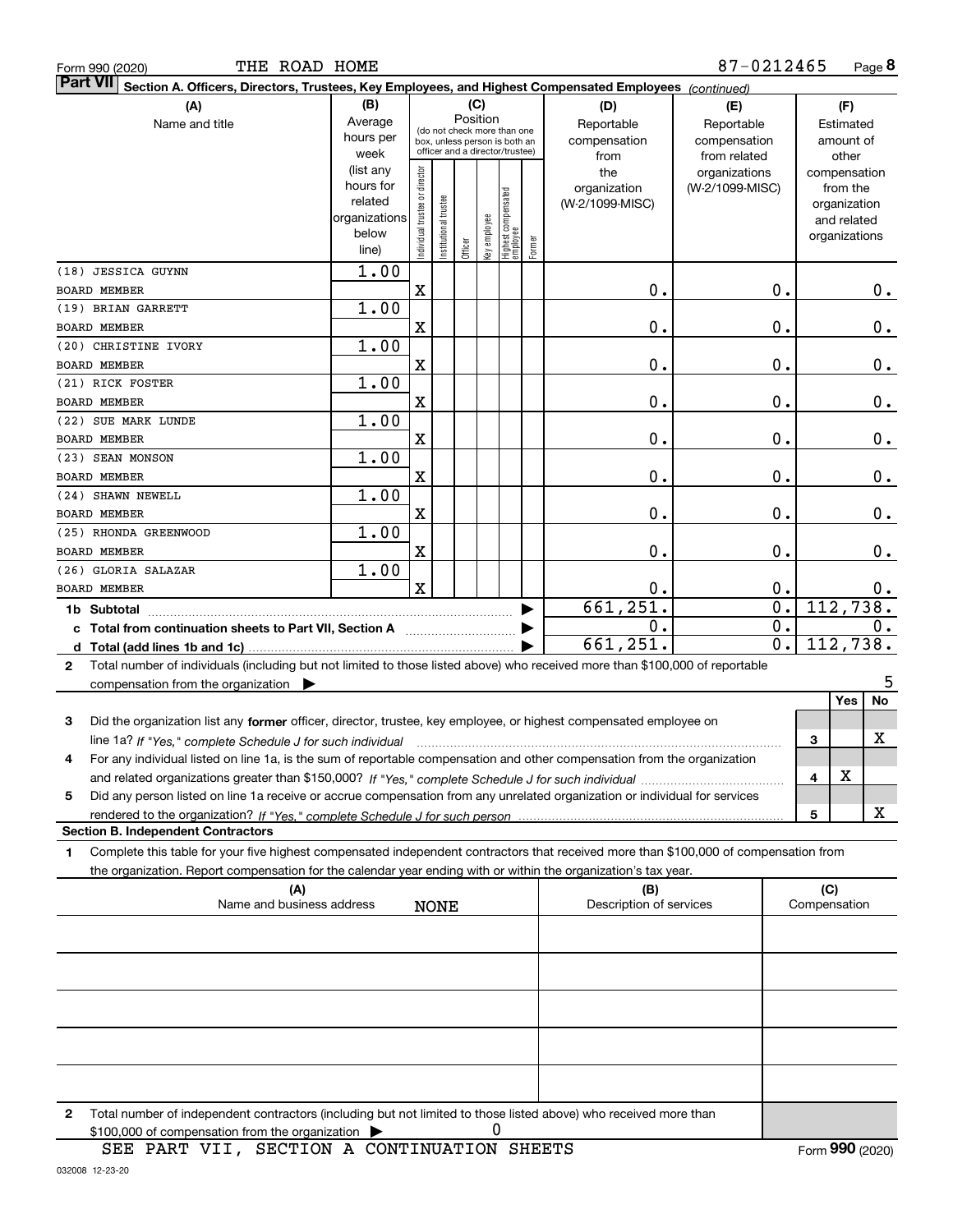| THE ROAD HOME<br>Form 990                                                                                                    |                        |                                |                       |         |                        |                              |        |                                 | 87-0212465      |                          |
|------------------------------------------------------------------------------------------------------------------------------|------------------------|--------------------------------|-----------------------|---------|------------------------|------------------------------|--------|---------------------------------|-----------------|--------------------------|
| <b>Part VII</b><br>Officers, Directors, Trustees, Key Employees, and Highest Compensated Employees (continued)<br>Section A. |                        |                                |                       |         |                        |                              |        |                                 |                 |                          |
| (A)                                                                                                                          | (B)                    |                                |                       |         | (C)                    |                              |        | (D)                             | (E)             | (F)                      |
| Name and title                                                                                                               | Average                |                                |                       |         | Position               |                              |        | Reportable                      | Reportable      | Estimated                |
|                                                                                                                              | hours                  |                                |                       |         | (check all that apply) |                              |        | compensation                    | compensation    | amount of                |
|                                                                                                                              | per                    |                                |                       |         |                        |                              |        | from                            | from related    | other                    |
|                                                                                                                              | week                   |                                |                       |         |                        |                              |        | the                             | organizations   | compensation             |
|                                                                                                                              | (list any<br>hours for |                                |                       |         |                        |                              |        | organization<br>(W-2/1099-MISC) | (W-2/1099-MISC) | from the<br>organization |
|                                                                                                                              | related                |                                |                       |         |                        |                              |        |                                 |                 | and related              |
|                                                                                                                              | organizations          |                                |                       |         |                        |                              |        |                                 |                 | organizations            |
|                                                                                                                              | below                  | Individual trustee or director | Institutional trustee |         | Key employee           | Highest compensated employee |        |                                 |                 |                          |
|                                                                                                                              | line)                  |                                |                       | Officer |                        |                              | Former |                                 |                 |                          |
| (27) ASPEN PERRY                                                                                                             | 1.00                   |                                |                       |         |                        |                              |        |                                 |                 |                          |
| <b>BOARD MEMBER</b>                                                                                                          |                        | $\mathbf x$                    |                       |         |                        |                              |        | $\mathbf 0$ .                   | $0$ .           | 0.                       |
| (28) CHRIS SOTIRIOU                                                                                                          | 1.00                   |                                |                       |         |                        |                              |        |                                 |                 |                          |
| BOARD MEMBER                                                                                                                 |                        | $\mathbf X$                    |                       |         |                        |                              |        | $\mathbf 0$ .                   | $0$ .           | 0.                       |
| (29) CHARLES STORMONT                                                                                                        | 1.00                   |                                |                       |         |                        |                              |        |                                 |                 |                          |
| BOARD MEMBER                                                                                                                 |                        | $\mathbf x$                    |                       |         |                        |                              |        | $\mathbf 0$ .                   | $0$ .           | $\mathbf 0$ .            |
| (30) EMILY WEGENER                                                                                                           | 1.00                   |                                |                       |         |                        |                              |        |                                 |                 |                          |
| BOARD MEMBER                                                                                                                 |                        | $\mathbf x$                    |                       |         |                        |                              |        | $\mathbf 0$ .                   | $0$ .           | $\mathbf 0$ .            |
| (31) JAMES WASHINGTON                                                                                                        | 1.00                   |                                |                       |         |                        |                              |        |                                 |                 |                          |
| BOARD MEMBER                                                                                                                 |                        | $\mathbf x$                    |                       |         |                        |                              |        | $\mathbf 0$ .                   | $0$ .           | $0$ .                    |
|                                                                                                                              |                        |                                |                       |         |                        |                              |        |                                 |                 |                          |
|                                                                                                                              |                        |                                |                       |         |                        |                              |        |                                 |                 |                          |
|                                                                                                                              |                        |                                |                       |         |                        |                              |        |                                 |                 |                          |
|                                                                                                                              |                        |                                |                       |         |                        |                              |        |                                 |                 |                          |
|                                                                                                                              |                        |                                |                       |         |                        |                              |        |                                 |                 |                          |
|                                                                                                                              |                        |                                |                       |         |                        |                              |        |                                 |                 |                          |
|                                                                                                                              |                        |                                |                       |         |                        |                              |        |                                 |                 |                          |
|                                                                                                                              |                        |                                |                       |         |                        |                              |        |                                 |                 |                          |
|                                                                                                                              |                        |                                |                       |         |                        |                              |        |                                 |                 |                          |
|                                                                                                                              |                        |                                |                       |         |                        |                              |        |                                 |                 |                          |
|                                                                                                                              |                        |                                |                       |         |                        |                              |        |                                 |                 |                          |
|                                                                                                                              |                        |                                |                       |         |                        |                              |        |                                 |                 |                          |
|                                                                                                                              |                        |                                |                       |         |                        |                              |        |                                 |                 |                          |
|                                                                                                                              |                        |                                |                       |         |                        |                              |        |                                 |                 |                          |
|                                                                                                                              |                        |                                |                       |         |                        |                              |        |                                 |                 |                          |
|                                                                                                                              |                        |                                |                       |         |                        |                              |        |                                 |                 |                          |
|                                                                                                                              |                        |                                |                       |         |                        |                              |        |                                 |                 |                          |
|                                                                                                                              |                        |                                |                       |         |                        |                              |        |                                 |                 |                          |
|                                                                                                                              |                        |                                |                       |         |                        |                              |        |                                 |                 |                          |
|                                                                                                                              |                        |                                |                       |         |                        |                              |        |                                 |                 |                          |
|                                                                                                                              |                        |                                |                       |         |                        |                              |        |                                 |                 |                          |
|                                                                                                                              |                        |                                |                       |         |                        |                              |        |                                 |                 |                          |
|                                                                                                                              |                        |                                |                       |         |                        |                              |        |                                 |                 |                          |
|                                                                                                                              |                        |                                |                       |         |                        |                              |        |                                 |                 |                          |
|                                                                                                                              |                        |                                |                       |         |                        |                              |        |                                 |                 |                          |
|                                                                                                                              |                        |                                |                       |         |                        |                              |        |                                 |                 |                          |
|                                                                                                                              |                        |                                |                       |         |                        |                              |        |                                 |                 |                          |
|                                                                                                                              |                        |                                |                       |         |                        |                              |        |                                 |                 |                          |
|                                                                                                                              |                        |                                |                       |         |                        |                              |        |                                 |                 |                          |
|                                                                                                                              |                        |                                |                       |         |                        |                              |        |                                 |                 |                          |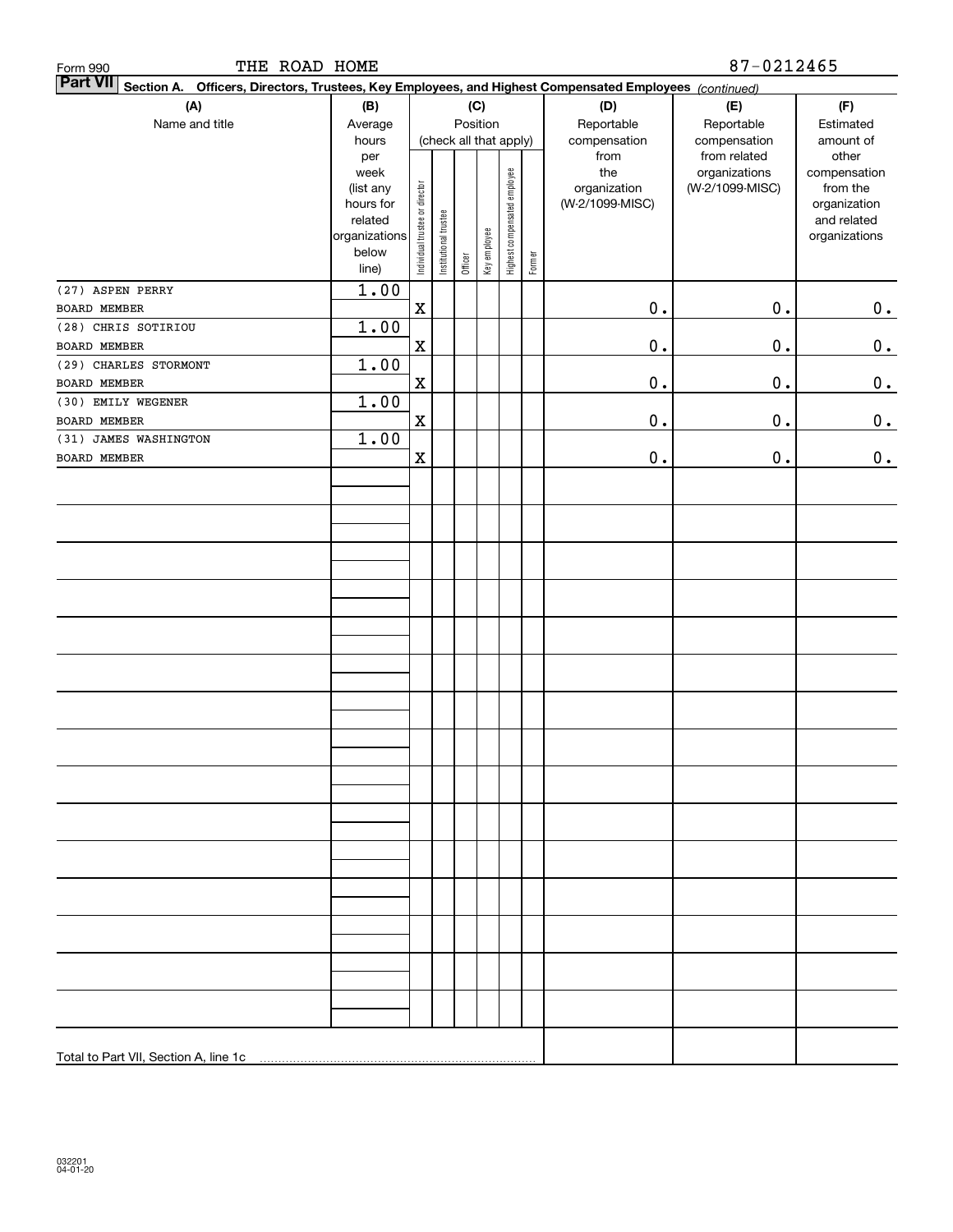|                                                           | <b>Part VIII</b> |         | <b>Statement of Revenue</b>                                                   |          |                |                |                       |                      |                                              |                                                 |                                                                 |
|-----------------------------------------------------------|------------------|---------|-------------------------------------------------------------------------------|----------|----------------|----------------|-----------------------|----------------------|----------------------------------------------|-------------------------------------------------|-----------------------------------------------------------------|
|                                                           |                  |         | Check if Schedule O contains a response or note to any line in this Part VIII |          |                |                |                       |                      |                                              |                                                 |                                                                 |
|                                                           |                  |         |                                                                               |          |                |                |                       | (A)<br>Total revenue | (B)<br>Related or exempt<br>function revenue | $\overline{C}$<br>Unrelated<br>business revenue | (D)<br>Revenue excluded<br>from tax under<br>sections 512 - 514 |
|                                                           |                  |         | 1 a Federated campaigns                                                       |          | 1a             |                | 97,206.               |                      |                                              |                                                 |                                                                 |
|                                                           |                  | b       | Membership dues                                                               |          | 1 <sub>b</sub> |                |                       |                      |                                              |                                                 |                                                                 |
|                                                           |                  | с       | Fundraising events                                                            |          | 1 <sub>c</sub> |                | 109,380.              |                      |                                              |                                                 |                                                                 |
| Contributions, Gifts, Grants<br>and Other Similar Amounts |                  |         | d Related organizations                                                       | .        | 1 <sub>d</sub> |                |                       |                      |                                              |                                                 |                                                                 |
|                                                           |                  |         | Government grants (contributions)                                             |          | 1e             |                | 19,737,720.           |                      |                                              |                                                 |                                                                 |
|                                                           |                  |         | All other contributions, gifts, grants, and                                   |          |                |                |                       |                      |                                              |                                                 |                                                                 |
|                                                           |                  |         | similar amounts not included above                                            |          | 1f             |                | 8, 162, 836.          |                      |                                              |                                                 |                                                                 |
|                                                           |                  |         | Noncash contributions included in lines 1a-1f                                 |          | $1g$ \$        |                | 22,341.               |                      |                                              |                                                 |                                                                 |
|                                                           |                  | h.      |                                                                               |          |                |                |                       | 28, 107, 142.        |                                              |                                                 |                                                                 |
|                                                           |                  |         |                                                                               |          |                |                | <b>Business Code</b>  |                      |                                              |                                                 |                                                                 |
|                                                           |                  | 2 a     | MANAGEMENT FEE                                                                |          |                |                | 900099                | 158,215.             | 158,215.                                     |                                                 |                                                                 |
|                                                           |                  | b       | GROSS RENTS                                                                   |          |                |                | 900099                | 149,887.             | 149,887.                                     |                                                 |                                                                 |
|                                                           |                  |         | OTHER REVENUE                                                                 |          |                |                | 900099                | 60, 146.             | 60,146.                                      |                                                 |                                                                 |
|                                                           |                  | d       |                                                                               |          |                |                |                       |                      |                                              |                                                 |                                                                 |
| Program Service<br>Revenue                                |                  |         |                                                                               |          |                |                |                       |                      |                                              |                                                 |                                                                 |
|                                                           |                  | f       | All other program service revenue                                             |          |                |                |                       |                      |                                              |                                                 |                                                                 |
|                                                           |                  |         |                                                                               |          |                |                |                       | 368,248.             |                                              |                                                 |                                                                 |
|                                                           | 3                |         | Investment income (including dividends, interest, and                         |          |                |                |                       |                      |                                              |                                                 |                                                                 |
|                                                           |                  |         |                                                                               |          |                |                |                       | 40,280.              |                                              |                                                 | 40,280.                                                         |
|                                                           | 4                |         | Income from investment of tax-exempt bond proceeds                            |          |                |                |                       |                      |                                              |                                                 |                                                                 |
|                                                           | 5                |         |                                                                               |          | (i) Real       |                | (ii) Personal         |                      |                                              |                                                 |                                                                 |
|                                                           |                  |         |                                                                               |          |                |                |                       |                      |                                              |                                                 |                                                                 |
|                                                           |                  | 6а<br>b | Gross rents<br>.<br>Less: rental expenses                                     | 6a<br>6b |                |                |                       |                      |                                              |                                                 |                                                                 |
|                                                           |                  | с       | Rental income or (loss)                                                       | 6с       |                |                |                       |                      |                                              |                                                 |                                                                 |
|                                                           |                  |         | d Net rental income or (loss)                                                 |          |                |                |                       |                      |                                              |                                                 |                                                                 |
|                                                           |                  |         | 7 a Gross amount from sales of                                                |          | (i) Securities |                | (ii) Other            |                      |                                              |                                                 |                                                                 |
|                                                           |                  |         | assets other than inventory                                                   | 7a       |                |                |                       |                      |                                              |                                                 |                                                                 |
|                                                           |                  |         | <b>b</b> Less: cost or other basis                                            |          |                |                |                       |                      |                                              |                                                 |                                                                 |
|                                                           |                  |         | and sales expenses                                                            | 7b       |                |                |                       |                      |                                              |                                                 |                                                                 |
| Revenue                                                   |                  |         | c Gain or (loss)                                                              | 7c       |                |                |                       |                      |                                              |                                                 |                                                                 |
|                                                           |                  |         |                                                                               |          |                |                |                       |                      |                                              |                                                 |                                                                 |
|                                                           |                  |         | 8 a Gross income from fundraising events (not                                 |          |                |                |                       |                      |                                              |                                                 |                                                                 |
| Othe                                                      |                  |         | $\frac{109,380}{\pi}$ 109,380. of<br>including $$$                            |          |                |                |                       |                      |                                              |                                                 |                                                                 |
|                                                           |                  |         | contributions reported on line 1c). See                                       |          |                |                |                       |                      |                                              |                                                 |                                                                 |
|                                                           |                  |         |                                                                               |          |                | 8a             | 207,727.              |                      |                                              |                                                 |                                                                 |
|                                                           |                  |         | <b>b</b> Less: direct expenses                                                |          |                | 8b             | 39,917.               |                      |                                              |                                                 |                                                                 |
|                                                           |                  |         | c Net income or (loss) from fundraising events                                |          |                |                | $\blacktriangleright$ | 167,810.             |                                              |                                                 | 167,810.                                                        |
|                                                           |                  |         | 9 a Gross income from gaming activities. See                                  |          |                |                |                       |                      |                                              |                                                 |                                                                 |
|                                                           |                  |         |                                                                               |          |                | 9a             |                       |                      |                                              |                                                 |                                                                 |
|                                                           |                  |         |                                                                               |          |                | 9 <sub>b</sub> |                       |                      |                                              |                                                 |                                                                 |
|                                                           |                  |         | c Net income or (loss) from gaming activities                                 |          |                |                |                       |                      |                                              |                                                 |                                                                 |
|                                                           |                  |         | 10 a Gross sales of inventory, less returns                                   |          |                |                |                       |                      |                                              |                                                 |                                                                 |
|                                                           |                  |         |                                                                               |          |                | 10a            |                       |                      |                                              |                                                 |                                                                 |
|                                                           |                  |         | <b>b</b> Less: cost of goods sold                                             |          |                | 10b            |                       |                      |                                              |                                                 |                                                                 |
|                                                           |                  |         | c Net income or (loss) from sales of inventory                                |          |                |                |                       |                      |                                              |                                                 |                                                                 |
|                                                           |                  |         |                                                                               |          |                |                | <b>Business Code</b>  |                      |                                              |                                                 |                                                                 |
|                                                           |                  |         | 11 a DEBT FORGIVENESS                                                         |          |                |                | 900099                | 1,250,000.           |                                              |                                                 | 1,250,000.                                                      |
| Revenue                                                   |                  | b       |                                                                               |          |                |                |                       |                      |                                              |                                                 |                                                                 |
| Miscellaneous                                             |                  | с       |                                                                               |          |                |                |                       |                      |                                              |                                                 |                                                                 |
|                                                           |                  |         |                                                                               |          |                |                |                       | 1,250,000.           |                                              |                                                 |                                                                 |
|                                                           |                  |         |                                                                               |          |                |                |                       | 29,933,480.          | 368,248.                                     | 0.                                              | 1,458,090.                                                      |
|                                                           | 12               |         |                                                                               |          |                |                |                       |                      |                                              |                                                 |                                                                 |

Form 990 (2020) **THE ROAD HOME** 8 7-0 2 1 2 4 6 5 Page

**9**

87-0212465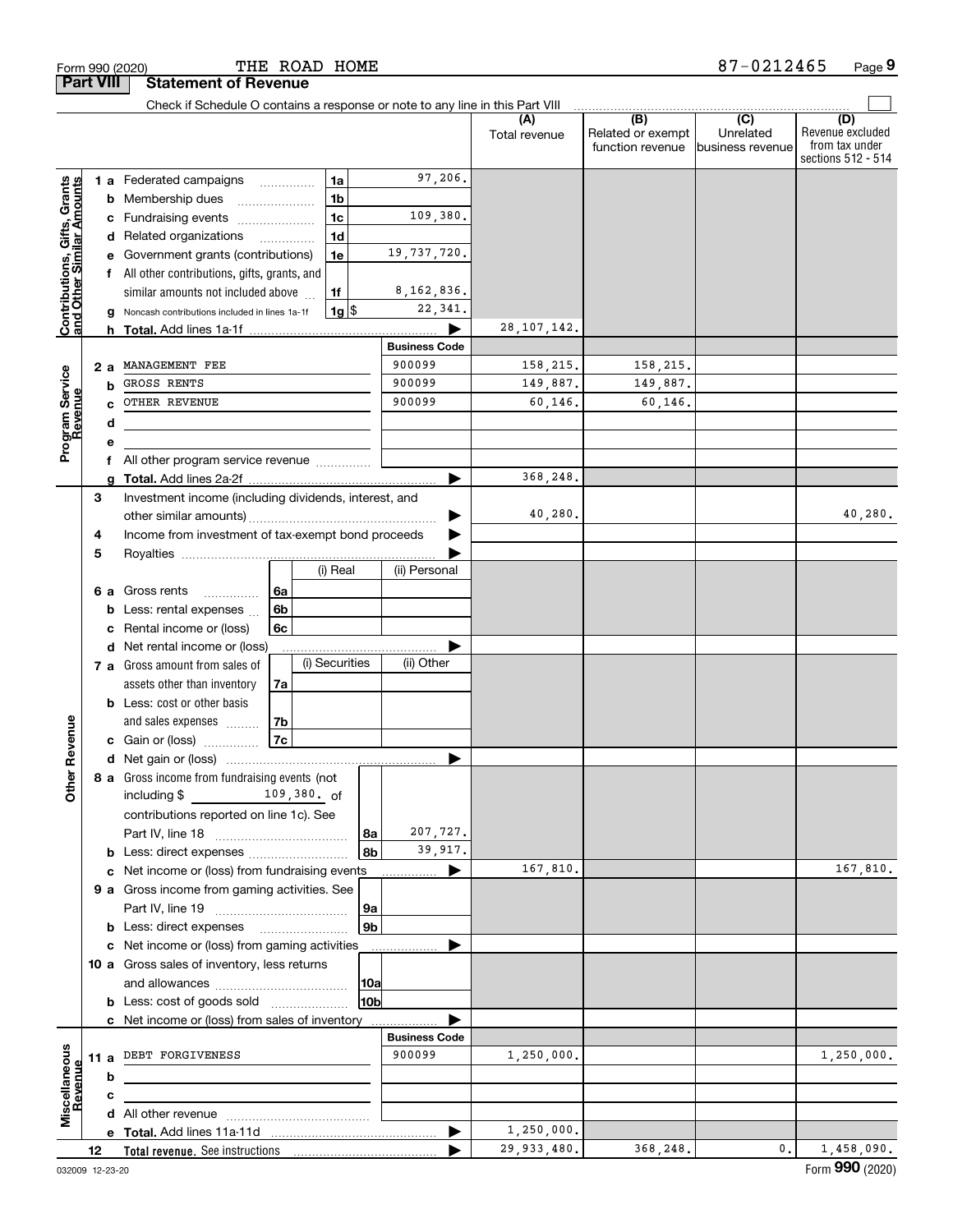Form 990 (2020) Page **Part IX Statement of Functional Expenses** THE ROAD HOME 87-0212465

|                 | Section 501(c)(3) and 501(c)(4) organizations must complete all columns. All other organizations must complete column (A).                                 |                       |                                    |                                           |                                |
|-----------------|------------------------------------------------------------------------------------------------------------------------------------------------------------|-----------------------|------------------------------------|-------------------------------------------|--------------------------------|
|                 | Check if Schedule O contains a response or note to any line in this Part IX                                                                                |                       |                                    |                                           |                                |
|                 | Do not include amounts reported on lines 6b,<br>7b, 8b, 9b, and 10b of Part VIII.                                                                          | (A)<br>Total expenses | (B)<br>Program service<br>expenses | (C)<br>Management and<br>general expenses | (D)<br>Fundraising<br>expenses |
| 1.              | Grants and other assistance to domestic organizations                                                                                                      |                       |                                    |                                           |                                |
|                 | and domestic governments. See Part IV, line 21                                                                                                             | 432,141.              | 432,141.                           |                                           |                                |
| $\mathbf{2}$    | Grants and other assistance to domestic                                                                                                                    |                       |                                    |                                           |                                |
|                 | individuals. See Part IV, line 22                                                                                                                          | 5,678,752.            | 5,678,752.                         |                                           |                                |
| 3               | Grants and other assistance to foreign                                                                                                                     |                       |                                    |                                           |                                |
|                 | organizations, foreign governments, and foreign                                                                                                            |                       |                                    |                                           |                                |
|                 | individuals. See Part IV, lines 15 and 16                                                                                                                  |                       |                                    |                                           |                                |
| 4               | Benefits paid to or for members                                                                                                                            |                       |                                    |                                           |                                |
| 5               | Compensation of current officers, directors,                                                                                                               |                       |                                    |                                           |                                |
|                 | trustees, and key employees                                                                                                                                | 434,498.              | 365, 138.                          | 51,162.                                   | 18,198.                        |
| 6               | Compensation not included above to disqualified                                                                                                            |                       |                                    |                                           |                                |
|                 | persons (as defined under section 4958(f)(1)) and                                                                                                          |                       |                                    |                                           |                                |
|                 | persons described in section 4958(c)(3)(B)                                                                                                                 |                       |                                    |                                           |                                |
| $\overline{7}$  |                                                                                                                                                            | 9,463,201.            | 7,952,558.                         | 1, 114, 294.                              | 396, 349.                      |
| 8               | Pension plan accruals and contributions (include                                                                                                           |                       |                                    |                                           |                                |
|                 | section 401(k) and 403(b) employer contributions)                                                                                                          | 329,231.              | 276,675.                           | 38,767.                                   | <u>13,789.</u>                 |
| 9               |                                                                                                                                                            | 1,616,590.            | 1,358,528.                         | 190, 354.                                 | 67,708.                        |
| 10              |                                                                                                                                                            | 718, 115.             | 603,481.                           | 84,558.                                   | 30,076.                        |
| 11              | Fees for services (nonemployees):                                                                                                                          |                       |                                    |                                           |                                |
| a               |                                                                                                                                                            |                       |                                    |                                           |                                |
| b               |                                                                                                                                                            | 38,681.               | 27,406.                            | 7,994.                                    | $\frac{3,281}{6,814}$          |
| c               |                                                                                                                                                            | 80, 335.              | $\overline{56,919}$ .              | 16,602.                                   |                                |
| d               |                                                                                                                                                            |                       |                                    |                                           |                                |
| е               | Professional fundraising services. See Part IV, line 17                                                                                                    |                       |                                    |                                           |                                |
| f               | Investment management fees                                                                                                                                 |                       |                                    |                                           |                                |
| g               | Other. (If line 11g amount exceeds 10% of line 25,                                                                                                         |                       |                                    |                                           |                                |
|                 | column (A) amount, list line 11g expenses on Sch O.)                                                                                                       | 932,997.              | 880, 935.                          | 37,569.                                   | 14,493.                        |
| 12 <sub>2</sub> |                                                                                                                                                            |                       |                                    |                                           |                                |
| 13              |                                                                                                                                                            | 179,007.              |                                    | 10,458.                                   | 1,650.                         |
| 14              |                                                                                                                                                            |                       | 166,899.                           |                                           |                                |
| 15              |                                                                                                                                                            | 41,198.               | 41,198.                            |                                           |                                |
| 16              |                                                                                                                                                            | 91, 259.              | 87,783.                            | 642.                                      | 2,834.                         |
| 17              |                                                                                                                                                            |                       |                                    |                                           |                                |
| 18              | Payments of travel or entertainment expenses                                                                                                               |                       |                                    |                                           |                                |
|                 | for any federal, state, or local public officials                                                                                                          | 75,625.               | 51,769.                            | 22,068.                                   | 1,788.                         |
| 19              | Conferences, conventions, and meetings                                                                                                                     |                       |                                    |                                           |                                |
| 20              | Interest                                                                                                                                                   |                       |                                    |                                           |                                |
| 21<br>22        | Depreciation, depletion, and amortization                                                                                                                  | 443,589.              | 415,285.                           | 23,029.                                   | 5,275.                         |
| 23              | Insurance                                                                                                                                                  | 149,708.              | 121,727.                           | 27,981.                                   |                                |
| 24              | Other expenses. Itemize expenses not covered                                                                                                               |                       |                                    |                                           |                                |
|                 | above (List miscellaneous expenses on line 24e. If<br>line 24e amount exceeds 10% of line 25, column (A)<br>amount, list line 24e expenses on Schedule O.) |                       |                                    |                                           |                                |
| a               | SUPPLIES                                                                                                                                                   | 548,238.              | 479,653.                           | 24,544.                                   | 44,041.                        |
| b               | REPAIRS & MAINTENANCE                                                                                                                                      | 412,252.              | 374,731.                           | 33,217.                                   | 4,304.                         |
| C               | UTILITIES                                                                                                                                                  | 169,621.              | 166,249.                           | 2,710.                                    | 662.                           |
| d               | MISCELLANEOUS                                                                                                                                              | 157,304.              | 54,779.                            | 20,665.                                   | 81,860.                        |
|                 | e All other expenses                                                                                                                                       | 35,501.               | 25, 280.                           | 7,683.                                    | 2,538.                         |
| 25              | Total functional expenses. Add lines 1 through 24e                                                                                                         | 22,027,843.           | 19,617,886.                        | 1,714,297.                                | 695,660.                       |
| 26              | Joint costs. Complete this line only if the organization                                                                                                   |                       |                                    |                                           |                                |
|                 | reported in column (B) joint costs from a combined                                                                                                         |                       |                                    |                                           |                                |
|                 | educational campaign and fundraising solicitation.                                                                                                         |                       |                                    |                                           |                                |

Check here  $\blacktriangleright$ 

Check here  $\begin{array}{|c|c|c|c|c|}\hline \text{ } & \text{ if following SOP 98-2 (ASC 958-720)} \hline \end{array}$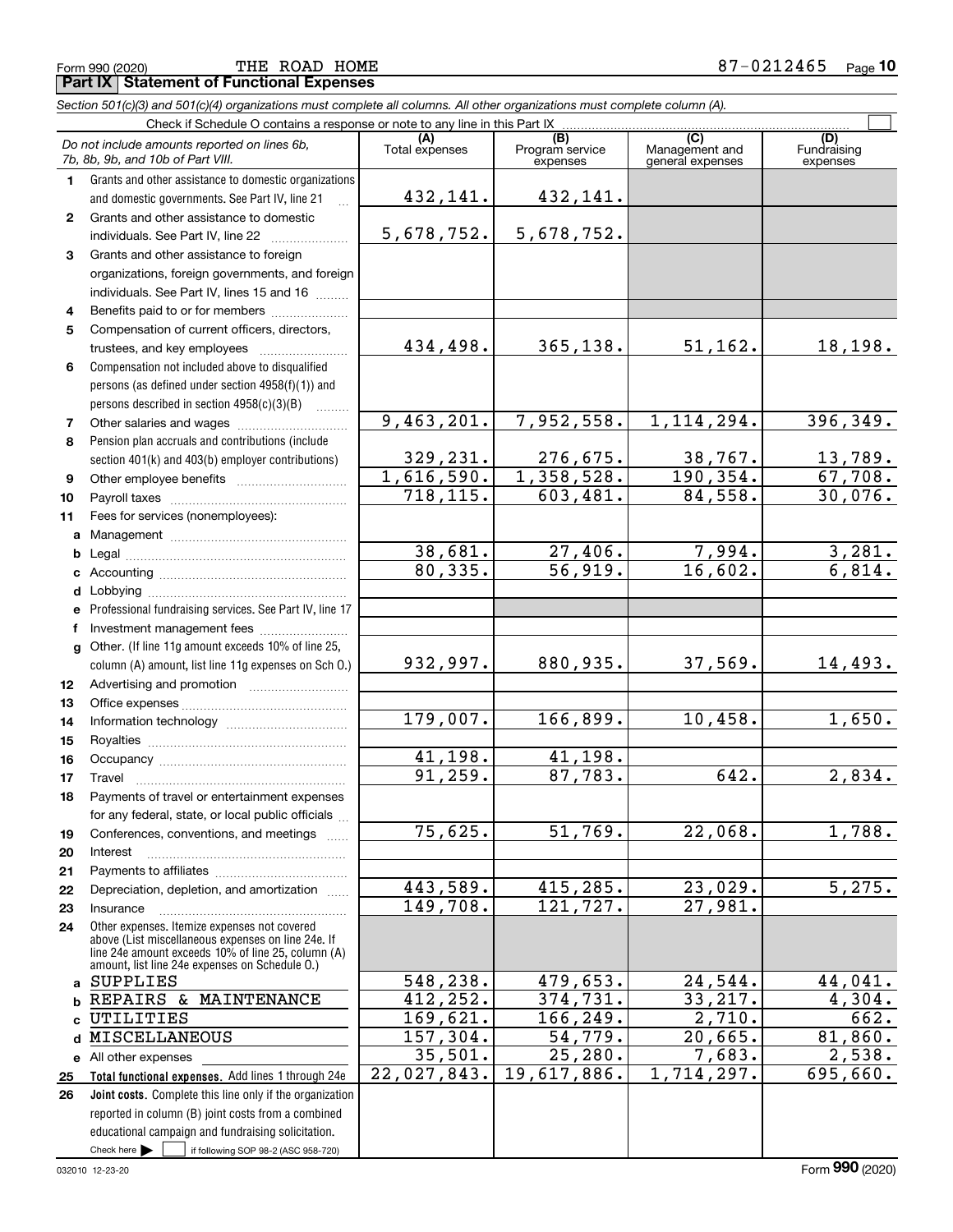| Form 990 (2020) | THE | ROAD | HOME | л | Page<br>$\cdot$ |
|-----------------|-----|------|------|---|-----------------|
| $\sim$<br>.     |     |      |      |   |                 |

|                             |    | Check if Schedule O contains a response or note to any line in this Part X                                                                                                                                                     |                                                                               |                |                           |                 |                    |
|-----------------------------|----|--------------------------------------------------------------------------------------------------------------------------------------------------------------------------------------------------------------------------------|-------------------------------------------------------------------------------|----------------|---------------------------|-----------------|--------------------|
|                             |    |                                                                                                                                                                                                                                |                                                                               |                | (A)<br>Beginning of year  |                 | (B)<br>End of year |
|                             | 1. |                                                                                                                                                                                                                                |                                                                               |                | 1,718,641.                | $\mathbf{1}$    | 1,842,692.         |
|                             | 2  |                                                                                                                                                                                                                                |                                                                               | $\overline{2}$ |                           |                 |                    |
|                             | з  |                                                                                                                                                                                                                                | 2,277,266.                                                                    | 3              | 4,786,448.                |                 |                    |
|                             | 4  |                                                                                                                                                                                                                                |                                                                               |                | 204, 190.                 | $\overline{4}$  | 506,079.           |
|                             | 5  | Loans and other receivables from any current or former officer, director,                                                                                                                                                      |                                                                               |                |                           |                 |                    |
|                             |    | trustee, key employee, creator or founder, substantial contributor, or 35%                                                                                                                                                     |                                                                               |                |                           |                 |                    |
|                             |    | controlled entity or family member of any of these persons                                                                                                                                                                     |                                                                               |                |                           | 5               |                    |
|                             | 6  | Loans and other receivables from other disqualified persons (as defined                                                                                                                                                        |                                                                               |                |                           |                 |                    |
|                             |    |                                                                                                                                                                                                                                | under section $4958(f)(1)$ , and persons described in section $4958(c)(3)(B)$ |                |                           |                 |                    |
|                             | 7  |                                                                                                                                                                                                                                |                                                                               |                | 400,000.                  | $\overline{7}$  | 400,000.           |
| Assets                      | 8  |                                                                                                                                                                                                                                |                                                                               |                |                           | 8               |                    |
|                             | 9  | Prepaid expenses and deferred charges                                                                                                                                                                                          |                                                                               |                | 930, 117.                 | $\mathbf{9}$    | 379, 173.          |
|                             |    | <b>10a</b> Land, buildings, and equipment: cost or other                                                                                                                                                                       |                                                                               |                |                           |                 |                    |
|                             |    | basis. Complete Part VI of Schedule D  10a                                                                                                                                                                                     |                                                                               | $15,223,786$ . |                           |                 |                    |
|                             |    | <b>b</b> Less: accumulated depreciation                                                                                                                                                                                        | 10 <sub>b</sub>                                                               | 2,968,933.     | 10,422,522.               | 10 <sub>c</sub> | 12, 254, 853.      |
|                             | 11 |                                                                                                                                                                                                                                |                                                                               | 11             |                           |                 |                    |
|                             | 12 |                                                                                                                                                                                                                                | 7,705,206.                                                                    | 12             | 7,228,126.                |                 |                    |
|                             | 13 |                                                                                                                                                                                                                                | 12, 171, 493.                                                                 | 13             | 14,063,125.               |                 |                    |
|                             | 14 |                                                                                                                                                                                                                                |                                                                               | 14             |                           |                 |                    |
|                             | 15 |                                                                                                                                                                                                                                |                                                                               | 15             |                           |                 |                    |
|                             | 16 |                                                                                                                                                                                                                                |                                                                               | 35,829,435.    | 16                        | 41,460,496.     |                    |
|                             | 17 |                                                                                                                                                                                                                                | 1,051,697.                                                                    | 17             | 1, 212, 913.              |                 |                    |
|                             | 18 |                                                                                                                                                                                                                                |                                                                               | 18             |                           |                 |                    |
|                             | 19 | Deferred revenue manual contracts and contracts are contracted and contract and contract are contracted and contract are contracted and contract are contracted and contract are contracted and contract are contracted and co |                                                                               |                | 19                        |                 |                    |
|                             | 20 |                                                                                                                                                                                                                                |                                                                               |                |                           | 20              |                    |
|                             | 21 | Escrow or custodial account liability. Complete Part IV of Schedule D                                                                                                                                                          |                                                                               |                |                           | 21              |                    |
|                             | 22 | Loans and other payables to any current or former officer, director,                                                                                                                                                           |                                                                               |                |                           |                 |                    |
| Liabilities                 |    | trustee, key employee, creator or founder, substantial contributor, or 35%                                                                                                                                                     |                                                                               |                |                           |                 |                    |
|                             |    | controlled entity or family member of any of these persons                                                                                                                                                                     |                                                                               |                | 1, 250, 000.              | 22              | Ο.                 |
|                             | 23 | Secured mortgages and notes payable to unrelated third parties                                                                                                                                                                 |                                                                               |                | 252,401.                  | 23              | 1,667,466.         |
|                             | 24 |                                                                                                                                                                                                                                |                                                                               |                | 2,157,000.                | 24              |                    |
|                             | 25 | Other liabilities (including federal income tax, payables to related third                                                                                                                                                     |                                                                               |                |                           |                 |                    |
|                             |    | parties, and other liabilities not included on lines 17-24). Complete Part X                                                                                                                                                   |                                                                               |                |                           |                 |                    |
|                             |    | of Schedule D                                                                                                                                                                                                                  |                                                                               |                |                           | 25              |                    |
|                             | 26 |                                                                                                                                                                                                                                |                                                                               |                | 4,711,098.                | 26              | 2,880,379.         |
|                             |    | Organizations that follow FASB ASC 958, check here $\blacktriangleright \boxed{X}$                                                                                                                                             |                                                                               |                |                           |                 |                    |
|                             |    | and complete lines 27, 28, 32, and 33.                                                                                                                                                                                         |                                                                               |                |                           |                 |                    |
|                             | 27 |                                                                                                                                                                                                                                | 16,926,610.                                                                   | 27             | 22,990,271.               |                 |                    |
|                             | 28 |                                                                                                                                                                                                                                | 14, 191, 727.                                                                 | 28             | 15,589,846.               |                 |                    |
|                             |    | Organizations that do not follow FASB ASC 958, check here $\blacktriangleright$                                                                                                                                                |                                                                               |                |                           |                 |                    |
| Net Assets or Fund Balances |    | and complete lines 29 through 33.                                                                                                                                                                                              |                                                                               |                |                           |                 |                    |
|                             | 29 |                                                                                                                                                                                                                                |                                                                               |                |                           | 29              |                    |
|                             | 30 | Paid-in or capital surplus, or land, building, or equipment fund                                                                                                                                                               |                                                                               |                |                           | 30              |                    |
|                             | 31 | Retained earnings, endowment, accumulated income, or other funds                                                                                                                                                               |                                                                               |                |                           | 31              |                    |
|                             | 32 |                                                                                                                                                                                                                                |                                                                               |                | $\overline{31,118,337}$ . | 32              | 38,580,117.        |
|                             | 33 |                                                                                                                                                                                                                                |                                                                               |                | 35,829,435.               | 33              | 41,460,496.        |

Form (2020) **990**

**Part X Balance Sheet**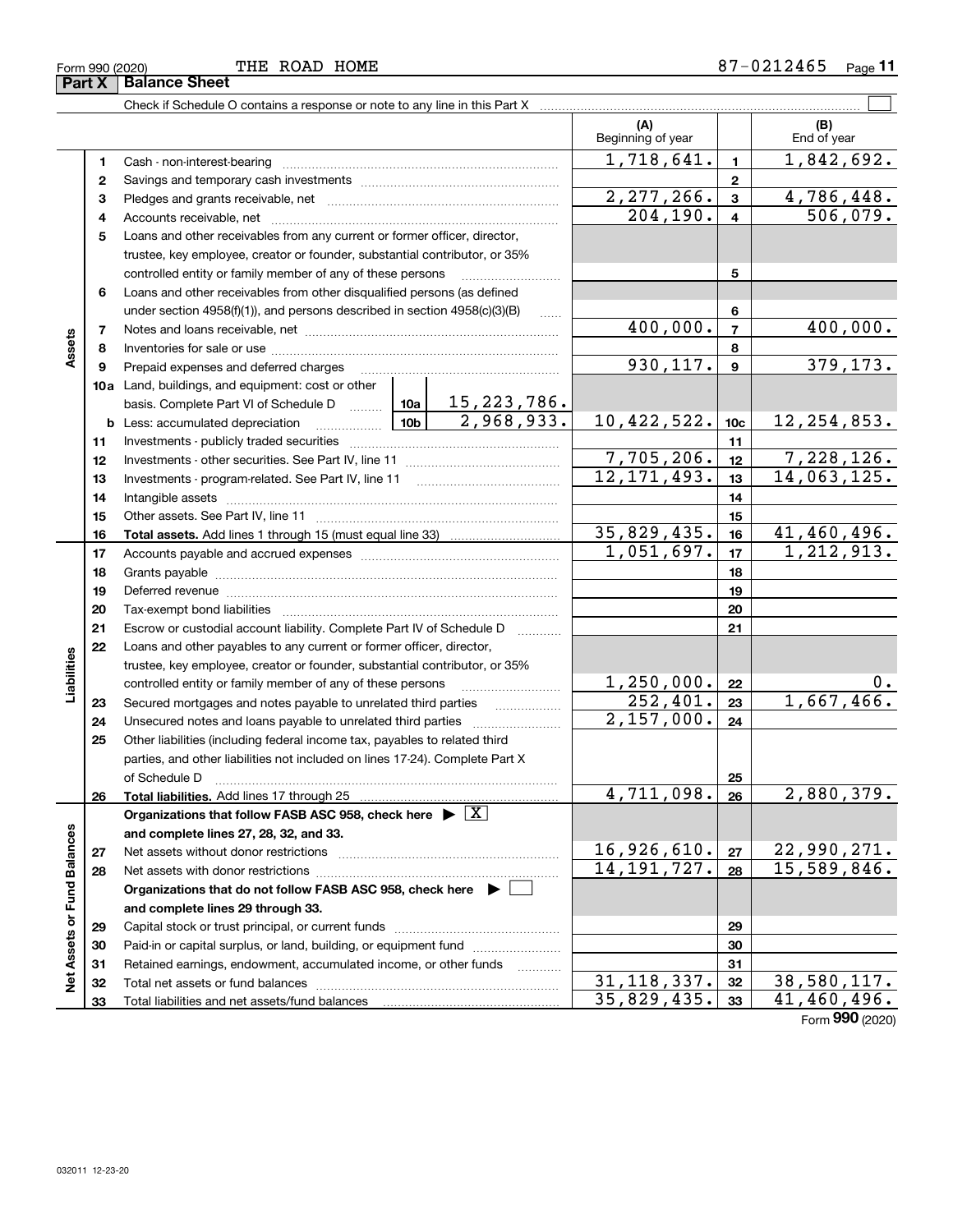|    | THE ROAD HOME<br>Form 990 (2020)                                                                                                |                          | 87-0212465     |        | Page 12   |
|----|---------------------------------------------------------------------------------------------------------------------------------|--------------------------|----------------|--------|-----------|
|    | Part XI<br><b>Reconciliation of Net Assets</b>                                                                                  |                          |                |        |           |
|    |                                                                                                                                 |                          |                |        |           |
|    |                                                                                                                                 |                          |                |        |           |
| 1  |                                                                                                                                 | $\mathbf{1}$             | 29,933,480.    |        |           |
| 2  |                                                                                                                                 | $\overline{2}$           | 22,027,843.    |        |           |
| З  | Revenue less expenses. Subtract line 2 from line 1                                                                              | 3                        | 7,905,637.     |        |           |
| 4  |                                                                                                                                 | $\overline{\mathbf{A}}$  | 31, 118, 337.  |        |           |
| 5  |                                                                                                                                 | 5                        | 251,078.       |        |           |
| 6  |                                                                                                                                 | 6                        | $-694,935.$    |        |           |
| 7  | Investment expenses www.communication.com/www.communication.com/www.communication.com/www.com                                   | $\overline{\phantom{a}}$ |                |        |           |
| 8  | Prior period adjustments                                                                                                        | 8                        |                |        |           |
| 9  | Other changes in net assets or fund balances (explain on Schedule O)                                                            | 9                        |                |        | 0.        |
| 10 | Net assets or fund balances at end of year. Combine lines 3 through 9 (must equal Part X, line 32,                              |                          |                |        |           |
|    |                                                                                                                                 | 10                       | 38,580,117.    |        |           |
|    | Part XII Financial Statements and Reporting                                                                                     |                          |                |        |           |
|    |                                                                                                                                 |                          |                |        |           |
|    |                                                                                                                                 |                          |                | Yes    | <b>No</b> |
| 1  | $\boxed{\mathbf{X}}$ Accrual<br>Accounting method used to prepare the Form 990: <u>[</u> Cash<br>Other                          |                          |                |        |           |
|    | If the organization changed its method of accounting from a prior year or checked "Other," explain in Schedule O.               |                          |                |        |           |
|    | 2a Were the organization's financial statements compiled or reviewed by an independent accountant?                              |                          | 2a             |        | x         |
|    | If "Yes," check a box below to indicate whether the financial statements for the year were compiled or reviewed on a            |                          |                |        |           |
|    | separate basis, consolidated basis, or both:                                                                                    |                          |                |        |           |
|    | Separate basis<br>Consolidated basis<br>Both consolidated and separate basis                                                    |                          |                |        |           |
| b  | Were the organization's financial statements audited by an independent accountant?                                              |                          | 2 <sub>b</sub> | х      |           |
|    | If "Yes," check a box below to indicate whether the financial statements for the year were audited on a separate basis,         |                          |                |        |           |
|    | consolidated basis, or both:                                                                                                    |                          |                |        |           |
|    | $\boxed{\textbf{X}}$ Consolidated basis<br>Separate basis<br>Both consolidated and separate basis                               |                          |                |        |           |
| c  | If "Yes" to line 2a or 2b, does the organization have a committee that assumes responsibility for oversight of the audit,       |                          |                |        |           |
|    | review, or compilation of its financial statements and selection of an independent accountant?                                  |                          | 2с             | х      |           |
|    | If the organization changed either its oversight process or selection process during the tax year, explain on Schedule O.       |                          |                |        |           |
|    | 3a As a result of a federal award, was the organization required to undergo an audit or audits as set forth in the Single Audit |                          |                |        |           |
|    |                                                                                                                                 |                          | За             | х      |           |
|    | If "Yes," did the organization undergo the required audit or audits? If the organization did not undergo the required audit     |                          |                |        |           |
|    |                                                                                                                                 |                          | 3b             | х<br>š |           |

Form (2020) **990**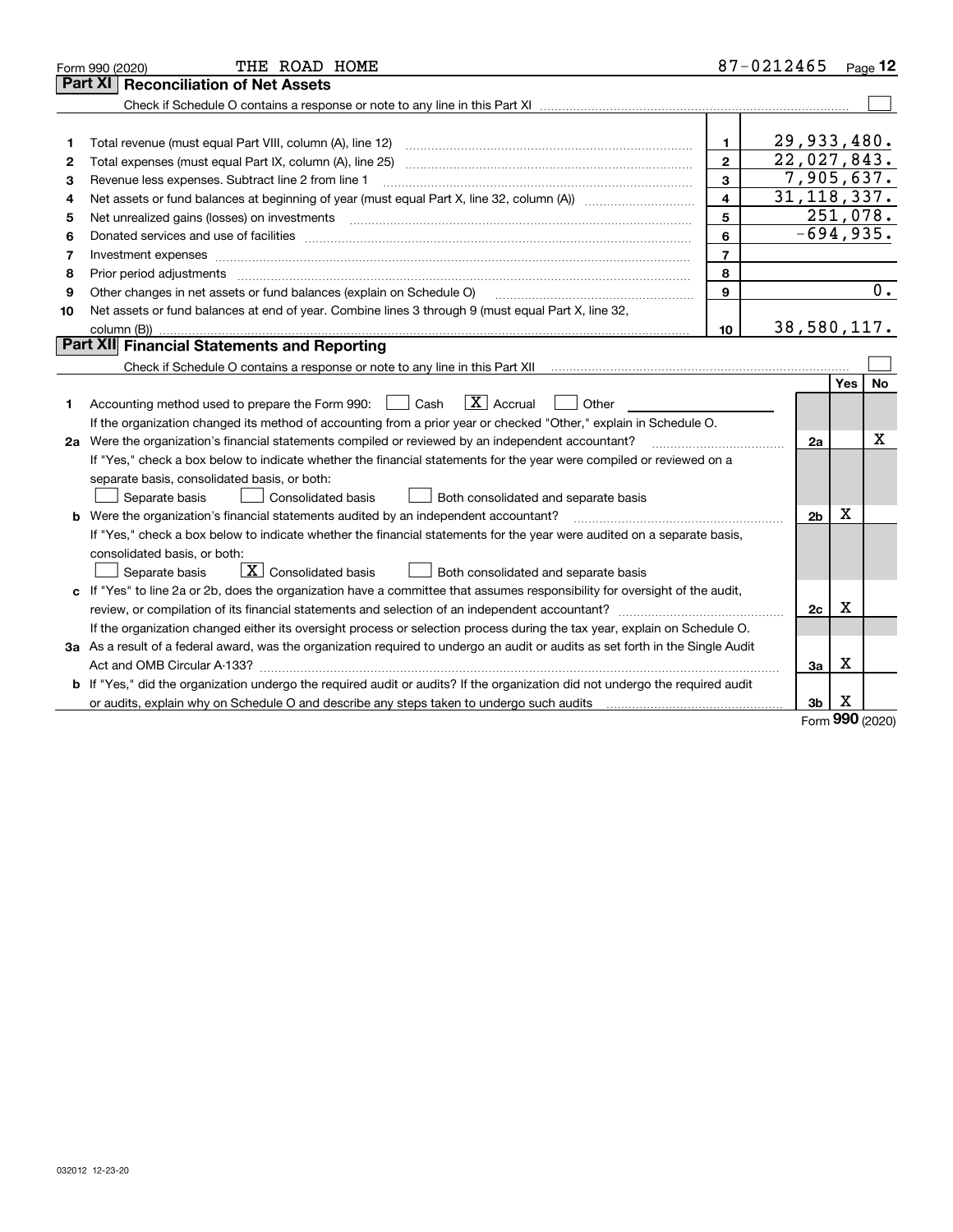Department of the Treasury

**(Form 990 or 990-EZ)**

# **Public Charity Status and Public Support**

**Complete if the organization is a section 501(c)(3) organization or a section 4947(a)(1) nonexempt charitable trust.**

|  | Attach to Form 990 or Form 990-EZ.                          |  |
|--|-------------------------------------------------------------|--|
|  | u iyo waxdFayya000 fay iyahu satigan gu diba lahaat iyfayya |  |

| OMB No. 1545-0047                   |
|-------------------------------------|
| 1020                                |
| <b>Open to Public</b><br>Inspection |
|                                     |

|                |                     | Internal Revenue Service                                                                                                                      |                                               |                                                                        | $\triangleright$ Go to www.irs.gov/Form990 for instructions and the latest information.                                                      |                             |                                 |                            |  | <b>Inspection</b>                     |  |
|----------------|---------------------|-----------------------------------------------------------------------------------------------------------------------------------------------|-----------------------------------------------|------------------------------------------------------------------------|----------------------------------------------------------------------------------------------------------------------------------------------|-----------------------------|---------------------------------|----------------------------|--|---------------------------------------|--|
|                |                     | Name of the organization                                                                                                                      |                                               |                                                                        |                                                                                                                                              |                             |                                 |                            |  | <b>Employer identification number</b> |  |
|                |                     |                                                                                                                                               |                                               | THE ROAD HOME                                                          |                                                                                                                                              |                             |                                 |                            |  | 87-0212465                            |  |
|                | Part I              |                                                                                                                                               |                                               |                                                                        | Reason for Public Charity Status. (All organizations must complete this part.) See instructions.                                             |                             |                                 |                            |  |                                       |  |
|                |                     |                                                                                                                                               |                                               |                                                                        | The organization is not a private foundation because it is: (For lines 1 through 12, check only one box.)                                    |                             |                                 |                            |  |                                       |  |
| 1.             |                     |                                                                                                                                               |                                               |                                                                        | A church, convention of churches, or association of churches described in section 170(b)(1)(A)(i).                                           |                             |                                 |                            |  |                                       |  |
| 2              |                     |                                                                                                                                               |                                               |                                                                        | A school described in section 170(b)(1)(A)(ii). (Attach Schedule E (Form 990 or 990-EZ).)                                                    |                             |                                 |                            |  |                                       |  |
| 3              |                     |                                                                                                                                               |                                               |                                                                        | A hospital or a cooperative hospital service organization described in section 170(b)(1)(A)(iii).                                            |                             |                                 |                            |  |                                       |  |
| 4              |                     |                                                                                                                                               |                                               |                                                                        | A medical research organization operated in conjunction with a hospital described in section 170(b)(1)(A)(iii). Enter the hospital's name,   |                             |                                 |                            |  |                                       |  |
| 5.             |                     | city, and state:<br>An organization operated for the benefit of a college or university owned or operated by a governmental unit described in |                                               |                                                                        |                                                                                                                                              |                             |                                 |                            |  |                                       |  |
|                |                     |                                                                                                                                               |                                               | section 170(b)(1)(A)(iv). (Complete Part II.)                          |                                                                                                                                              |                             |                                 |                            |  |                                       |  |
| 6              |                     |                                                                                                                                               |                                               |                                                                        | A federal, state, or local government or governmental unit described in section 170(b)(1)(A)(v).                                             |                             |                                 |                            |  |                                       |  |
| $\overline{7}$ | $\lfloor x \rfloor$ |                                                                                                                                               |                                               |                                                                        | An organization that normally receives a substantial part of its support from a governmental unit or from the general public described in    |                             |                                 |                            |  |                                       |  |
|                |                     |                                                                                                                                               |                                               | section 170(b)(1)(A)(vi). (Complete Part II.)                          |                                                                                                                                              |                             |                                 |                            |  |                                       |  |
| 8              |                     |                                                                                                                                               |                                               |                                                                        | A community trust described in section 170(b)(1)(A)(vi). (Complete Part II.)                                                                 |                             |                                 |                            |  |                                       |  |
| 9              |                     |                                                                                                                                               |                                               |                                                                        | An agricultural research organization described in section 170(b)(1)(A)(ix) operated in conjunction with a land-grant college                |                             |                                 |                            |  |                                       |  |
|                |                     |                                                                                                                                               |                                               |                                                                        | or university or a non-land-grant college of agriculture (see instructions). Enter the name, city, and state of the college or               |                             |                                 |                            |  |                                       |  |
|                |                     | university:                                                                                                                                   |                                               |                                                                        |                                                                                                                                              |                             |                                 |                            |  |                                       |  |
| 10             |                     |                                                                                                                                               |                                               |                                                                        | An organization that normally receives (1) more than 33 1/3% of its support from contributions, membership fees, and gross receipts from     |                             |                                 |                            |  |                                       |  |
|                |                     |                                                                                                                                               |                                               |                                                                        | activities related to its exempt functions, subject to certain exceptions; and (2) no more than 33 1/3% of its support from gross investment |                             |                                 |                            |  |                                       |  |
|                |                     |                                                                                                                                               |                                               |                                                                        | income and unrelated business taxable income (less section 511 tax) from businesses acquired by the organization after June 30, 1975.        |                             |                                 |                            |  |                                       |  |
|                |                     |                                                                                                                                               |                                               | See section 509(a)(2). (Complete Part III.)                            |                                                                                                                                              |                             |                                 |                            |  |                                       |  |
| 11             |                     |                                                                                                                                               |                                               |                                                                        | An organization organized and operated exclusively to test for public safety. See section 509(a)(4).                                         |                             |                                 |                            |  |                                       |  |
| 12             |                     |                                                                                                                                               |                                               |                                                                        | An organization organized and operated exclusively for the benefit of, to perform the functions of, or to carry out the purposes of one or   |                             |                                 |                            |  |                                       |  |
|                |                     |                                                                                                                                               |                                               |                                                                        | more publicly supported organizations described in section 509(a)(1) or section 509(a)(2). See section 509(a)(3). Check the box in           |                             |                                 |                            |  |                                       |  |
|                |                     |                                                                                                                                               |                                               |                                                                        | lines 12a through 12d that describes the type of supporting organization and complete lines 12e, 12f, and 12g.                               |                             |                                 |                            |  |                                       |  |
| а              |                     |                                                                                                                                               |                                               |                                                                        | Type I. A supporting organization operated, supervised, or controlled by its supported organization(s), typically by giving                  |                             |                                 |                            |  |                                       |  |
|                |                     |                                                                                                                                               |                                               |                                                                        | the supported organization(s) the power to regularly appoint or elect a majority of the directors or trustees of the supporting              |                             |                                 |                            |  |                                       |  |
|                |                     |                                                                                                                                               |                                               | organization. You must complete Part IV, Sections A and B.             |                                                                                                                                              |                             |                                 |                            |  |                                       |  |
| b              |                     |                                                                                                                                               |                                               |                                                                        | Type II. A supporting organization supervised or controlled in connection with its supported organization(s), by having                      |                             |                                 |                            |  |                                       |  |
|                |                     |                                                                                                                                               |                                               |                                                                        | control or management of the supporting organization vested in the same persons that control or manage the supported                         |                             |                                 |                            |  |                                       |  |
|                |                     |                                                                                                                                               |                                               | organization(s). You must complete Part IV, Sections A and C.          |                                                                                                                                              |                             |                                 |                            |  |                                       |  |
| с              |                     |                                                                                                                                               |                                               |                                                                        | Type III functionally integrated. A supporting organization operated in connection with, and functionally integrated with,                   |                             |                                 |                            |  |                                       |  |
|                |                     |                                                                                                                                               |                                               |                                                                        | its supported organization(s) (see instructions). You must complete Part IV, Sections A, D, and E.                                           |                             |                                 |                            |  |                                       |  |
| d              |                     |                                                                                                                                               |                                               |                                                                        | Type III non-functionally integrated. A supporting organization operated in connection with its supported organization(s)                    |                             |                                 |                            |  |                                       |  |
|                |                     |                                                                                                                                               |                                               |                                                                        | that is not functionally integrated. The organization generally must satisfy a distribution requirement and an attentiveness                 |                             |                                 |                            |  |                                       |  |
|                |                     |                                                                                                                                               |                                               |                                                                        | requirement (see instructions). You must complete Part IV, Sections A and D, and Part V.                                                     |                             |                                 |                            |  |                                       |  |
| е              |                     |                                                                                                                                               |                                               |                                                                        | Check this box if the organization received a written determination from the IRS that it is a Type I, Type II, Type III                      |                             |                                 |                            |  |                                       |  |
|                |                     |                                                                                                                                               |                                               |                                                                        | functionally integrated, or Type III non-functionally integrated supporting organization.                                                    |                             |                                 |                            |  |                                       |  |
|                |                     |                                                                                                                                               | f Enter the number of supported organizations |                                                                        |                                                                                                                                              |                             |                                 |                            |  |                                       |  |
|                |                     |                                                                                                                                               |                                               | Provide the following information about the supported organization(s). |                                                                                                                                              |                             |                                 |                            |  |                                       |  |
|                |                     | (i) Name of supported                                                                                                                         |                                               | (ii) EIN                                                               | (iii) Type of organization<br>(described on lines 1-10                                                                                       | in your governing document? | (iv) Is the organization listed | (v) Amount of monetary     |  | (vi) Amount of other                  |  |
|                |                     | organization                                                                                                                                  |                                               |                                                                        | above (see instructions))                                                                                                                    | Yes                         | No                              | support (see instructions) |  | support (see instructions)            |  |
|                |                     |                                                                                                                                               |                                               |                                                                        |                                                                                                                                              |                             |                                 |                            |  |                                       |  |
|                |                     |                                                                                                                                               |                                               |                                                                        |                                                                                                                                              |                             |                                 |                            |  |                                       |  |
|                |                     |                                                                                                                                               |                                               |                                                                        |                                                                                                                                              |                             |                                 |                            |  |                                       |  |
|                |                     |                                                                                                                                               |                                               |                                                                        |                                                                                                                                              |                             |                                 |                            |  |                                       |  |
|                |                     |                                                                                                                                               |                                               |                                                                        |                                                                                                                                              |                             |                                 |                            |  |                                       |  |
|                |                     |                                                                                                                                               |                                               |                                                                        |                                                                                                                                              |                             |                                 |                            |  |                                       |  |
|                |                     |                                                                                                                                               |                                               |                                                                        |                                                                                                                                              |                             |                                 |                            |  |                                       |  |
|                |                     |                                                                                                                                               |                                               |                                                                        |                                                                                                                                              |                             |                                 |                            |  |                                       |  |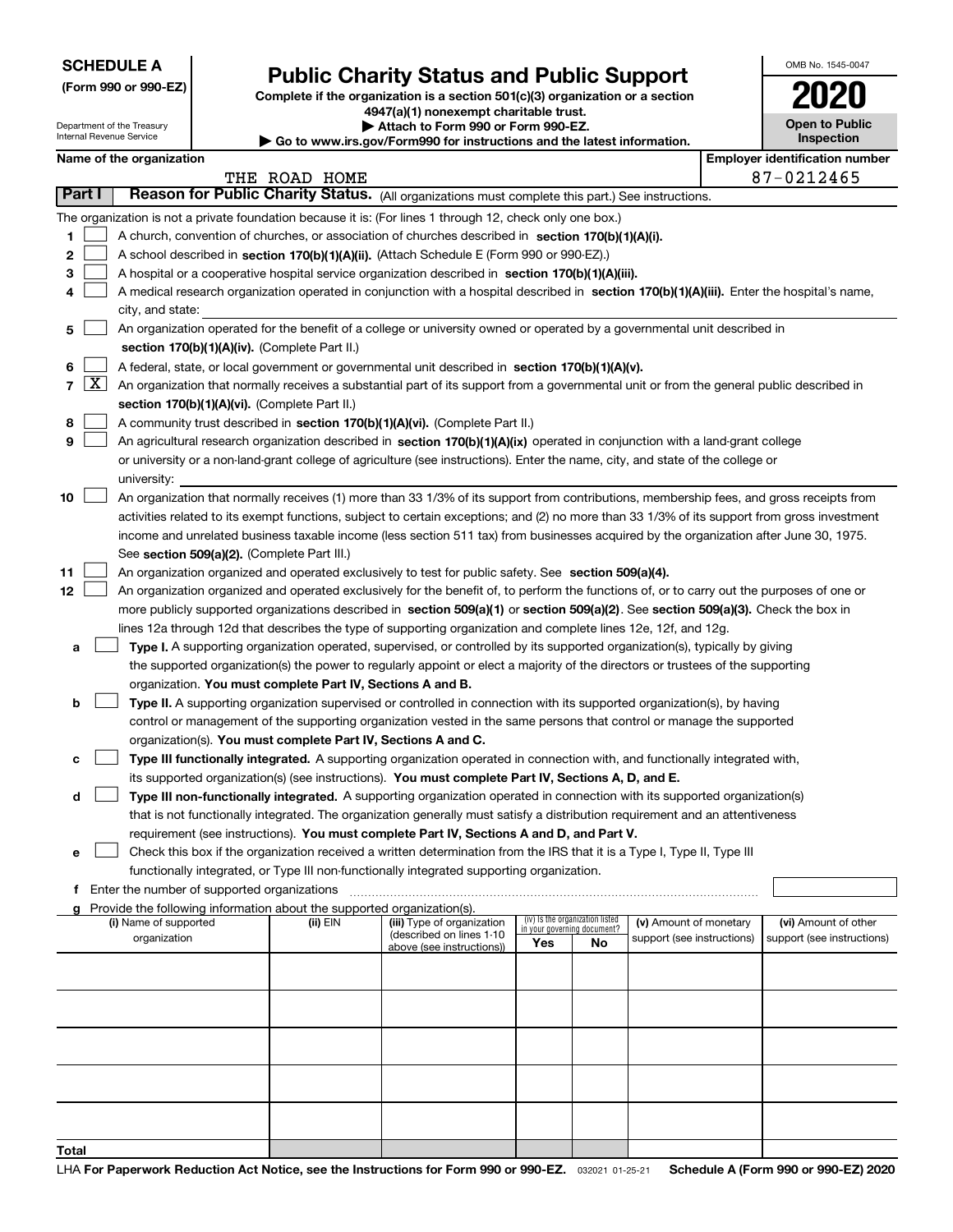### Schedule A (Form 990 or 990-EZ) 2020  $\,$  THE ROAD HOME  $37-0.212465$   $\,$  Page

**2**

**Part II Support Schedule for Organizations Described in Sections 170(b)(1)(A)(iv) and 170(b)(1)(A)(vi)**

(Complete only if you checked the box on line 5, 7, or 8 of Part I or if the organization failed to qualify under Part III. If the organization fails to qualify under the tests listed below, please complete Part III.)

| <b>Section A. Public Support</b>                                                                                                                                                                                                                          |                                                        |          |            |                                                        |          |                                          |  |
|-----------------------------------------------------------------------------------------------------------------------------------------------------------------------------------------------------------------------------------------------------------|--------------------------------------------------------|----------|------------|--------------------------------------------------------|----------|------------------------------------------|--|
| Calendar year (or fiscal year beginning in) $\blacktriangleright$                                                                                                                                                                                         | (a) 2016                                               | (b) 2017 | $(c)$ 2018 | $(d)$ 2019                                             | (e) 2020 | (f) Total                                |  |
| <b>1</b> Gifts, grants, contributions, and                                                                                                                                                                                                                |                                                        |          |            |                                                        |          |                                          |  |
| membership fees received. (Do not                                                                                                                                                                                                                         |                                                        |          |            |                                                        |          |                                          |  |
| include any "unusual grants.")                                                                                                                                                                                                                            | 16583838.16753675.18122077.24499781.28107142.104066513 |          |            |                                                        |          |                                          |  |
| 2 Tax revenues levied for the organ-                                                                                                                                                                                                                      |                                                        |          |            |                                                        |          |                                          |  |
| ization's benefit and either paid to                                                                                                                                                                                                                      |                                                        |          |            |                                                        |          |                                          |  |
| or expended on its behalf                                                                                                                                                                                                                                 |                                                        |          |            |                                                        |          |                                          |  |
| 3 The value of services or facilities                                                                                                                                                                                                                     |                                                        |          |            |                                                        |          |                                          |  |
| furnished by a governmental unit to                                                                                                                                                                                                                       |                                                        |          |            |                                                        |          |                                          |  |
| the organization without charge                                                                                                                                                                                                                           |                                                        |          |            |                                                        |          |                                          |  |
| 4 Total. Add lines 1 through 3                                                                                                                                                                                                                            | 16583838.16753675.18122077.24499781.28107142.104066513 |          |            |                                                        |          |                                          |  |
| 5 The portion of total contributions                                                                                                                                                                                                                      |                                                        |          |            |                                                        |          |                                          |  |
| by each person (other than a                                                                                                                                                                                                                              |                                                        |          |            |                                                        |          |                                          |  |
| governmental unit or publicly                                                                                                                                                                                                                             |                                                        |          |            |                                                        |          |                                          |  |
| supported organization) included                                                                                                                                                                                                                          |                                                        |          |            |                                                        |          |                                          |  |
| on line 1 that exceeds 2% of the                                                                                                                                                                                                                          |                                                        |          |            |                                                        |          |                                          |  |
| amount shown on line 11,                                                                                                                                                                                                                                  |                                                        |          |            |                                                        |          |                                          |  |
| column (f)                                                                                                                                                                                                                                                |                                                        |          |            |                                                        |          | 3017687.                                 |  |
| 6 Public support. Subtract line 5 from line 4.                                                                                                                                                                                                            |                                                        |          |            |                                                        |          | 101048826                                |  |
| <b>Section B. Total Support</b>                                                                                                                                                                                                                           |                                                        |          |            |                                                        |          |                                          |  |
| Calendar year (or fiscal year beginning in)                                                                                                                                                                                                               | (a) 2016                                               | (b) 2017 | $(c)$ 2018 | $(d)$ 2019                                             | (e) 2020 | (f) Total                                |  |
| <b>7</b> Amounts from line 4                                                                                                                                                                                                                              |                                                        |          |            | 16583838.16753675.18122077.24499781.28107142.104066513 |          |                                          |  |
| 8 Gross income from interest,                                                                                                                                                                                                                             |                                                        |          |            |                                                        |          |                                          |  |
| dividends, payments received on                                                                                                                                                                                                                           |                                                        |          |            |                                                        |          |                                          |  |
| securities loans, rents, royalties,                                                                                                                                                                                                                       |                                                        |          |            |                                                        |          |                                          |  |
| and income from similar sources                                                                                                                                                                                                                           | 10,589.                                                | 13,104.  | 59,067.    | 212, 316.                                              | 40,280.  | 335,356.                                 |  |
| 9 Net income from unrelated business                                                                                                                                                                                                                      |                                                        |          |            |                                                        |          |                                          |  |
| activities, whether or not the                                                                                                                                                                                                                            |                                                        |          |            |                                                        |          |                                          |  |
| business is regularly carried on                                                                                                                                                                                                                          |                                                        |          |            |                                                        |          |                                          |  |
| 10 Other income. Do not include gain                                                                                                                                                                                                                      |                                                        |          |            |                                                        |          |                                          |  |
| or loss from the sale of capital                                                                                                                                                                                                                          |                                                        |          |            |                                                        |          |                                          |  |
| assets (Explain in Part VI.)                                                                                                                                                                                                                              |                                                        |          |            |                                                        | 1250000. | 1250000.                                 |  |
| 11 Total support. Add lines 7 through 10                                                                                                                                                                                                                  |                                                        |          |            |                                                        |          | 105651869                                |  |
| <b>12</b> Gross receipts from related activities, etc. (see instructions)                                                                                                                                                                                 |                                                        |          |            |                                                        | 12       | 2,289,011.                               |  |
| 13 First 5 years. If the Form 990 is for the organization's first, second, third, fourth, or fifth tax year as a section 501(c)(3)                                                                                                                        |                                                        |          |            |                                                        |          |                                          |  |
| organization, check this box and stop here                                                                                                                                                                                                                |                                                        |          |            |                                                        |          |                                          |  |
| <b>Section C. Computation of Public Support Percentage</b>                                                                                                                                                                                                |                                                        |          |            |                                                        |          |                                          |  |
| 14 Public support percentage for 2020 (line 6, column (f), divided by line 11, column (f) <i>mummumumum</i>                                                                                                                                               |                                                        |          |            |                                                        | 14       | 95.64<br>%                               |  |
|                                                                                                                                                                                                                                                           |                                                        |          |            |                                                        | 15       | 94.70<br>%                               |  |
| 16a 33 1/3% support test - 2020. If the organization did not check the box on line 13, and line 14 is 33 1/3% or more, check this box and                                                                                                                 |                                                        |          |            |                                                        |          |                                          |  |
| stop here. The organization qualifies as a publicly supported organization                                                                                                                                                                                |                                                        |          |            |                                                        |          | $\blacktriangleright$ $\boxed{\text{X}}$ |  |
| b 33 1/3% support test - 2019. If the organization did not check a box on line 13 or 16a, and line 15 is 33 1/3% or more, check this box                                                                                                                  |                                                        |          |            |                                                        |          |                                          |  |
| and stop here. The organization qualifies as a publicly supported organization                                                                                                                                                                            |                                                        |          |            |                                                        |          |                                          |  |
| 17a 10% -facts-and-circumstances test - 2020. If the organization did not check a box on line 13, 16a, or 16b, and line 14 is 10% or more,                                                                                                                |                                                        |          |            |                                                        |          |                                          |  |
| and if the organization meets the facts-and-circumstances test, check this box and stop here. Explain in Part VI how the organization                                                                                                                     |                                                        |          |            |                                                        |          |                                          |  |
| meets the facts-and-circumstances test. The organization qualifies as a publicly supported organization<br><b>b 10% -facts-and-circumstances test - 2019.</b> If the organization did not check a box on line 13, 16a, 16b, or 17a, and line 15 is 10% or |                                                        |          |            |                                                        |          |                                          |  |
|                                                                                                                                                                                                                                                           |                                                        |          |            |                                                        |          |                                          |  |
| more, and if the organization meets the facts-and-circumstances test, check this box and stop here. Explain in Part VI how the                                                                                                                            |                                                        |          |            |                                                        |          |                                          |  |
| organization meets the facts-and-circumstances test. The organization qualifies as a publicly supported organization                                                                                                                                      |                                                        |          |            |                                                        |          |                                          |  |
| 18 Private foundation. If the organization did not check a box on line 13, 16a, 16b, 17a, or 17b, check this box and see instructions                                                                                                                     |                                                        |          |            |                                                        |          |                                          |  |

**Schedule A (Form 990 or 990-EZ) 2020**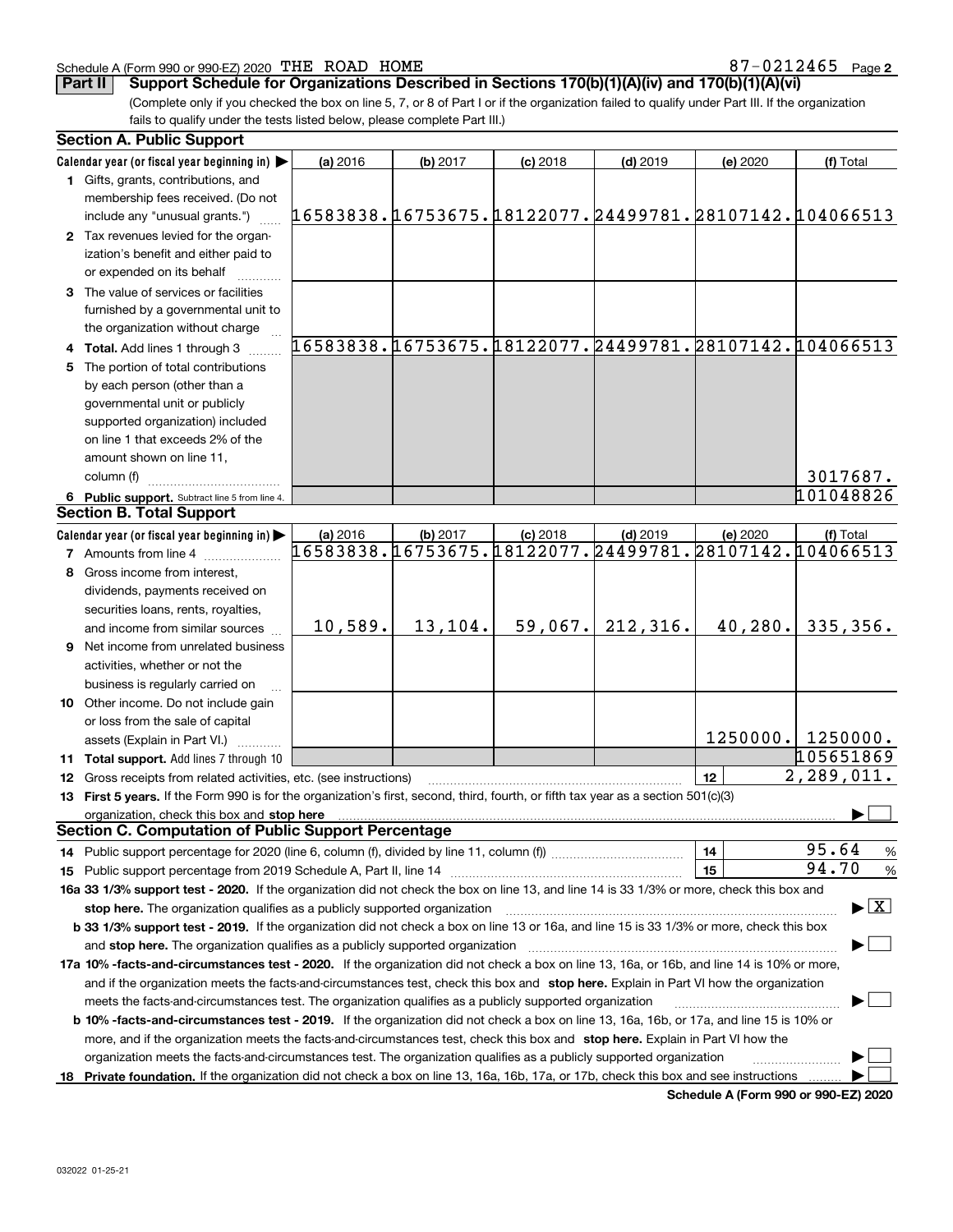| Schedule A (Form 990 or 990-EZ) 2020 $\hspace{0.1em} \text{THE}$ $\hspace{0.1em} \text{ROAD}$ |  | <b>HOME</b> | $-0212465$ | Page 3 |
|-----------------------------------------------------------------------------------------------|--|-------------|------------|--------|
|                                                                                               |  |             |            |        |

### **Part III Support Schedule for Organizations Described in Section 509(a)(2)**

(Complete only if you checked the box on line 10 of Part I or if the organization failed to qualify under Part II. If the organization fails to qualify under the tests listed below, please complete Part II.)

| Calendar year (or fiscal year beginning in) $\blacktriangleright$<br>(b) 2017<br>$(d)$ 2019<br>(a) 2016<br>$(c)$ 2018<br>(e) 2020<br>1 Gifts, grants, contributions, and<br>membership fees received. (Do not<br>include any "unusual grants.")<br><b>2</b> Gross receipts from admissions,<br>merchandise sold or services per-<br>formed, or facilities furnished in<br>any activity that is related to the<br>organization's tax-exempt purpose<br>3 Gross receipts from activities that<br>are not an unrelated trade or bus-<br>iness under section 513<br>4 Tax revenues levied for the organ-<br>ization's benefit and either paid to<br>or expended on its behalf<br>.<br>5 The value of services or facilities<br>furnished by a governmental unit to<br>the organization without charge<br><b>6 Total.</b> Add lines 1 through 5<br>7a Amounts included on lines 1, 2, and<br>3 received from disqualified persons<br><b>b</b> Amounts included on lines 2 and 3 received<br>from other than disqualified persons that<br>exceed the greater of \$5,000 or 1% of the<br>amount on line 13 for the year<br>c Add lines 7a and 7b<br>8 Public support. (Subtract line 7c from line 6.)<br>Calendar year (or fiscal year beginning in)<br>(b) 2017<br>$(d)$ 2019<br>(a) 2016<br>$(c)$ 2018<br>(e) 2020<br>9 Amounts from line 6<br><b>10a</b> Gross income from interest,<br>dividends, payments received on<br>securities loans, rents, royalties,<br>and income from similar sources<br><b>b</b> Unrelated business taxable income<br>(less section 511 taxes) from businesses<br>acquired after June 30, 1975 [10001]<br>c Add lines 10a and 10b<br>11 Net income from unrelated business<br>activities not included in line 10b,<br>whether or not the business is<br>regularly carried on<br><b>12</b> Other income. Do not include gain<br>or loss from the sale of capital<br>assets (Explain in Part VI.)<br><b>13</b> Total support. (Add lines 9, 10c, 11, and 12.)<br>14 First 5 years. If the Form 990 is for the organization's first, second, third, fourth, or fifth tax year as a section 501(c)(3) organization,<br>check this box and stop here measurements are constructed as the state of the state of the state of the state o<br><b>Section C. Computation of Public Support Percentage</b><br>15 Public support percentage for 2020 (line 8, column (f), divided by line 13, column (f))<br>15<br>16<br>16 Public support percentage from 2019 Schedule A, Part III, line 15<br><b>Section D. Computation of Investment Income Percentage</b><br>17<br>17 Investment income percentage for 2020 (line 10c, column (f), divided by line 13, column (f))<br>18<br><b>18</b> Investment income percentage from <b>2019</b> Schedule A, Part III, line 17<br>19a 33 1/3% support tests - 2020. If the organization did not check the box on line 14, and line 15 is more than 33 1/3%, and line 17 is not<br>more than 33 1/3%, check this box and stop here. The organization qualifies as a publicly supported organization<br>b 33 1/3% support tests - 2019. If the organization did not check a box on line 14 or line 19a, and line 16 is more than 33 1/3%, and<br>line 18 is not more than 33 1/3%, check this box and stop here. The organization qualifies as a publicly supported organization | <b>Section A. Public Support</b> |  |  |  |             |
|--------------------------------------------------------------------------------------------------------------------------------------------------------------------------------------------------------------------------------------------------------------------------------------------------------------------------------------------------------------------------------------------------------------------------------------------------------------------------------------------------------------------------------------------------------------------------------------------------------------------------------------------------------------------------------------------------------------------------------------------------------------------------------------------------------------------------------------------------------------------------------------------------------------------------------------------------------------------------------------------------------------------------------------------------------------------------------------------------------------------------------------------------------------------------------------------------------------------------------------------------------------------------------------------------------------------------------------------------------------------------------------------------------------------------------------------------------------------------------------------------------------------------------------------------------------------------------------------------------------------------------------------------------------------------------------------------------------------------------------------------------------------------------------------------------------------------------------------------------------------------------------------------------------------------------------------------------------------------------------------------------------------------------------------------------------------------------------------------------------------------------------------------------------------------------------------------------------------------------------------------------------------------------------------------------------------------------------------------------------------------------------------------------------------------------------------------------------------------------------------------------------------------------------------------------------------------------------------------------------------------------------------------------------------------------------------------------------------------------------------------------------------------------------------------------------------------------------------------------------------------------------------------------------------------------------------------------------------------------------------------------------------------------------------------------------------------------------------------------------------------------------------------------------------------------------------------------------------------------------------------------------------------------------------------------------------------------------|----------------------------------|--|--|--|-------------|
|                                                                                                                                                                                                                                                                                                                                                                                                                                                                                                                                                                                                                                                                                                                                                                                                                                                                                                                                                                                                                                                                                                                                                                                                                                                                                                                                                                                                                                                                                                                                                                                                                                                                                                                                                                                                                                                                                                                                                                                                                                                                                                                                                                                                                                                                                                                                                                                                                                                                                                                                                                                                                                                                                                                                                                                                                                                                                                                                                                                                                                                                                                                                                                                                                                                                                                                                      |                                  |  |  |  | (f) Total   |
|                                                                                                                                                                                                                                                                                                                                                                                                                                                                                                                                                                                                                                                                                                                                                                                                                                                                                                                                                                                                                                                                                                                                                                                                                                                                                                                                                                                                                                                                                                                                                                                                                                                                                                                                                                                                                                                                                                                                                                                                                                                                                                                                                                                                                                                                                                                                                                                                                                                                                                                                                                                                                                                                                                                                                                                                                                                                                                                                                                                                                                                                                                                                                                                                                                                                                                                                      |                                  |  |  |  |             |
|                                                                                                                                                                                                                                                                                                                                                                                                                                                                                                                                                                                                                                                                                                                                                                                                                                                                                                                                                                                                                                                                                                                                                                                                                                                                                                                                                                                                                                                                                                                                                                                                                                                                                                                                                                                                                                                                                                                                                                                                                                                                                                                                                                                                                                                                                                                                                                                                                                                                                                                                                                                                                                                                                                                                                                                                                                                                                                                                                                                                                                                                                                                                                                                                                                                                                                                                      |                                  |  |  |  |             |
|                                                                                                                                                                                                                                                                                                                                                                                                                                                                                                                                                                                                                                                                                                                                                                                                                                                                                                                                                                                                                                                                                                                                                                                                                                                                                                                                                                                                                                                                                                                                                                                                                                                                                                                                                                                                                                                                                                                                                                                                                                                                                                                                                                                                                                                                                                                                                                                                                                                                                                                                                                                                                                                                                                                                                                                                                                                                                                                                                                                                                                                                                                                                                                                                                                                                                                                                      |                                  |  |  |  |             |
|                                                                                                                                                                                                                                                                                                                                                                                                                                                                                                                                                                                                                                                                                                                                                                                                                                                                                                                                                                                                                                                                                                                                                                                                                                                                                                                                                                                                                                                                                                                                                                                                                                                                                                                                                                                                                                                                                                                                                                                                                                                                                                                                                                                                                                                                                                                                                                                                                                                                                                                                                                                                                                                                                                                                                                                                                                                                                                                                                                                                                                                                                                                                                                                                                                                                                                                                      |                                  |  |  |  |             |
|                                                                                                                                                                                                                                                                                                                                                                                                                                                                                                                                                                                                                                                                                                                                                                                                                                                                                                                                                                                                                                                                                                                                                                                                                                                                                                                                                                                                                                                                                                                                                                                                                                                                                                                                                                                                                                                                                                                                                                                                                                                                                                                                                                                                                                                                                                                                                                                                                                                                                                                                                                                                                                                                                                                                                                                                                                                                                                                                                                                                                                                                                                                                                                                                                                                                                                                                      |                                  |  |  |  |             |
|                                                                                                                                                                                                                                                                                                                                                                                                                                                                                                                                                                                                                                                                                                                                                                                                                                                                                                                                                                                                                                                                                                                                                                                                                                                                                                                                                                                                                                                                                                                                                                                                                                                                                                                                                                                                                                                                                                                                                                                                                                                                                                                                                                                                                                                                                                                                                                                                                                                                                                                                                                                                                                                                                                                                                                                                                                                                                                                                                                                                                                                                                                                                                                                                                                                                                                                                      |                                  |  |  |  |             |
| <b>Section B. Total Support</b>                                                                                                                                                                                                                                                                                                                                                                                                                                                                                                                                                                                                                                                                                                                                                                                                                                                                                                                                                                                                                                                                                                                                                                                                                                                                                                                                                                                                                                                                                                                                                                                                                                                                                                                                                                                                                                                                                                                                                                                                                                                                                                                                                                                                                                                                                                                                                                                                                                                                                                                                                                                                                                                                                                                                                                                                                                                                                                                                                                                                                                                                                                                                                                                                                                                                                                      |                                  |  |  |  |             |
|                                                                                                                                                                                                                                                                                                                                                                                                                                                                                                                                                                                                                                                                                                                                                                                                                                                                                                                                                                                                                                                                                                                                                                                                                                                                                                                                                                                                                                                                                                                                                                                                                                                                                                                                                                                                                                                                                                                                                                                                                                                                                                                                                                                                                                                                                                                                                                                                                                                                                                                                                                                                                                                                                                                                                                                                                                                                                                                                                                                                                                                                                                                                                                                                                                                                                                                                      |                                  |  |  |  |             |
|                                                                                                                                                                                                                                                                                                                                                                                                                                                                                                                                                                                                                                                                                                                                                                                                                                                                                                                                                                                                                                                                                                                                                                                                                                                                                                                                                                                                                                                                                                                                                                                                                                                                                                                                                                                                                                                                                                                                                                                                                                                                                                                                                                                                                                                                                                                                                                                                                                                                                                                                                                                                                                                                                                                                                                                                                                                                                                                                                                                                                                                                                                                                                                                                                                                                                                                                      |                                  |  |  |  |             |
|                                                                                                                                                                                                                                                                                                                                                                                                                                                                                                                                                                                                                                                                                                                                                                                                                                                                                                                                                                                                                                                                                                                                                                                                                                                                                                                                                                                                                                                                                                                                                                                                                                                                                                                                                                                                                                                                                                                                                                                                                                                                                                                                                                                                                                                                                                                                                                                                                                                                                                                                                                                                                                                                                                                                                                                                                                                                                                                                                                                                                                                                                                                                                                                                                                                                                                                                      |                                  |  |  |  |             |
|                                                                                                                                                                                                                                                                                                                                                                                                                                                                                                                                                                                                                                                                                                                                                                                                                                                                                                                                                                                                                                                                                                                                                                                                                                                                                                                                                                                                                                                                                                                                                                                                                                                                                                                                                                                                                                                                                                                                                                                                                                                                                                                                                                                                                                                                                                                                                                                                                                                                                                                                                                                                                                                                                                                                                                                                                                                                                                                                                                                                                                                                                                                                                                                                                                                                                                                                      |                                  |  |  |  |             |
|                                                                                                                                                                                                                                                                                                                                                                                                                                                                                                                                                                                                                                                                                                                                                                                                                                                                                                                                                                                                                                                                                                                                                                                                                                                                                                                                                                                                                                                                                                                                                                                                                                                                                                                                                                                                                                                                                                                                                                                                                                                                                                                                                                                                                                                                                                                                                                                                                                                                                                                                                                                                                                                                                                                                                                                                                                                                                                                                                                                                                                                                                                                                                                                                                                                                                                                                      |                                  |  |  |  |             |
|                                                                                                                                                                                                                                                                                                                                                                                                                                                                                                                                                                                                                                                                                                                                                                                                                                                                                                                                                                                                                                                                                                                                                                                                                                                                                                                                                                                                                                                                                                                                                                                                                                                                                                                                                                                                                                                                                                                                                                                                                                                                                                                                                                                                                                                                                                                                                                                                                                                                                                                                                                                                                                                                                                                                                                                                                                                                                                                                                                                                                                                                                                                                                                                                                                                                                                                                      |                                  |  |  |  |             |
|                                                                                                                                                                                                                                                                                                                                                                                                                                                                                                                                                                                                                                                                                                                                                                                                                                                                                                                                                                                                                                                                                                                                                                                                                                                                                                                                                                                                                                                                                                                                                                                                                                                                                                                                                                                                                                                                                                                                                                                                                                                                                                                                                                                                                                                                                                                                                                                                                                                                                                                                                                                                                                                                                                                                                                                                                                                                                                                                                                                                                                                                                                                                                                                                                                                                                                                                      |                                  |  |  |  |             |
|                                                                                                                                                                                                                                                                                                                                                                                                                                                                                                                                                                                                                                                                                                                                                                                                                                                                                                                                                                                                                                                                                                                                                                                                                                                                                                                                                                                                                                                                                                                                                                                                                                                                                                                                                                                                                                                                                                                                                                                                                                                                                                                                                                                                                                                                                                                                                                                                                                                                                                                                                                                                                                                                                                                                                                                                                                                                                                                                                                                                                                                                                                                                                                                                                                                                                                                                      |                                  |  |  |  |             |
|                                                                                                                                                                                                                                                                                                                                                                                                                                                                                                                                                                                                                                                                                                                                                                                                                                                                                                                                                                                                                                                                                                                                                                                                                                                                                                                                                                                                                                                                                                                                                                                                                                                                                                                                                                                                                                                                                                                                                                                                                                                                                                                                                                                                                                                                                                                                                                                                                                                                                                                                                                                                                                                                                                                                                                                                                                                                                                                                                                                                                                                                                                                                                                                                                                                                                                                                      |                                  |  |  |  |             |
|                                                                                                                                                                                                                                                                                                                                                                                                                                                                                                                                                                                                                                                                                                                                                                                                                                                                                                                                                                                                                                                                                                                                                                                                                                                                                                                                                                                                                                                                                                                                                                                                                                                                                                                                                                                                                                                                                                                                                                                                                                                                                                                                                                                                                                                                                                                                                                                                                                                                                                                                                                                                                                                                                                                                                                                                                                                                                                                                                                                                                                                                                                                                                                                                                                                                                                                                      |                                  |  |  |  |             |
|                                                                                                                                                                                                                                                                                                                                                                                                                                                                                                                                                                                                                                                                                                                                                                                                                                                                                                                                                                                                                                                                                                                                                                                                                                                                                                                                                                                                                                                                                                                                                                                                                                                                                                                                                                                                                                                                                                                                                                                                                                                                                                                                                                                                                                                                                                                                                                                                                                                                                                                                                                                                                                                                                                                                                                                                                                                                                                                                                                                                                                                                                                                                                                                                                                                                                                                                      |                                  |  |  |  |             |
|                                                                                                                                                                                                                                                                                                                                                                                                                                                                                                                                                                                                                                                                                                                                                                                                                                                                                                                                                                                                                                                                                                                                                                                                                                                                                                                                                                                                                                                                                                                                                                                                                                                                                                                                                                                                                                                                                                                                                                                                                                                                                                                                                                                                                                                                                                                                                                                                                                                                                                                                                                                                                                                                                                                                                                                                                                                                                                                                                                                                                                                                                                                                                                                                                                                                                                                                      |                                  |  |  |  |             |
|                                                                                                                                                                                                                                                                                                                                                                                                                                                                                                                                                                                                                                                                                                                                                                                                                                                                                                                                                                                                                                                                                                                                                                                                                                                                                                                                                                                                                                                                                                                                                                                                                                                                                                                                                                                                                                                                                                                                                                                                                                                                                                                                                                                                                                                                                                                                                                                                                                                                                                                                                                                                                                                                                                                                                                                                                                                                                                                                                                                                                                                                                                                                                                                                                                                                                                                                      |                                  |  |  |  |             |
|                                                                                                                                                                                                                                                                                                                                                                                                                                                                                                                                                                                                                                                                                                                                                                                                                                                                                                                                                                                                                                                                                                                                                                                                                                                                                                                                                                                                                                                                                                                                                                                                                                                                                                                                                                                                                                                                                                                                                                                                                                                                                                                                                                                                                                                                                                                                                                                                                                                                                                                                                                                                                                                                                                                                                                                                                                                                                                                                                                                                                                                                                                                                                                                                                                                                                                                                      |                                  |  |  |  |             |
|                                                                                                                                                                                                                                                                                                                                                                                                                                                                                                                                                                                                                                                                                                                                                                                                                                                                                                                                                                                                                                                                                                                                                                                                                                                                                                                                                                                                                                                                                                                                                                                                                                                                                                                                                                                                                                                                                                                                                                                                                                                                                                                                                                                                                                                                                                                                                                                                                                                                                                                                                                                                                                                                                                                                                                                                                                                                                                                                                                                                                                                                                                                                                                                                                                                                                                                                      |                                  |  |  |  |             |
|                                                                                                                                                                                                                                                                                                                                                                                                                                                                                                                                                                                                                                                                                                                                                                                                                                                                                                                                                                                                                                                                                                                                                                                                                                                                                                                                                                                                                                                                                                                                                                                                                                                                                                                                                                                                                                                                                                                                                                                                                                                                                                                                                                                                                                                                                                                                                                                                                                                                                                                                                                                                                                                                                                                                                                                                                                                                                                                                                                                                                                                                                                                                                                                                                                                                                                                                      |                                  |  |  |  |             |
|                                                                                                                                                                                                                                                                                                                                                                                                                                                                                                                                                                                                                                                                                                                                                                                                                                                                                                                                                                                                                                                                                                                                                                                                                                                                                                                                                                                                                                                                                                                                                                                                                                                                                                                                                                                                                                                                                                                                                                                                                                                                                                                                                                                                                                                                                                                                                                                                                                                                                                                                                                                                                                                                                                                                                                                                                                                                                                                                                                                                                                                                                                                                                                                                                                                                                                                                      |                                  |  |  |  |             |
|                                                                                                                                                                                                                                                                                                                                                                                                                                                                                                                                                                                                                                                                                                                                                                                                                                                                                                                                                                                                                                                                                                                                                                                                                                                                                                                                                                                                                                                                                                                                                                                                                                                                                                                                                                                                                                                                                                                                                                                                                                                                                                                                                                                                                                                                                                                                                                                                                                                                                                                                                                                                                                                                                                                                                                                                                                                                                                                                                                                                                                                                                                                                                                                                                                                                                                                                      |                                  |  |  |  |             |
|                                                                                                                                                                                                                                                                                                                                                                                                                                                                                                                                                                                                                                                                                                                                                                                                                                                                                                                                                                                                                                                                                                                                                                                                                                                                                                                                                                                                                                                                                                                                                                                                                                                                                                                                                                                                                                                                                                                                                                                                                                                                                                                                                                                                                                                                                                                                                                                                                                                                                                                                                                                                                                                                                                                                                                                                                                                                                                                                                                                                                                                                                                                                                                                                                                                                                                                                      |                                  |  |  |  |             |
|                                                                                                                                                                                                                                                                                                                                                                                                                                                                                                                                                                                                                                                                                                                                                                                                                                                                                                                                                                                                                                                                                                                                                                                                                                                                                                                                                                                                                                                                                                                                                                                                                                                                                                                                                                                                                                                                                                                                                                                                                                                                                                                                                                                                                                                                                                                                                                                                                                                                                                                                                                                                                                                                                                                                                                                                                                                                                                                                                                                                                                                                                                                                                                                                                                                                                                                                      |                                  |  |  |  | (f) Total   |
|                                                                                                                                                                                                                                                                                                                                                                                                                                                                                                                                                                                                                                                                                                                                                                                                                                                                                                                                                                                                                                                                                                                                                                                                                                                                                                                                                                                                                                                                                                                                                                                                                                                                                                                                                                                                                                                                                                                                                                                                                                                                                                                                                                                                                                                                                                                                                                                                                                                                                                                                                                                                                                                                                                                                                                                                                                                                                                                                                                                                                                                                                                                                                                                                                                                                                                                                      |                                  |  |  |  |             |
|                                                                                                                                                                                                                                                                                                                                                                                                                                                                                                                                                                                                                                                                                                                                                                                                                                                                                                                                                                                                                                                                                                                                                                                                                                                                                                                                                                                                                                                                                                                                                                                                                                                                                                                                                                                                                                                                                                                                                                                                                                                                                                                                                                                                                                                                                                                                                                                                                                                                                                                                                                                                                                                                                                                                                                                                                                                                                                                                                                                                                                                                                                                                                                                                                                                                                                                                      |                                  |  |  |  |             |
|                                                                                                                                                                                                                                                                                                                                                                                                                                                                                                                                                                                                                                                                                                                                                                                                                                                                                                                                                                                                                                                                                                                                                                                                                                                                                                                                                                                                                                                                                                                                                                                                                                                                                                                                                                                                                                                                                                                                                                                                                                                                                                                                                                                                                                                                                                                                                                                                                                                                                                                                                                                                                                                                                                                                                                                                                                                                                                                                                                                                                                                                                                                                                                                                                                                                                                                                      |                                  |  |  |  |             |
|                                                                                                                                                                                                                                                                                                                                                                                                                                                                                                                                                                                                                                                                                                                                                                                                                                                                                                                                                                                                                                                                                                                                                                                                                                                                                                                                                                                                                                                                                                                                                                                                                                                                                                                                                                                                                                                                                                                                                                                                                                                                                                                                                                                                                                                                                                                                                                                                                                                                                                                                                                                                                                                                                                                                                                                                                                                                                                                                                                                                                                                                                                                                                                                                                                                                                                                                      |                                  |  |  |  |             |
|                                                                                                                                                                                                                                                                                                                                                                                                                                                                                                                                                                                                                                                                                                                                                                                                                                                                                                                                                                                                                                                                                                                                                                                                                                                                                                                                                                                                                                                                                                                                                                                                                                                                                                                                                                                                                                                                                                                                                                                                                                                                                                                                                                                                                                                                                                                                                                                                                                                                                                                                                                                                                                                                                                                                                                                                                                                                                                                                                                                                                                                                                                                                                                                                                                                                                                                                      |                                  |  |  |  |             |
|                                                                                                                                                                                                                                                                                                                                                                                                                                                                                                                                                                                                                                                                                                                                                                                                                                                                                                                                                                                                                                                                                                                                                                                                                                                                                                                                                                                                                                                                                                                                                                                                                                                                                                                                                                                                                                                                                                                                                                                                                                                                                                                                                                                                                                                                                                                                                                                                                                                                                                                                                                                                                                                                                                                                                                                                                                                                                                                                                                                                                                                                                                                                                                                                                                                                                                                                      |                                  |  |  |  |             |
|                                                                                                                                                                                                                                                                                                                                                                                                                                                                                                                                                                                                                                                                                                                                                                                                                                                                                                                                                                                                                                                                                                                                                                                                                                                                                                                                                                                                                                                                                                                                                                                                                                                                                                                                                                                                                                                                                                                                                                                                                                                                                                                                                                                                                                                                                                                                                                                                                                                                                                                                                                                                                                                                                                                                                                                                                                                                                                                                                                                                                                                                                                                                                                                                                                                                                                                                      |                                  |  |  |  |             |
|                                                                                                                                                                                                                                                                                                                                                                                                                                                                                                                                                                                                                                                                                                                                                                                                                                                                                                                                                                                                                                                                                                                                                                                                                                                                                                                                                                                                                                                                                                                                                                                                                                                                                                                                                                                                                                                                                                                                                                                                                                                                                                                                                                                                                                                                                                                                                                                                                                                                                                                                                                                                                                                                                                                                                                                                                                                                                                                                                                                                                                                                                                                                                                                                                                                                                                                                      |                                  |  |  |  |             |
|                                                                                                                                                                                                                                                                                                                                                                                                                                                                                                                                                                                                                                                                                                                                                                                                                                                                                                                                                                                                                                                                                                                                                                                                                                                                                                                                                                                                                                                                                                                                                                                                                                                                                                                                                                                                                                                                                                                                                                                                                                                                                                                                                                                                                                                                                                                                                                                                                                                                                                                                                                                                                                                                                                                                                                                                                                                                                                                                                                                                                                                                                                                                                                                                                                                                                                                                      |                                  |  |  |  |             |
|                                                                                                                                                                                                                                                                                                                                                                                                                                                                                                                                                                                                                                                                                                                                                                                                                                                                                                                                                                                                                                                                                                                                                                                                                                                                                                                                                                                                                                                                                                                                                                                                                                                                                                                                                                                                                                                                                                                                                                                                                                                                                                                                                                                                                                                                                                                                                                                                                                                                                                                                                                                                                                                                                                                                                                                                                                                                                                                                                                                                                                                                                                                                                                                                                                                                                                                                      |                                  |  |  |  |             |
|                                                                                                                                                                                                                                                                                                                                                                                                                                                                                                                                                                                                                                                                                                                                                                                                                                                                                                                                                                                                                                                                                                                                                                                                                                                                                                                                                                                                                                                                                                                                                                                                                                                                                                                                                                                                                                                                                                                                                                                                                                                                                                                                                                                                                                                                                                                                                                                                                                                                                                                                                                                                                                                                                                                                                                                                                                                                                                                                                                                                                                                                                                                                                                                                                                                                                                                                      |                                  |  |  |  |             |
|                                                                                                                                                                                                                                                                                                                                                                                                                                                                                                                                                                                                                                                                                                                                                                                                                                                                                                                                                                                                                                                                                                                                                                                                                                                                                                                                                                                                                                                                                                                                                                                                                                                                                                                                                                                                                                                                                                                                                                                                                                                                                                                                                                                                                                                                                                                                                                                                                                                                                                                                                                                                                                                                                                                                                                                                                                                                                                                                                                                                                                                                                                                                                                                                                                                                                                                                      |                                  |  |  |  |             |
|                                                                                                                                                                                                                                                                                                                                                                                                                                                                                                                                                                                                                                                                                                                                                                                                                                                                                                                                                                                                                                                                                                                                                                                                                                                                                                                                                                                                                                                                                                                                                                                                                                                                                                                                                                                                                                                                                                                                                                                                                                                                                                                                                                                                                                                                                                                                                                                                                                                                                                                                                                                                                                                                                                                                                                                                                                                                                                                                                                                                                                                                                                                                                                                                                                                                                                                                      |                                  |  |  |  |             |
|                                                                                                                                                                                                                                                                                                                                                                                                                                                                                                                                                                                                                                                                                                                                                                                                                                                                                                                                                                                                                                                                                                                                                                                                                                                                                                                                                                                                                                                                                                                                                                                                                                                                                                                                                                                                                                                                                                                                                                                                                                                                                                                                                                                                                                                                                                                                                                                                                                                                                                                                                                                                                                                                                                                                                                                                                                                                                                                                                                                                                                                                                                                                                                                                                                                                                                                                      |                                  |  |  |  |             |
|                                                                                                                                                                                                                                                                                                                                                                                                                                                                                                                                                                                                                                                                                                                                                                                                                                                                                                                                                                                                                                                                                                                                                                                                                                                                                                                                                                                                                                                                                                                                                                                                                                                                                                                                                                                                                                                                                                                                                                                                                                                                                                                                                                                                                                                                                                                                                                                                                                                                                                                                                                                                                                                                                                                                                                                                                                                                                                                                                                                                                                                                                                                                                                                                                                                                                                                                      |                                  |  |  |  |             |
|                                                                                                                                                                                                                                                                                                                                                                                                                                                                                                                                                                                                                                                                                                                                                                                                                                                                                                                                                                                                                                                                                                                                                                                                                                                                                                                                                                                                                                                                                                                                                                                                                                                                                                                                                                                                                                                                                                                                                                                                                                                                                                                                                                                                                                                                                                                                                                                                                                                                                                                                                                                                                                                                                                                                                                                                                                                                                                                                                                                                                                                                                                                                                                                                                                                                                                                                      |                                  |  |  |  |             |
|                                                                                                                                                                                                                                                                                                                                                                                                                                                                                                                                                                                                                                                                                                                                                                                                                                                                                                                                                                                                                                                                                                                                                                                                                                                                                                                                                                                                                                                                                                                                                                                                                                                                                                                                                                                                                                                                                                                                                                                                                                                                                                                                                                                                                                                                                                                                                                                                                                                                                                                                                                                                                                                                                                                                                                                                                                                                                                                                                                                                                                                                                                                                                                                                                                                                                                                                      |                                  |  |  |  |             |
|                                                                                                                                                                                                                                                                                                                                                                                                                                                                                                                                                                                                                                                                                                                                                                                                                                                                                                                                                                                                                                                                                                                                                                                                                                                                                                                                                                                                                                                                                                                                                                                                                                                                                                                                                                                                                                                                                                                                                                                                                                                                                                                                                                                                                                                                                                                                                                                                                                                                                                                                                                                                                                                                                                                                                                                                                                                                                                                                                                                                                                                                                                                                                                                                                                                                                                                                      |                                  |  |  |  |             |
|                                                                                                                                                                                                                                                                                                                                                                                                                                                                                                                                                                                                                                                                                                                                                                                                                                                                                                                                                                                                                                                                                                                                                                                                                                                                                                                                                                                                                                                                                                                                                                                                                                                                                                                                                                                                                                                                                                                                                                                                                                                                                                                                                                                                                                                                                                                                                                                                                                                                                                                                                                                                                                                                                                                                                                                                                                                                                                                                                                                                                                                                                                                                                                                                                                                                                                                                      |                                  |  |  |  | %           |
|                                                                                                                                                                                                                                                                                                                                                                                                                                                                                                                                                                                                                                                                                                                                                                                                                                                                                                                                                                                                                                                                                                                                                                                                                                                                                                                                                                                                                                                                                                                                                                                                                                                                                                                                                                                                                                                                                                                                                                                                                                                                                                                                                                                                                                                                                                                                                                                                                                                                                                                                                                                                                                                                                                                                                                                                                                                                                                                                                                                                                                                                                                                                                                                                                                                                                                                                      |                                  |  |  |  | %           |
|                                                                                                                                                                                                                                                                                                                                                                                                                                                                                                                                                                                                                                                                                                                                                                                                                                                                                                                                                                                                                                                                                                                                                                                                                                                                                                                                                                                                                                                                                                                                                                                                                                                                                                                                                                                                                                                                                                                                                                                                                                                                                                                                                                                                                                                                                                                                                                                                                                                                                                                                                                                                                                                                                                                                                                                                                                                                                                                                                                                                                                                                                                                                                                                                                                                                                                                                      |                                  |  |  |  |             |
|                                                                                                                                                                                                                                                                                                                                                                                                                                                                                                                                                                                                                                                                                                                                                                                                                                                                                                                                                                                                                                                                                                                                                                                                                                                                                                                                                                                                                                                                                                                                                                                                                                                                                                                                                                                                                                                                                                                                                                                                                                                                                                                                                                                                                                                                                                                                                                                                                                                                                                                                                                                                                                                                                                                                                                                                                                                                                                                                                                                                                                                                                                                                                                                                                                                                                                                                      |                                  |  |  |  | %           |
|                                                                                                                                                                                                                                                                                                                                                                                                                                                                                                                                                                                                                                                                                                                                                                                                                                                                                                                                                                                                                                                                                                                                                                                                                                                                                                                                                                                                                                                                                                                                                                                                                                                                                                                                                                                                                                                                                                                                                                                                                                                                                                                                                                                                                                                                                                                                                                                                                                                                                                                                                                                                                                                                                                                                                                                                                                                                                                                                                                                                                                                                                                                                                                                                                                                                                                                                      |                                  |  |  |  | %           |
|                                                                                                                                                                                                                                                                                                                                                                                                                                                                                                                                                                                                                                                                                                                                                                                                                                                                                                                                                                                                                                                                                                                                                                                                                                                                                                                                                                                                                                                                                                                                                                                                                                                                                                                                                                                                                                                                                                                                                                                                                                                                                                                                                                                                                                                                                                                                                                                                                                                                                                                                                                                                                                                                                                                                                                                                                                                                                                                                                                                                                                                                                                                                                                                                                                                                                                                                      |                                  |  |  |  |             |
|                                                                                                                                                                                                                                                                                                                                                                                                                                                                                                                                                                                                                                                                                                                                                                                                                                                                                                                                                                                                                                                                                                                                                                                                                                                                                                                                                                                                                                                                                                                                                                                                                                                                                                                                                                                                                                                                                                                                                                                                                                                                                                                                                                                                                                                                                                                                                                                                                                                                                                                                                                                                                                                                                                                                                                                                                                                                                                                                                                                                                                                                                                                                                                                                                                                                                                                                      |                                  |  |  |  | $\sim$<br>▶ |
|                                                                                                                                                                                                                                                                                                                                                                                                                                                                                                                                                                                                                                                                                                                                                                                                                                                                                                                                                                                                                                                                                                                                                                                                                                                                                                                                                                                                                                                                                                                                                                                                                                                                                                                                                                                                                                                                                                                                                                                                                                                                                                                                                                                                                                                                                                                                                                                                                                                                                                                                                                                                                                                                                                                                                                                                                                                                                                                                                                                                                                                                                                                                                                                                                                                                                                                                      |                                  |  |  |  |             |
|                                                                                                                                                                                                                                                                                                                                                                                                                                                                                                                                                                                                                                                                                                                                                                                                                                                                                                                                                                                                                                                                                                                                                                                                                                                                                                                                                                                                                                                                                                                                                                                                                                                                                                                                                                                                                                                                                                                                                                                                                                                                                                                                                                                                                                                                                                                                                                                                                                                                                                                                                                                                                                                                                                                                                                                                                                                                                                                                                                                                                                                                                                                                                                                                                                                                                                                                      |                                  |  |  |  |             |
|                                                                                                                                                                                                                                                                                                                                                                                                                                                                                                                                                                                                                                                                                                                                                                                                                                                                                                                                                                                                                                                                                                                                                                                                                                                                                                                                                                                                                                                                                                                                                                                                                                                                                                                                                                                                                                                                                                                                                                                                                                                                                                                                                                                                                                                                                                                                                                                                                                                                                                                                                                                                                                                                                                                                                                                                                                                                                                                                                                                                                                                                                                                                                                                                                                                                                                                                      | 20                               |  |  |  |             |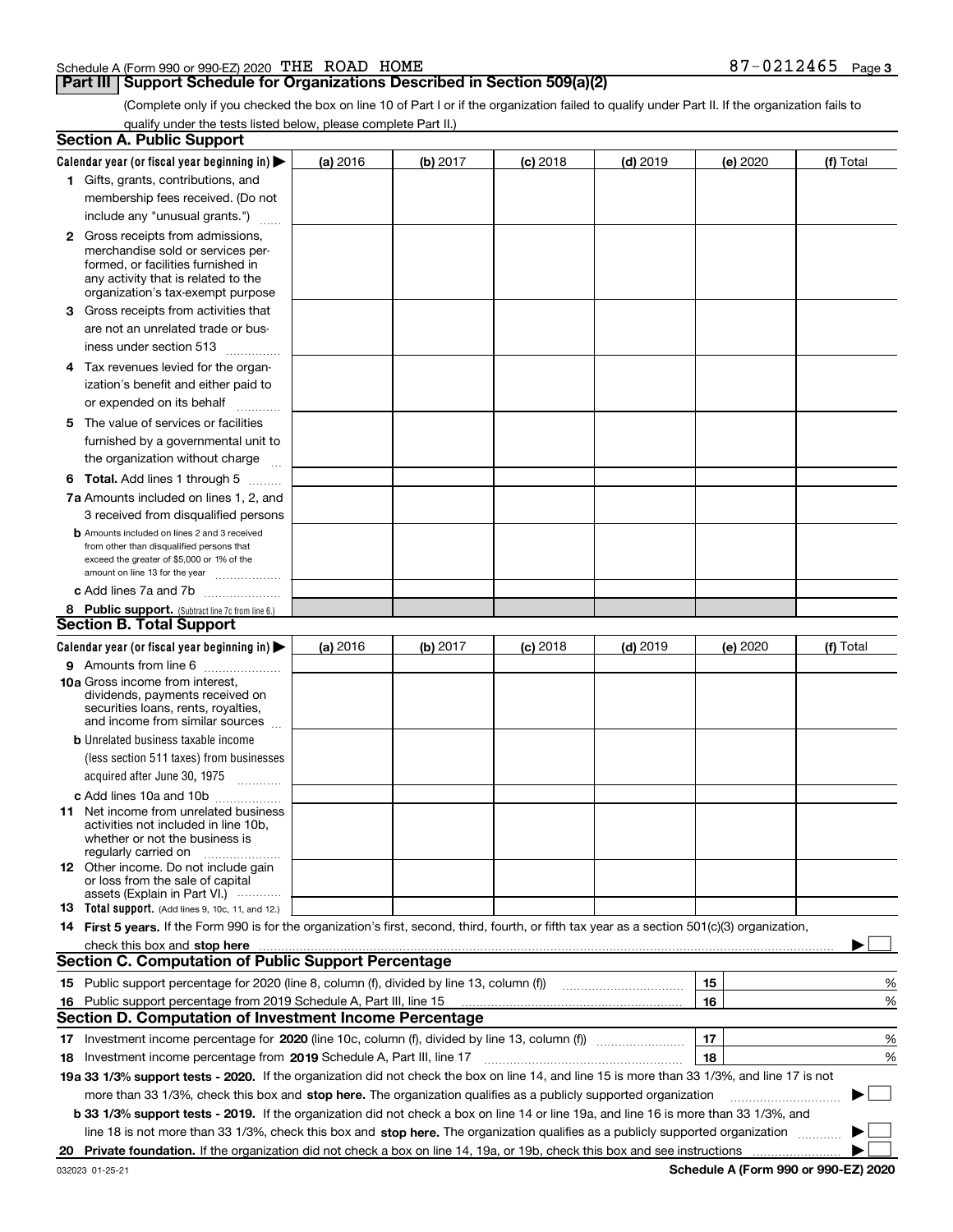**1**

**YesNo**

## **Part IV Supporting Organizations**

(Complete only if you checked a box in line 12 on Part I. If you checked box 12a, Part I, complete Sections A and B. If you checked box 12b, Part I, complete Sections A and C. If you checked box 12c, Part I, complete Sections A, D, and E. If you checked box 12d, Part I, complete Sections A and D, and complete Part V.)

### **Section A. All Supporting Organizations**

- **1** Are all of the organization's supported organizations listed by name in the organization's governing documents? If "No," describe in **Part VI** how the supported organizations are designated. If designated by *class or purpose, describe the designation. If historic and continuing relationship, explain.*
- **2** Did the organization have any supported organization that does not have an IRS determination of status under section 509(a)(1) or (2)? If "Yes," explain in Part VI how the organization determined that the supported *organization was described in section 509(a)(1) or (2).*
- **3a** Did the organization have a supported organization described in section 501(c)(4), (5), or (6)? If "Yes," answer *lines 3b and 3c below.*
- **b** Did the organization confirm that each supported organization qualified under section 501(c)(4), (5), or (6) and satisfied the public support tests under section 509(a)(2)? If "Yes," describe in **Part VI** when and how the *organization made the determination.*
- **c**Did the organization ensure that all support to such organizations was used exclusively for section 170(c)(2)(B) purposes? If "Yes," explain in **Part VI** what controls the organization put in place to ensure such use.
- **4a***If* Was any supported organization not organized in the United States ("foreign supported organization")? *"Yes," and if you checked box 12a or 12b in Part I, answer lines 4b and 4c below.*
- **b** Did the organization have ultimate control and discretion in deciding whether to make grants to the foreign supported organization? If "Yes," describe in **Part VI** how the organization had such control and discretion *despite being controlled or supervised by or in connection with its supported organizations.*
- **c** Did the organization support any foreign supported organization that does not have an IRS determination under sections 501(c)(3) and 509(a)(1) or (2)? If "Yes," explain in **Part VI** what controls the organization used *to ensure that all support to the foreign supported organization was used exclusively for section 170(c)(2)(B) purposes.*
- **5a***If "Yes,"* Did the organization add, substitute, or remove any supported organizations during the tax year? answer lines 5b and 5c below (if applicable). Also, provide detail in **Part VI,** including (i) the names and EIN *numbers of the supported organizations added, substituted, or removed; (ii) the reasons for each such action; (iii) the authority under the organization's organizing document authorizing such action; and (iv) how the action was accomplished (such as by amendment to the organizing document).*
- **b** Type I or Type II only. Was any added or substituted supported organization part of a class already designated in the organization's organizing document?
- **cSubstitutions only.**  Was the substitution the result of an event beyond the organization's control?
- **6** Did the organization provide support (whether in the form of grants or the provision of services or facilities) to **Part VI.** *If "Yes," provide detail in* support or benefit one or more of the filing organization's supported organizations? anyone other than (i) its supported organizations, (ii) individuals that are part of the charitable class benefited by one or more of its supported organizations, or (iii) other supporting organizations that also
- **7**Did the organization provide a grant, loan, compensation, or other similar payment to a substantial contributor *If "Yes," complete Part I of Schedule L (Form 990 or 990-EZ).* regard to a substantial contributor? (as defined in section 4958(c)(3)(C)), a family member of a substantial contributor, or a 35% controlled entity with
- **8** Did the organization make a loan to a disqualified person (as defined in section 4958) not described in line 7? *If "Yes," complete Part I of Schedule L (Form 990 or 990-EZ).*
- **9a** Was the organization controlled directly or indirectly at any time during the tax year by one or more in section 509(a)(1) or (2))? If "Yes," *provide detail in* <code>Part VI.</code> disqualified persons, as defined in section 4946 (other than foundation managers and organizations described
- **b** Did one or more disqualified persons (as defined in line 9a) hold a controlling interest in any entity in which the supporting organization had an interest? If "Yes," provide detail in P**art VI**.
- **c**Did a disqualified person (as defined in line 9a) have an ownership interest in, or derive any personal benefit from, assets in which the supporting organization also had an interest? If "Yes," provide detail in P**art VI.**
- **10a** Was the organization subject to the excess business holdings rules of section 4943 because of section supporting organizations)? If "Yes," answer line 10b below. 4943(f) (regarding certain Type II supporting organizations, and all Type III non-functionally integrated
- **b** Did the organization have any excess business holdings in the tax year? (Use Schedule C, Form 4720, to *determine whether the organization had excess business holdings.)*

**23a3b3c4a4b4c5a5b5c6789a 9b9c10a**

**10b**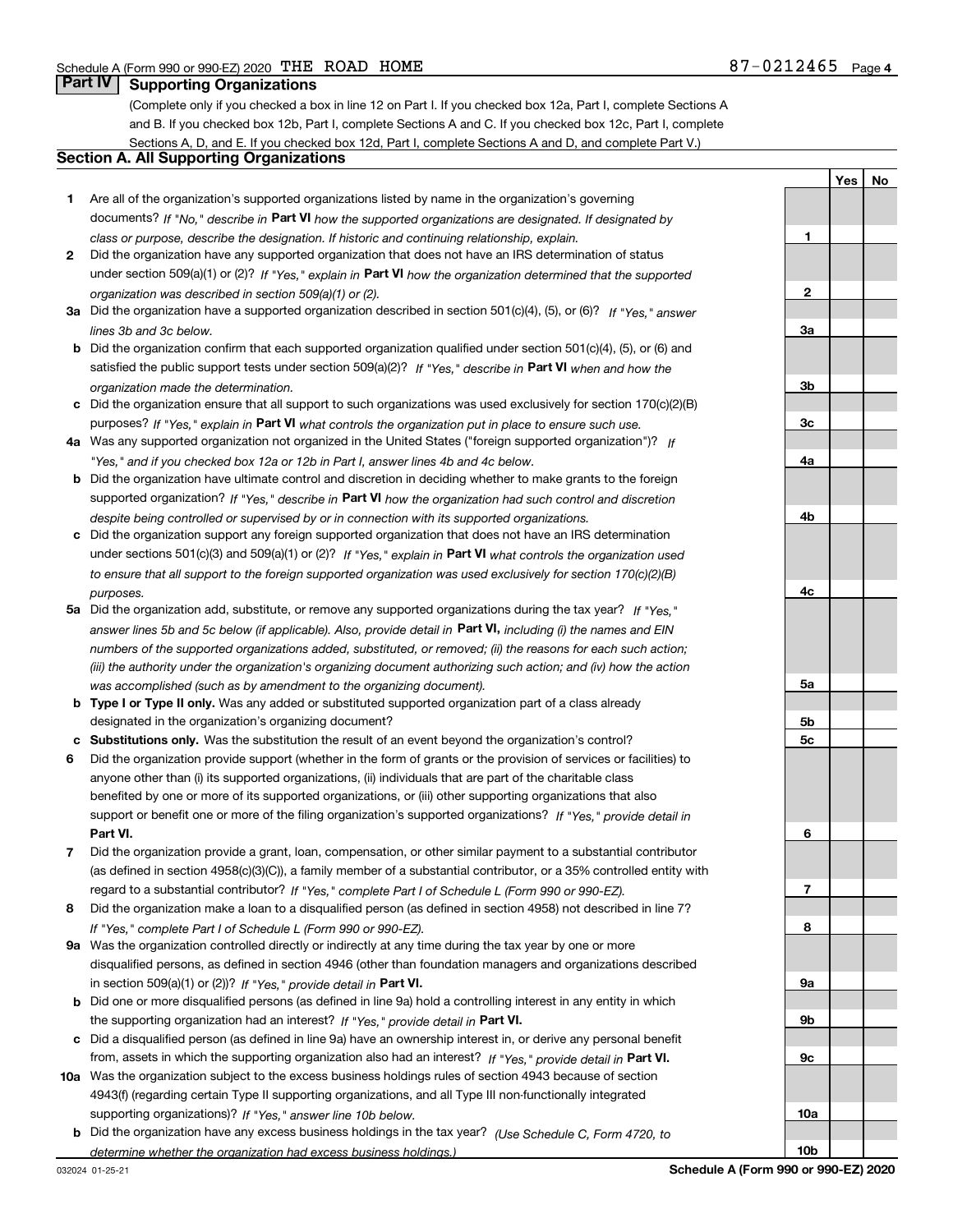**Yes No**

| 11           | Has the organization accepted a gift or contribution from any of the following persons?                                                                                                                                                                  |                |     |    |
|--------------|----------------------------------------------------------------------------------------------------------------------------------------------------------------------------------------------------------------------------------------------------------|----------------|-----|----|
|              | a A person who directly or indirectly controls, either alone or together with persons described in lines 11b and                                                                                                                                         |                |     |    |
|              | 11c below, the governing body of a supported organization?                                                                                                                                                                                               | 11a            |     |    |
| b            | A family member of a person described in line 11a above?                                                                                                                                                                                                 | 11b            |     |    |
|              | c A 35% controlled entity of a person described in line 11a or 11b above? If "Yes" to line 11a, 11b, or 11c, provide                                                                                                                                     |                |     |    |
|              | detail in Part VI.                                                                                                                                                                                                                                       | 11c            |     |    |
|              | Section B. Type I Supporting Organizations                                                                                                                                                                                                               |                |     |    |
|              |                                                                                                                                                                                                                                                          |                | Yes | No |
| 1            | Did the governing body, members of the governing body, officers acting in their official capacity, or membership of one or                                                                                                                               |                |     |    |
|              | more supported organizations have the power to regularly appoint or elect at least a majority of the organization's officers,<br>directors, or trustees at all times during the tax year? If "No," describe in Part VI how the supported organization(s) |                |     |    |
|              | effectively operated, supervised, or controlled the organization's activities. If the organization had more than one supported                                                                                                                           |                |     |    |
|              | organization, describe how the powers to appoint and/or remove officers, directors, or trustees were allocated among the                                                                                                                                 |                |     |    |
|              | supported organizations and what conditions or restrictions, if any, applied to such powers during the tax year.                                                                                                                                         | 1              |     |    |
| $\mathbf{2}$ | Did the organization operate for the benefit of any supported organization other than the supported                                                                                                                                                      |                |     |    |
|              | organization(s) that operated, supervised, or controlled the supporting organization? If "Yes," explain in                                                                                                                                               |                |     |    |
|              | Part VI how providing such benefit carried out the purposes of the supported organization(s) that operated,                                                                                                                                              |                |     |    |
|              | supervised, or controlled the supporting organization.<br><b>Section C. Type II Supporting Organizations</b>                                                                                                                                             | $\mathbf{2}$   |     |    |
|              |                                                                                                                                                                                                                                                          |                | Yes | No |
| 1            | Were a majority of the organization's directors or trustees during the tax year also a majority of the directors                                                                                                                                         |                |     |    |
|              | or trustees of each of the organization's supported organization(s)? If "No," describe in Part VI how control                                                                                                                                            |                |     |    |
|              | or management of the supporting organization was vested in the same persons that controlled or managed                                                                                                                                                   |                |     |    |
|              | the supported organization(s).                                                                                                                                                                                                                           | 1              |     |    |
|              | Section D. All Type III Supporting Organizations                                                                                                                                                                                                         |                |     |    |
|              |                                                                                                                                                                                                                                                          |                | Yes | No |
| 1            | Did the organization provide to each of its supported organizations, by the last day of the fifth month of the                                                                                                                                           |                |     |    |
|              | organization's tax year, (i) a written notice describing the type and amount of support provided during the prior tax                                                                                                                                    |                |     |    |
|              | year, (ii) a copy of the Form 990 that was most recently filed as of the date of notification, and (iii) copies of the                                                                                                                                   |                |     |    |
|              | organization's governing documents in effect on the date of notification, to the extent not previously provided?                                                                                                                                         | 1              |     |    |
| 2            | Were any of the organization's officers, directors, or trustees either (i) appointed or elected by the supported                                                                                                                                         |                |     |    |
|              | organization(s) or (ii) serving on the governing body of a supported organization? If "No," explain in Part VI how                                                                                                                                       |                |     |    |
|              | the organization maintained a close and continuous working relationship with the supported organization(s).                                                                                                                                              | $\mathbf{2}$   |     |    |
| 3            | By reason of the relationship described in line 2, above, did the organization's supported organizations have a                                                                                                                                          |                |     |    |
|              | significant voice in the organization's investment policies and in directing the use of the organization's                                                                                                                                               |                |     |    |
|              | income or assets at all times during the tax year? If "Yes," describe in Part VI the role the organization's                                                                                                                                             |                |     |    |
|              | supported organizations played in this regard.                                                                                                                                                                                                           | 3              |     |    |
|              | Section E. Type III Functionally Integrated Supporting Organizations                                                                                                                                                                                     |                |     |    |
|              | Check the box next to the method that the organization used to satisfy the Integral Part Test during the year (see instructions).                                                                                                                        |                |     |    |
| а            | The organization satisfied the Activities Test. Complete line 2 below.                                                                                                                                                                                   |                |     |    |
| b            | The organization is the parent of each of its supported organizations. Complete line 3 below.                                                                                                                                                            |                |     |    |
| c            | The organization supported a governmental entity. Describe in Part VI how you supported a governmental entity (see instructions)                                                                                                                         |                |     |    |
| 2            | Activities Test. Answer lines 2a and 2b below.                                                                                                                                                                                                           |                | Yes | No |
| а            | Did substantially all of the organization's activities during the tax year directly further the exempt purposes of                                                                                                                                       |                |     |    |
|              | the supported organization(s) to which the organization was responsive? If "Yes," then in Part VI identify<br>those supported organizations and explain how these activities directly furthered their exempt purposes,                                   |                |     |    |
|              |                                                                                                                                                                                                                                                          |                |     |    |
|              | how the organization was responsive to those supported organizations, and how the organization determined<br>that these activities constituted substantially all of its activities.                                                                      | 2a             |     |    |
| b            | Did the activities described in line 2a, above, constitute activities that, but for the organization's involvement,                                                                                                                                      |                |     |    |
|              | one or more of the organization's supported organization(s) would have been engaged in? If "Yes," explain in                                                                                                                                             |                |     |    |
|              | <b>Part VI</b> the reasons for the organization's position that its supported organization(s) would have engaged in                                                                                                                                      |                |     |    |
|              | these activities but for the organization's involvement.                                                                                                                                                                                                 | 2 <sub>b</sub> |     |    |
| з            | Parent of Supported Organizations. Answer lines 3a and 3b below.                                                                                                                                                                                         |                |     |    |
| а            | Did the organization have the power to regularly appoint or elect a majority of the officers, directors, or                                                                                                                                              |                |     |    |
|              | trustees of each of the supported organizations? If "Yes" or "No" provide details in Part VI.                                                                                                                                                            | За             |     |    |
|              |                                                                                                                                                                                                                                                          |                |     |    |

**b** Did the organization exercise a substantial degree of direction over the policies, programs, and activities of each of its supported organizations? If "Yes," describe in Part VI the role played by the organization in this regard.

**3b**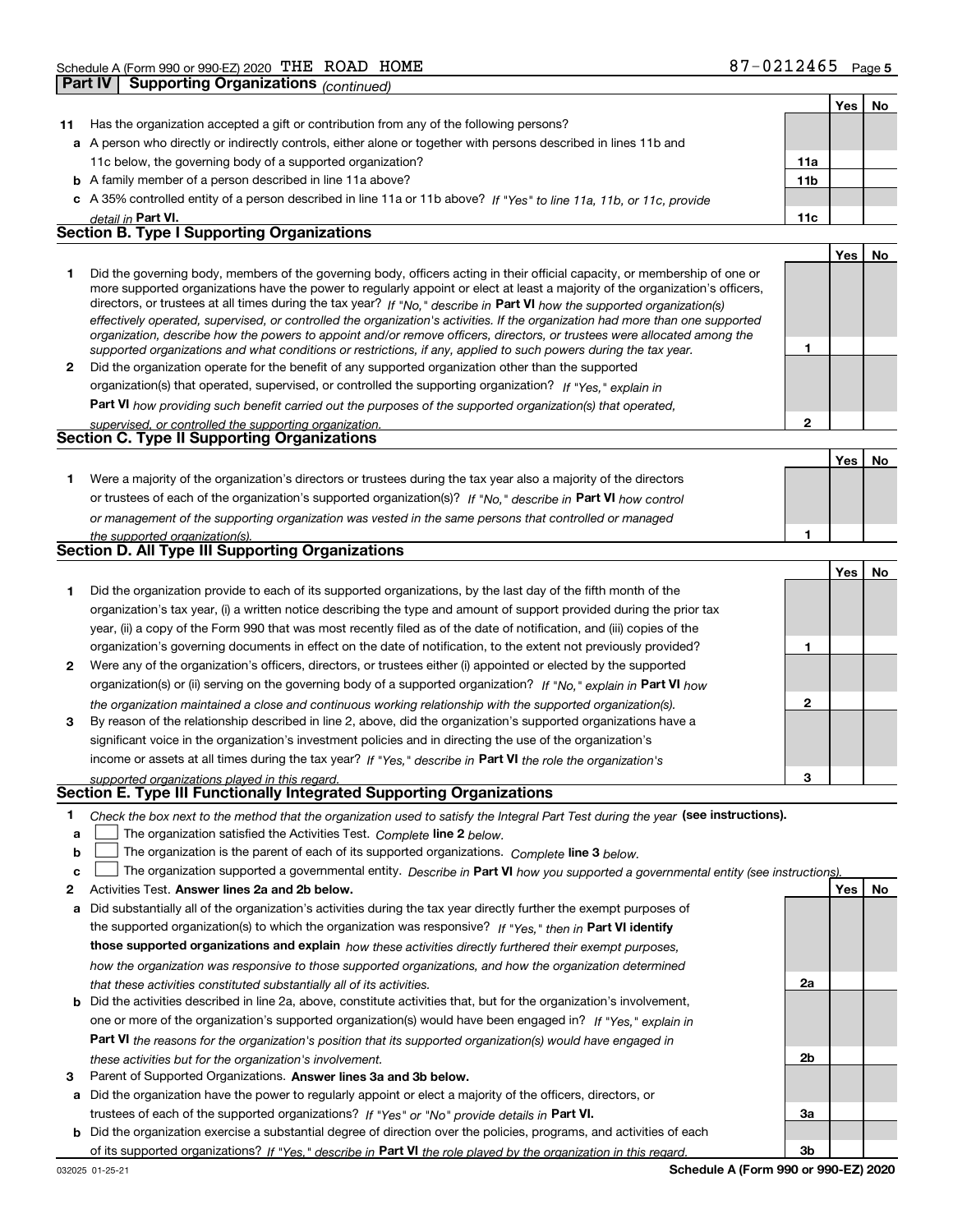| <b>Part V</b> Type III Non-Functionally Integrated 509(a)(3) Supporting Organizations |                   |  |
|---------------------------------------------------------------------------------------|-------------------|--|
| Schedule A (Form 990 or 990-EZ) 2020 THE ROAD HOME                                    | 87-0212465 Page 6 |  |

**1Part VI** Check here if the organization satisfied the Integral Part Test as a qualifying trust on Nov. 20, 1970 ( *explain in* Part **VI**). See instructions. All other Type III non-functionally integrated supporting organizations must complete Sections A through E. ×.

| Section A - Adjusted Net Income |                                                                             | (A) Prior Year          | (B) Current Year<br>(optional) |                                |
|---------------------------------|-----------------------------------------------------------------------------|-------------------------|--------------------------------|--------------------------------|
| 1                               | Net short-term capital gain                                                 | 1                       |                                |                                |
| 2                               | Recoveries of prior-year distributions                                      | $\overline{2}$          |                                |                                |
| З                               | Other gross income (see instructions)                                       | 3                       |                                |                                |
| 4                               | Add lines 1 through 3.                                                      | $\overline{\mathbf{4}}$ |                                |                                |
| 5                               | Depreciation and depletion                                                  | 5                       |                                |                                |
| 6                               | Portion of operating expenses paid or incurred for production or            |                         |                                |                                |
|                                 | collection of gross income or for management, conservation, or              |                         |                                |                                |
|                                 | maintenance of property held for production of income (see instructions)    | 6                       |                                |                                |
| 7                               | Other expenses (see instructions)                                           | $\overline{7}$          |                                |                                |
| 8                               | Adjusted Net Income (subtract lines 5, 6, and 7 from line 4)                | 8                       |                                |                                |
|                                 | <b>Section B - Minimum Asset Amount</b>                                     |                         | (A) Prior Year                 | (B) Current Year<br>(optional) |
| 1.                              | Aggregate fair market value of all non-exempt-use assets (see               |                         |                                |                                |
|                                 | instructions for short tax year or assets held for part of year):           |                         |                                |                                |
|                                 | a Average monthly value of securities                                       | 1a                      |                                |                                |
|                                 | <b>b</b> Average monthly cash balances                                      | 1 <sub>b</sub>          |                                |                                |
|                                 | c Fair market value of other non-exempt-use assets                          | 1c                      |                                |                                |
|                                 | d Total (add lines 1a, 1b, and 1c)                                          | 1d                      |                                |                                |
|                                 | e Discount claimed for blockage or other factors                            |                         |                                |                                |
|                                 | (explain in detail in Part VI):                                             |                         |                                |                                |
| 2                               | Acquisition indebtedness applicable to non-exempt-use assets                | $\mathbf{2}$            |                                |                                |
| 3                               | Subtract line 2 from line 1d.                                               | 3                       |                                |                                |
| 4                               | Cash deemed held for exempt use. Enter 0.015 of line 3 (for greater amount, |                         |                                |                                |
|                                 | see instructions).                                                          | 4                       |                                |                                |
| 5                               | Net value of non-exempt-use assets (subtract line 4 from line 3)            | 5                       |                                |                                |
| 6                               | Multiply line 5 by 0.035.                                                   | 6                       |                                |                                |
| 7                               | Recoveries of prior-year distributions                                      | $\overline{7}$          |                                |                                |
| 8                               | Minimum Asset Amount (add line 7 to line 6)                                 | 8                       |                                |                                |
|                                 | <b>Section C - Distributable Amount</b>                                     |                         |                                | <b>Current Year</b>            |
| 1                               | Adjusted net income for prior year (from Section A, line 8, column A)       | 1                       |                                |                                |
| 2                               | Enter 0.85 of line 1.                                                       | $\mathbf{2}$            |                                |                                |
| 3                               | Minimum asset amount for prior year (from Section B, line 8, column A)      | 3                       |                                |                                |
| 4                               | Enter greater of line 2 or line 3.                                          | 4                       |                                |                                |
| 5                               | Income tax imposed in prior year                                            | 5                       |                                |                                |
| 6                               | Distributable Amount. Subtract line 5 from line 4, unless subject to        |                         |                                |                                |
|                                 | emergency temporary reduction (see instructions).                           | 6                       |                                |                                |

**7**Check here if the current year is the organization's first as a non-functionally integrated Type III supporting organization (see instructions).

**Schedule A (Form 990 or 990-EZ) 2020**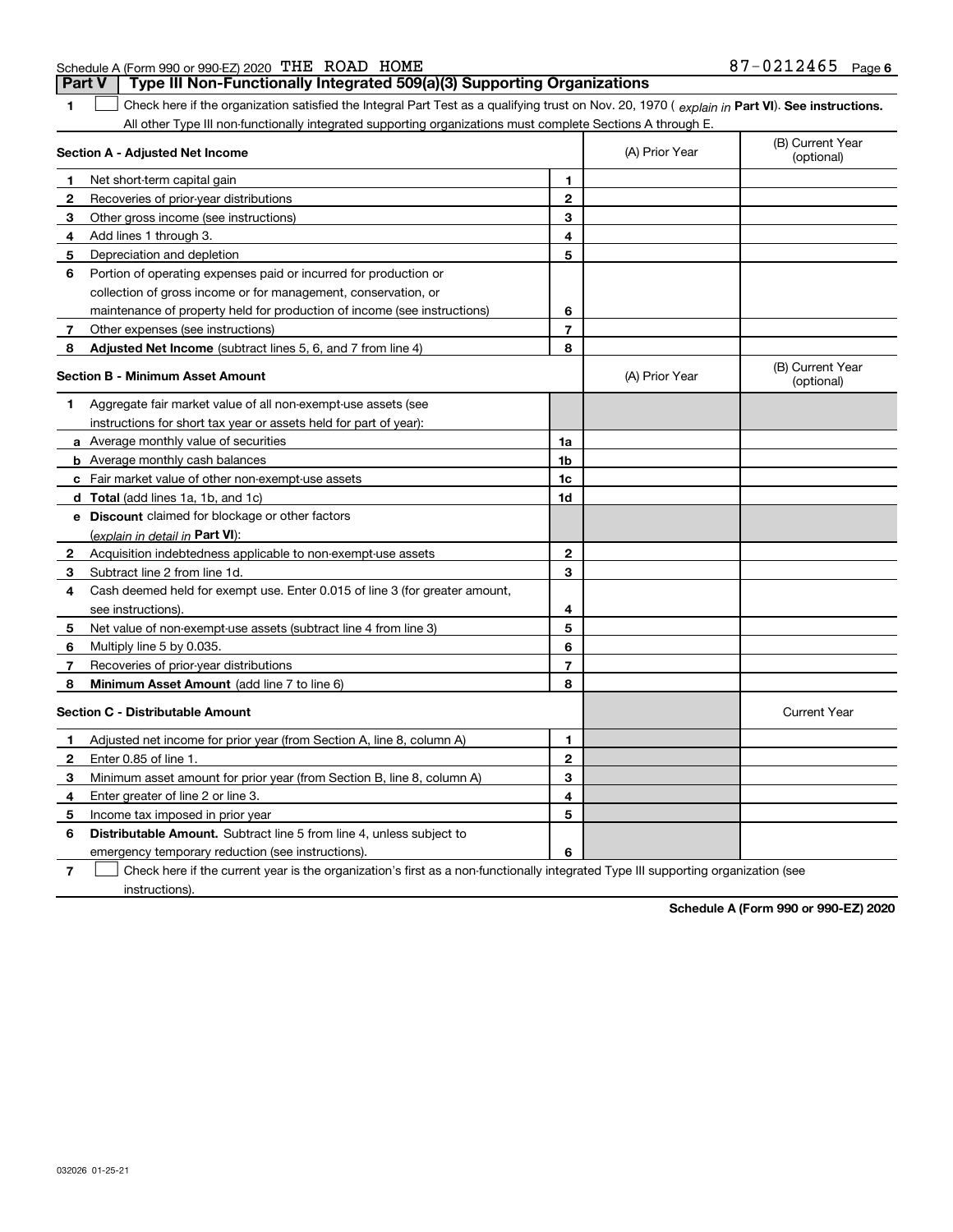Schedule A (Form 990 or 990-EZ) 2020 「L'HE」 KOAD\_HOME 8/一UZIZ4b5 Page THE ROAD HOME 87-0212465

| <b>Part V</b> | Type III Non-Functionally Integrated 509(a)(3) Supporting Organizations                    |                             | (continued)                           |    |                                         |
|---------------|--------------------------------------------------------------------------------------------|-----------------------------|---------------------------------------|----|-----------------------------------------|
|               | <b>Section D - Distributions</b>                                                           |                             |                                       |    | <b>Current Year</b>                     |
| 1             | 1<br>Amounts paid to supported organizations to accomplish exempt purposes                 |                             |                                       |    |                                         |
| 2             | Amounts paid to perform activity that directly furthers exempt purposes of supported       |                             |                                       |    |                                         |
|               | organizations, in excess of income from activity                                           |                             |                                       | 2  |                                         |
| 3             | Administrative expenses paid to accomplish exempt purposes of supported organizations      |                             |                                       | 3  |                                         |
| 4             | Amounts paid to acquire exempt-use assets                                                  |                             |                                       | 4  |                                         |
| 5             | Qualified set-aside amounts (prior IRS approval required - provide details in Part VI)     |                             |                                       | 5  |                                         |
| 6             | Other distributions (describe in Part VI). See instructions.                               |                             |                                       | 6  |                                         |
| 7             | Total annual distributions. Add lines 1 through 6.                                         |                             |                                       | 7  |                                         |
| 8             | Distributions to attentive supported organizations to which the organization is responsive |                             |                                       |    |                                         |
|               | (provide details in Part VI). See instructions.                                            |                             |                                       | 8  |                                         |
| 9             | Distributable amount for 2020 from Section C, line 6                                       |                             |                                       | 9  |                                         |
| 10            | Line 8 amount divided by line 9 amount                                                     |                             |                                       | 10 |                                         |
|               |                                                                                            | (i)                         | (ii)                                  |    | (iii)                                   |
|               | <b>Section E - Distribution Allocations</b> (see instructions)                             | <b>Excess Distributions</b> | <b>Underdistributions</b><br>Pre-2020 |    | <b>Distributable</b><br>Amount for 2020 |
| 1             | Distributable amount for 2020 from Section C, line 6                                       |                             |                                       |    |                                         |
| 2             | Underdistributions, if any, for years prior to 2020 (reason-                               |                             |                                       |    |                                         |
|               | able cause required - explain in Part VI). See instructions.                               |                             |                                       |    |                                         |
| 3             | Excess distributions carryover, if any, to 2020                                            |                             |                                       |    |                                         |
|               | <b>a</b> From 2015                                                                         |                             |                                       |    |                                         |
|               | <b>b</b> From 2016                                                                         |                             |                                       |    |                                         |
|               | c From 2017                                                                                |                             |                                       |    |                                         |
|               | <b>d</b> From 2018                                                                         |                             |                                       |    |                                         |
|               | e From 2019                                                                                |                             |                                       |    |                                         |
|               | f Total of lines 3a through 3e                                                             |                             |                                       |    |                                         |
|               | g Applied to underdistributions of prior years                                             |                             |                                       |    |                                         |
|               | <b>h</b> Applied to 2020 distributable amount                                              |                             |                                       |    |                                         |
|               | Carryover from 2015 not applied (see instructions)                                         |                             |                                       |    |                                         |
|               | Remainder. Subtract lines 3g, 3h, and 3i from line 3f.                                     |                             |                                       |    |                                         |
| 4             | Distributions for 2020 from Section D,                                                     |                             |                                       |    |                                         |
|               | line $7:$                                                                                  |                             |                                       |    |                                         |
|               | a Applied to underdistributions of prior years                                             |                             |                                       |    |                                         |
|               | <b>b</b> Applied to 2020 distributable amount                                              |                             |                                       |    |                                         |
|               | c Remainder. Subtract lines 4a and 4b from line 4.                                         |                             |                                       |    |                                         |
| 5             | Remaining underdistributions for years prior to 2020, if                                   |                             |                                       |    |                                         |
|               | any. Subtract lines 3g and 4a from line 2. For result greater                              |                             |                                       |    |                                         |
|               | than zero, explain in Part VI. See instructions.                                           |                             |                                       |    |                                         |
| 6             | Remaining underdistributions for 2020. Subtract lines 3h                                   |                             |                                       |    |                                         |
|               | and 4b from line 1. For result greater than zero, explain in                               |                             |                                       |    |                                         |
|               | Part VI. See instructions.                                                                 |                             |                                       |    |                                         |
| 7             | Excess distributions carryover to 2021. Add lines 3j                                       |                             |                                       |    |                                         |
|               | and 4c.                                                                                    |                             |                                       |    |                                         |
| 8             | Breakdown of line 7:                                                                       |                             |                                       |    |                                         |
|               | a Excess from 2016                                                                         |                             |                                       |    |                                         |
|               | <b>b</b> Excess from 2017                                                                  |                             |                                       |    |                                         |
|               | c Excess from 2018                                                                         |                             |                                       |    |                                         |
|               | d Excess from 2019                                                                         |                             |                                       |    |                                         |
|               | e Excess from 2020                                                                         |                             |                                       |    |                                         |

**Schedule A (Form 990 or 990-EZ) 2020**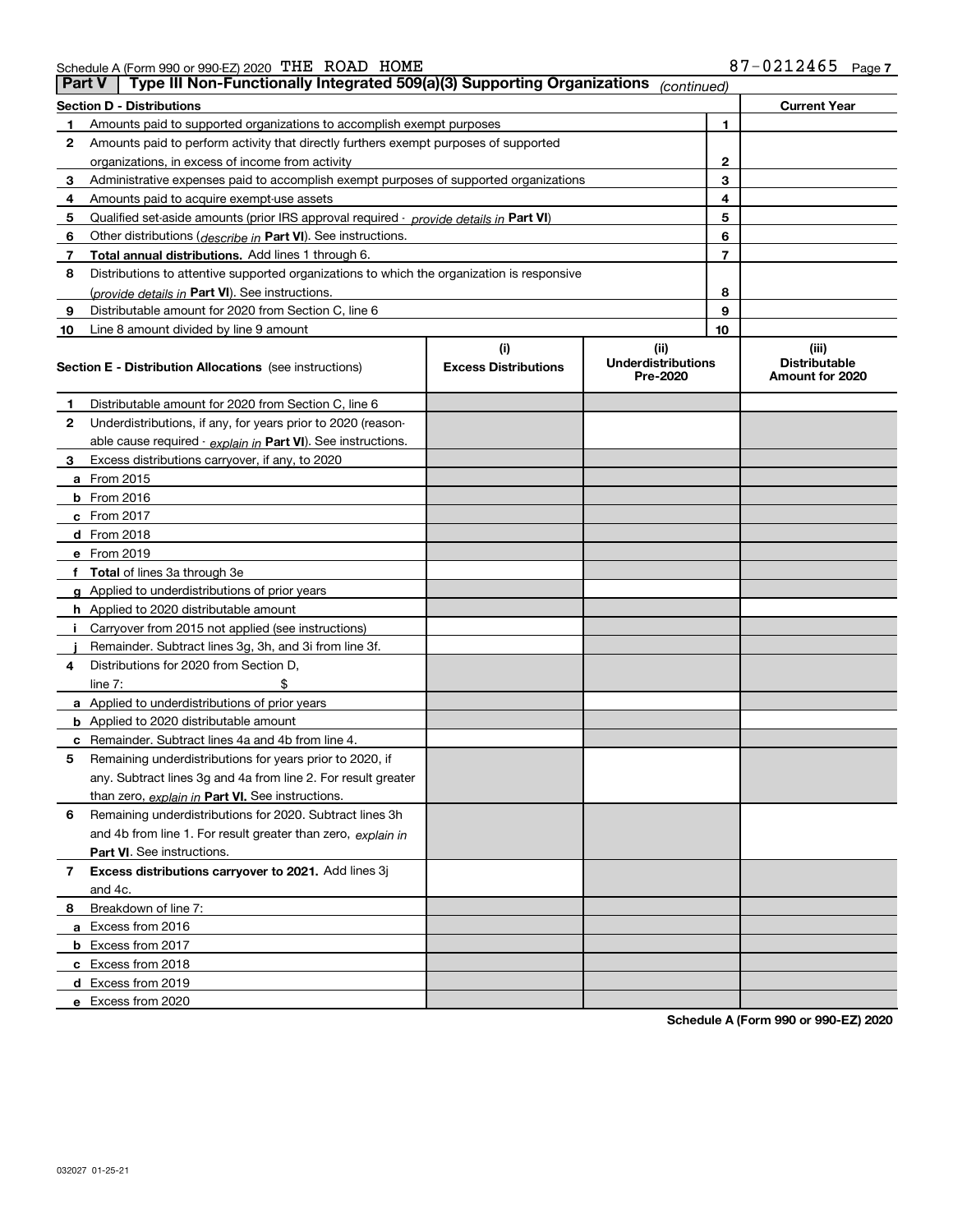#### Schedule A (Form 990 or 990-EZ) 2020  $\,$  THE ROAD HOME  $37-0.212465$   $\,$  Page

| <b>Part VI</b> |                                                                                                                                                                                                                                                                                     |
|----------------|-------------------------------------------------------------------------------------------------------------------------------------------------------------------------------------------------------------------------------------------------------------------------------------|
|                | Supplemental Information. Provide the explanations required by Part II, line 10; Part II, line 17a or 17b; Part III, line 12;<br>Part IV, Section A, lines 1, 2, 3b, 3c, 4b, 4c, 5a, 6, 9a, 9b, 9c, 11a, 11b, and 11c; Part IV, Section B, lines 1 and 2; Part IV, Section C,       |
|                |                                                                                                                                                                                                                                                                                     |
|                | line 1; Part IV, Section D, lines 2 and 3; Part IV, Section E, lines 1c, 2a, 2b, 3a, and 3b; Part V, line 1; Part V, Section B, line 1e; Part V,<br>Section D, lines 5, 6, and 8; and Part V, Section E, lines 2, 5, and 6. Also complete this part for any additional information. |
|                | (See instructions.)                                                                                                                                                                                                                                                                 |
|                |                                                                                                                                                                                                                                                                                     |
|                |                                                                                                                                                                                                                                                                                     |
|                |                                                                                                                                                                                                                                                                                     |
|                |                                                                                                                                                                                                                                                                                     |
|                |                                                                                                                                                                                                                                                                                     |
|                |                                                                                                                                                                                                                                                                                     |
|                |                                                                                                                                                                                                                                                                                     |
|                |                                                                                                                                                                                                                                                                                     |
|                |                                                                                                                                                                                                                                                                                     |
|                |                                                                                                                                                                                                                                                                                     |
|                |                                                                                                                                                                                                                                                                                     |
|                |                                                                                                                                                                                                                                                                                     |
|                |                                                                                                                                                                                                                                                                                     |
|                |                                                                                                                                                                                                                                                                                     |
|                |                                                                                                                                                                                                                                                                                     |
|                |                                                                                                                                                                                                                                                                                     |
|                |                                                                                                                                                                                                                                                                                     |
|                |                                                                                                                                                                                                                                                                                     |
|                |                                                                                                                                                                                                                                                                                     |
|                |                                                                                                                                                                                                                                                                                     |
|                |                                                                                                                                                                                                                                                                                     |
|                |                                                                                                                                                                                                                                                                                     |
|                |                                                                                                                                                                                                                                                                                     |
|                |                                                                                                                                                                                                                                                                                     |
|                |                                                                                                                                                                                                                                                                                     |
|                |                                                                                                                                                                                                                                                                                     |
|                |                                                                                                                                                                                                                                                                                     |
|                |                                                                                                                                                                                                                                                                                     |
|                |                                                                                                                                                                                                                                                                                     |
|                |                                                                                                                                                                                                                                                                                     |
|                |                                                                                                                                                                                                                                                                                     |
|                |                                                                                                                                                                                                                                                                                     |
|                |                                                                                                                                                                                                                                                                                     |
|                |                                                                                                                                                                                                                                                                                     |
|                |                                                                                                                                                                                                                                                                                     |
|                |                                                                                                                                                                                                                                                                                     |
|                |                                                                                                                                                                                                                                                                                     |
|                |                                                                                                                                                                                                                                                                                     |
|                |                                                                                                                                                                                                                                                                                     |
|                |                                                                                                                                                                                                                                                                                     |
|                |                                                                                                                                                                                                                                                                                     |
|                |                                                                                                                                                                                                                                                                                     |
|                |                                                                                                                                                                                                                                                                                     |
|                |                                                                                                                                                                                                                                                                                     |
|                |                                                                                                                                                                                                                                                                                     |
|                |                                                                                                                                                                                                                                                                                     |
|                |                                                                                                                                                                                                                                                                                     |
|                |                                                                                                                                                                                                                                                                                     |
|                |                                                                                                                                                                                                                                                                                     |
|                |                                                                                                                                                                                                                                                                                     |
|                |                                                                                                                                                                                                                                                                                     |
|                |                                                                                                                                                                                                                                                                                     |
|                |                                                                                                                                                                                                                                                                                     |
|                |                                                                                                                                                                                                                                                                                     |
|                |                                                                                                                                                                                                                                                                                     |
|                |                                                                                                                                                                                                                                                                                     |
|                |                                                                                                                                                                                                                                                                                     |
|                |                                                                                                                                                                                                                                                                                     |
|                |                                                                                                                                                                                                                                                                                     |
|                |                                                                                                                                                                                                                                                                                     |
|                |                                                                                                                                                                                                                                                                                     |
|                |                                                                                                                                                                                                                                                                                     |
|                |                                                                                                                                                                                                                                                                                     |
|                |                                                                                                                                                                                                                                                                                     |
|                |                                                                                                                                                                                                                                                                                     |
|                |                                                                                                                                                                                                                                                                                     |
|                |                                                                                                                                                                                                                                                                                     |
|                |                                                                                                                                                                                                                                                                                     |
|                |                                                                                                                                                                                                                                                                                     |
|                |                                                                                                                                                                                                                                                                                     |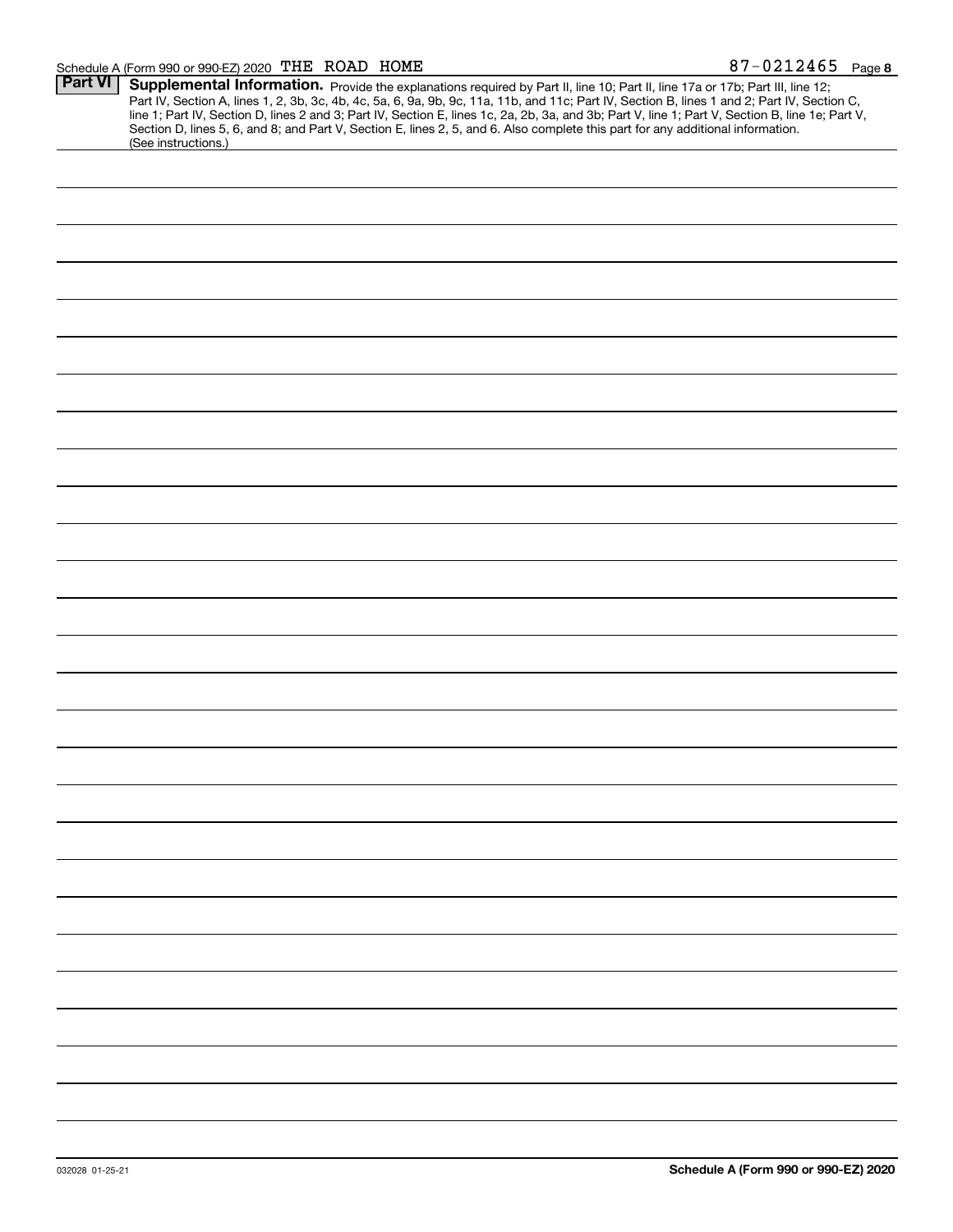| <b>SCHEDULE D</b> |  |
|-------------------|--|
|-------------------|--|

Department of the Treasury Internal Revenue Service

| (Form 990) |  |
|------------|--|
|------------|--|

# **SCHEDULE D Supplemental Financial Statements**

(Form 990)<br>
Pepartment of the Treasury<br>
Department of the Treasury<br>
Department of the Treasury<br>
Department of the Treasury<br> **Co to www.irs.gov/Form990 for instructions and the latest information.**<br> **Co to www.irs.gov/Form9** 



|         | Name of the organization<br>THE ROAD HOME                                                                                                      |                         | <b>Employer identification number</b><br>87-0212465 |
|---------|------------------------------------------------------------------------------------------------------------------------------------------------|-------------------------|-----------------------------------------------------|
| Part I  | Organizations Maintaining Donor Advised Funds or Other Similar Funds or Accounts. Complete if the                                              |                         |                                                     |
|         |                                                                                                                                                |                         |                                                     |
|         | organization answered "Yes" on Form 990, Part IV, line 6.                                                                                      | (a) Donor advised funds | (b) Funds and other accounts                        |
|         |                                                                                                                                                |                         |                                                     |
| 1       |                                                                                                                                                |                         |                                                     |
| 2       | Aggregate value of contributions to (during year)                                                                                              |                         |                                                     |
| 3       | Aggregate value of grants from (during year)                                                                                                   |                         |                                                     |
| 4       |                                                                                                                                                |                         |                                                     |
| 5       | Did the organization inform all donors and donor advisors in writing that the assets held in donor advised funds                               |                         |                                                     |
|         |                                                                                                                                                |                         | Yes<br>No                                           |
| 6       | Did the organization inform all grantees, donors, and donor advisors in writing that grant funds can be used only                              |                         |                                                     |
|         | for charitable purposes and not for the benefit of the donor or donor advisor, or for any other purpose conferring                             |                         |                                                     |
| Part II | impermissible private benefit?<br>Conservation Easements. Complete if the organization answered "Yes" on Form 990, Part IV, line 7.            |                         | Yes<br>No                                           |
|         |                                                                                                                                                |                         |                                                     |
| 1       | Purpose(s) of conservation easements held by the organization (check all that apply).                                                          |                         |                                                     |
|         | Preservation of land for public use (for example, recreation or education)                                                                     |                         | Preservation of a historically important land area  |
|         | Protection of natural habitat                                                                                                                  |                         | Preservation of a certified historic structure      |
|         | Preservation of open space                                                                                                                     |                         |                                                     |
| 2       | Complete lines 2a through 2d if the organization held a qualified conservation contribution in the form of a conservation easement on the last |                         | Held at the End of the Tax Year                     |
|         | day of the tax year.                                                                                                                           |                         |                                                     |
| а       | Total number of conservation easements                                                                                                         |                         | 2a                                                  |
| b       | Total acreage restricted by conservation easements                                                                                             |                         | 2 <sub>b</sub><br>2c                                |
| с       | Number of conservation easements included in (c) acquired after 7/25/06, and not on a historic structure                                       |                         |                                                     |
| d       |                                                                                                                                                |                         | 2d                                                  |
|         | Number of conservation easements modified, transferred, released, extinguished, or terminated by the organization during the tax               |                         |                                                     |
| з       |                                                                                                                                                |                         |                                                     |
| 4       | $year \triangleright$<br>Number of states where property subject to conservation easement is located >                                         |                         |                                                     |
| 5       | Does the organization have a written policy regarding the periodic monitoring, inspection, handling of                                         |                         |                                                     |
|         | violations, and enforcement of the conservation easements it holds?                                                                            |                         | <b>Yes</b><br><b>No</b>                             |
| 6       | Staff and volunteer hours devoted to monitoring, inspecting, handling of violations, and enforcing conservation easements during the year      |                         |                                                     |
|         |                                                                                                                                                |                         |                                                     |
| 7       | Amount of expenses incurred in monitoring, inspecting, handling of violations, and enforcing conservation easements during the year            |                         |                                                     |
|         | ▶ \$                                                                                                                                           |                         |                                                     |
| 8       | Does each conservation easement reported on line 2(d) above satisfy the requirements of section 170(h)(4)(B)(i)                                |                         |                                                     |
|         |                                                                                                                                                |                         | Yes<br>No                                           |
|         | In Part XIII, describe how the organization reports conservation easements in its revenue and expense statement and                            |                         |                                                     |
|         | balance sheet, and include, if applicable, the text of the footnote to the organization's financial statements that describes the              |                         |                                                     |
|         | organization's accounting for conservation easements.                                                                                          |                         |                                                     |
|         | Organizations Maintaining Collections of Art, Historical Treasures, or Other Similar Assets.<br>Part III                                       |                         |                                                     |
|         | Complete if the organization answered "Yes" on Form 990, Part IV, line 8.                                                                      |                         |                                                     |
|         | 1a If the organization elected, as permitted under FASB ASC 958, not to report in its revenue statement and balance sheet works                |                         |                                                     |
|         | of art, historical treasures, or other similar assets held for public exhibition, education, or research in furtherance of public              |                         |                                                     |
|         | service, provide in Part XIII the text of the footnote to its financial statements that describes these items.                                 |                         |                                                     |
|         | <b>b</b> If the organization elected, as permitted under FASB ASC 958, to report in its revenue statement and balance sheet works of           |                         |                                                     |
|         | art, historical treasures, or other similar assets held for public exhibition, education, or research in furtherance of public service,        |                         |                                                     |
|         | provide the following amounts relating to these items:                                                                                         |                         |                                                     |
|         |                                                                                                                                                |                         | $\blacktriangleright$ \$                            |
|         | (ii) Assets included in Form 990, Part X                                                                                                       |                         | $\blacktriangleright$ \$                            |
| 2       | If the organization received or held works of art, historical treasures, or other similar assets for financial gain, provide                   |                         |                                                     |
|         | the following amounts required to be reported under FASB ASC 958 relating to these items:                                                      |                         |                                                     |
| a       |                                                                                                                                                |                         | $\blacktriangleright$ \$                            |
|         |                                                                                                                                                |                         | $\blacktriangleright$ \$                            |
|         | LHA For Paperwork Reduction Act Notice, see the Instructions for Form 990.                                                                     |                         | Schedule D (Form 990) 2020                          |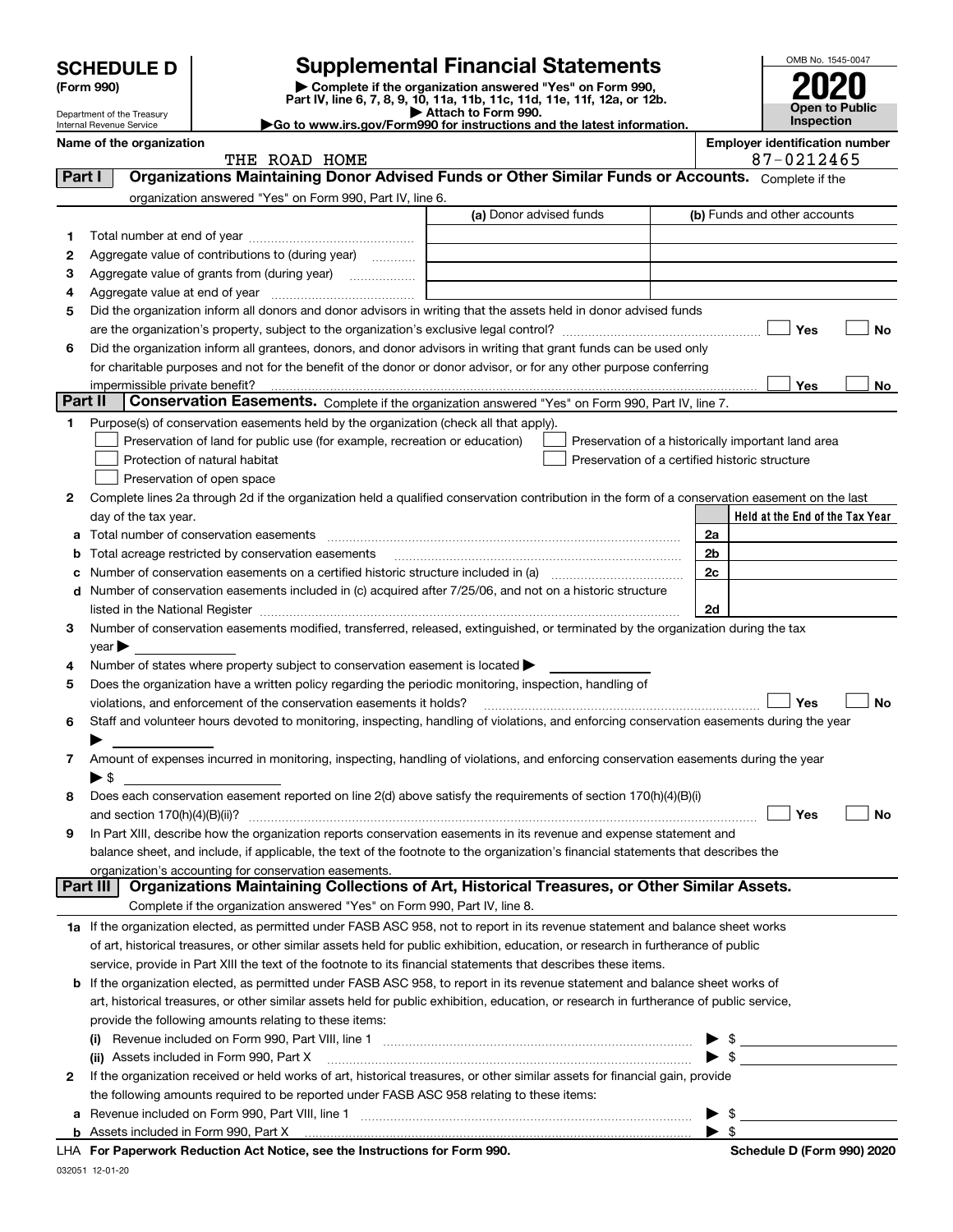|                | 87-0212465<br>THE ROAD HOME<br>Page 2<br>Schedule D (Form 990) 2020                                                                                                                                                            |                                         |                |                                    |               |                                 |                                            |                         |            |            |
|----------------|--------------------------------------------------------------------------------------------------------------------------------------------------------------------------------------------------------------------------------|-----------------------------------------|----------------|------------------------------------|---------------|---------------------------------|--------------------------------------------|-------------------------|------------|------------|
|                | Organizations Maintaining Collections of Art, Historical Treasures, or Other Similar Assets (continued)<br><b>Part III</b>                                                                                                     |                                         |                |                                    |               |                                 |                                            |                         |            |            |
| 3              | Using the organization's acquisition, accession, and other records, check any of the following that make significant use of its                                                                                                |                                         |                |                                    |               |                                 |                                            |                         |            |            |
|                | collection items (check all that apply):                                                                                                                                                                                       |                                         |                |                                    |               |                                 |                                            |                         |            |            |
| a              | Public exhibition                                                                                                                                                                                                              | d                                       |                | Loan or exchange program           |               |                                 |                                            |                         |            |            |
| b              | Scholarly research                                                                                                                                                                                                             | e                                       |                |                                    |               |                                 |                                            |                         |            |            |
| c              | Preservation for future generations                                                                                                                                                                                            |                                         |                |                                    |               |                                 |                                            |                         |            |            |
| 4              | Provide a description of the organization's collections and explain how they further the organization's exempt purpose in Part XIII.                                                                                           |                                         |                |                                    |               |                                 |                                            |                         |            |            |
| 5              | During the year, did the organization solicit or receive donations of art, historical treasures, or other similar assets                                                                                                       |                                         |                |                                    |               |                                 |                                            |                         |            |            |
|                |                                                                                                                                                                                                                                |                                         |                |                                    |               |                                 |                                            | Yes                     |            | No         |
|                | <b>Part IV</b><br>Escrow and Custodial Arrangements. Complete if the organization answered "Yes" on Form 990, Part IV, line 9, or                                                                                              |                                         |                |                                    |               |                                 |                                            |                         |            |            |
|                | reported an amount on Form 990, Part X, line 21.                                                                                                                                                                               |                                         |                |                                    |               |                                 |                                            |                         |            |            |
|                |                                                                                                                                                                                                                                |                                         |                |                                    |               |                                 |                                            |                         |            |            |
|                | 1a Is the organization an agent, trustee, custodian or other intermediary for contributions or other assets not included                                                                                                       |                                         |                |                                    |               |                                 |                                            |                         |            |            |
|                |                                                                                                                                                                                                                                |                                         |                |                                    |               |                                 |                                            | Yes                     |            | No         |
|                | <b>b</b> If "Yes," explain the arrangement in Part XIII and complete the following table:                                                                                                                                      |                                         |                |                                    |               |                                 |                                            |                         |            |            |
|                |                                                                                                                                                                                                                                |                                         |                |                                    |               |                                 |                                            | Amount                  |            |            |
|                | c Beginning balance measurements and the contract of the contract of the contract of the contract of the contract of the contract of the contract of the contract of the contract of the contract of the contract of the contr |                                         |                |                                    |               | 1c                              |                                            |                         |            |            |
|                |                                                                                                                                                                                                                                |                                         |                |                                    |               | 1d                              |                                            |                         |            |            |
|                | e Distributions during the year manufactured and a control of the year manufactured and the year manufactured and the year manufactured and the year manufactured and the year manufactured and the year manufactured and the  |                                         |                |                                    |               | 1e                              |                                            |                         |            |            |
| f              |                                                                                                                                                                                                                                |                                         |                |                                    |               | 1f                              |                                            |                         |            |            |
|                | 2a Did the organization include an amount on Form 990, Part X, line 21, for escrow or custodial account liability?                                                                                                             |                                         |                |                                    |               |                                 |                                            | Yes                     |            | No         |
|                | <b>b</b> If "Yes," explain the arrangement in Part XIII. Check here if the explanation has been provided on Part XIII                                                                                                          |                                         |                |                                    |               |                                 |                                            |                         |            |            |
| Part V         | Endowment Funds. Complete if the organization answered "Yes" on Form 990, Part IV, line 10.                                                                                                                                    |                                         |                |                                    |               |                                 |                                            |                         |            |            |
|                |                                                                                                                                                                                                                                | (a) Current year                        | (b) Prior year | (c) Two years back                 |               |                                 | (d) Three years back   (e) Four years back |                         |            |            |
|                | <b>1a</b> Beginning of year balance <i>manumumum</i>                                                                                                                                                                           | 12, 171, 493.                           | 11,443,117.    |                                    | 9,791,547.    |                                 | 8,400,060.                                 |                         | 6,915,350. |            |
|                | 993,725.<br>1,023,281.<br>1,695,000.<br>1, 200, 000.                                                                                                                                                                           |                                         |                |                                    |               |                                 |                                            |                         |            |            |
|                | c Net investment earnings, gains, and losses                                                                                                                                                                                   | 2,359,826.                              | 355,494.       |                                    | 757,020.      |                                 | 559,963.                                   |                         |            | 853,999.   |
|                |                                                                                                                                                                                                                                |                                         |                |                                    |               |                                 |                                            |                         |            |            |
|                | e Other expenditures for facilities                                                                                                                                                                                            |                                         |                |                                    |               |                                 |                                            |                         |            |            |
|                | and programs                                                                                                                                                                                                                   | 468,194.                                | 650,399.       |                                    | 800, 450.     |                                 | 368,476.                                   |                         |            | 363,014.   |
|                |                                                                                                                                                                                                                                |                                         |                |                                    |               |                                 |                                            |                         |            |            |
| g              | End of year balance                                                                                                                                                                                                            | 14,063,125.                             | 12, 171, 493.  |                                    | 11, 443, 117. |                                 | 9,791,547.                                 |                         |            | 8,400,060. |
| 2              | Provide the estimated percentage of the current year end balance (line 1g, column (a)) held as:                                                                                                                                |                                         |                |                                    |               |                                 |                                            |                         |            |            |
|                | a Board designated or quasi-endowment >                                                                                                                                                                                        |                                         | %              |                                    |               |                                 |                                            |                         |            |            |
|                | <b>b</b> Permanent endowment > 51.4000                                                                                                                                                                                         | %                                       |                |                                    |               |                                 |                                            |                         |            |            |
|                | c Term endowment $\blacktriangleright$ 48.6000 %                                                                                                                                                                               |                                         |                |                                    |               |                                 |                                            |                         |            |            |
|                | The percentages on lines 2a, 2b, and 2c should equal 100%.                                                                                                                                                                     |                                         |                |                                    |               |                                 |                                            |                         |            |            |
|                | 3a Are there endowment funds not in the possession of the organization that are held and administered for the organization                                                                                                     |                                         |                |                                    |               |                                 |                                            |                         |            |            |
|                | by:                                                                                                                                                                                                                            |                                         |                |                                    |               |                                 |                                            |                         | Yes        | No         |
|                | (i)                                                                                                                                                                                                                            |                                         |                |                                    |               |                                 |                                            | 3a(i)                   |            | х          |
|                |                                                                                                                                                                                                                                |                                         |                |                                    |               |                                 |                                            | 3a(ii)                  | X          |            |
|                |                                                                                                                                                                                                                                |                                         |                |                                    |               |                                 |                                            | 3 <sub>b</sub>          | X          |            |
| 4              | Describe in Part XIII the intended uses of the organization's endowment funds.                                                                                                                                                 |                                         |                |                                    |               |                                 |                                            |                         |            |            |
| <b>Part VI</b> | Land, Buildings, and Equipment.                                                                                                                                                                                                |                                         |                |                                    |               |                                 |                                            |                         |            |            |
|                | Complete if the organization answered "Yes" on Form 990, Part IV, line 11a. See Form 990, Part X, line 10.                                                                                                                     |                                         |                |                                    |               |                                 |                                            |                         |            |            |
|                |                                                                                                                                                                                                                                |                                         |                |                                    |               |                                 |                                            |                         |            |            |
|                | Description of property                                                                                                                                                                                                        | (a) Cost or other<br>basis (investment) |                | (b) Cost or other<br>basis (other) |               | (c) Accumulated<br>depreciation |                                            | (d) Book value          |            |            |
|                |                                                                                                                                                                                                                                |                                         |                |                                    |               |                                 |                                            |                         |            |            |
|                |                                                                                                                                                                                                                                |                                         |                | 1,057,200.                         |               |                                 |                                            | 1,057,200.              |            |            |
|                |                                                                                                                                                                                                                                |                                         |                | 10,698,789.                        |               | 2, 219, 443.                    |                                            | 8,479,346.              |            |            |
|                |                                                                                                                                                                                                                                |                                         |                | $\overline{2,519},137.$            |               | 225,687.                        |                                            | $\overline{2,293},450.$ |            |            |
|                |                                                                                                                                                                                                                                |                                         |                | 948,660.                           |               | $\overline{523,803}$ .          |                                            |                         | 424,857.   |            |
|                |                                                                                                                                                                                                                                |                                         |                |                                    |               |                                 |                                            |                         |            |            |
|                |                                                                                                                                                                                                                                |                                         |                |                                    |               |                                 |                                            | 12, 254, 853.           |            |            |
|                |                                                                                                                                                                                                                                |                                         |                |                                    |               |                                 | Schodule D (Form 000) 2020                 |                         |            |            |

**Schedule D (Form 990) 2020**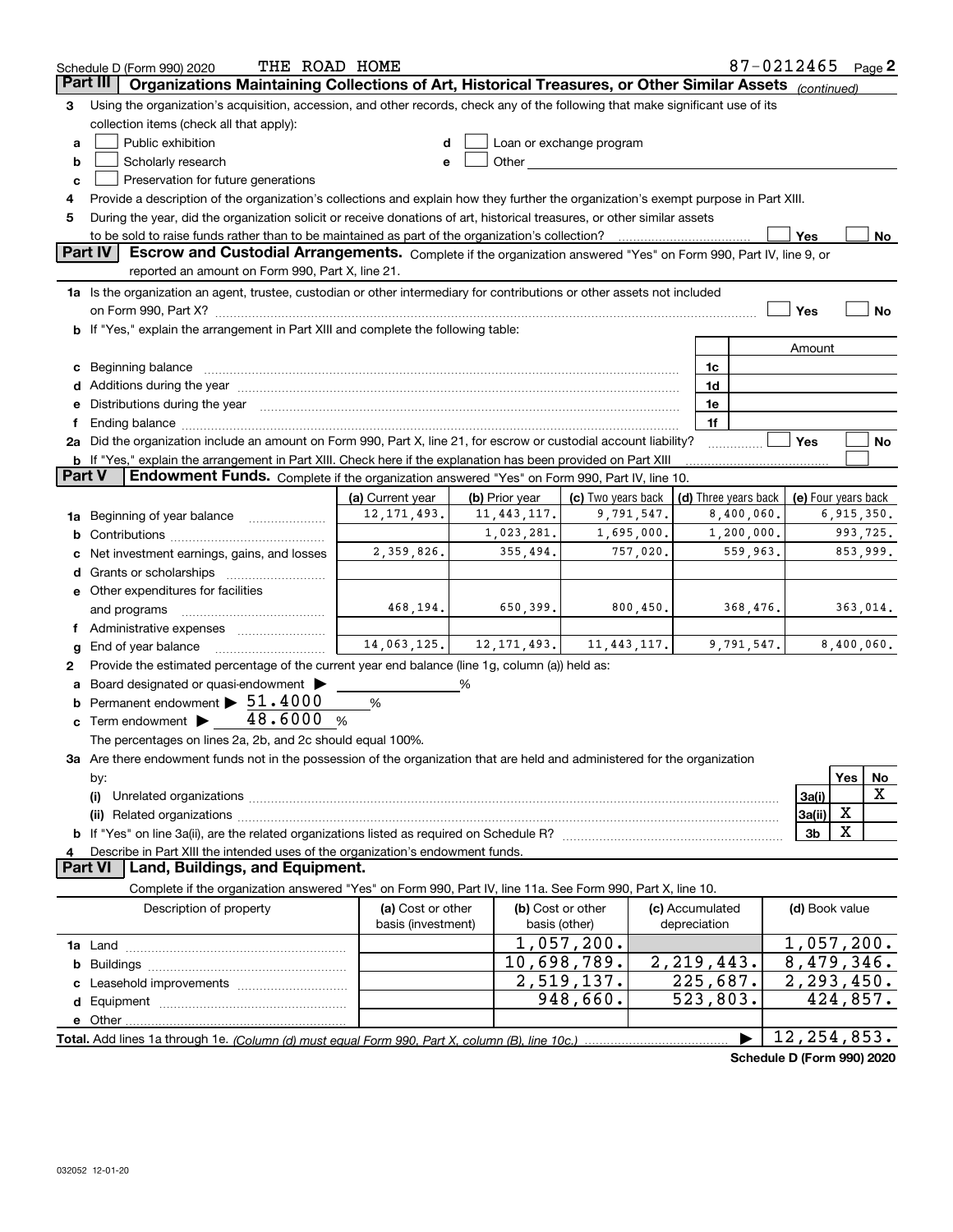**Part VII Investments - Other Securities.** 

Complete if the organization answered "Yes" on Form 990, Part IV, line 11b. See Form 990, Part X, line 12.

| (a) Description of security or category (including name of security) | (b) Book value | (c) Method of valuation: Cost or end-of-year market value |  |  |  |  |
|----------------------------------------------------------------------|----------------|-----------------------------------------------------------|--|--|--|--|
| (1) Financial derivatives                                            |                |                                                           |  |  |  |  |
| (2) Closely held equity interests                                    |                |                                                           |  |  |  |  |
| (3) Other                                                            |                |                                                           |  |  |  |  |
| JACK GALLIVAN FIDELITY<br>(A)                                        | 378,596.       | END-OF-YEAR MARKET VALUE                                  |  |  |  |  |
| SAINT BENEDICTS FIDELITY<br>(B)                                      | 524, 206.      | END-OF-YEAR MARKET VALUE                                  |  |  |  |  |
| DAY ONE FUND - TRH<br>(C)                                            | 4,182,044.     | END-OF-YEAR MARKET VALUE                                  |  |  |  |  |
| CASH BROKERAGE<br>(D)                                                | 2,143,280.     | END-OF-YEAR MARKET VALUE                                  |  |  |  |  |
| (E)                                                                  |                |                                                           |  |  |  |  |
| (F)                                                                  |                |                                                           |  |  |  |  |
| (G)                                                                  |                |                                                           |  |  |  |  |
| (H)                                                                  |                |                                                           |  |  |  |  |

 $,126.$ 

### **Part VIII Investments - Program Related.**

Complete if the organization answered "Yes" on Form 990, Part IV, line 11c. See Form 990, Part X, line 13.

| (a) Description of investment                                                                 | (b) Book value | (c) Method of valuation: Cost or end-of-year market value |
|-----------------------------------------------------------------------------------------------|----------------|-----------------------------------------------------------|
| INTEREST IN NET ASSETS OF<br>(1)                                                              |                |                                                           |
| AFFILIATED ORG<br>(2)                                                                         | 14,063,125.    | END-OF-YEAR MARKET VALUE                                  |
| (3)                                                                                           |                |                                                           |
| (4)                                                                                           |                |                                                           |
| $\frac{1}{2}$                                                                                 |                |                                                           |
| (6)                                                                                           |                |                                                           |
| (7)                                                                                           |                |                                                           |
| (8)                                                                                           |                |                                                           |
| (9)                                                                                           |                |                                                           |
| <b>Total.</b> (Col. (b) must equal Form 990, Part X, col. (B) line 13.) $\blacktriangleright$ | 14,063,125.    |                                                           |

### **Part IX Other Assets.**

Complete if the organization answered "Yes" on Form 990, Part IV, line 11d. See Form 990, Part X, line 15.

| (a) Description                                                                                                   | (b) Book value |
|-------------------------------------------------------------------------------------------------------------------|----------------|
| (1)                                                                                                               |                |
| (2)                                                                                                               |                |
| (3)                                                                                                               |                |
| (4)                                                                                                               |                |
| (5)                                                                                                               |                |
| (6)                                                                                                               |                |
| (7)                                                                                                               |                |
| (8)                                                                                                               |                |
| (9)                                                                                                               |                |
|                                                                                                                   |                |
|                                                                                                                   |                |
| Complete if the organization answered "Yes" on Form 990, Part IV, line 11e or 11f. See Form 990, Part X, line 25. |                |
| (a) Description of liability<br>1.                                                                                | (b) Book value |
| Federal income taxes<br>(1)                                                                                       |                |
| (2)                                                                                                               |                |
| (3)                                                                                                               |                |
| (4)                                                                                                               |                |
| (5)                                                                                                               |                |

**Total.**  *(Column (b) must equal Form 990, Part X, col. (B) line 25.)*

**2.**Liability for uncertain tax positions. In Part XIII, provide the text of the footnote to the organization's financial statements that reports the

organization's liability for uncertain tax positions under FASB ASC 740. Check here if the text of the footnote has been provided in Part XIII

 $\vert$  X  $\vert$ 

 $\blacktriangleright$ 

(6)(7)(8)(9)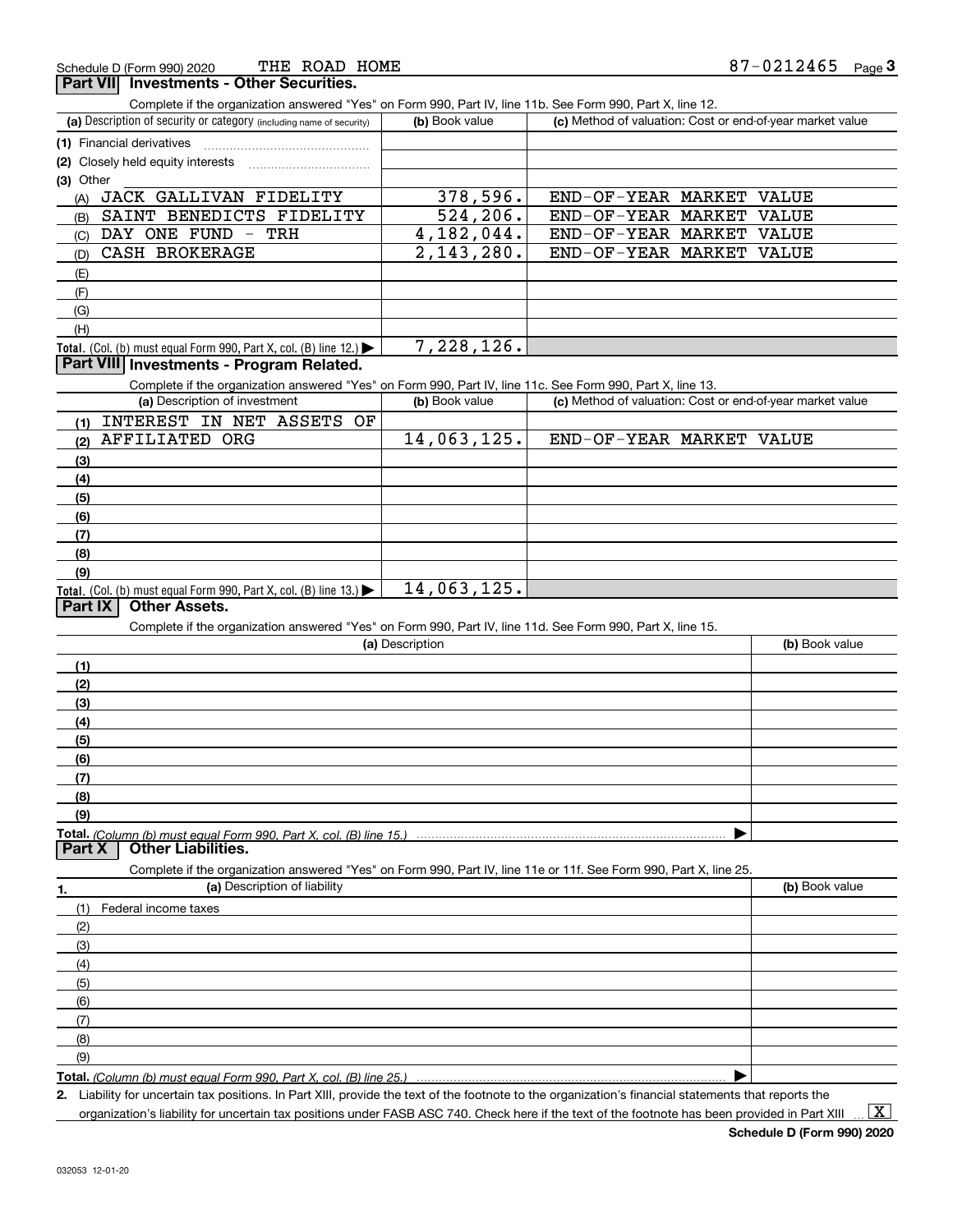|    | THE ROAD HOME<br>Schedule D (Form 990) 2020                                                                                                                                                          |                 |                        |                | 87-0212465<br>Page $4$ |
|----|------------------------------------------------------------------------------------------------------------------------------------------------------------------------------------------------------|-----------------|------------------------|----------------|------------------------|
|    | Reconciliation of Revenue per Audited Financial Statements With Revenue per Return.<br><b>Part XI</b>                                                                                                |                 |                        |                |                        |
|    | Complete if the organization answered "Yes" on Form 990, Part IV, line 12a.                                                                                                                          |                 |                        |                |                        |
| 1  | Total revenue, gains, and other support per audited financial statements                                                                                                                             |                 | $\blacksquare$         | 30,572,703.    |                        |
| 2  | Amounts included on line 1 but not on Form 990, Part VIII, line 12:                                                                                                                                  |                 |                        |                |                        |
| a  | Net unrealized gains (losses) on investments [11] matter contracts and the unrealized gains (losses) on investments                                                                                  | 2a              | 251,078.               |                |                        |
|    |                                                                                                                                                                                                      | 2 <sub>b</sub>  | $\overline{388,145}$ . |                |                        |
|    |                                                                                                                                                                                                      | 2c              |                        |                |                        |
| d  |                                                                                                                                                                                                      | 2d              |                        |                |                        |
| е  | Add lines 2a through 2d                                                                                                                                                                              |                 |                        | 2e             | 639,223.               |
| 3  |                                                                                                                                                                                                      |                 |                        | 3              | 29,933,480.            |
| 4  | Amounts included on Form 990, Part VIII, line 12, but not on line 1:                                                                                                                                 |                 |                        |                |                        |
|    |                                                                                                                                                                                                      | 4а              |                        |                |                        |
|    |                                                                                                                                                                                                      | 4b              |                        |                |                        |
| c. | Add lines 4a and 4b                                                                                                                                                                                  |                 |                        | 4с             |                        |
|    |                                                                                                                                                                                                      | $5\overline{5}$ | 29,933,480.            |                |                        |
|    |                                                                                                                                                                                                      |                 |                        |                |                        |
|    | Part XII   Reconciliation of Expenses per Audited Financial Statements With Expenses per Return.                                                                                                     |                 |                        |                |                        |
|    | Complete if the organization answered "Yes" on Form 990, Part IV, line 12a.                                                                                                                          |                 |                        |                |                        |
| 1  | Total expenses and losses per audited financial statements [11] [11] Total expenses and losses per audited financial statements [11] [11] Total expenses and losses per audited financial statements |                 |                        | $\blacksquare$ | 23, 110, 923.          |
| 2  | Amounts included on line 1 but not on Form 990, Part IX, line 25:                                                                                                                                    |                 |                        |                |                        |
| a  |                                                                                                                                                                                                      | 2a              | 1,083,080.             |                |                        |
|    |                                                                                                                                                                                                      | 2 <sub>b</sub>  |                        |                |                        |
|    | Other losses                                                                                                                                                                                         | 2 <sub>c</sub>  |                        |                |                        |
| d  |                                                                                                                                                                                                      | 2d              |                        |                |                        |
|    | Add lines 2a through 2d <b>must be a constructed as the constant of the constant of the constant of the construction</b>                                                                             |                 |                        | 2e             | 1,083,080.             |
| 3  |                                                                                                                                                                                                      |                 |                        | $\mathbf{a}$   | 22,027,843.            |
| 4  | Amounts included on Form 990, Part IX, line 25, but not on line 1:                                                                                                                                   |                 |                        |                |                        |
|    |                                                                                                                                                                                                      | 4a              |                        |                |                        |
| b  | Other (Describe in Part XIII.)                                                                                                                                                                       | 4b.             |                        |                |                        |
|    | Add lines 4a and 4b                                                                                                                                                                                  |                 |                        | 4c             |                        |
|    | Part XIII Supplemental Information.                                                                                                                                                                  |                 |                        | 5              | 22,027,843.            |

 $\overline{u}$  $\overline{u}$   $\overline{u}$   $\overline{u}$   $\overline{u}$   $\overline{u}$   $\overline{u}$   $\overline{u}$   $\overline{u}$   $\overline{u}$   $\overline{u}$   $\overline{u}$   $\overline{u}$   $\overline{u}$   $\overline{u}$   $\overline{u}$   $\overline{u}$   $\overline{u}$   $\overline{u}$   $\overline{u}$   $\overline{u}$   $\overline{u}$   $\overline{u}$   $\overline{u}$   $\overline{u$ 

Provide the descriptions required for Part II, lines 3, 5, and 9; Part III, lines 1a and 4; Part IV, lines 1b and 2b; Part V, line 4; Part X, line 2; Part XI, lines 2d and 4b; and Part XII, lines 2d and 4b. Also complete this part to provide any additional information.

### PART V, LINE 4:

THE EARNINGS OF THE TRUST ARE DIRECTED TO BE USED TO BENEFIT THE ROAD HOME

IN PURSUIT OF ITS MISSION TO END HOMELESSNESS.

PART X, LINE 2:

THE ROAD HOME IS ORGANIZED AS A UTAH NONPROFIT CORPORATION AND HAS BEEN

RECOGNIZED BY THE INTERNAL REVENUE SERVICE (IRS) AS EXEMPT FROM FEDERAL

INCOME TAXES UNDER IRC SECTION 501(A) AS AN ORGANIZATION DESCRIBED IN IRC

SECTION 501(C)(3), QUALIFIES FOR THE CHARITABLE CONTRIBUTION DEDUCTION AND

HAS BEEN DETERMINED NOT TO BE A PRIVATE FOUNDATION. TRH IS ANNUALLY

REQUIRED TO FILE A RETURN OF ORGANIZATION EXEMPT FROM INCOME TAX (FORM

# 990) WITH THE IRS. IN ADDITION, THE ENTITY IS SUBJECT TO INCOME TAX ON NET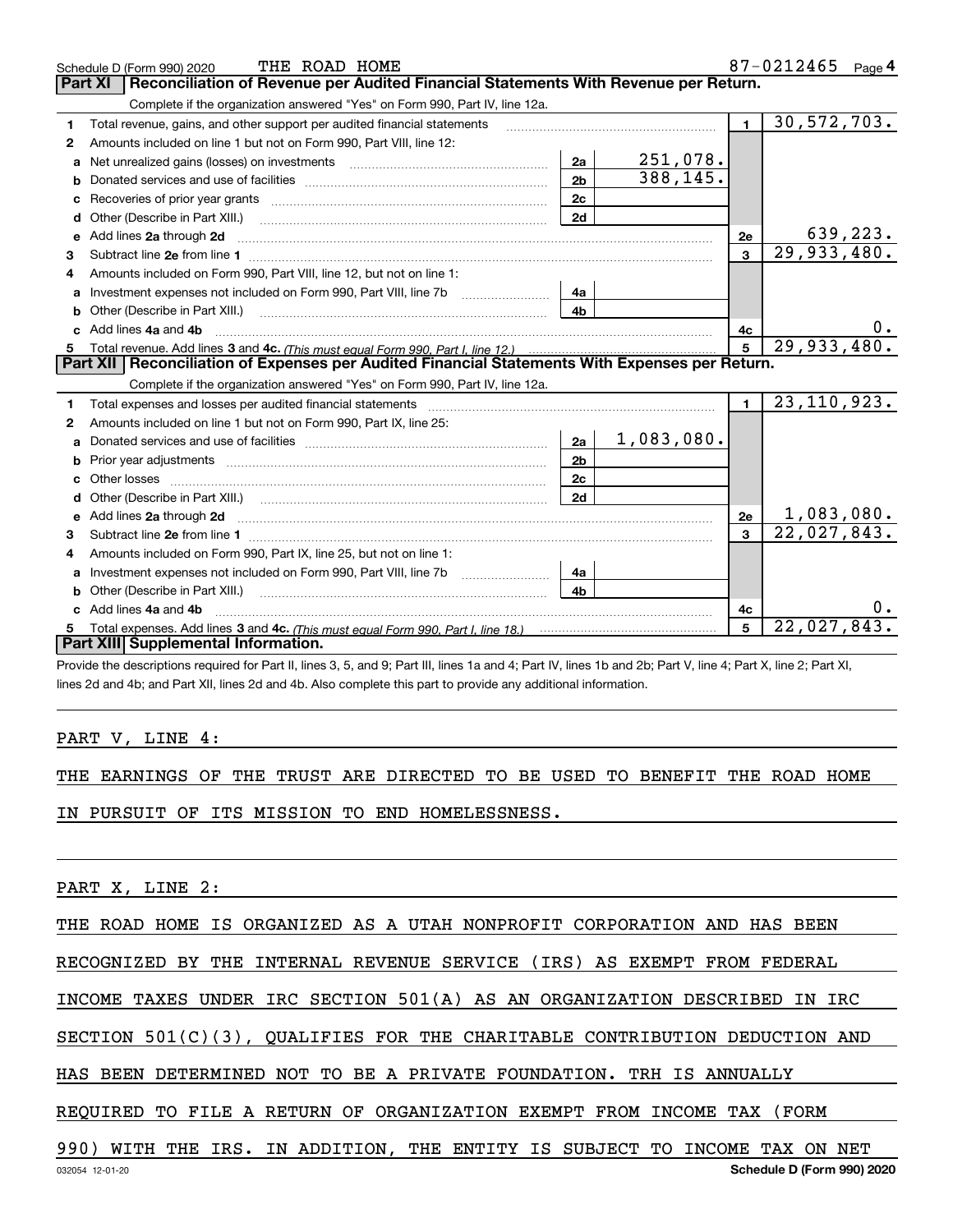*(continued)* **Part XIII Supplemental Information** 

INCOME THAT IS DERIVED FROM BUSINESS ACTIVITIES THAT ARE UNRELATED TO THEIR EXEMPT PURPOSES. THE ENTITY HAS DETERMINED IT IS NOT SUBJECT TO UNRELATED BUSINESS INCOME TAX AND HAS NOT FILED AN EXEMPT ORGANIZATION BUSINESS INCOME TAX RETURN (FORM 990-T) WITH THE IRS.

HOUSING NOW LLC AND FAMILY HOUSING SOLUTIONS LLC ARE LIMITED LIABILITY COMPANIES. AS SUCH, THE TAX EFFECTS ACCRUE DIRECTLY TO ITS MEMBER, TRH, AND NO TAX PROVISION IS RECORDED IN THE ACCOMPANYING CONSOLIDATED FINANCIAL STATEMENTS.

EACH ENTITY BELIEVES THAT IT HAS APPROPRIATE SUPPORT FOR ANY TAX POSITIONS TAKEN AFFECTING ITS ANNUAL FILING REQUIREMENTS AND, AS SUCH, DOES NOT HAVE ANY UNCERTAIN TAX POSITIONS THAT ARE MATERIAL TO THE CONSOLIDATED FINANCIAL STATEMENTS. TRH WOULD RECOGNIZE FUTURE ACCRUED INTEREST AND PENALTIES RELATED TO UNRECOGNIZED TAX BENEFITS AND LIABILITIES IN INCOME TAX EXPENSE IF SUCH INTEREST AND PENALTIES ARE INCURRED.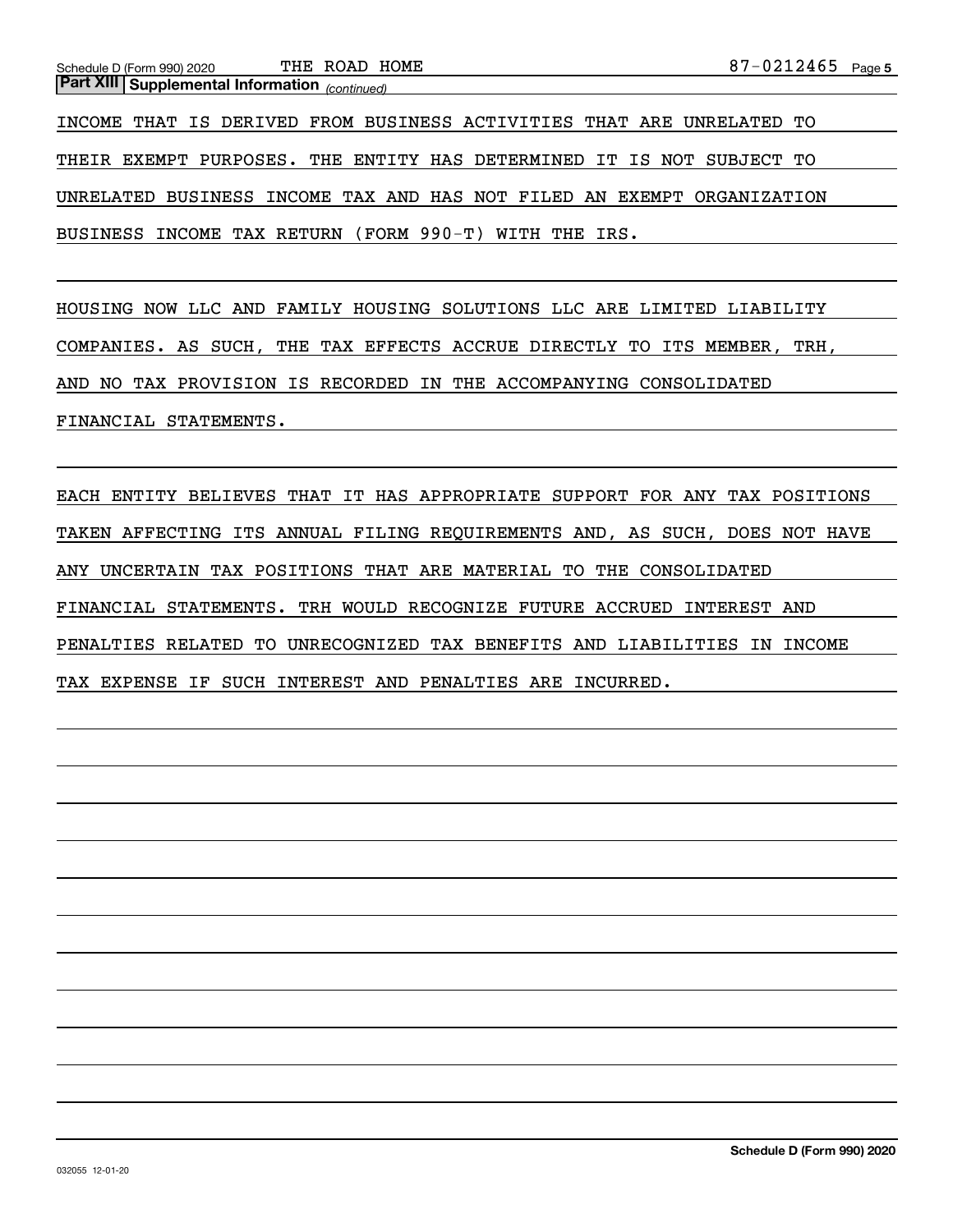| <b>SCHEDULE G</b>                                    |                                  | <b>Supplemental Information Regarding Fundraising or Gaming Activities</b>                                                                                          |                            |                                    |                                       |  |                                   | OMB No. 1545-0047                   |
|------------------------------------------------------|----------------------------------|---------------------------------------------------------------------------------------------------------------------------------------------------------------------|----------------------------|------------------------------------|---------------------------------------|--|-----------------------------------|-------------------------------------|
| (Form 990 or 990-EZ)                                 |                                  | Complete if the organization answered "Yes" on Form 990, Part IV, line 17, 18, or 19, or if the<br>organization entered more than \$15,000 on Form 990-EZ, line 6a. |                            |                                    |                                       |  |                                   | <b>2020</b>                         |
| Department of the Treasury                           |                                  | Attach to Form 990 or Form 990-EZ.<br>Go to www.irs.gov/Form990 for instructions and the latest information.                                                        |                            |                                    |                                       |  |                                   | <b>Open to Public</b>               |
| Internal Revenue Service<br>Name of the organization |                                  | Inspection<br><b>Employer identification number</b>                                                                                                                 |                            |                                    |                                       |  |                                   |                                     |
|                                                      | THE ROAD HOME                    |                                                                                                                                                                     |                            |                                    |                                       |  | 87-0212465                        |                                     |
| Part I                                               |                                  | Fundraising Activities. Complete if the organization answered "Yes" on Form 990, Part IV, line 17. Form 990-EZ filers are not                                       |                            |                                    |                                       |  |                                   |                                     |
|                                                      | required to complete this part.  |                                                                                                                                                                     |                            |                                    |                                       |  |                                   |                                     |
|                                                      |                                  | 1 Indicate whether the organization raised funds through any of the following activities. Check all that apply.                                                     |                            |                                    |                                       |  |                                   |                                     |
| Mail solicitations<br>a                              |                                  | е                                                                                                                                                                   |                            |                                    | Solicitation of non-government grants |  |                                   |                                     |
| b<br>Phone solicitations                             | Internet and email solicitations | f                                                                                                                                                                   | Special fundraising events |                                    | Solicitation of government grants     |  |                                   |                                     |
| с<br>In-person solicitations<br>d                    |                                  | g                                                                                                                                                                   |                            |                                    |                                       |  |                                   |                                     |
|                                                      |                                  | 2 a Did the organization have a written or oral agreement with any individual (including officers, directors, trustees, or                                          |                            |                                    |                                       |  |                                   |                                     |
|                                                      |                                  | key employees listed in Form 990, Part VII) or entity in connection with professional fundraising services?                                                         |                            |                                    |                                       |  |                                   | Yes<br>No                           |
|                                                      |                                  | b If "Yes," list the 10 highest paid individuals or entities (fundraisers) pursuant to agreements under which the fundraiser is to be                               |                            |                                    |                                       |  |                                   |                                     |
| compensated at least \$5,000 by the organization.    |                                  |                                                                                                                                                                     |                            |                                    |                                       |  |                                   |                                     |
| (i) Name and address of individual                   |                                  |                                                                                                                                                                     |                            | (iii) <sub>Did</sub><br>fundraiser | (iv) Gross receipts                   |  | (v) Amount paid                   | (vi) Amount paid                    |
| or entity (fundraiser)                               |                                  | (ii) Activity                                                                                                                                                       | or control of              | have custody                       | from activity                         |  | to (or retained by)<br>fundraiser | to (or retained by)<br>organization |
|                                                      |                                  |                                                                                                                                                                     |                            | contributions?                     |                                       |  | listed in col. (i)                |                                     |
|                                                      |                                  |                                                                                                                                                                     | Yes                        | No                                 |                                       |  |                                   |                                     |
|                                                      |                                  |                                                                                                                                                                     |                            |                                    |                                       |  |                                   |                                     |
|                                                      |                                  |                                                                                                                                                                     |                            |                                    |                                       |  |                                   |                                     |
|                                                      |                                  |                                                                                                                                                                     |                            |                                    |                                       |  |                                   |                                     |
|                                                      |                                  |                                                                                                                                                                     |                            |                                    |                                       |  |                                   |                                     |
|                                                      |                                  |                                                                                                                                                                     |                            |                                    |                                       |  |                                   |                                     |
|                                                      |                                  |                                                                                                                                                                     |                            |                                    |                                       |  |                                   |                                     |
|                                                      |                                  |                                                                                                                                                                     |                            |                                    |                                       |  |                                   |                                     |
|                                                      |                                  |                                                                                                                                                                     |                            |                                    |                                       |  |                                   |                                     |
|                                                      |                                  |                                                                                                                                                                     |                            |                                    |                                       |  |                                   |                                     |
|                                                      |                                  |                                                                                                                                                                     |                            |                                    |                                       |  |                                   |                                     |
|                                                      |                                  |                                                                                                                                                                     |                            |                                    |                                       |  |                                   |                                     |
|                                                      |                                  |                                                                                                                                                                     |                            |                                    |                                       |  |                                   |                                     |
|                                                      |                                  |                                                                                                                                                                     |                            |                                    |                                       |  |                                   |                                     |
|                                                      |                                  |                                                                                                                                                                     |                            |                                    |                                       |  |                                   |                                     |
|                                                      |                                  |                                                                                                                                                                     |                            |                                    |                                       |  |                                   |                                     |
|                                                      |                                  |                                                                                                                                                                     |                            |                                    |                                       |  |                                   |                                     |
| Total                                                |                                  |                                                                                                                                                                     |                            |                                    |                                       |  |                                   |                                     |
| or licensing                                         |                                  | 3 List all states in which the organization is registered or licensed to solicit contributions or has been notified it is exempt from registration                  |                            |                                    |                                       |  |                                   |                                     |
|                                                      |                                  |                                                                                                                                                                     |                            |                                    |                                       |  |                                   |                                     |
|                                                      |                                  |                                                                                                                                                                     |                            |                                    |                                       |  |                                   |                                     |
|                                                      |                                  |                                                                                                                                                                     |                            |                                    |                                       |  |                                   |                                     |
|                                                      |                                  |                                                                                                                                                                     |                            |                                    |                                       |  |                                   |                                     |
|                                                      |                                  |                                                                                                                                                                     |                            |                                    |                                       |  |                                   |                                     |
|                                                      |                                  |                                                                                                                                                                     |                            |                                    |                                       |  |                                   |                                     |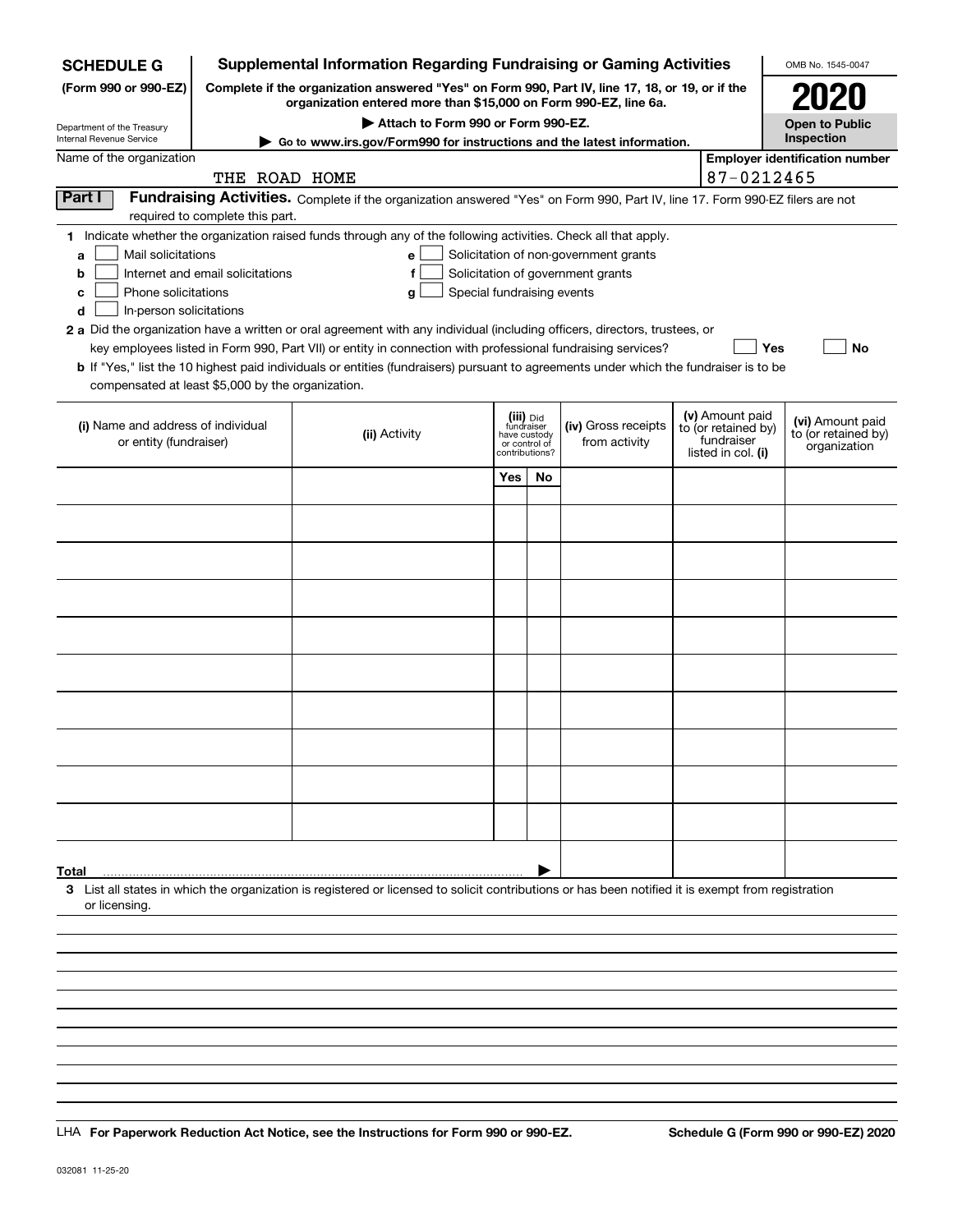#### Schedule G (Form 990 or 990-EZ) 2020 Page THE ROAD HOME 87-0212465

**Part II** | Fundraising Events. Complete if the organization answered "Yes" on Form 990, Part IV, line 18, or reported more than \$15,000 of fundraising event contributions and gross income on Form 990-EZ, lines 1 and 6b. List events with gross receipts greater than \$5,000.

|                 |          | OF RITURIAISHIY EVENT CONTIDUMOTS AND YNGOTIE ON FONN 990-EZ, IINES T AND OD. LIST EVENTS WM YNGOS FECEIDIS YFEATH MAN \$0,000. |                        |                         |                  |                            |
|-----------------|----------|---------------------------------------------------------------------------------------------------------------------------------|------------------------|-------------------------|------------------|----------------------------|
|                 |          |                                                                                                                                 | (a) Event #1           | (b) Event $#2$          | (c) Other events | (d) Total events           |
|                 |          |                                                                                                                                 | CHILI AFFAIRONE BY ONE |                         | 2                | (add col. (a) through      |
|                 |          |                                                                                                                                 | (event type)           | (event type)            | (total number)   | col. (c)                   |
|                 |          |                                                                                                                                 |                        |                         |                  |                            |
| Revenue         |          |                                                                                                                                 |                        |                         |                  |                            |
|                 |          |                                                                                                                                 | 209,291.               | 49,240.                 | 58,576.          | <u>317,107.</u>            |
|                 |          |                                                                                                                                 |                        |                         |                  |                            |
|                 |          |                                                                                                                                 | 36, 563.               | 14,240.                 | 58,576.          | <u> 109,379.</u>           |
|                 |          |                                                                                                                                 |                        |                         |                  |                            |
|                 | 3        | Gross income (line 1 minus line 2)                                                                                              | 172,728.               | 35,000.                 |                  | 207,728.                   |
|                 |          |                                                                                                                                 |                        |                         |                  |                            |
|                 |          | 4 Cash prizes                                                                                                                   |                        |                         |                  |                            |
|                 |          |                                                                                                                                 |                        |                         |                  |                            |
|                 | 5.       |                                                                                                                                 |                        |                         |                  |                            |
| Direct Expenses |          |                                                                                                                                 |                        |                         |                  |                            |
|                 |          |                                                                                                                                 |                        |                         |                  |                            |
|                 |          |                                                                                                                                 |                        |                         |                  |                            |
|                 |          | 7 Food and beverages                                                                                                            |                        |                         |                  |                            |
|                 |          |                                                                                                                                 |                        |                         |                  |                            |
|                 | 8        |                                                                                                                                 |                        |                         |                  |                            |
|                 | 9        |                                                                                                                                 | 12, 231.               | 6,340.                  | 21,347.          | 39,918.                    |
|                 |          | 10 Direct expense summary. Add lines 4 through 9 in column (d)                                                                  |                        |                         |                  | 39,918.                    |
|                 |          | 11 Net income summary. Subtract line 10 from line 3, column (d)                                                                 |                        |                         |                  | 167,810.                   |
|                 | Part III | Gaming. Complete if the organization answered "Yes" on Form 990, Part IV, line 19, or reported more than                        |                        |                         |                  |                            |
|                 |          | \$15,000 on Form 990-EZ, line 6a.                                                                                               |                        |                         |                  |                            |
|                 |          |                                                                                                                                 | (a) Bingo              | (b) Pull tabs/instant   | (c) Other gaming | (d) Total gaming (add      |
| Revenue         |          |                                                                                                                                 |                        | bingo/progressive bingo |                  | col. (a) through col. (c)) |
|                 |          |                                                                                                                                 |                        |                         |                  |                            |
|                 | 1        |                                                                                                                                 |                        |                         |                  |                            |
|                 |          |                                                                                                                                 |                        |                         |                  |                            |
|                 |          |                                                                                                                                 |                        |                         |                  |                            |
|                 |          |                                                                                                                                 |                        |                         |                  |                            |
| Direct Expenses |          |                                                                                                                                 |                        |                         |                  |                            |
|                 |          |                                                                                                                                 |                        |                         |                  |                            |
|                 | 4        |                                                                                                                                 |                        |                         |                  |                            |
|                 |          |                                                                                                                                 |                        |                         |                  |                            |
|                 |          | 5 Other direct expenses                                                                                                         |                        |                         |                  |                            |
|                 |          |                                                                                                                                 | Yes<br>$\%$            | Yes<br>%                | Yes<br>%         |                            |
|                 | 6        | Volunteer labor                                                                                                                 | No                     | No                      | No               |                            |
|                 |          |                                                                                                                                 |                        |                         |                  |                            |
|                 | 7        | Direct expense summary. Add lines 2 through 5 in column (d)                                                                     |                        |                         |                  |                            |
|                 |          |                                                                                                                                 |                        |                         |                  |                            |
|                 | 8        |                                                                                                                                 |                        |                         |                  |                            |
|                 |          |                                                                                                                                 |                        |                         |                  |                            |
|                 |          | 9 Enter the state(s) in which the organization conducts gaming activities:                                                      |                        |                         |                  |                            |
|                 |          |                                                                                                                                 |                        |                         |                  | Yes<br><b>No</b>           |
|                 |          | <b>b</b> If "No," explain:                                                                                                      |                        |                         |                  |                            |
|                 |          |                                                                                                                                 |                        |                         |                  |                            |
|                 |          |                                                                                                                                 |                        |                         |                  |                            |
|                 |          |                                                                                                                                 |                        |                         |                  | Yes<br><b>No</b>           |
|                 |          | <b>b</b> If "Yes," explain:                                                                                                     |                        |                         |                  |                            |
|                 |          |                                                                                                                                 |                        |                         |                  |                            |
|                 |          |                                                                                                                                 |                        |                         |                  |                            |
|                 |          |                                                                                                                                 |                        |                         |                  |                            |

032082 11-25-20

**Schedule G (Form 990 or 990-EZ) 2020**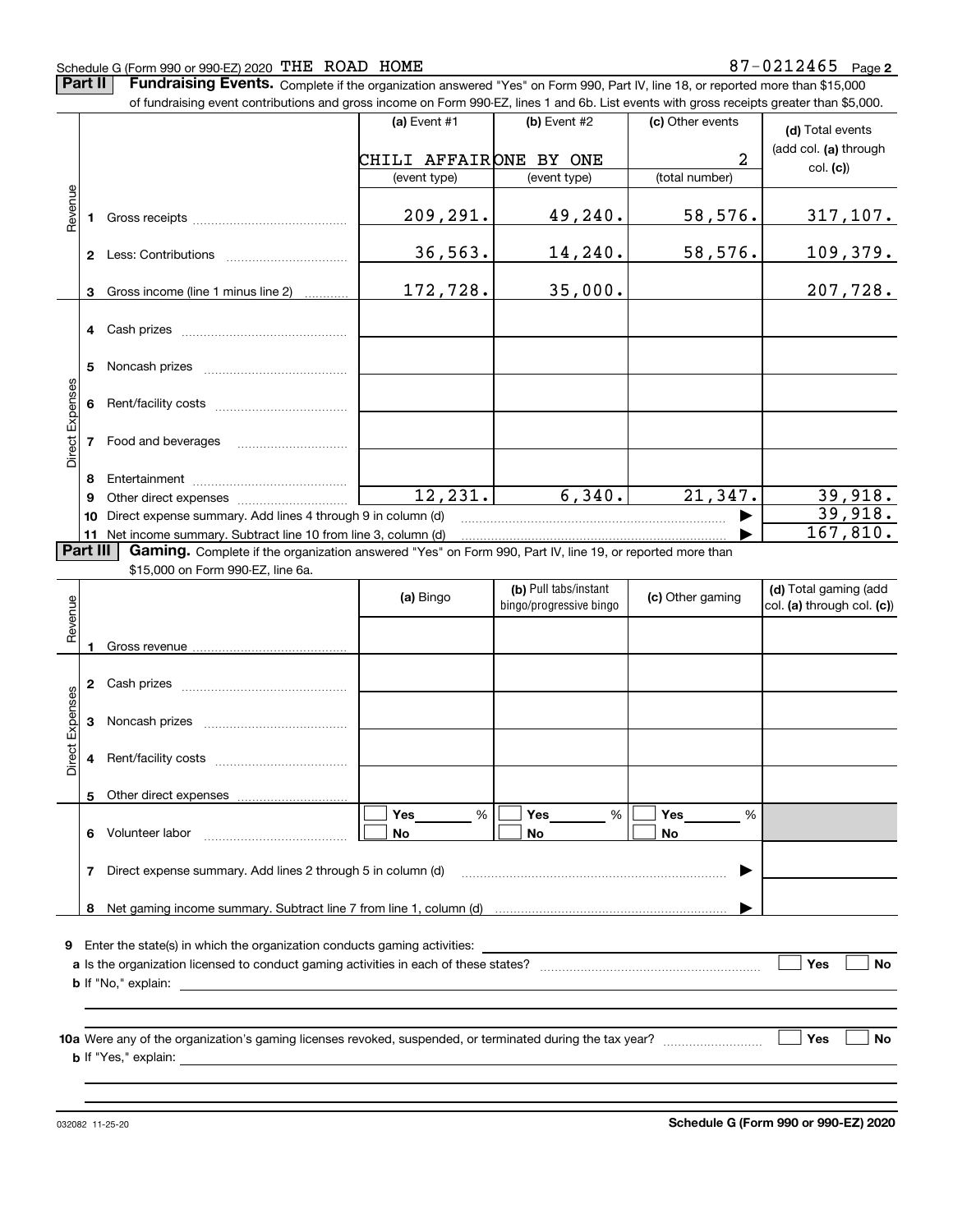|    | Schedule G (Form 990 or 990-EZ) 2020 THE ROAD HOME                                                                                                                                                                                                           | 87-0212465      | Page 3    |
|----|--------------------------------------------------------------------------------------------------------------------------------------------------------------------------------------------------------------------------------------------------------------|-----------------|-----------|
| 11 |                                                                                                                                                                                                                                                              | Yes             | No        |
|    | 12 Is the organization a grantor, beneficiary or trustee of a trust, or a member of a partnership or other entity formed                                                                                                                                     |                 |           |
|    |                                                                                                                                                                                                                                                              | Yes             | No        |
|    | 13 Indicate the percentage of gaming activity conducted in:                                                                                                                                                                                                  |                 |           |
|    |                                                                                                                                                                                                                                                              | 13а             | %         |
|    | <b>b</b> An outside facility <i>www.communically.communically.communically.communically.communically.communically.communically.communically.communically.communically.communically.communically.communically.communically.communicall</i>                    | 13 <sub>b</sub> | %         |
|    | 14 Enter the name and address of the person who prepares the organization's gaming/special events books and records:                                                                                                                                         |                 |           |
|    |                                                                                                                                                                                                                                                              |                 |           |
|    |                                                                                                                                                                                                                                                              |                 |           |
|    |                                                                                                                                                                                                                                                              | Yes             | No        |
|    |                                                                                                                                                                                                                                                              |                 |           |
|    |                                                                                                                                                                                                                                                              |                 |           |
|    | c If "Yes," enter name and address of the third party:                                                                                                                                                                                                       |                 |           |
|    | Name $\blacktriangleright$ $\bot$                                                                                                                                                                                                                            |                 |           |
|    |                                                                                                                                                                                                                                                              |                 |           |
|    | 16 Gaming manager information:                                                                                                                                                                                                                               |                 |           |
|    | Name $\blacktriangleright$                                                                                                                                                                                                                                   |                 |           |
|    | Gaming manager compensation > \$                                                                                                                                                                                                                             |                 |           |
|    |                                                                                                                                                                                                                                                              |                 |           |
|    |                                                                                                                                                                                                                                                              |                 |           |
|    |                                                                                                                                                                                                                                                              |                 |           |
|    |                                                                                                                                                                                                                                                              |                 |           |
|    |                                                                                                                                                                                                                                                              |                 |           |
|    | Director/officer<br>Employee<br>Independent contractor                                                                                                                                                                                                       |                 |           |
| 17 | Mandatory distributions:                                                                                                                                                                                                                                     |                 |           |
|    | a Is the organization required under state law to make charitable distributions from the gaming proceeds to                                                                                                                                                  |                 |           |
|    | retain the state gaming license?                                                                                                                                                                                                                             | $\Box$ Yes      | $\Box$ No |
|    | <b>b</b> Enter the amount of distributions required under state law to be distributed to other exempt organizations or spent in the                                                                                                                          |                 |           |
|    | organization's own exempt activities during the tax year $\triangleright$ \$                                                                                                                                                                                 |                 |           |
|    | <b>Part IV</b><br>Supplemental Information. Provide the explanations required by Part I, line 2b, columns (iii) and (v); and Part III, lines 9, 9b, 10b,<br>15b, 15c, 16, and 17b, as applicable. Also provide any additional information. See instructions. |                 |           |
|    |                                                                                                                                                                                                                                                              |                 |           |
|    |                                                                                                                                                                                                                                                              |                 |           |
|    |                                                                                                                                                                                                                                                              |                 |           |
|    |                                                                                                                                                                                                                                                              |                 |           |
|    |                                                                                                                                                                                                                                                              |                 |           |
|    |                                                                                                                                                                                                                                                              |                 |           |
|    |                                                                                                                                                                                                                                                              |                 |           |
|    |                                                                                                                                                                                                                                                              |                 |           |
|    |                                                                                                                                                                                                                                                              |                 |           |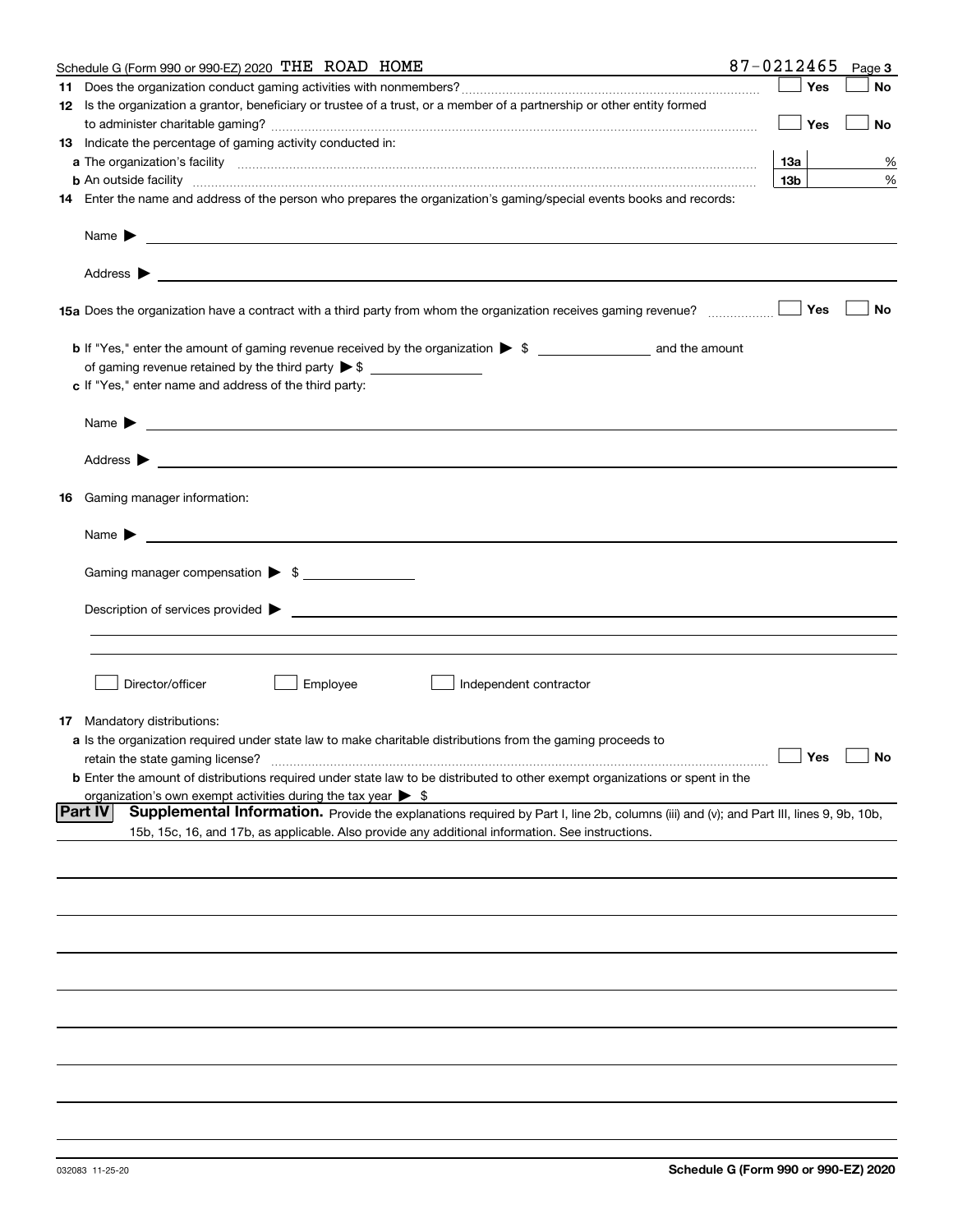| <b>Part IV   Supplemental Information</b> (continued) |  |
|-------------------------------------------------------|--|
|                                                       |  |
|                                                       |  |
|                                                       |  |
|                                                       |  |
|                                                       |  |
|                                                       |  |
|                                                       |  |
|                                                       |  |
|                                                       |  |
|                                                       |  |
|                                                       |  |
|                                                       |  |
|                                                       |  |
|                                                       |  |
|                                                       |  |
|                                                       |  |
|                                                       |  |
|                                                       |  |
|                                                       |  |
|                                                       |  |
|                                                       |  |
|                                                       |  |
|                                                       |  |
|                                                       |  |
|                                                       |  |
|                                                       |  |
|                                                       |  |
|                                                       |  |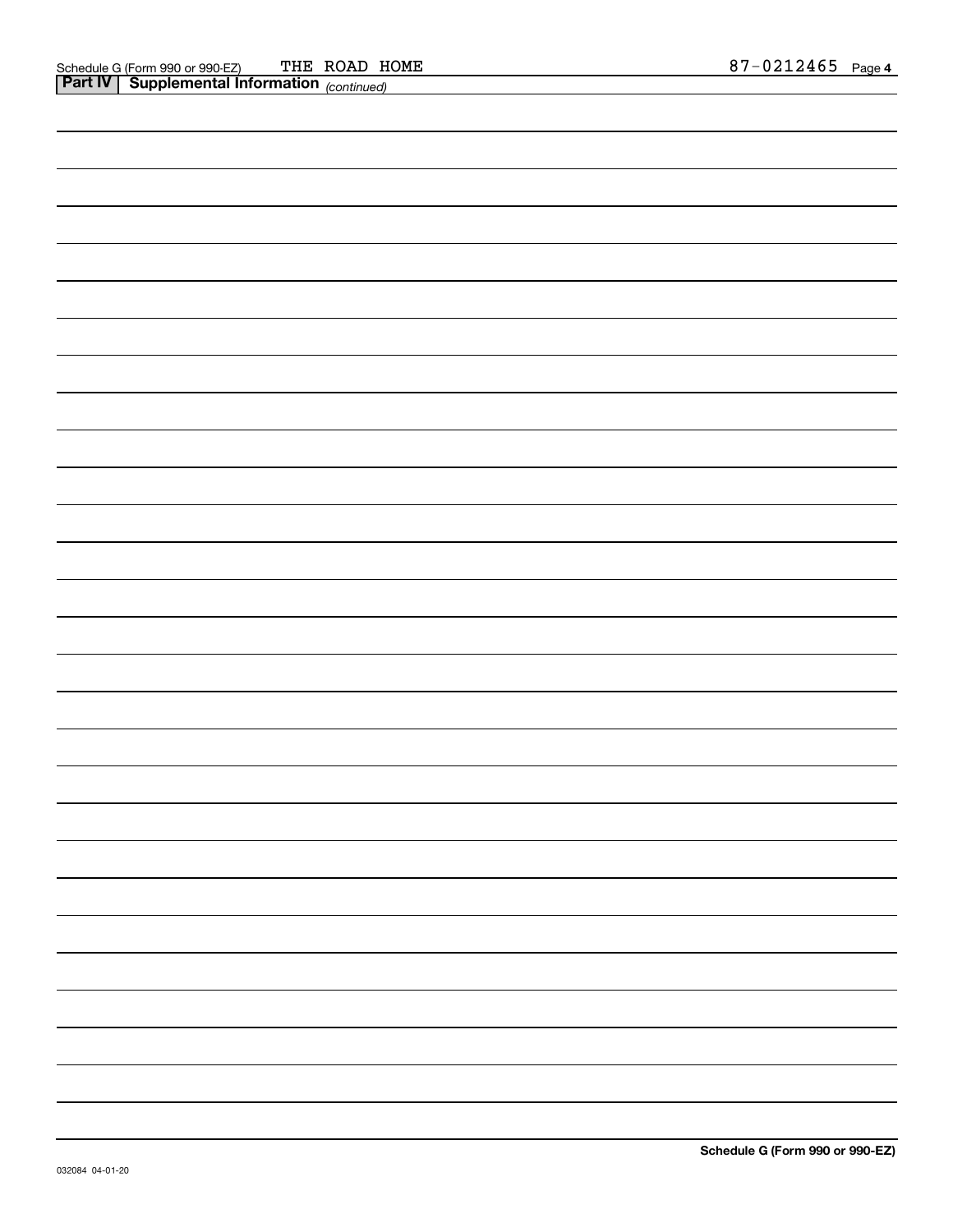| <b>SCHEDULE I</b><br><b>Grants and Other Assistance to Organizations,</b><br>(Form 990)<br>Governments, and Individuals in the United States<br>Complete if the organization answered "Yes" on Form 990, Part IV, line 21 or 22.<br>Attach to Form 990.<br>Department of the Treasury<br>Internal Revenue Service<br>Go to www.irs.gov/Form990 for the latest information. |                          |                                    |                             |                                         |                                                                |                                          |                                                     |  |  |
|----------------------------------------------------------------------------------------------------------------------------------------------------------------------------------------------------------------------------------------------------------------------------------------------------------------------------------------------------------------------------|--------------------------|------------------------------------|-----------------------------|-----------------------------------------|----------------------------------------------------------------|------------------------------------------|-----------------------------------------------------|--|--|
| Name of the organization                                                                                                                                                                                                                                                                                                                                                   |                          |                                    |                             |                                         |                                                                |                                          | Inspection<br><b>Employer identification number</b> |  |  |
| THE ROAD HOME                                                                                                                                                                                                                                                                                                                                                              |                          |                                    |                             |                                         |                                                                |                                          | 87-0212465                                          |  |  |
| General Information on Grants and Assistance<br>Part I                                                                                                                                                                                                                                                                                                                     |                          |                                    |                             |                                         |                                                                |                                          |                                                     |  |  |
| Does the organization maintain records to substantiate the amount of the grants or assistance, the grantees' eligibility for the grants or assistance, and the selection<br>$\mathbf 1$                                                                                                                                                                                    |                          |                                    |                             |                                         |                                                                |                                          | $\boxed{\text{X}}$ Yes<br>$ $ No                    |  |  |
| Describe in Part IV the organization's procedures for monitoring the use of grant funds in the United States.<br>$\mathbf{2}$<br>Part II<br>Grants and Other Assistance to Domestic Organizations and Domestic Governments. Complete if the organization answered "Yes" on Form 990, Part IV, line 21, for any                                                             |                          |                                    |                             |                                         |                                                                |                                          |                                                     |  |  |
| recipient that received more than \$5,000. Part II can be duplicated if additional space is needed.                                                                                                                                                                                                                                                                        |                          |                                    |                             |                                         |                                                                |                                          |                                                     |  |  |
| <b>1 (a)</b> Name and address of organization<br>or government                                                                                                                                                                                                                                                                                                             | $(b)$ EIN                | (c) IRC section<br>(if applicable) | (d) Amount of<br>cash grant | (e) Amount of<br>non-cash<br>assistance | (f) Method of<br>valuation (book,<br>FMV, appraisal,<br>other) | (g) Description of<br>noncash assistance | (h) Purpose of grant<br>or assistance               |  |  |
| VOLUNTEERS OF AMERICA<br>435 BEARCAT DR<br>SALT LAKE CITY, UT 84115                                                                                                                                                                                                                                                                                                        | 93-0395591 $501(C)(3)$   |                                    | 155.285.                    | $\mathbf{0}$ .                          |                                                                |                                          | CASE MANAGERS FOR CLIENTS                           |  |  |
| FIRST STEP HOUSE<br>440 SOUTH 500 EAST<br>SALT LAKE CITY, UT 84102                                                                                                                                                                                                                                                                                                         | $87-0290963$ $501(C)(3)$ |                                    | 65,048,                     | $\mathbf{0}$                            |                                                                |                                          | CASE MANAGERS FOR CLIENTS                           |  |  |
| UNIVERSITY OF UTAH<br>201 PRESIDENTS CIRCLE<br>SALT LAKE CITY, UT 84112                                                                                                                                                                                                                                                                                                    | 87-6000525               |                                    | 113,651.                    | $\mathbf{0}$                            |                                                                |                                          | SUPPORT                                             |  |  |
| SHELTER THE HOMELESS<br>242 WEST PARAMOUNT AVE<br>SALT LAKE CITY, UT 84115                                                                                                                                                                                                                                                                                                 | $74 - 2548948$ 501(C)(3) |                                    | 98.157.                     | $\mathbf{0}$                            |                                                                |                                          | SUPPORT                                             |  |  |
|                                                                                                                                                                                                                                                                                                                                                                            |                          |                                    |                             |                                         |                                                                |                                          |                                                     |  |  |
|                                                                                                                                                                                                                                                                                                                                                                            |                          |                                    |                             |                                         |                                                                |                                          |                                                     |  |  |
| Enter total number of section 501(c)(3) and government organizations listed in the line 1 table<br>$\mathbf{2}$<br>Enter total number of other organizations listed in the line 1 table<br>3                                                                                                                                                                               |                          |                                    |                             |                                         |                                                                |                                          | 4.                                                  |  |  |

**For Paperwork Reduction Act Notice, see the Instructions for Form 990. Schedule I (Form 990) 2020** LHA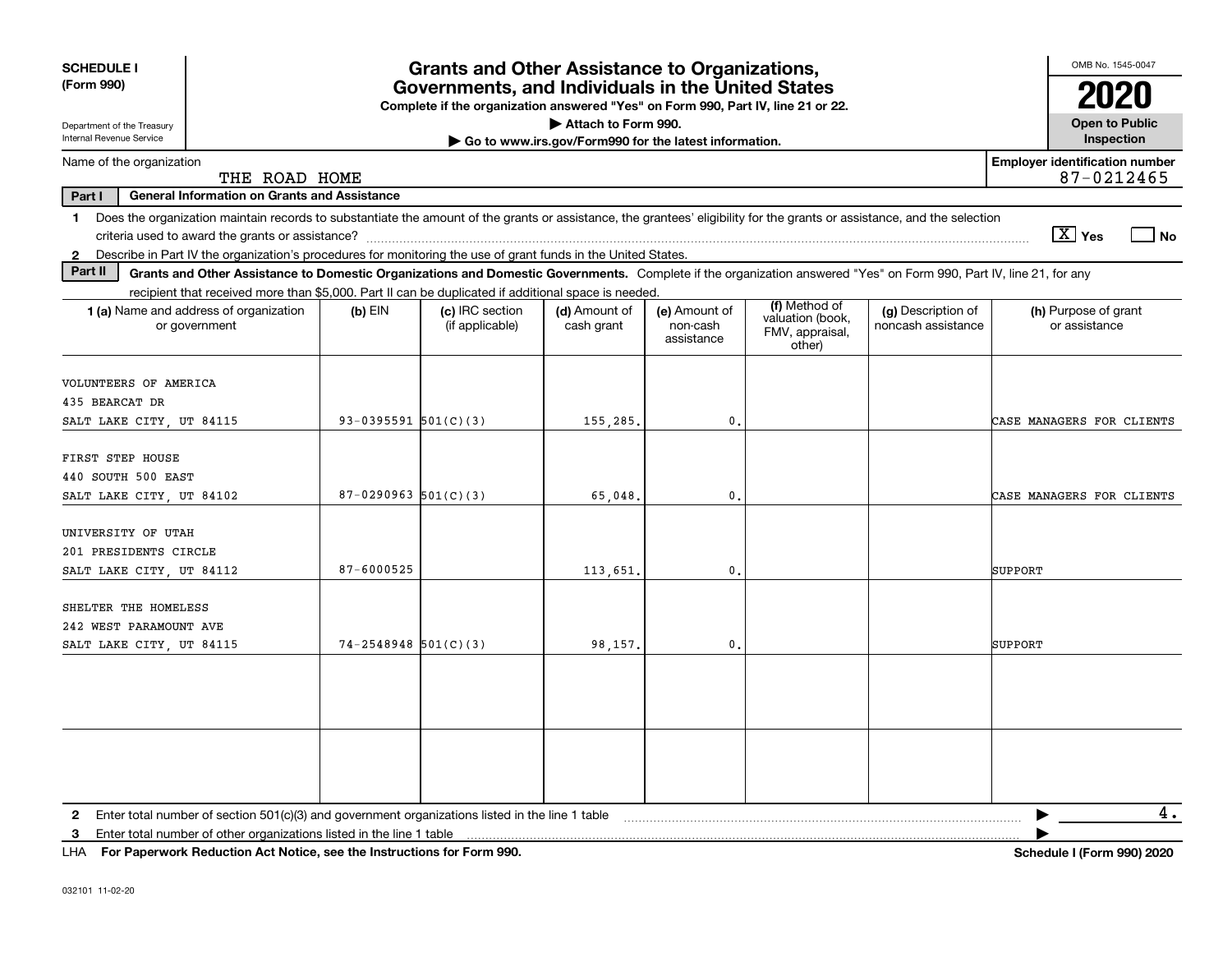Schedule I (Form 990) 2020 THE ROAD HOME  $87-0212465$ THE ROAD HOME

**Part III | Grants and Other Assistance to Domestic Individuals. Complete if the organization answered "Yes" on Form 990, Part IV, line 22.** Part III can be duplicated if additional space is needed.

| (a) Type of grant or assistance | (b) Number of<br>recipients | (c) Amount of<br>cash grant | (d) Amount of non-<br>cash assistance | (e) Method of valuation<br>(book, FMV, appraisal, other) | (f) Description of noncash assistance |
|---------------------------------|-----------------------------|-----------------------------|---------------------------------------|----------------------------------------------------------|---------------------------------------|
|                                 |                             |                             |                                       |                                                          |                                       |
| HOUSING ASSISTANCE              | 2557                        | 5,678,752.                  | $\mathfrak o$ .                       |                                                          |                                       |
|                                 |                             |                             |                                       |                                                          |                                       |
|                                 |                             |                             |                                       |                                                          |                                       |
|                                 |                             |                             |                                       |                                                          |                                       |
|                                 |                             |                             |                                       |                                                          |                                       |
|                                 |                             |                             |                                       |                                                          |                                       |
|                                 |                             |                             |                                       |                                                          |                                       |
|                                 |                             |                             |                                       |                                                          |                                       |
|                                 |                             |                             |                                       |                                                          |                                       |

Part IV | Supplemental Information. Provide the information required in Part I, line 2; Part III, column (b); and any other additional information.

PART I, LINE 2:

### THE ROAD HOME REQUIRES THE RECEIVING ORGANIZATIONS TO SUBMIT REPORTS ON HOW

THE GRANT MONEY IS USED.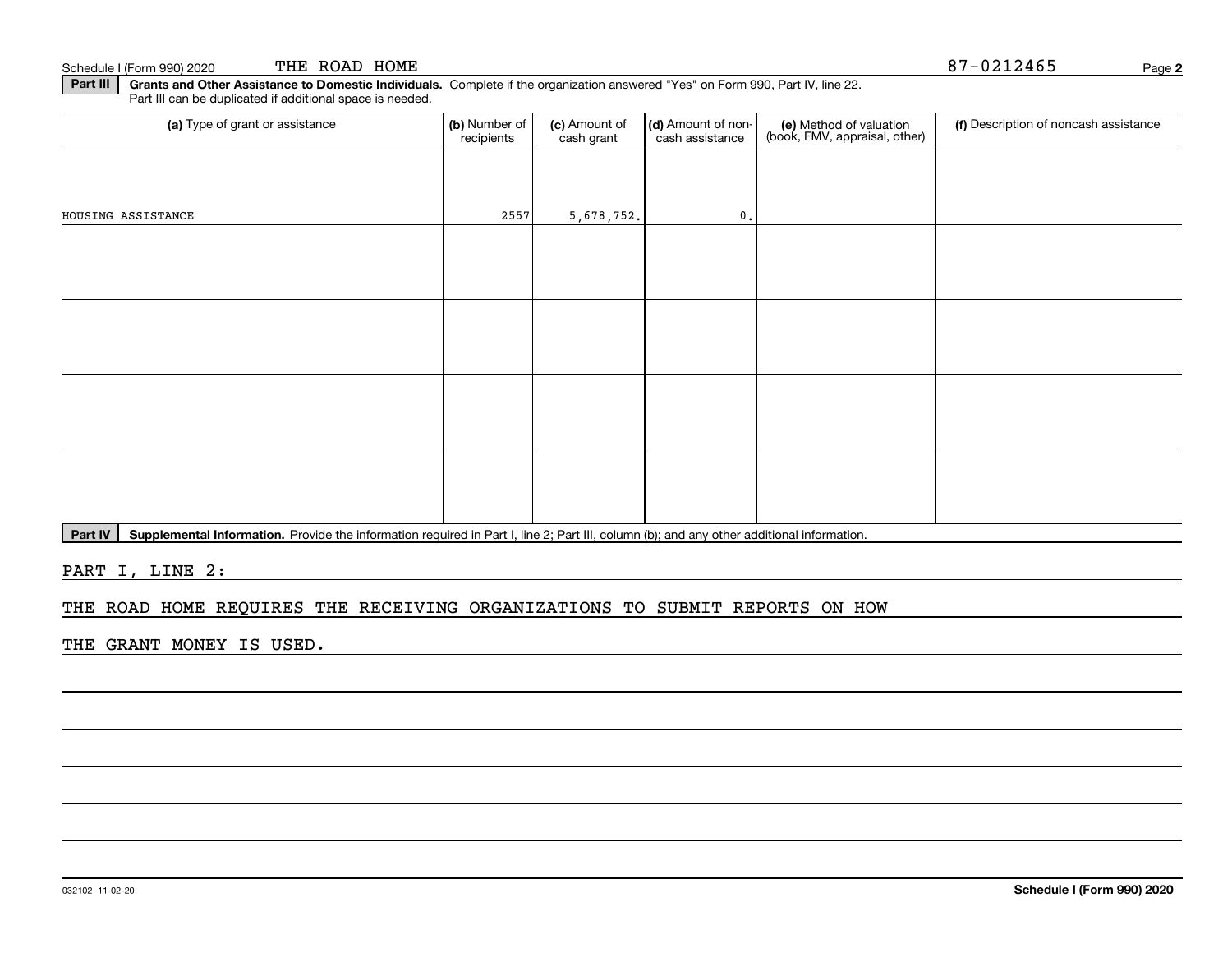|    | <b>SCHEDULE J</b>                                                                   | <b>Compensation Information</b>                                                                                                                                                                                                      |            | OMB No. 1545-0047                     |     |             |
|----|-------------------------------------------------------------------------------------|--------------------------------------------------------------------------------------------------------------------------------------------------------------------------------------------------------------------------------------|------------|---------------------------------------|-----|-------------|
|    | (Form 990)<br>For certain Officers, Directors, Trustees, Key Employees, and Highest |                                                                                                                                                                                                                                      |            |                                       |     |             |
|    |                                                                                     | <b>Compensated Employees</b>                                                                                                                                                                                                         |            | 2020                                  |     |             |
|    | Department of the Treasury                                                          | Complete if the organization answered "Yes" on Form 990, Part IV, line 23.<br>Attach to Form 990.                                                                                                                                    |            | <b>Open to Public</b>                 |     |             |
|    | Internal Revenue Service                                                            |                                                                                                                                                                                                                                      | Inspection |                                       |     |             |
|    | Name of the organization                                                            |                                                                                                                                                                                                                                      |            | <b>Employer identification number</b> |     |             |
|    |                                                                                     | THE ROAD HOME                                                                                                                                                                                                                        |            | 87-0212465                            |     |             |
|    | Part I                                                                              | <b>Questions Regarding Compensation</b>                                                                                                                                                                                              |            |                                       |     |             |
|    |                                                                                     |                                                                                                                                                                                                                                      |            |                                       | Yes | No          |
| 1a |                                                                                     | Check the appropriate box(es) if the organization provided any of the following to or for a person listed on Form 990,                                                                                                               |            |                                       |     |             |
|    |                                                                                     | Part VII, Section A, line 1a. Complete Part III to provide any relevant information regarding these items.                                                                                                                           |            |                                       |     |             |
|    | First-class or charter travel                                                       | Housing allowance or residence for personal use                                                                                                                                                                                      |            |                                       |     |             |
|    | Travel for companions                                                               | Payments for business use of personal residence                                                                                                                                                                                      |            |                                       |     |             |
|    |                                                                                     | Health or social club dues or initiation fees<br>Tax indemnification and gross-up payments                                                                                                                                           |            |                                       |     |             |
|    |                                                                                     | Discretionary spending account<br>Personal services (such as maid, chauffeur, chef)                                                                                                                                                  |            |                                       |     |             |
|    |                                                                                     |                                                                                                                                                                                                                                      |            |                                       |     |             |
|    |                                                                                     | <b>b</b> If any of the boxes on line 1a are checked, did the organization follow a written policy regarding payment or                                                                                                               |            |                                       |     |             |
|    |                                                                                     | reimbursement or provision of all of the expenses described above? If "No," complete Part III to explain                                                                                                                             |            | 1b                                    |     |             |
| 2  |                                                                                     | Did the organization require substantiation prior to reimbursing or allowing expenses incurred by all directors,                                                                                                                     |            |                                       |     |             |
|    |                                                                                     |                                                                                                                                                                                                                                      |            | $\mathbf{2}$                          |     |             |
|    |                                                                                     |                                                                                                                                                                                                                                      |            |                                       |     |             |
| з  |                                                                                     | Indicate which, if any, of the following the organization used to establish the compensation of the organization's                                                                                                                   |            |                                       |     |             |
|    |                                                                                     | CEO/Executive Director. Check all that apply. Do not check any boxes for methods used by a related organization to                                                                                                                   |            |                                       |     |             |
|    |                                                                                     | establish compensation of the CEO/Executive Director, but explain in Part III.                                                                                                                                                       |            |                                       |     |             |
|    | Compensation committee                                                              | Written employment contract                                                                                                                                                                                                          |            |                                       |     |             |
|    |                                                                                     | $\lfloor \underline{X} \rfloor$ Compensation survey or study<br>Independent compensation consultant                                                                                                                                  |            |                                       |     |             |
|    |                                                                                     | $\lfloor x \rfloor$ Approval by the board or compensation committee<br>Form 990 of other organizations                                                                                                                               |            |                                       |     |             |
|    |                                                                                     |                                                                                                                                                                                                                                      |            |                                       |     |             |
| 4  |                                                                                     | During the year, did any person listed on Form 990, Part VII, Section A, line 1a, with respect to the filing                                                                                                                         |            |                                       |     |             |
|    | organization or a related organization:                                             |                                                                                                                                                                                                                                      |            |                                       |     | х           |
| а  |                                                                                     | Receive a severance payment or change-of-control payment?                                                                                                                                                                            |            | 4a                                    |     | X           |
| b  |                                                                                     | Participate in or receive payment from a supplemental nonqualified retirement plan?                                                                                                                                                  |            | 4b                                    |     | $\mathbf x$ |
| с  |                                                                                     | Participate in or receive payment from an equity-based compensation arrangement?                                                                                                                                                     |            | 4с                                    |     |             |
|    |                                                                                     | If "Yes" to any of lines 4a-c, list the persons and provide the applicable amounts for each item in Part III.                                                                                                                        |            |                                       |     |             |
|    |                                                                                     | Only section 501(c)(3), 501(c)(4), and 501(c)(29) organizations must complete lines 5-9.                                                                                                                                             |            |                                       |     |             |
|    |                                                                                     | For persons listed on Form 990, Part VII, Section A, line 1a, did the organization pay or accrue any compensation                                                                                                                    |            |                                       |     |             |
|    | contingent on the revenues of:                                                      |                                                                                                                                                                                                                                      |            |                                       |     |             |
| a  |                                                                                     | The organization? <b>With the contract of the contract of the contract of the contract of the contract of the contract of the contract of the contract of the contract of the contract of the contract of the contract of the co</b> |            | 5а                                    |     | х           |
|    |                                                                                     |                                                                                                                                                                                                                                      |            | 5b                                    |     | X           |
|    |                                                                                     | If "Yes" on line 5a or 5b, describe in Part III.                                                                                                                                                                                     |            |                                       |     |             |
| 6  |                                                                                     | For persons listed on Form 990, Part VII, Section A, line 1a, did the organization pay or accrue any compensation                                                                                                                    |            |                                       |     |             |
|    | contingent on the net earnings of:                                                  |                                                                                                                                                                                                                                      |            |                                       |     |             |
| a  |                                                                                     |                                                                                                                                                                                                                                      |            | 6a                                    |     | х           |
|    |                                                                                     |                                                                                                                                                                                                                                      |            | 6b                                    |     | $\mathbf X$ |
|    |                                                                                     | If "Yes" on line 6a or 6b, describe in Part III.                                                                                                                                                                                     |            |                                       |     |             |
| 7  |                                                                                     | For persons listed on Form 990, Part VII, Section A, line 1a, did the organization provide any nonfixed payments                                                                                                                     |            |                                       |     |             |
|    |                                                                                     |                                                                                                                                                                                                                                      |            | $\overline{7}$                        |     | х           |
| 8  |                                                                                     | Were any amounts reported on Form 990, Part VII, paid or accrued pursuant to a contract that was subject to the                                                                                                                      |            |                                       |     |             |
|    |                                                                                     | initial contract exception described in Regulations section 53.4958-4(a)(3)? If "Yes," describe in Part III                                                                                                                          |            | 8                                     |     | х           |
| 9  |                                                                                     | If "Yes" on line 8, did the organization also follow the rebuttable presumption procedure described in                                                                                                                               |            |                                       |     |             |
|    |                                                                                     |                                                                                                                                                                                                                                      |            | 9                                     |     |             |
|    |                                                                                     | LHA For Departments Reduction Act Notice, and the Instructions for Form 000                                                                                                                                                          |            | Schodule I (Farm 000) 2020            |     |             |

LHA For Paperwork Reduction Act Notice, see the Instructions for Form 990. Schedule J (Form 990) 2020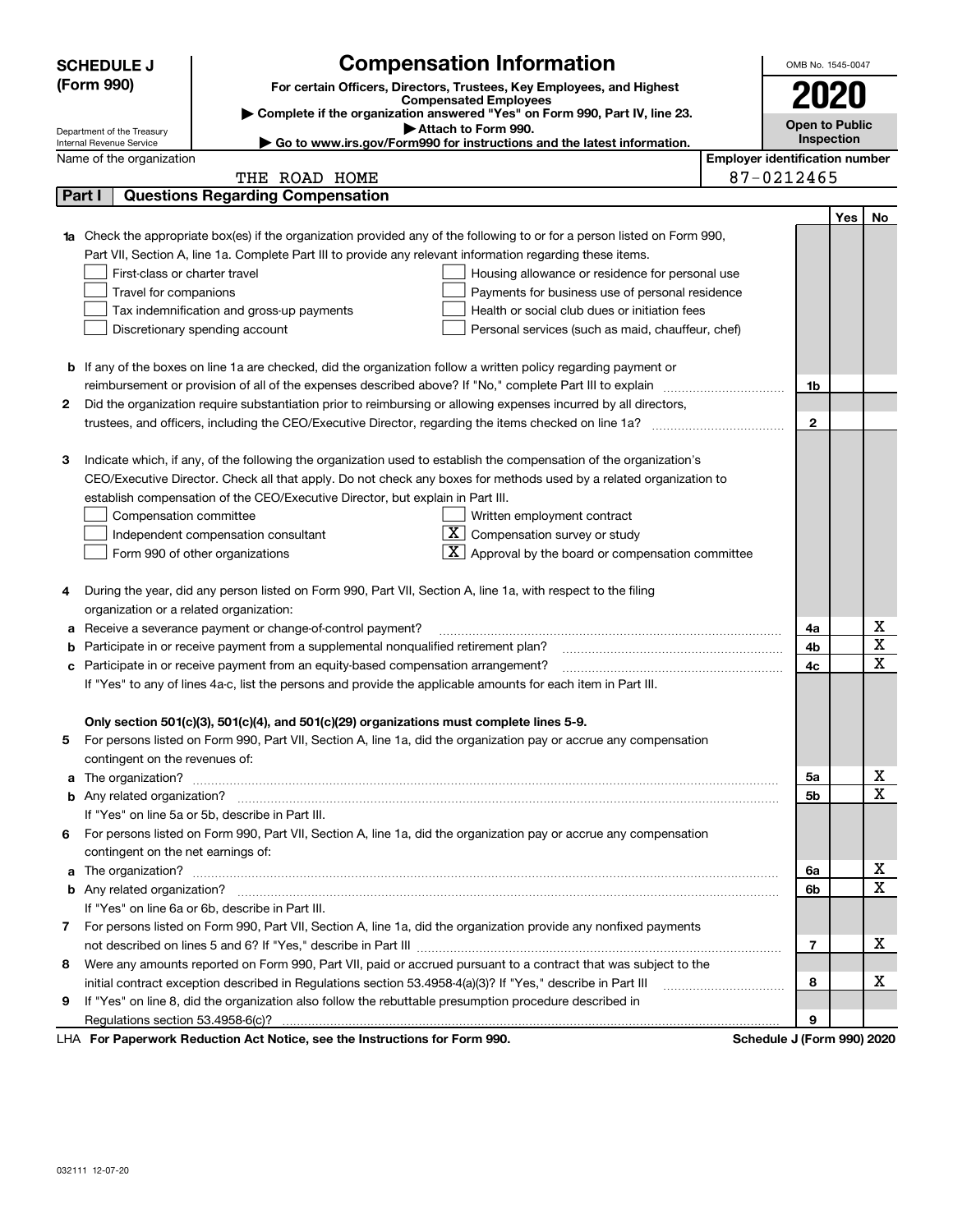#### 87-0212465

# **Part II Officers, Directors, Trustees, Key Employees, and Highest Compensated Employees.**  Schedule J (Form 990) 2020 Page Use duplicate copies if additional space is needed.

For each individual whose compensation must be reported on Schedule J, report compensation from the organization on row (i) and from related organizations, described in the instructions, on row (ii). Do not list any individuals that aren't listed on Form 990, Part VII.

**Note:**  The sum of columns (B)(i)-(iii) for each listed individual must equal the total amount of Form 990, Part VII, Section A, line 1a, applicable column (D) and (E) amounts for that individual.

| (A) Name and Title |             |                          | (B) Breakdown of W-2 and/or 1099-MISC compensation |                                           | (C) Retirement and             | (D) Nontaxable   | (E) Total of columns<br>(F) Compensation |                                                            |  |
|--------------------|-------------|--------------------------|----------------------------------------------------|-------------------------------------------|--------------------------------|------------------|------------------------------------------|------------------------------------------------------------|--|
|                    |             | (i) Base<br>compensation | (ii) Bonus &<br>incentive<br>compensation          | (iii) Other<br>reportable<br>compensation | other deferred<br>compensation | benefits         | $(B)(i)-(D)$                             | in column (B)<br>reported as deferred<br>on prior Form 990 |  |
| (1) MICHELLE FLYNN | (i)         | 149,009.                 | 600.                                               | $\overline{0}$ .                          | 8,905.                         | 13,694.          | 172,208.                                 | 0.                                                         |  |
| EXECUTIVE DIRECTOR | (ii)        | $\overline{0}$ .         | $\overline{0}$ .                                   | $\overline{0}$ .                          | $\overline{0}$ .               | $\overline{0}$ . | $\overline{0}$ .                         | $\overline{0}$ .                                           |  |
|                    | (i)         |                          |                                                    |                                           |                                |                  |                                          |                                                            |  |
|                    | (ii)        |                          |                                                    |                                           |                                |                  |                                          |                                                            |  |
|                    | (i)         |                          |                                                    |                                           |                                |                  |                                          |                                                            |  |
|                    | (ii)        |                          |                                                    |                                           |                                |                  |                                          |                                                            |  |
|                    | (i)         |                          |                                                    |                                           |                                |                  |                                          |                                                            |  |
|                    | (ii)        |                          |                                                    |                                           |                                |                  |                                          |                                                            |  |
|                    | (i)         |                          |                                                    |                                           |                                |                  |                                          |                                                            |  |
|                    | (ii)        |                          |                                                    |                                           |                                |                  |                                          |                                                            |  |
|                    | (i)         |                          |                                                    |                                           |                                |                  |                                          |                                                            |  |
|                    | (ii)        |                          |                                                    |                                           |                                |                  |                                          |                                                            |  |
|                    | (i)         |                          |                                                    |                                           |                                |                  |                                          |                                                            |  |
|                    | (ii)        |                          |                                                    |                                           |                                |                  |                                          |                                                            |  |
|                    | (i)         |                          |                                                    |                                           |                                |                  |                                          |                                                            |  |
|                    | (ii)        |                          |                                                    |                                           |                                |                  |                                          |                                                            |  |
|                    | (i)         |                          |                                                    |                                           |                                |                  |                                          |                                                            |  |
|                    | (ii)<br>(i) |                          |                                                    |                                           |                                |                  |                                          |                                                            |  |
|                    | (ii)        |                          |                                                    |                                           |                                |                  |                                          |                                                            |  |
|                    | (i)         |                          |                                                    |                                           |                                |                  |                                          |                                                            |  |
|                    | (ii)        |                          |                                                    |                                           |                                |                  |                                          |                                                            |  |
|                    | $(\sf{i})$  |                          |                                                    |                                           |                                |                  |                                          |                                                            |  |
|                    | (ii)        |                          |                                                    |                                           |                                |                  |                                          |                                                            |  |
|                    | (i)         |                          |                                                    |                                           |                                |                  |                                          |                                                            |  |
|                    | (ii)        |                          |                                                    |                                           |                                |                  |                                          |                                                            |  |
|                    | (i)         |                          |                                                    |                                           |                                |                  |                                          |                                                            |  |
|                    | (ii)        |                          |                                                    |                                           |                                |                  |                                          |                                                            |  |
|                    | (i)         |                          |                                                    |                                           |                                |                  |                                          |                                                            |  |
|                    | (ii)        |                          |                                                    |                                           |                                |                  |                                          |                                                            |  |
|                    | (i)         |                          |                                                    |                                           |                                |                  |                                          |                                                            |  |
|                    | (ii)        |                          |                                                    |                                           |                                |                  |                                          |                                                            |  |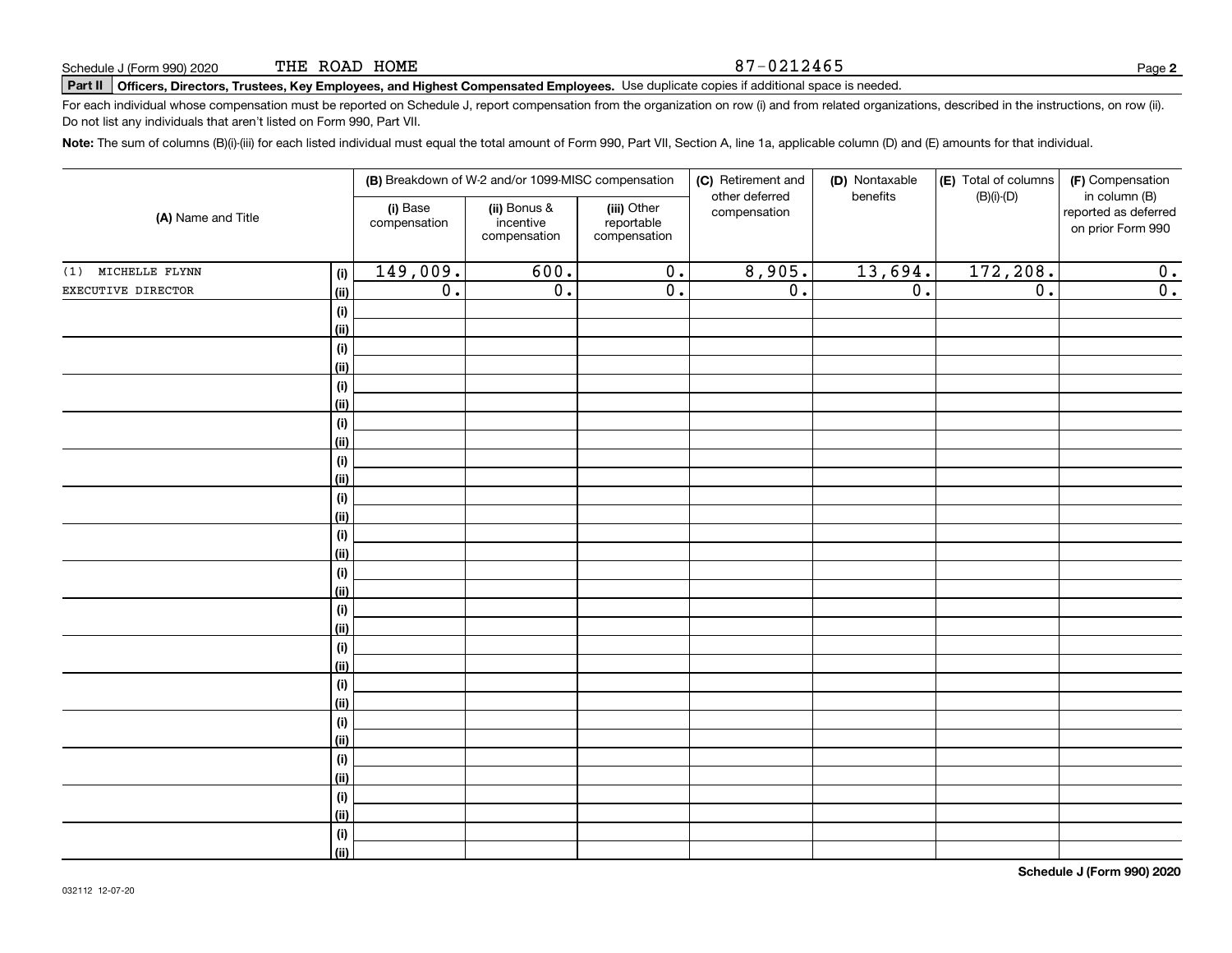## **Part III Supplemental Information**

Schedule J (Form 990) 2020 THE ROAD HOME<br>Part III Supplemental Information<br>Provide the information, explanation, or descriptions required for Part I, lines 1a, 1b, 3, 4a, 4b, 4c, 5a, 5b, 6a, 6b, 7, and 8, and for Part II.

**Schedule J (Form 990) 2020**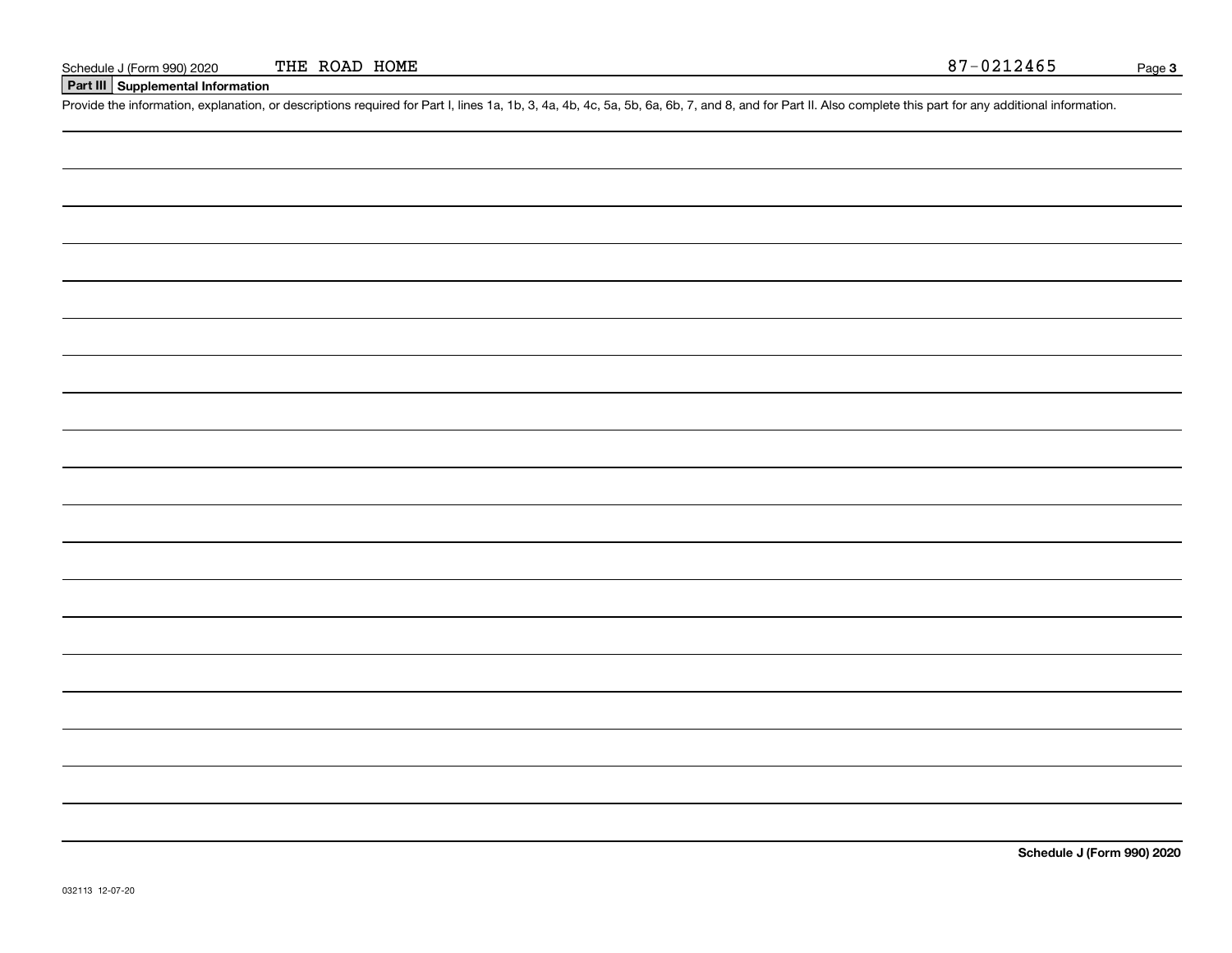Internal Revenue Service

Department of the Treasury **(Form 990 or 990-EZ)**

Name of the organization

**Complete to provide information for responses to specific questions on SCHEDULE O Supplemental Information to Form 990 or 990-EZ**

**Form 990 or 990-EZ or to provide any additional information. | Attach to Form 990 or 990-EZ. | Go to www.irs.gov/Form990 for the latest information.**

OMB No. 1545-0047 **Open to Public Inspection2020**

THE ROAD HOME 87-0212465

**Employer identification number**

FORM 990, PART I, LINE 1, DESCRIPTION OF ORGANIZATION MISSION:

THE ORGANIZATION HELPS PEOPLE MOVE OUT OF HOMELESSNESS AND INTO

HOUSING. WITH A FOCUS ON HOUSING, THE ORGANIZATION PROVIDES

TRAUMA-INFORMED EMERGENCY SHELTER, ALONG WITH SUPPORTIVE SERVICES, TO

INDIVIDUALS AND FAMILIES EXPERIENCING HOMELESSNESS IN SALT LAKE COUNTY.

THE ARRAY OF HOUSING SERVICES PROVIDED INCLUDES SHORT- AND LONG-TERM

RENTAL ASSISTANCE THAT IS PAIRED WITH SUPPORTIVE SERVICES.

THE ROAD HOME'S PROGRAMS INCLUDE:

ASSISTANCE TO SECURE VITAL DOCUMENTS FOR HOUSING AND EMPLOYMENT

LOW-BARRIER EMERGENCY SHELTER IN A RESOURCE CENTER MODEL OF SUPPORTIVE

CASE MANAGEMENT FOR INDIVIDUALS AND FAMILIES IN SHELTER AND HOUSING.

HOUSING LOCATION ASSISTANCE AND STABILIZATION SERVICES.

HOUSING PROGRAMS INCLUDING VETERAN, RAPID RE-HOUSING, PERMANENT

SUPPORTIVE HOUSING, SHARED HOUSING, AND HOUSING NOT JAIL.

LHA For Paperwork Reduction Act Notice, see the Instructions for Form 990 or 990-EZ. Schedule O (Form 990 or 990-EZ) 2020 THE ROAD HOME IS A NONPROFIT SOCIAL SERVICE AGENCY THAT WAS FOUNDED IN 1923 AS THE TRAVELER'S AID SOCIETY AND HAS PROVIDED SHELTER SERVICES SINCE 1986 AND HOUSING SERVICES SINCE 1992. IN 2001 TRAVELER'S AID SOCIETY CHANGED ITS NAME TO THE ROAD HOME TO BETTER REFLECT ITS MISSION OF HELPING PEOPLE STEP OUT OF HOMELESSNESS. IN 2019, THE SALT LAKE COUNTY COMMUNITY TRANSITIONED TO A NEW HOMELESS SERVICE DELIVERY MODEL WITH THREE SMALLER, SCATTERED-SITE RESOURCE CENTERS AND CLOSED THE DOWNTOWN SALT LAKE COMMUNITY SHELTER, WHICH THE ROAD HOME OPERATED FOR 31 YEARS. THE ROAD HOME NOW OPERATES THE GAIL MILLER RESOURCE CENTER IN SALT LAKE CITY, THE MEN'S RESOURCE CENTER IN SOUTH SALT LAKE, AND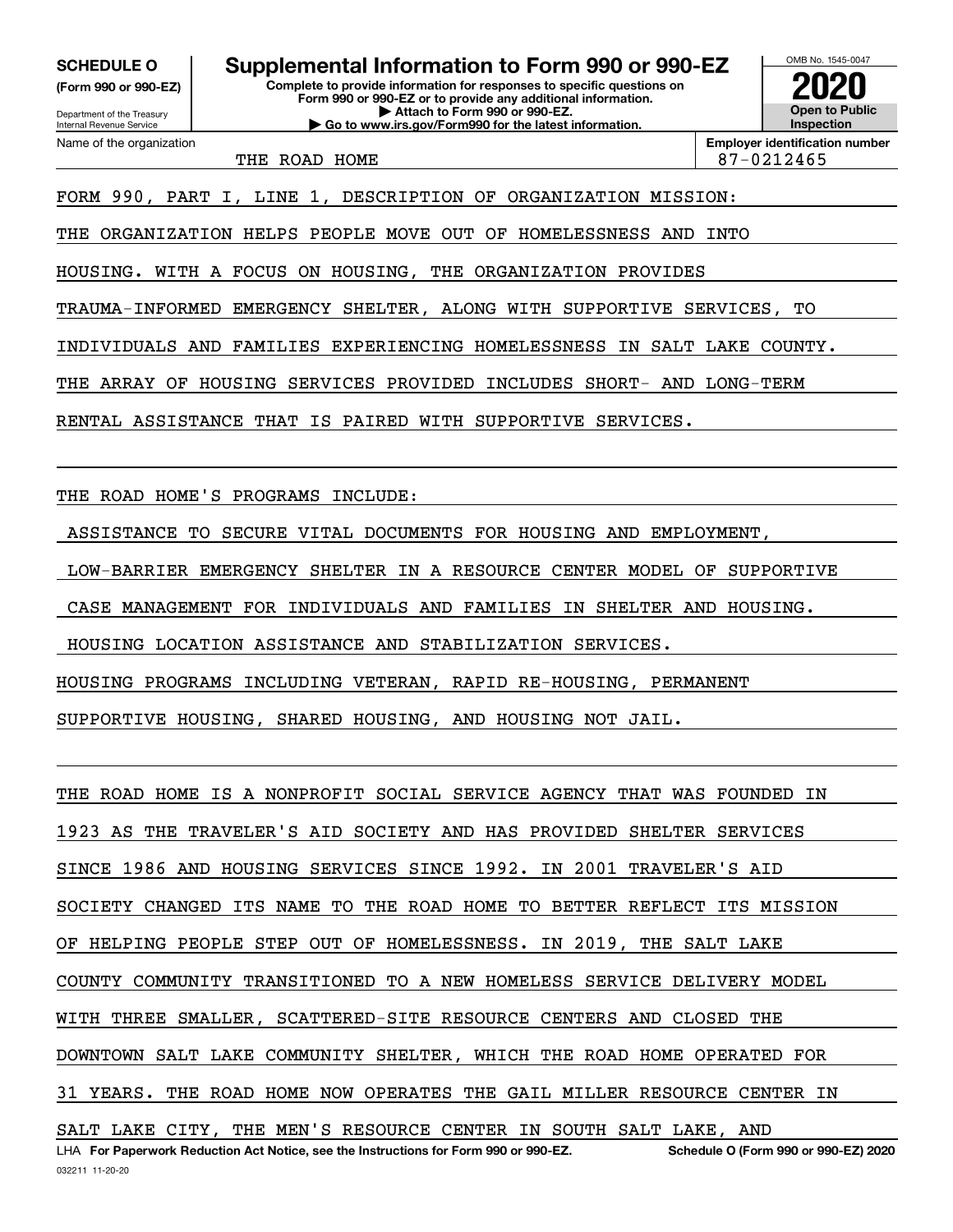OPERATE THE MIDVALE FAMILY RESOURCE CENTER, PALMER COURT, WENDELL

APARTMENTS, AND VARIOUS SCATTERED-SITE HOUSING.

THE ROAD HOME HAS OPERATED UNDER A HOUSING FIRST PHILOSOPHY SINCE 2005. HOUSING FIRST IS AN EVIDENCE-BASED, BEST PRACTICE FOR HELPING HOUSEHOLDS MOVE OUT OF HOMELESSNESS AS QUICKLY AS POSSIBLE, PAIRED WITH HOUSING-BASED, CLIENT-DRIVEN SUPPORTIVE SERVICES TO OPTIMIZE HOUSING STABILITY. SINCE 2017, THE ROAD HOME HAS WORKED TO INCORPORATE TRAUMA INFORMED CARE PRINCIPLES IN ALL ASPECTS OF SERVICE DELIVERY. BASED ON RESEARCH AND EXPERIENCE WORKING WITH VULNERABLE POPULATIONS, THE ROAD HOME UNDERSTANDS THAT NEARLY ALL PERSONS SEEKING SERVICES HAVE ENDURED SIGNIFICANT TRAUMA AT SOME POINT IN THEIR LIVES. ACCOUNTING FOR THIS TRAUMA IN SERVICE DELIVERY MAKES THE ROAD HOME'S WORK MORE EFFECTIVE.

IN 2009, THE ROAD HOME BECAME THE COMMUNITY'S CENTRAL RAPID REHOUSING PROVIDER FOR FAMILIES. THE ROAD HOME WORKS TO MEET PEOPLE'S IMMEDIATE NEEDS WHILE HELPING THEM QUICKLY TRANSITION INTO A PLACE TO CALL HOME. THE NETWORK OF SERVICES PROVIDES BOTH A SAFETY NET AND A JUMPING OFF POINT FOR HOUSING SERVICES THAT ARE CRITICAL TO PEOPLE GETTING BACK ON THEIR FEET AFTER A PERIOD OF HOMELESSNESS.

FORM 990, PART III, LINE 1, DESCRIPTION OF ORGANIZATION MISSION: SERVICES RANGE FROM BASIC NEEDS, SUCH AS FOOD, SHELTER, AND CLOTHING, TO HOUSING LOCATION AND HOUSING APPLICATION ASSISTANCE, AS WELL AS SPECIAL PROGRAMS FOR PRIORITY POPULATIONS SUCH AS VETERANS, FAMILIES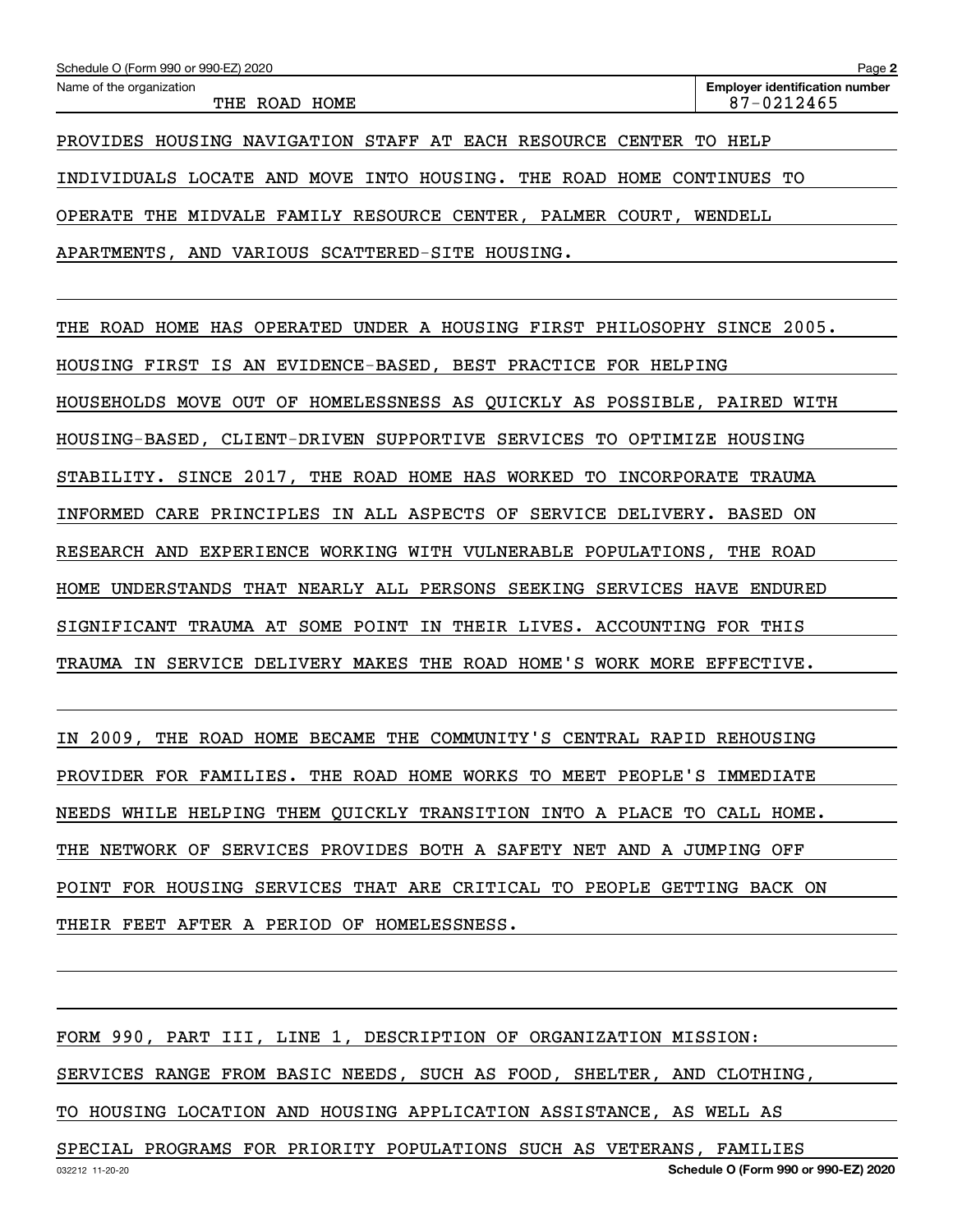| Schedule O (Form 990 or 990-EZ) 2020                                  | Page 2                                              |
|-----------------------------------------------------------------------|-----------------------------------------------------|
| Name of the organization<br>THE ROAD HOME                             | <b>Employer identification number</b><br>87-0212465 |
| WITH CHILDREN, AND CHRONICALLY HOMELESS. THE ROAD HOME                | PROVIDES HOUSING                                    |
| OPPORTUNITIES TO ACCELERATE MOVES BACK INTO COMMUNITY-BASED HOUSING,  |                                                     |
| AND ADMINISTERS EMERGENCY SHELTER AND HOUSING PROGRAMS FOR OUR        |                                                     |
| COMMUNITY. THE ROAD HOME HELPS PEOPLE EXPERIENCING HOMELESSNESS:      |                                                     |
| SAFE REFUGE AWAY FROM THE STREETS AND EXTREME<br>FIND                 | WEATHER WITH A QUICK                                |
| SUCCESSFUL TRANSITION OUT OF EMERGENCY SHELTER AND<br>INTO<br>AND     | HOUSING.                                            |
| COMMUNITY RESOURCES TO HELP RESOLVE THEIR CURRENT<br>CONNECT TO       | CRISES AND                                          |
| LONG-TERM HOUSING STABILITY BY SUPPORTING<br>PROMOTE                  | OUR COMMUNITY'S GOALS                               |
| MAKE HOMELESSNESS RARE, BRIEF, AND A ONE-TIME<br>EVENT.<br>TO.        |                                                     |
|                                                                       |                                                     |
| IS A MULTI-FACETED, LOCAL NONPROFIT THAT FULFILLS<br>ROAD HOME<br>THE | ITS                                                 |

MISSION BY BEING A LEADING INNOVATOR OF HOUSING PROGRAMS AND SERVICES.

THE MANAGEMENT TEAM IS RECOGNIZED FOR ITS WORK WITH POPULATIONS

EXPERIENCING HOMELESSNESS, AND THEY REGULARLY COLLABORATE WITH LOCAL

AND NATIONAL ORGANIZATIONS IN THOUGHT LEADERSHIP AND BEST PRACTICES IN

ENDING HOMELESSNESS. THE ROAD HOME IS A LEADER IN BRINGING PERMANENT

SUPPORTIVE HOUSING PROGRAMS TO UTAH. THROUGH FACILITIES SUCH AS PALMER

COURT, WENDELL APARTMENTS, AND OTHER HOUSING UNITS THROUGHOUT SALT LAKE

COUNTY, WE HELP PROVIDE PERMANENT HOUSING TO PEOPLE FORMERLY

CHRONICALLY HOMELESS. FOR NEARLY A CENTURY, THE ROAD HOME HAS WORKED TO

IMPROVE OUR COMMUNITIES BY HELPING OUR MOST VULNERABLE NEIGHBORS

QUICKLY FIND HOMES AND REGAIN STABILITY.

FORM 990, PART VI, SECTION B, LINE 11B:

THE FORM 990 IS PREPARED BY INDEPENDENT ACCOUNTANTS WITH THE ASSISTANCE OF THE CONTROLLER. THE DRAFT FORM IS THEN REVIEWED BY THE CHIEF FINANCE

DIRECTOR AND PRESENTED FOR THE REVIEW AND APPROVAL OF THE ADMINISTRATIVE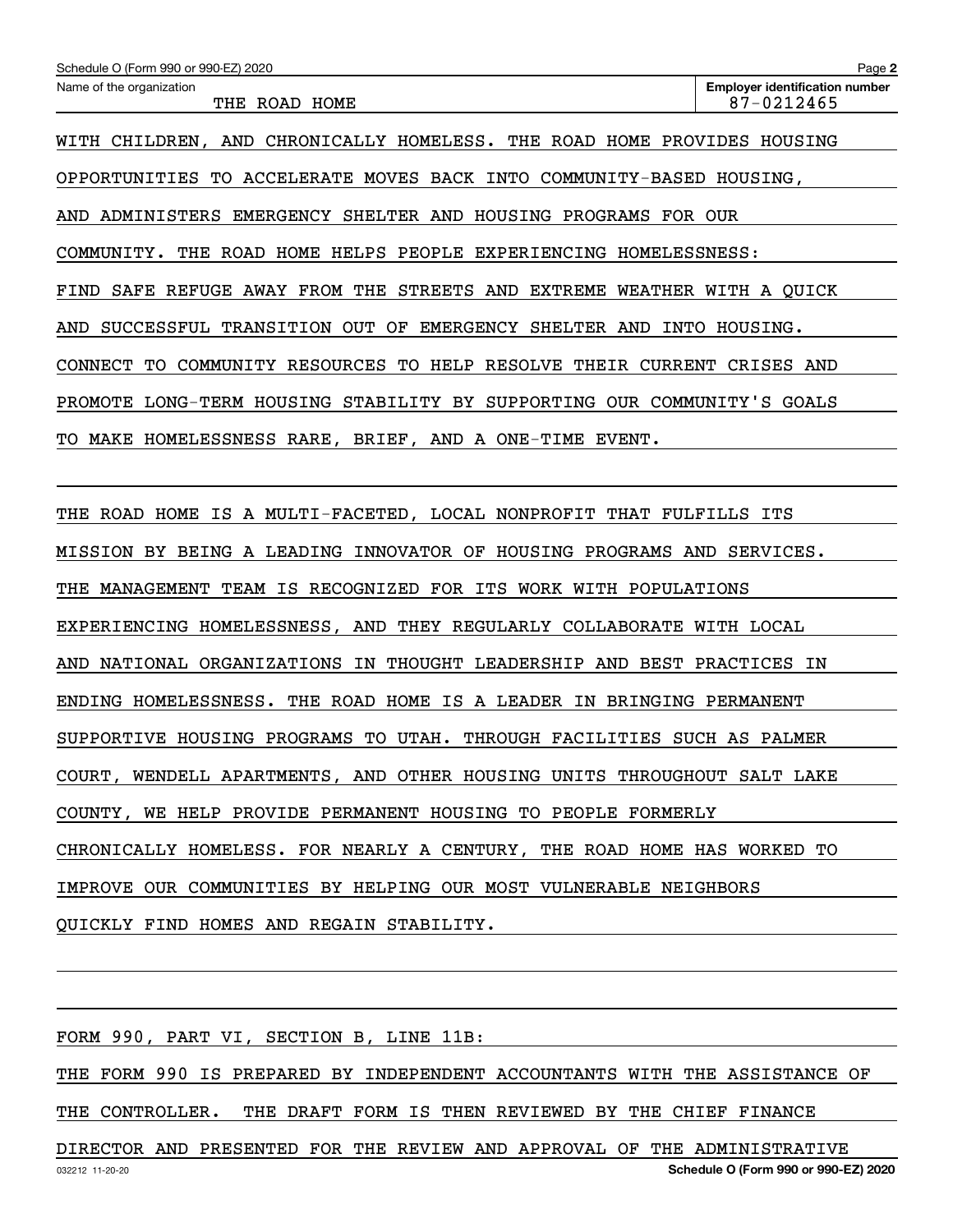| Schedule O (Form 990 or 990-EZ) 2020 |  |  |
|--------------------------------------|--|--|
|                                      |  |  |

THE ROAD HOME 87-0212465

**Employer identification number** Schedule O (Form 990 or 990-EZ) 2020<br>Name of the organization **provided by the organization number of the organization number** 

COMMITTEE OF THE BOARD OF TRUSTEES. THE FORM 990 IS THEN SENT TO THE ENTIRE BOARD BEFORE SUBMITTING TO THE IRS.

FORM 990, PART VI, SECTION B, LINE 12C:

THE ROAD HOME MAINTAINS WRITTEN STANDARDS OF CONDUCT GOVERNING THE PERFORMANCE OF OFFICERS, DIRECTORS, TRUSTEES, AND KEY EMPLOYEES ENGAGED IN THE AWARD AND ADMINISTRATION OF CONTRACTS. TRUSTEES ANNUALLY SIGN AND DISCLOSE ANY POTENTIAL CONFLICTS.

032212 11-20-20 **Schedule O (Form 990 or 990-EZ) 2020** NO OFFICER, DIRECTOR, TRUSTEE, OR KEY EMPLOYEE SHALL PARTICIPATE IN THE SELECTION, AWARD, OR ADMINISTRATION OF A CONTRACT SUPPORTED BY FEDERAL FUNDS IF A REAL OR APPARENT CONFLICT OF INTEREST WOULD BE INVOLVED. SUCH A CONFLICT WOULD ARISE WHEN THE OFFICER, DIRECTOR, TRUSTEE, OR KEY EMPLOYEE, ANY MEMBER OF THEIR IMMEDIATE FAMILY, THEIR PARTNER, OR AN ORGANIZATION WHICH EMPLOYS OR IS ABOUT TO EMPLOY ANY OF THE PARTIES INDICATED, HAS A FINANCIAL OR OTHER INTEREST IN THE FIRM SELECTED FOR AN AWARD. THE OFFICERS, DIRECTORS, TRUSTEES, AND KEY EMPLOYEES OF THE ROAD HOME SHALL NEITHER SOLICIT NOR ACCEPT GRATUITIES, FAVORS, OR ANYTHING OF MONETARY VALUE FROM CONTRACTORS OR PARTIES TO SUB-AGREEMENTS. THE ROAD HOME MAY SET STANDARDS FOR SITUATIONS IN WHICH THE FINANCIAL INTEREST IS NOT SUBSTANTIAL OR THE GIFT IS AN UNSOLICITED ITEM OF NOMINAL VALUE. VIOLATION OF STANDARDS BY OFFICERS, DIRECTORS, TRUSTEES, AND KEY EMPLOYEES, OF THE ROAD HOME MAY RESULT IN DISCIPLINARY ACTION. EMPLOYEES ARE TRAINED TO CAREFULLY CONSIDER ALL CIRCUMSTANCES AND POSSIBLE CONSEQUENCES OF BUSINESS AND PERSONAL DEALINGS THAT COULD BE VIEWED AS A CONFLICT OF INTEREST WITH THE ROAD HOME EMPLOYMENT. THEY SHOULD NOT USE THEIR AFFILIATION AT THE ROAD HOME TO INFLUENCE BUSINESS TRANSACTIONS FOR PERSONAL BENEFIT. THEY SHOULD NOT BECOME INVOLVED IN ANY ACTIVITY THAT COULD COMPROMISE, OR APPEAR TO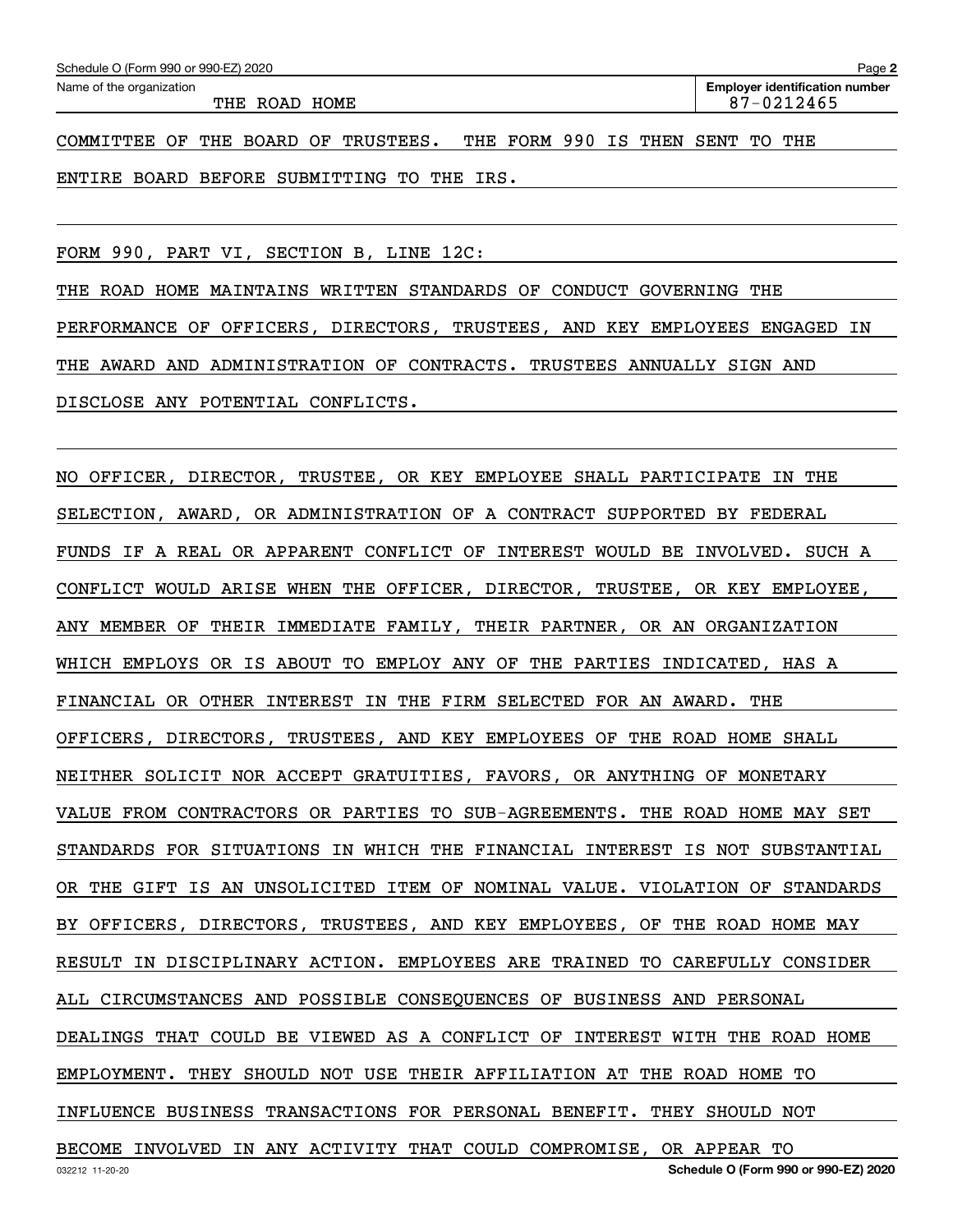| Schedule O (Form 990 or 990-EZ) 2020                                      | Page 2                                |  |  |  |  |
|---------------------------------------------------------------------------|---------------------------------------|--|--|--|--|
| Name of the organization                                                  | <b>Employer identification number</b> |  |  |  |  |
| THE ROAD HOME                                                             | 87-0212465                            |  |  |  |  |
|                                                                           |                                       |  |  |  |  |
| THEIR ABILITY TO PERFORM THEIR DUTIES OR MAKE DECISIONS IN<br>COMPROMISE, |                                       |  |  |  |  |
|                                                                           |                                       |  |  |  |  |
| THEIR WORK ASSIGNMENTS.                                                   |                                       |  |  |  |  |
|                                                                           |                                       |  |  |  |  |

FORM 990, PART VI, SECTION B, LINE 15:

THE EXECUTIVE DIRECTOR'S COMPENSATION IS DETERMINED AND APPROVED BY THE

BOARD OF TRUSTEES BASED ON AN INTERNAL REVIEW, INCLUDING ANALYSIS OF

BENCHMARK DATA FROM UTAH AND NATIONAL NON-PROFIT SALARY SURVEYS.

THE COMPENSATION OF OTHER OFFICERS AND KEY EMPLOYEES ARE BASED ON AN

INTERNAL REVIEW BY THE EMPLOYEE'S SUPERVISOR IN PARTNERSHIP WITH HUMAN

RESOURCE TEAM MEMBERS.

FORM 990, PART VI, SECTION C, LINE 19:

THE ORGANIZATION'S GOVERNING DOCUMENTS, CONFLICT OF INTEREST POLICY, AND

FINANCIAL STATEMENTS ARE ALL AVAILABLE TO THE PUBLIC UPON REQUEST. THE

ORGANIZATION'S FINANCIAL STATEMENTS ARE REGULARLY AVAILABLE AT ITS WEBSITE.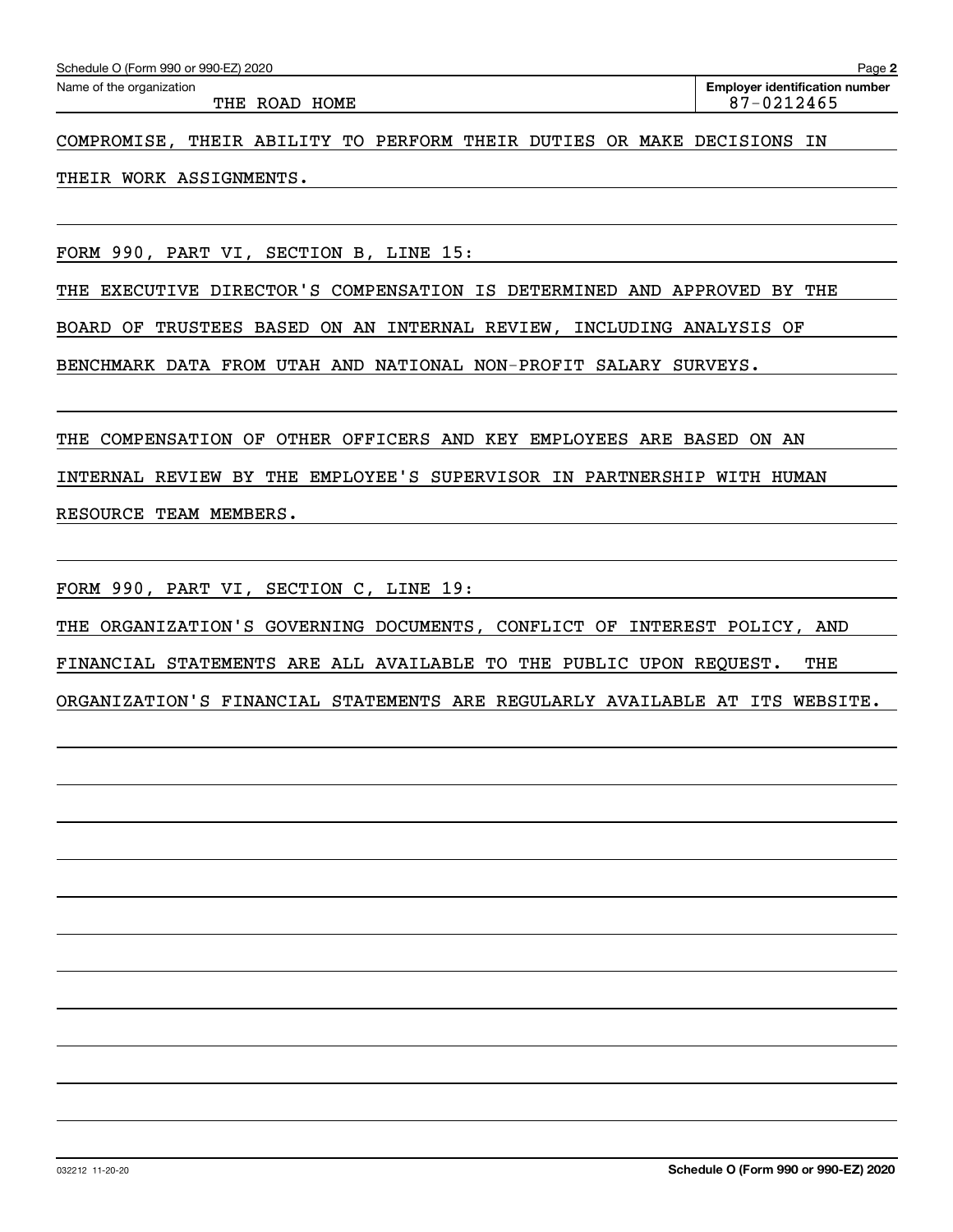|            | <b>SCHEDULE R</b> |
|------------|-------------------|
| $\sqrt{2}$ | -2221             |

**(Form 990)**

## **Related Organizations and Unrelated Partnerships**

**Complete if the organization answered "Yes" on Form 990, Part IV, line 33, 34, 35b, 36, or 37.** |

**Attach to Form 990.**  |

OMB No. 1545-0047

**Open to Public 2020**

Department of the Treasury Internal Revenue Service

**| Go to www.irs.gov/Form990 for instructions and the latest information. Inspection**

Name of the organization

THE ROAD HOME

**Employer identification number** 87-0212465

**Part I Identification of Disregarded Entities.**  Complete if the organization answered "Yes" on Form 990, Part IV, line 33.

| (a)<br>Name, address, and EIN (if applicable) | (b)<br>Primary activity    | (c)<br>Legal domicile (state or | (d)<br>Total income | (e)<br>End-of-year assets | (f)<br>Direct controlling |
|-----------------------------------------------|----------------------------|---------------------------------|---------------------|---------------------------|---------------------------|
| of disregarded entity                         |                            | foreign country)                |                     |                           | entity                    |
| HOUSING NOW, LLC - 87-0212465                 |                            |                                 |                     |                           |                           |
| PO BOX 2788                                   | LOW-INCOME REAL ESTATE     |                                 |                     |                           |                           |
| SALT LAKE CITY, UT 84110                      | DEVELOPMENT AND MANAGEMENT | UTAH                            | 0.                  |                           | 2,201. THE ROAD HOME      |
| FAMILY HOUSING SOLUTIONS LLC - 87-0212465     |                            |                                 |                     |                           |                           |
| PO BOX 2788                                   | LOW-INCOME REAL ESTATE     |                                 |                     |                           |                           |
| SALT LAKE CITY, UT 84110                      | DEVELOPMENT AND MANAGEMENT | UTAH                            | 2,133,712.          |                           | 4,668,723. THE ROAD HOME  |
|                                               |                            |                                 |                     |                           |                           |
|                                               |                            |                                 |                     |                           |                           |
|                                               |                            |                                 |                     |                           |                           |
|                                               |                            |                                 |                     |                           |                           |
|                                               |                            |                                 |                     |                           |                           |
|                                               |                            |                                 |                     |                           |                           |

**Identification of Related Tax-Exempt Organizations.** Complete if the organization answered "Yes" on Form 990, Part IV, line 34, because it had one or more related tax-exempt **Part II** organizations during the tax year.

| (a)<br>Name, address, and EIN<br>of related organization | (b)<br>Primary activity | (c)<br>Legal domicile (state or<br>foreign country) | (d)<br><b>Exempt Code</b><br>section | (e)<br>Public charity<br>status (if section | (f)<br>Direct controlling<br>entity |     | $(g)$<br>Section 512(b)(13)<br>controlled<br>entity? |
|----------------------------------------------------------|-------------------------|-----------------------------------------------------|--------------------------------------|---------------------------------------------|-------------------------------------|-----|------------------------------------------------------|
|                                                          |                         |                                                     |                                      | 501(c)(3))                                  |                                     | Yes | No                                                   |
| JON M HUNTSMAN FAMILY COMMUNITY SHELTER                  |                         |                                                     |                                      |                                             |                                     |     |                                                      |
| TRUST - 87-0546958, 1415 SOUTH MAIN STREET,              | PROVIDE SHELTER TO      |                                                     |                                      |                                             |                                     |     |                                                      |
| SALT LAKE CITY, UT 84115                                 | HOMELESS                | UTAH                                                | 501(C)(3)                            | LINE 12B, II                                | N/A                                 |     | х                                                    |
| SHELTER THE HOMELESS COMMITTEE INC -                     |                         |                                                     |                                      |                                             |                                     |     |                                                      |
| 74-2548948, 310 S MAIN STE M2, SALT LAKE                 | PROVIDE SHELTER TO      |                                                     |                                      |                                             |                                     |     |                                                      |
| CITY UT 84101                                            | HOMELESS                | UTAH                                                | 501(C)(3)                            | LINE 12B, II                                | N/A                                 |     | х                                                    |
|                                                          |                         |                                                     |                                      |                                             |                                     |     |                                                      |
|                                                          |                         |                                                     |                                      |                                             |                                     |     |                                                      |
|                                                          |                         |                                                     |                                      |                                             |                                     |     |                                                      |
|                                                          |                         |                                                     |                                      |                                             |                                     |     |                                                      |
|                                                          |                         |                                                     |                                      |                                             |                                     |     |                                                      |

**For Paperwork Reduction Act Notice, see the Instructions for Form 990. Schedule R (Form 990) 2020**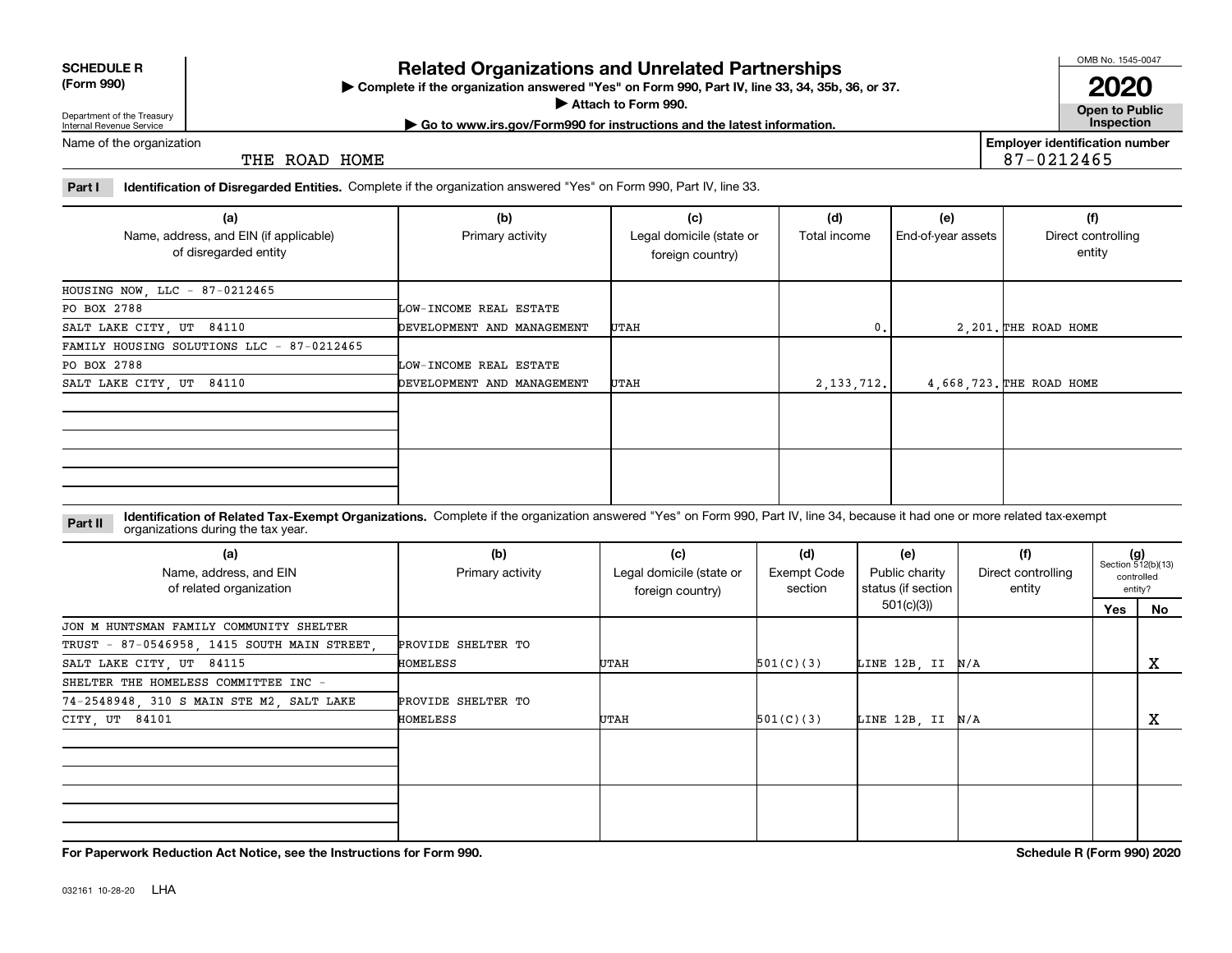#### Schedule R (Form 990) 2020 PHE ROAD HOME (Schedule R (Form 990) 2020 PHE ROAD HOME THE ROAD HOME

**Identification of Related Organizations Taxable as a Partnership.** Complete if the organization answered "Yes" on Form 990, Part IV, line 34, because it had one or more related **Part III** organizations treated as a partnership during the tax year.

| (a)                     | (b)              | (c)                  | (d)                | (e)                | (f)                                                                                                                                                                      | (g) |               | (h)      | (i)                                               | (j) | (k)                   |
|-------------------------|------------------|----------------------|--------------------|--------------------|--------------------------------------------------------------------------------------------------------------------------------------------------------------------------|-----|---------------|----------|---------------------------------------------------|-----|-----------------------|
| Name, address, and EIN  | Primary activity | Legal<br>domicile    | Direct controlling | Predominant income | Share of total<br>Share of<br>Disproportionate<br>related, unrelated,<br>excluded from tax under<br>sections 512-514)<br>end-of-year<br>income<br>allocations?<br>assets |     |               |          | Code V-UBI                                        |     | General or Percentage |
| of related organization |                  | (state or<br>foreign | entity             |                    |                                                                                                                                                                          |     | amount in box |          | managing ownership                                |     |                       |
|                         |                  | country)             |                    |                    |                                                                                                                                                                          |     |               | Yes   No | 20 of Schedule Partner?<br>K-1 (Form 1065) Yes No |     |                       |
|                         |                  |                      |                    |                    |                                                                                                                                                                          |     |               |          |                                                   |     |                       |
|                         |                  |                      |                    |                    |                                                                                                                                                                          |     |               |          |                                                   |     |                       |
|                         |                  |                      |                    |                    |                                                                                                                                                                          |     |               |          |                                                   |     |                       |
|                         |                  |                      |                    |                    |                                                                                                                                                                          |     |               |          |                                                   |     |                       |
|                         |                  |                      |                    |                    |                                                                                                                                                                          |     |               |          |                                                   |     |                       |
|                         |                  |                      |                    |                    |                                                                                                                                                                          |     |               |          |                                                   |     |                       |
|                         |                  |                      |                    |                    |                                                                                                                                                                          |     |               |          |                                                   |     |                       |
|                         |                  |                      |                    |                    |                                                                                                                                                                          |     |               |          |                                                   |     |                       |
|                         |                  |                      |                    |                    |                                                                                                                                                                          |     |               |          |                                                   |     |                       |
|                         |                  |                      |                    |                    |                                                                                                                                                                          |     |               |          |                                                   |     |                       |
|                         |                  |                      |                    |                    |                                                                                                                                                                          |     |               |          |                                                   |     |                       |
|                         |                  |                      |                    |                    |                                                                                                                                                                          |     |               |          |                                                   |     |                       |
|                         |                  |                      |                    |                    |                                                                                                                                                                          |     |               |          |                                                   |     |                       |
|                         |                  |                      |                    |                    |                                                                                                                                                                          |     |               |          |                                                   |     |                       |
|                         |                  |                      |                    |                    |                                                                                                                                                                          |     |               |          |                                                   |     |                       |
|                         |                  |                      |                    |                    |                                                                                                                                                                          |     |               |          |                                                   |     |                       |
|                         |                  |                      |                    |                    |                                                                                                                                                                          |     |               |          |                                                   |     |                       |

**Identification of Related Organizations Taxable as a Corporation or Trust.** Complete if the organization answered "Yes" on Form 990, Part IV, line 34, because it had one or more related **Part IV** organizations treated as a corporation or trust during the tax year.

| (a)<br>Name, address, and EIN<br>of related organization | (b)<br>Primary activity | (c)<br>Legal domicile<br>state or<br>foreign | (d)<br>Direct controlling<br>entity | (e)<br>Type of entity<br>(C corp, S corp,<br>or trust) | (f)<br>Share of total<br>income | (g)<br>Share of<br>end-of-year<br>assets | (h)<br>Percentage<br>ownership | $(i)$ Section<br>512(b)(13)<br>controlled<br>entity? |        |
|----------------------------------------------------------|-------------------------|----------------------------------------------|-------------------------------------|--------------------------------------------------------|---------------------------------|------------------------------------------|--------------------------------|------------------------------------------------------|--------|
|                                                          |                         | country)                                     |                                     |                                                        |                                 |                                          |                                |                                                      | Yes No |
|                                                          |                         |                                              |                                     |                                                        |                                 |                                          |                                |                                                      |        |
|                                                          |                         |                                              |                                     |                                                        |                                 |                                          |                                |                                                      |        |
|                                                          |                         |                                              |                                     |                                                        |                                 |                                          |                                |                                                      |        |
|                                                          |                         |                                              |                                     |                                                        |                                 |                                          |                                |                                                      |        |
|                                                          |                         |                                              |                                     |                                                        |                                 |                                          |                                |                                                      |        |
|                                                          |                         |                                              |                                     |                                                        |                                 |                                          |                                |                                                      |        |
|                                                          |                         |                                              |                                     |                                                        |                                 |                                          |                                |                                                      |        |
|                                                          |                         |                                              |                                     |                                                        |                                 |                                          |                                |                                                      |        |
|                                                          |                         |                                              |                                     |                                                        |                                 |                                          |                                |                                                      |        |
|                                                          |                         |                                              |                                     |                                                        |                                 |                                          |                                |                                                      |        |
|                                                          |                         |                                              |                                     |                                                        |                                 |                                          |                                |                                                      |        |
|                                                          |                         |                                              |                                     |                                                        |                                 |                                          |                                |                                                      |        |
|                                                          |                         |                                              |                                     |                                                        |                                 |                                          |                                |                                                      |        |
|                                                          |                         |                                              |                                     |                                                        |                                 |                                          |                                |                                                      |        |
|                                                          |                         |                                              |                                     |                                                        |                                 |                                          |                                |                                                      |        |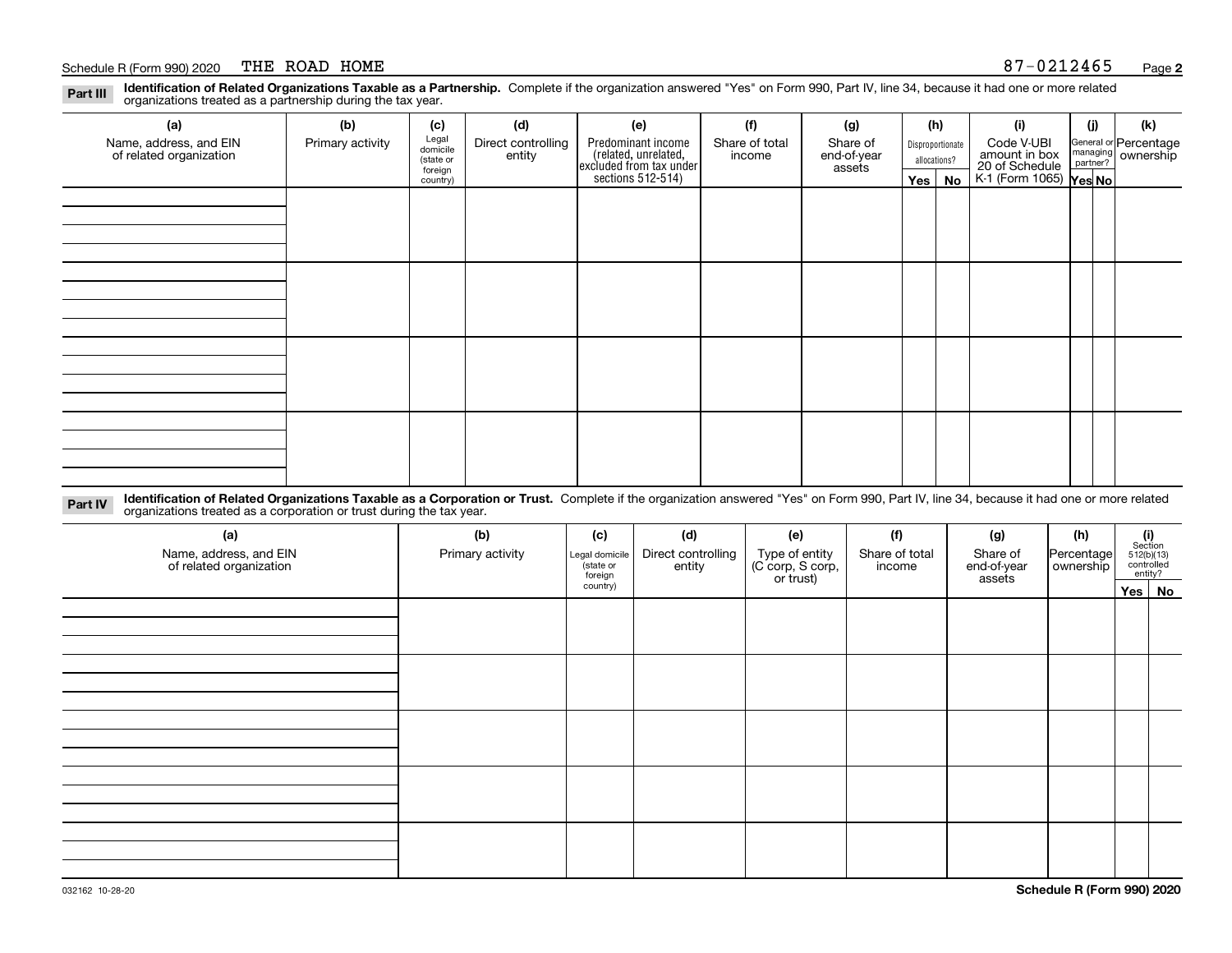#### Schedule R (Form 990) 2020 PHE ROAD HOME (SCHEDULE 1999) 2020 PHE ROAD HOME THE ROAD HOME

 $\overline{\phantom{a}}$ 

**Part V** T**ransactions With Related Organizations.** Complete if the organization answered "Yes" on Form 990, Part IV, line 34, 35b, or 36.

| Note: Complete line 1 if any entity is listed in Parts II, III, or IV of this schedule. |                                                                                                                                                                                                                                |     |   |             |  |  |
|-----------------------------------------------------------------------------------------|--------------------------------------------------------------------------------------------------------------------------------------------------------------------------------------------------------------------------------|-----|---|-------------|--|--|
|                                                                                         | 1 During the tax year, did the organization engage in any of the following transactions with one or more related organizations listed in Parts II-IV?                                                                          |     |   |             |  |  |
|                                                                                         |                                                                                                                                                                                                                                | 1a  |   | x           |  |  |
|                                                                                         | b Gift, grant, or capital contribution to related organization(s) material contracts and contribution to related organization(s)                                                                                               | 1b  |   | X           |  |  |
|                                                                                         | c Gift, grant, or capital contribution from related organization(s) material contents and contribution from related organization(s) material contents and content of the content of the content of content of content of conte | 1c  | X |             |  |  |
|                                                                                         |                                                                                                                                                                                                                                | 1d  |   | х           |  |  |
|                                                                                         |                                                                                                                                                                                                                                | 1e  |   | X           |  |  |
|                                                                                         |                                                                                                                                                                                                                                |     |   |             |  |  |
|                                                                                         | f Dividends from related organization(s) manufactured contains and contained a series of the contact of the contact of the contact of the contact of the contact of the contact of the contact of the contact of the contact o | 1f  |   | х           |  |  |
|                                                                                         | g Sale of assets to related organization(s) www.assettion.com/www.assettion.com/www.assettion.com/www.assettion.com/www.assettion.com/www.assettion.com/www.assettion.com/www.assettion.com/www.assettion.com/www.assettion.co | 1g  |   | x           |  |  |
|                                                                                         | h Purchase of assets from related organization(s) manufactured and content and content and content and content and content and content and content and content and content and content and content and content and content and | 1h  |   | X           |  |  |
|                                                                                         | Exchange of assets with related organization(s) manufactured and content to the content of the content of the content of the content of the content of the content of the content of the content of the content of the content | 1i  |   | X           |  |  |
|                                                                                         |                                                                                                                                                                                                                                | 1i. |   | X           |  |  |
|                                                                                         |                                                                                                                                                                                                                                |     |   |             |  |  |
|                                                                                         | k Lease of facilities, equipment, or other assets from related organization(s) manufaction content and content to the content of facilities, equipment, or other assets from related organization(s) manufaction content and c | 1k  |   | х           |  |  |
|                                                                                         | Performance of services or membership or fundraising solicitations for related organization(s)                                                                                                                                 | 11  |   | $\mathbf x$ |  |  |
|                                                                                         | m Performance of services or membership or fundraising solicitations by related organization(s)                                                                                                                                | 1m  |   | X           |  |  |
|                                                                                         |                                                                                                                                                                                                                                | 1n  |   | X           |  |  |
|                                                                                         | <b>o</b> Sharing of paid employees with related organization(s)                                                                                                                                                                | 10  |   | X           |  |  |
|                                                                                         |                                                                                                                                                                                                                                |     |   |             |  |  |
|                                                                                         | p Reimbursement paid to related organization(s) for expenses [1111] and manufactured manufactured manufactured manufactured manufactured manufactured manufactured manufactured manufactured manufactured manufactured manufac | 1p. |   | х           |  |  |
|                                                                                         |                                                                                                                                                                                                                                | 1a  |   | X           |  |  |
|                                                                                         |                                                                                                                                                                                                                                |     |   |             |  |  |
|                                                                                         | r Other transfer of cash or property to related organization(s)                                                                                                                                                                | 1r  |   | X           |  |  |
|                                                                                         |                                                                                                                                                                                                                                | 1s  | X |             |  |  |

**2**If the answer to any of the above is "Yes," see the instructions for information on who must complete this line, including covered relationships and transaction thresholds.

| (a)<br>Name of related organization                  | (b)<br>Transaction<br>type (a-s) | (c)<br>Amount involved | (d)<br>Method of determining amount involved |
|------------------------------------------------------|----------------------------------|------------------------|----------------------------------------------|
| JON M HUNTSMAN FAMILY COMMUNITY SHELTER              | $\mathsf{C}$                     |                        | 468,194. CASH PAID                           |
| (1) TRUST<br>JON M HUNTSMAN FAMILY COMMUNITY SHELTER |                                  |                        |                                              |
| (2) TRUST                                            | S                                |                        | 1,250,000. DEBT FORGIVEN                     |
| (3)                                                  |                                  |                        |                                              |
| (4)                                                  |                                  |                        |                                              |
| (5)                                                  |                                  |                        |                                              |
| (6)                                                  |                                  |                        |                                              |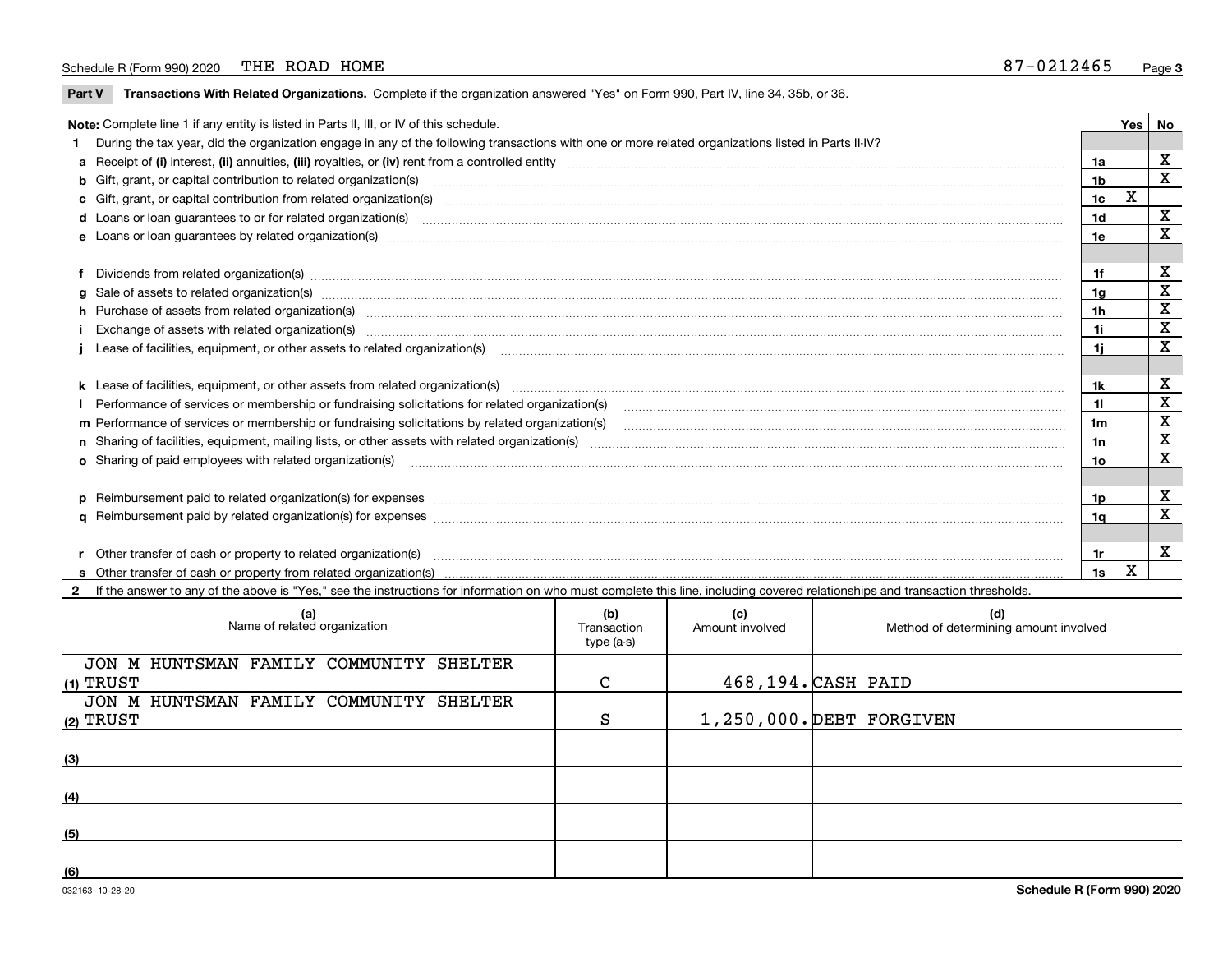#### Schedule R (Form 990) 2020 THE ROAD HOME  $87-0212465$ THE ROAD HOME

**Part VI Unrelated Organizations Taxable as a Partnership. Complete if the organization answered "Yes" on Form 990, Part IV, line 37.** 

Provide the following information for each entity taxed as a partnership through which the organization conducted more than five percent of its activities (measured by total assets or gross revenue) that was not a related organization. See instructions regarding exclusion for certain investment partnerships.

| (a)<br>Name, address, and EIN<br>of entity | (b)<br>Primary activity | (c)<br>Legal domicile<br>(state or foreign<br>country) | (d)<br>Predominant income<br>(related, unrelated,<br>excluded from tax under<br>sections 512-514) | $\begin{array}{c} \textbf{(e)}\\ \text{Are all} \\ \text{partners sec.}\\ 501(c)(3)\\ \text{orgs.?} \end{array}$<br>Yes No | (f)<br>Share of<br>total<br>income | (g)<br>Share of<br>end-of-year<br>assets | (h)<br>Dispropor-<br>tionate<br>allocations?<br>Yes No | (i)<br>Code V-UBI<br>  amount in box 20 managing<br>  of Schedule K-1 partner? ownership<br>  of Schedule K-1 partner? ownership<br>  Yes No | (i)<br>Yes No | (k) |
|--------------------------------------------|-------------------------|--------------------------------------------------------|---------------------------------------------------------------------------------------------------|----------------------------------------------------------------------------------------------------------------------------|------------------------------------|------------------------------------------|--------------------------------------------------------|----------------------------------------------------------------------------------------------------------------------------------------------|---------------|-----|
|                                            |                         |                                                        |                                                                                                   |                                                                                                                            |                                    |                                          |                                                        |                                                                                                                                              |               |     |
|                                            |                         |                                                        |                                                                                                   |                                                                                                                            |                                    |                                          |                                                        |                                                                                                                                              |               |     |
|                                            |                         |                                                        |                                                                                                   |                                                                                                                            |                                    |                                          |                                                        |                                                                                                                                              |               |     |
|                                            |                         |                                                        |                                                                                                   |                                                                                                                            |                                    |                                          |                                                        |                                                                                                                                              |               |     |
|                                            |                         |                                                        |                                                                                                   |                                                                                                                            |                                    |                                          |                                                        |                                                                                                                                              |               |     |
|                                            |                         |                                                        |                                                                                                   |                                                                                                                            |                                    |                                          |                                                        |                                                                                                                                              |               |     |
|                                            |                         |                                                        |                                                                                                   |                                                                                                                            |                                    |                                          |                                                        |                                                                                                                                              |               |     |
|                                            |                         |                                                        |                                                                                                   |                                                                                                                            |                                    |                                          |                                                        |                                                                                                                                              |               |     |

**Schedule R (Form 990) 2020**